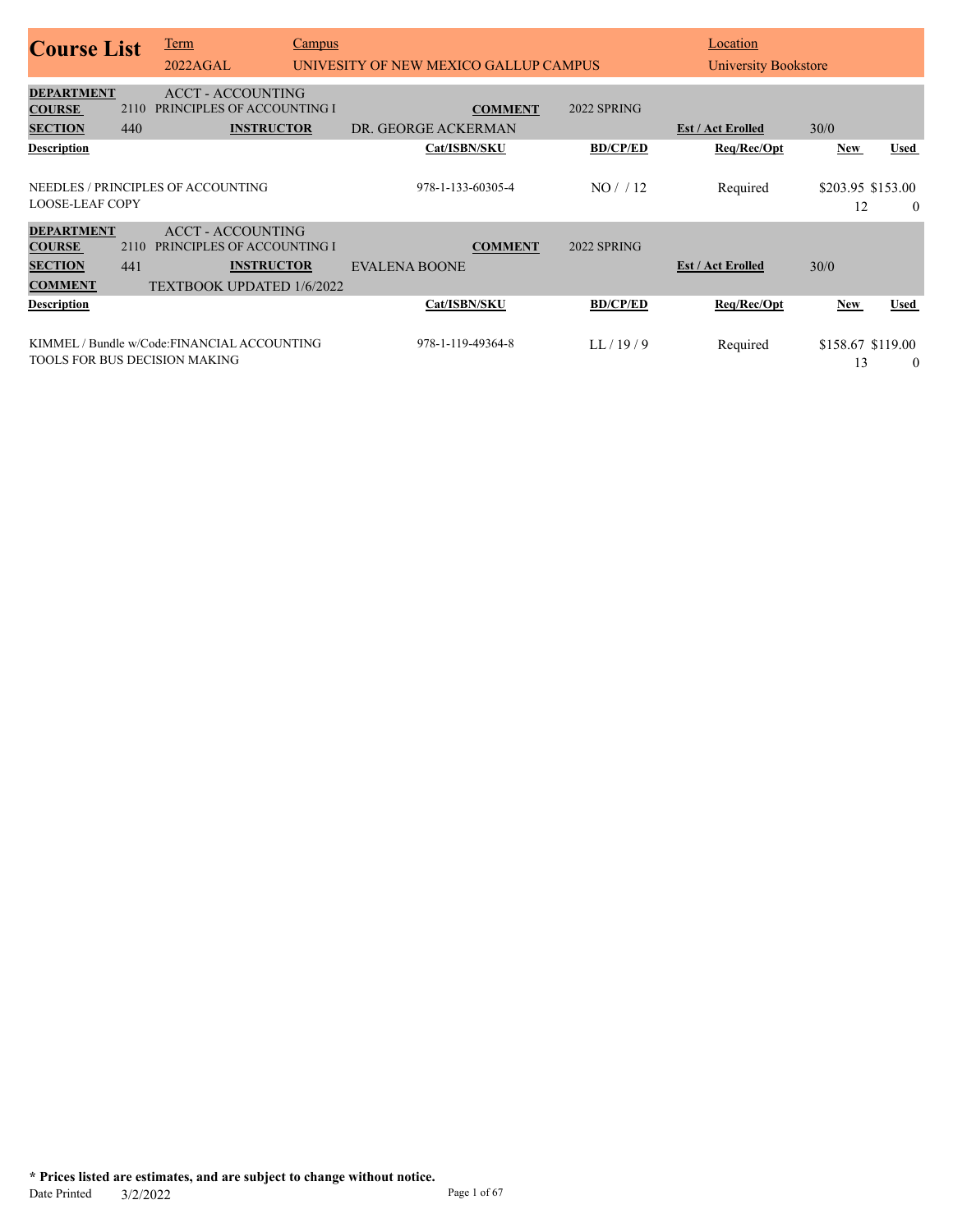| <b>DEPARTMENT</b>                  |         | ANTH - ANTHROPOLOGY                                          |                      |                 |                          |                         |               |
|------------------------------------|---------|--------------------------------------------------------------|----------------------|-----------------|--------------------------|-------------------------|---------------|
| <b>COURSE</b>                      | 1115    | <b>INTRODUCTION TO ANTHROPOLOGY</b>                          | <b>COMMENT</b>       | 2022 SPRING     |                          |                         |               |
| <b>SECTION</b>                     | 440,441 | <b>INSTRUCTOR</b>                                            | DR. Christopher Dyer |                 | <b>Est / Act Erolled</b> | 60/0                    |               |
| <b>Description</b>                 |         |                                                              | Cat/ISBN/SKU         | <b>BD/CP/ED</b> | Req/Rec/Opt              | <b>New</b>              | Used          |
| LAVENDA / ANTHROPOLOGY             |         |                                                              | 0-19-021084-2        | PA/15/3         | Required                 | \$61.00<br>$\mathbf{0}$ | \$44.55<br>17 |
| <b>DEPARTMENT</b><br><b>COURSE</b> | 1140    | <b>ANTH - ANTHROPOLOGY</b><br>INTRO TO CULTURAL ANTHROPOLOGY | <b>COMMENT</b>       | 2022 SPRING     |                          |                         |               |
| <b>SECTION</b>                     | 440     | <b>INSTRUCTOR</b>                                            | DR. Christopher Dyer |                 | <b>Est / Act Erolled</b> | 30/0                    |               |
| <b>Description</b>                 |         |                                                              | Cat/ISBN/SKU         |                 |                          |                         |               |
|                                    |         |                                                              |                      | <b>BD/CP/ED</b> | Req/Rec/Opt              | <b>New</b>              | <b>Used</b>   |
| <b>CHILDS / TIBETAN DIARY</b>      |         |                                                              | 0-520-24133-9        | HB/04/          | Required                 | \$29.95<br>$\mathbf{0}$ | \$11.50<br>9  |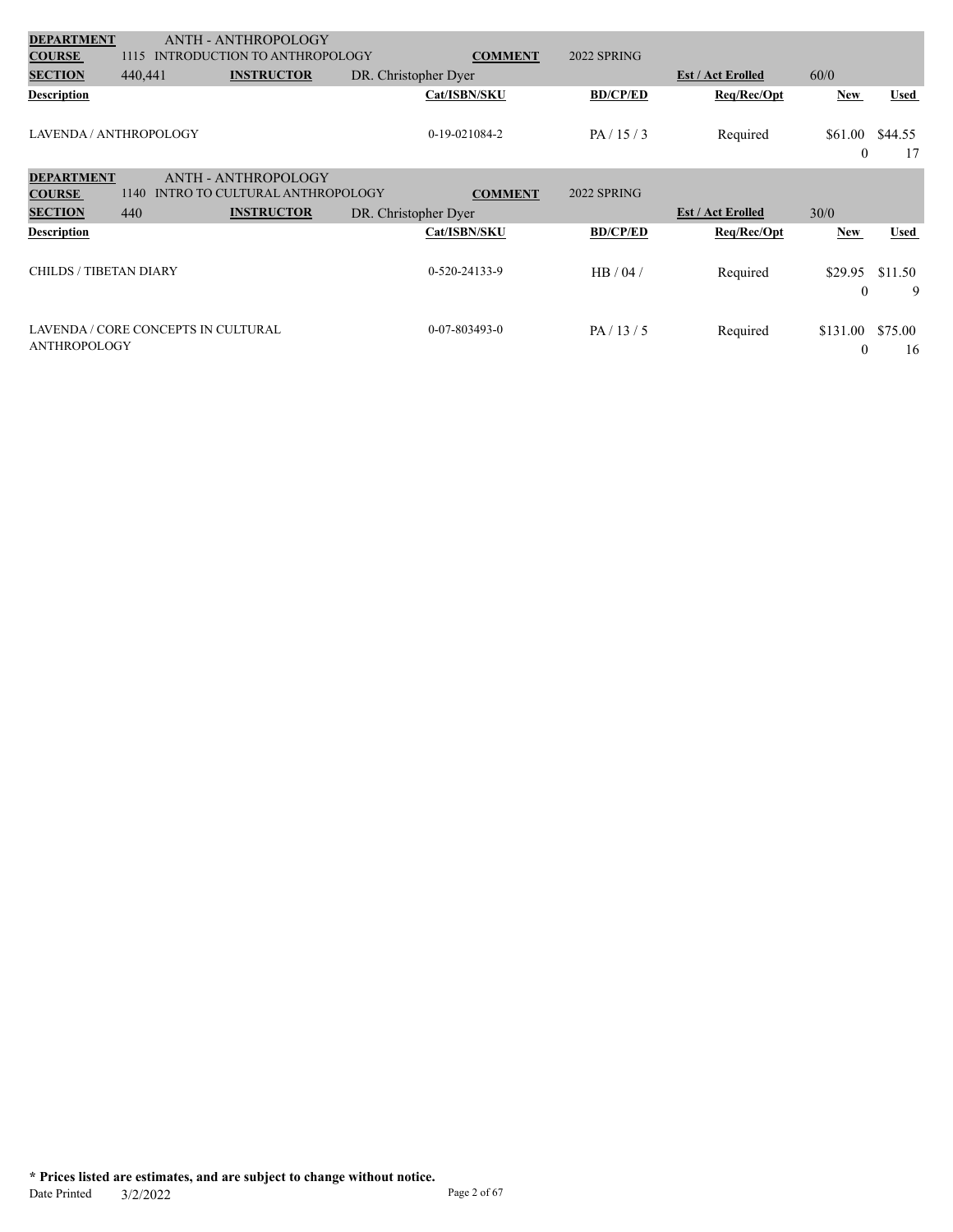| <b>DEPARTMENT</b>             |      | <b>ARCH - ARCHITECTURE</b>          |                                |                 |                 |                          |               |                           |
|-------------------------------|------|-------------------------------------|--------------------------------|-----------------|-----------------|--------------------------|---------------|---------------------------|
| <b>COURSE</b>                 | 1120 | <b>INTRODUCTION TO ARCHITECTURE</b> |                                | <b>COMMENT</b>  | 2022 SPRING     |                          |               |                           |
| <b>SECTION</b>                | 400  | <b>INSTRUCTOR</b>                   | <b>JOHN WHITE</b>              |                 |                 | <b>Est / Act Erolled</b> | 30/0          |                           |
| <b>Description</b>            |      |                                     |                                | Cat/ISBN/SKU    | <b>BD/CP/ED</b> | Req/Rec/Opt              | <b>New</b>    | <b>Used</b>               |
| <b>CHING / ARCHITECTURE</b>   |      |                                     |                                | 1-118-74508-6   | PA/15/4         | Required                 | \$55.00<br>14 | \$41.25<br>$\overline{0}$ |
| RYBCZYNSKI / LOOKING AROUND   |      |                                     |                                | 0-14-016889-3   | PA/93/          | Required                 | \$18.00<br>6  | \$13.50<br>$\overline{0}$ |
| <b>DEPARTMENT</b>             |      | <b>ARCH - ARCHITECTURE</b>          |                                |                 |                 |                          |               |                           |
| <b>COURSE</b>                 | 1120 | <b>INTRODUCTION TO ARCHITECTURE</b> |                                | <b>COMMENT</b>  | 2022 SPRING     |                          |               |                           |
| <b>SECTION</b>                | 462  | <b>INSTRUCTOR</b>                   | <b>KEEGAN MACKENZIE CHAVEZ</b> |                 |                 | <b>Est / Act Erolled</b> | 30/0          |                           |
| <b>Description</b>            |      |                                     |                                | Cat/ISBN/SKU    | <b>BD/CP/ED</b> | Req/Rec/Opt              | <b>New</b>    | <b>Used</b>               |
| CHING / INTRO TO ARCHITECTURE |      |                                     |                                | 1-118-14206-3   | PA/13/          | Required                 | \$66.00<br>15 | \$49.50<br>$\overline{0}$ |
| ARCHITECTURE SCHOOL           |      | FREDERICK / 101 THINGS I LEARNED IN |                                | $0-262-06266-6$ | HB/07/          | Required                 | \$17.95       | \$9.00<br>$\overline{0}$  |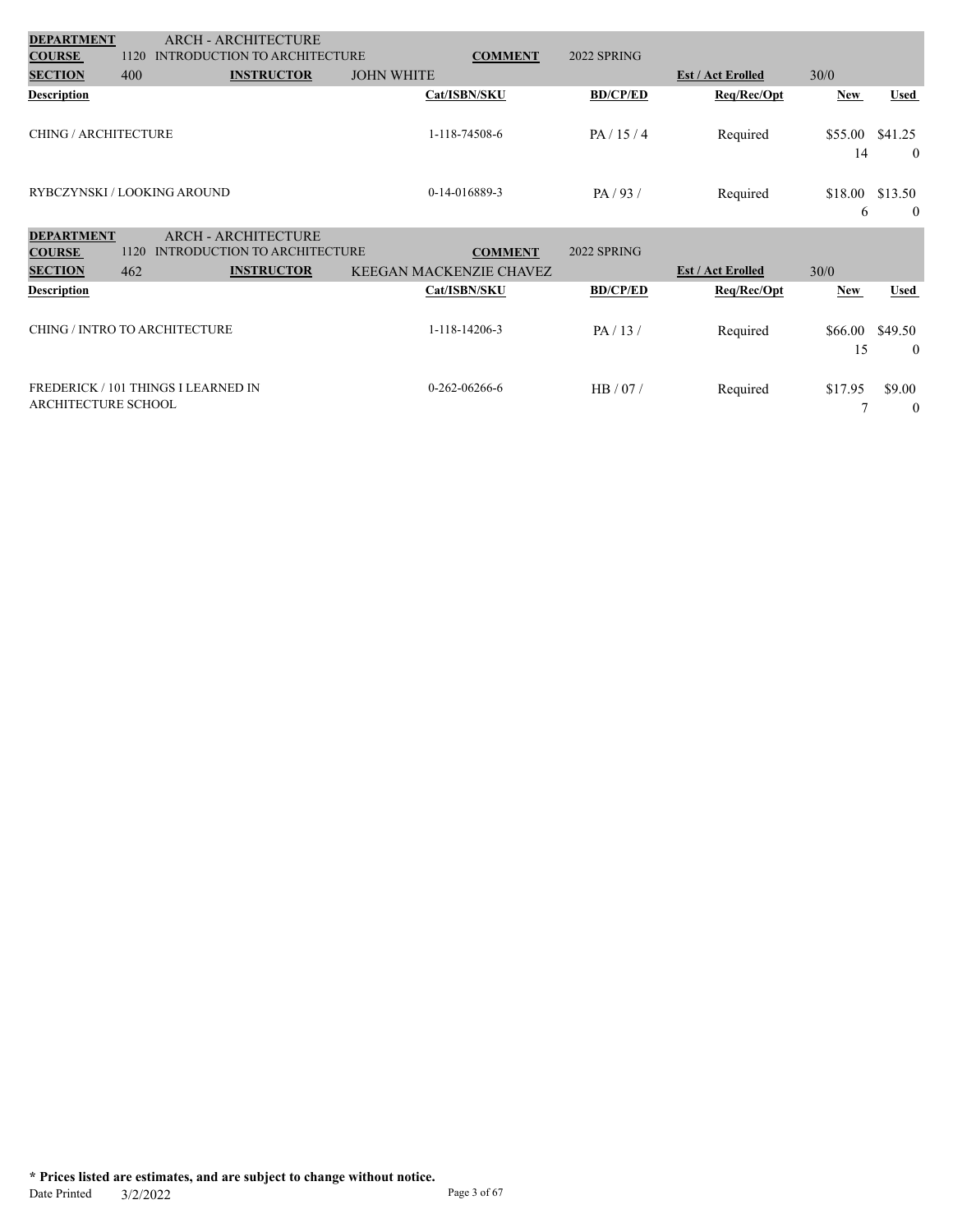| <b>DEPARTMENT</b>  |                                  | <b>ARTH - ART HISTORY</b> |                      |                 |                          |            |             |
|--------------------|----------------------------------|---------------------------|----------------------|-----------------|--------------------------|------------|-------------|
| <b>COURSE</b>      | 1120                             | INTRODUCTION TO ART       | <b>COMMENT</b>       | 2022 SPRING     |                          |            |             |
| <b>SECTION</b>     | 455,462                          | <b>INSTRUCTOR</b>         | <b>KRISTI WILSON</b> |                 | <b>Est / Act Erolled</b> | 60/0       |             |
| <b>Description</b> |                                  |                           | <b>Cat/ISBN/SKU</b>  | <b>BD/CP/ED</b> | Req/Rec/Opt              | <b>New</b> | <b>Used</b> |
|                    | DEWITTE / E-BOOK GATEWAYS TO ART |                           | 978-0-500-84117-4    | NO/73           | Required                 | \$62.50    | \$0.00      |
|                    |                                  |                           |                      |                 |                          | 16         |             |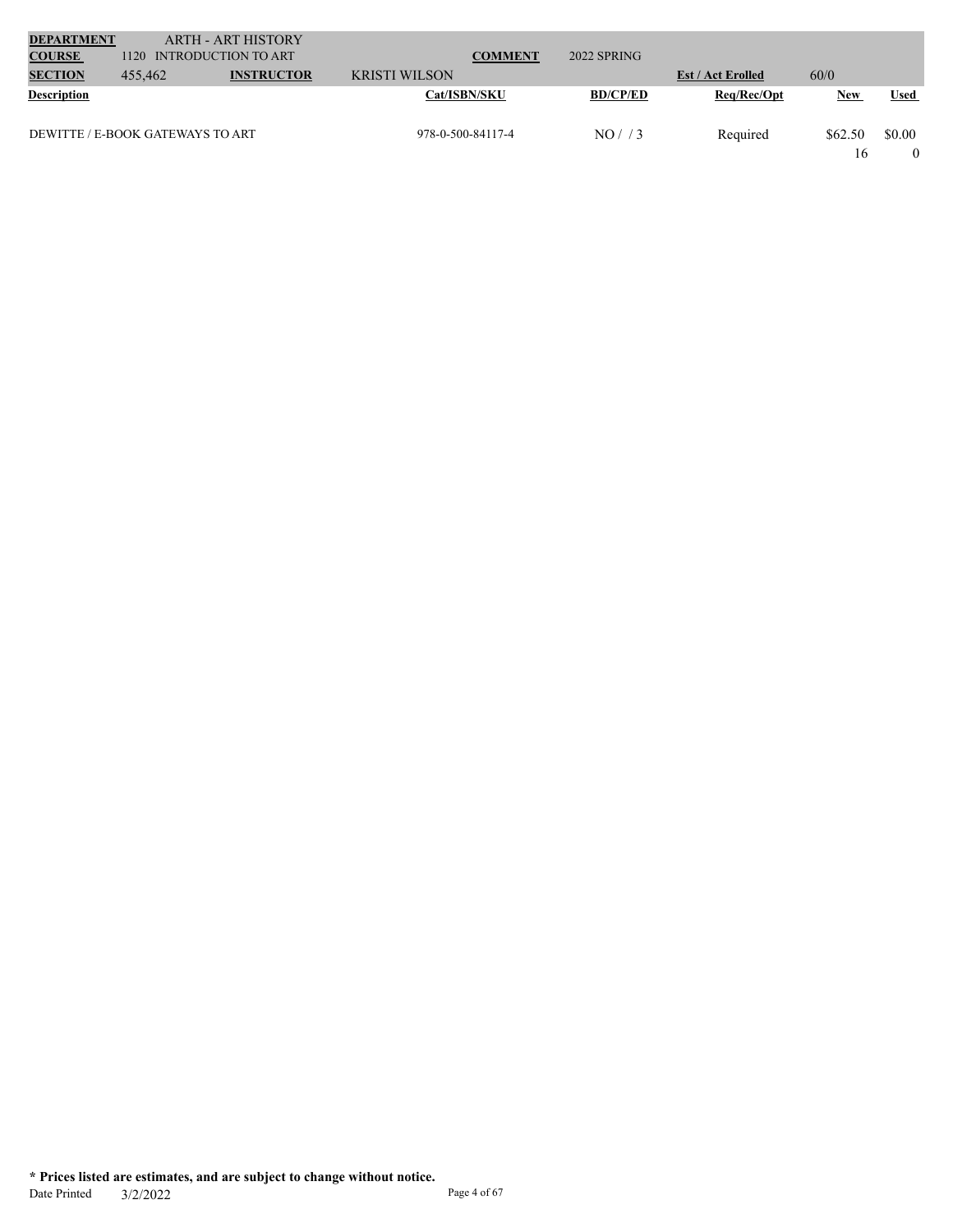| <b>DEPARTMENT</b>                  |                                     | <b>ARTS - ART STUDIO</b>           |                                       |                   |                 |                          |                  |                |
|------------------------------------|-------------------------------------|------------------------------------|---------------------------------------|-------------------|-----------------|--------------------------|------------------|----------------|
| <b>COURSE</b>                      | 1310 INTRO CERAMICS                 |                                    |                                       | <b>COMMENT</b>    | 2022 SPRING     |                          |                  |                |
| <b>SECTION</b>                     | 400,401,02                          | <b>INSTRUCTOR</b>                  | <b>CORTNEY METZGER</b>                |                   |                 | <b>Est / Act Erolled</b> | 48/0             |                |
| <b>COMMENT</b>                     |                                     |                                    | NO REQUIRED TEXTBOOK REQUEST RECEIVED |                   |                 |                          |                  |                |
| <b>Description</b>                 |                                     |                                    | Cat/ISBN/SKU                          |                   | <b>BD/CP/ED</b> | Req/Rec/Opt              | <b>New</b>       | Used           |
|                                    |                                     |                                    |                                       |                   | $\frac{1}{2}$   |                          |                  | \$0.00         |
|                                    |                                     |                                    |                                       |                   |                 |                          | $\mathbf{0}$     | $\theta$       |
| <b>DEPARTMENT</b>                  |                                     |                                    |                                       |                   |                 |                          |                  |                |
| <b>COURSE</b>                      | 1610 DRAWING I                      | <b>ARTS - ART STUDIO</b>           |                                       | <b>COMMENT</b>    | 2022 SPRING     |                          |                  |                |
| <b>SECTION</b>                     | 400                                 | <b>INSTRUCTOR</b>                  | <b>KRISTI WILSON</b>                  |                   |                 | <b>Est / Act Erolled</b> | 18/0             |                |
| <b>COMMENT</b>                     |                                     |                                    | NO REQUIRED TEXTBOOK REQUEST RECEIVED |                   |                 |                          |                  |                |
| <b>Description</b>                 |                                     |                                    |                                       | Cat/ISBN/SKU      | <b>BD/CP/ED</b> | Req/Rec/Opt              | New              | <b>Used</b>    |
|                                    |                                     |                                    |                                       |                   |                 |                          |                  |                |
|                                    |                                     |                                    |                                       |                   | $/$ /           |                          |                  | \$0.00         |
|                                    |                                     |                                    |                                       |                   |                 |                          | $\mathbf{0}$     | $\overline{0}$ |
| <b>DEPARTMENT</b>                  |                                     | <b>ARTS - ART STUDIO</b>           |                                       |                   |                 |                          |                  |                |
| <b>COURSE</b>                      | 1610 DRAWING I                      |                                    |                                       | <b>COMMENT</b>    | 2022 SPRING     |                          |                  |                |
| <b>SECTION</b>                     | 401                                 | <b>INSTRUCTOR</b>                  | <b>DANA ALDIS</b>                     |                   |                 | <b>Est / Act Erolled</b> | 18/0             |                |
| <b>COMMENT</b>                     |                                     |                                    | NO REQUIRED TEXTBOOK REQUEST RECEIVED |                   |                 |                          |                  |                |
| <b>Description</b>                 |                                     |                                    |                                       | Cat/ISBN/SKU      | <b>BD/CP/ED</b> | Req/Rec/Opt              | New              | Used           |
|                                    |                                     |                                    |                                       |                   | $\frac{1}{2}$   |                          |                  | \$0.00         |
|                                    |                                     |                                    |                                       |                   |                 |                          | $\theta$         | $\theta$       |
|                                    |                                     |                                    |                                       |                   |                 |                          |                  |                |
| <b>DEPARTMENT</b><br><b>COURSE</b> | 1630 PAINTING I                     | <b>ARTS - ART STUDIO</b>           |                                       | <b>COMMENT</b>    | 2022 SPRING     |                          |                  |                |
| <b>SECTION</b>                     | 400                                 | <b>INSTRUCTOR</b>                  | <b>DANA ALDIS</b>                     |                   |                 | <b>Est / Act Erolled</b> | 0/0              |                |
| <b>COMMENT</b>                     |                                     |                                    | NO REQUIRED TEXTBOOK REQUEST RECEIVED |                   |                 |                          |                  |                |
| <b>Description</b>                 |                                     |                                    |                                       | Cat/ISBN/SKU      | <b>BD/CP/ED</b> | Req/Rec/Opt              | New              | Used           |
|                                    |                                     |                                    |                                       |                   |                 |                          |                  |                |
|                                    |                                     |                                    |                                       |                   | $\frac{1}{2}$   |                          |                  | \$0.00         |
|                                    |                                     |                                    |                                       |                   |                 |                          | $\mathbf{0}$     | $\overline{0}$ |
| <b>DEPARTMENT</b>                  |                                     | <b>ARTS - ART STUDIO</b>           |                                       |                   |                 |                          |                  |                |
| <b>COURSE</b>                      |                                     | 1810 JEWELRY & SMALL METAL CONST I |                                       | <b>COMMENT</b>    | 2022 SPRING     |                          |                  |                |
| <b>SECTION</b>                     | 400                                 | <b>INSTRUCTOR</b>                  | <b>KRISTI WILSON</b>                  |                   |                 | <b>Est / Act Erolled</b> | 10/0             |                |
| <b>COMMENT</b>                     |                                     |                                    | NO REQUIRED TEXTBOOK REQUEST RECEIVED |                   |                 |                          |                  |                |
| <b>Description</b>                 |                                     |                                    |                                       | Cat/ISBN/SKU      | <b>BD/CP/ED</b> | Req/Rec/Opt              | <b>New</b>       | <b>Used</b>    |
|                                    |                                     |                                    |                                       |                   | $\prime\,$ /    |                          |                  | \$0.00         |
|                                    |                                     |                                    |                                       |                   |                 |                          | $\boldsymbol{0}$ | $\mathbf{0}$   |
|                                    |                                     |                                    |                                       |                   |                 |                          |                  |                |
| <b>DEPARTMENT</b><br><b>COURSE</b> | 221 NAVAJO WEAVING                  | <b>ARTS - ART STUDIO</b>           |                                       | <b>COMMENT</b>    | 2022 SPRING     |                          |                  |                |
| <b>SECTION</b>                     | 400                                 | <b>INSTRUCTOR</b>                  | <b>GLORIA BEGAY</b>                   |                   |                 | <b>Est / Act Erolled</b> | $18/0$           |                |
| <b>Description</b>                 |                                     |                                    |                                       | Cat/ISBN/SKU      | <b>BD/CP/ED</b> | Req/Rec/Opt              | <b>New</b>       | <b>Used</b>    |
|                                    |                                     |                                    |                                       |                   |                 |                          |                  |                |
|                                    | <b>WALKER / ATL'OHI BINAALTSOOS</b> |                                    |                                       | 978-0-615-37744-5 | $NO/$ /         | Required                 | \$43.75 \$33.00  |                |
|                                    |                                     |                                    |                                       |                   |                 |                          | $\boldsymbol{0}$ | $\bf{0}$       |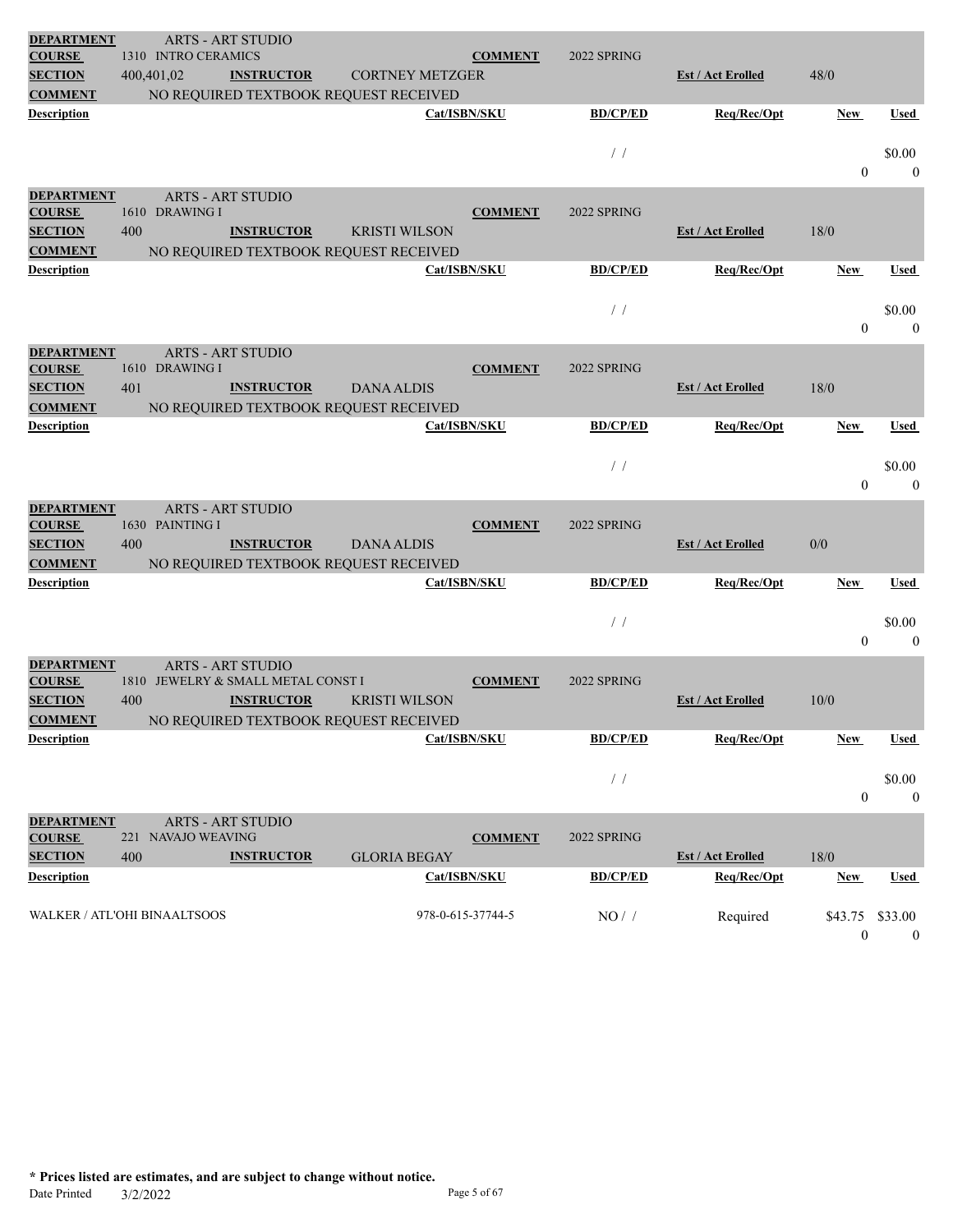| <b>SECTION</b><br>400<br><b>INSTRUCTOR</b><br><b>KINSEL ELROY</b><br><b>Est / Act Erolled</b><br>20/0<br>Cat/ISBN/SKU<br><b>BD/CP/ED</b><br>Req/Rec/Opt<br><b>Description</b><br><b>New</b><br>Used<br>WITTHAUER / BUNDLE: TT BASIC AUTO SERVICE<br>\$136.67 \$102.50<br>978-0-357-09728-1<br>BU/20/6<br>Required<br>& SYSTEM WITH C/M, S/M & MT CODE<br>17<br>$\mathbf{0}$<br><b>DEPARTMENT</b><br>AUTT - AUTOMOTIVE TECHNOLOGY<br>111 AUTO TESTING & DIAG<br><b>COURSE</b><br><b>COMMENT</b><br>2022 SPRING<br><b>SECTION</b><br>400<br><b>INSTRUCTOR</b><br>FELIX BENALLY<br><b>Est / Act Erolled</b><br>20/0<br>Cat/ISBN/SKU<br><b>BD/CP/ED</b><br>Description<br>Req/Rec/Opt<br>New<br>Used<br>PICKERILL / AUTO ENGINE PERFORMANCE<br>$KT$ / /<br>\$175.00 \$131.25<br>1-305-42452-2<br>Required<br>CM/SM W/MINDTAP CODE:BUNDLE<br>$\overline{0}$<br><b>DEPARTMENT</b><br>AUTT - AUTOMOTIVE TECHNOLOGY<br><b>COURSE</b><br>157 STEERING & SUSPENSION<br><b>COMMENT</b><br>2022 SPRING<br><b>SECTION</b><br>400<br>20/0<br><b>INSTRUCTOR</b><br><b>FELIX BENALLY</b><br><b>Est / Act Erolled</b><br><b>COMMENT</b><br>NO REQUIRED TEXTBOOK REQUEST RECEIVED<br><b>BD/CP/ED</b><br>Req/Rec/Opt<br><b>Description</b><br>Cat/ISBN/SKU<br><b>New</b><br>Used<br>$\frac{1}{2}$<br>\$0.00<br>$\boldsymbol{0}$<br>$\theta$<br><b>DEPARTMENT</b><br>AUTT - AUTOMOTIVE TECHNOLOGY<br><b>COURSE</b><br>157 STEERING & SUSPENSION<br><b>COMMENT</b><br>2022 SPRING<br><b>SECTION</b><br>20/0<br>470<br><b>INSTRUCTOR</b><br><b>KINSEL ELROY</b><br><b>Est / Act Erolled</b><br><b>BD/CP/ED</b><br>Cat/ISBN/SKU<br>Req/Rec/Opt<br>Description<br><b>Used</b><br>New<br>SCHNUBEL / BUNDLE: TT AUTO SUSPENSION &<br>978-0-357-00019-9<br>NO/19/7<br>\$136.67 \$102.50<br>Required<br>STEERING WITH C/M, S/M & M/T CODE<br>18<br>$\overline{0}$<br><b>DEPARTMENT</b><br><b>AUTT - AUTOMOTIVE TECHNOLOGY</b><br>170 HEATING & AIR CONDITIONING<br><b>COURSE</b><br><b>COMMENT</b><br>2022 SPRING<br><b>SECTION</b><br>400<br><b>INSTRUCTOR</b><br><b>Est / Act Erolled</b><br>20/0<br><b>KINSEL ELROY</b><br>Description<br>Cat/ISBN/SKU<br><b>BD/CP/ED</b><br>Req/Rec/Opt<br>Used<br>New<br>SCHNUBEL / TT BUNDLE AUTO HEATING & AIR<br>0-357-53645-2<br>NO/21/7<br>\$136.67 \$102.50<br>Required<br><b>CONDITIONING TEXTBK + CODE</b><br>8<br>$\boldsymbol{0}$<br><b>DEPARTMENT</b><br>AUTT - AUTOMOTIVE TECHNOLOGY<br><b>COURSE</b><br>203 AUTOMOTIVE ENGINE OVERHAUL<br><b>COMMENT</b><br>2022 SPRING<br><b>SECTION</b><br>400<br><b>INSTRUCTOR</b><br><b>Est / Act Erolled</b><br>20/0<br><b>JOHNSON, ABEL</b><br><b>COMMENT</b><br>updated 1/20/22<br><b>Description</b><br>Cat/ISBN/SKU<br><b>BD/CP/ED</b><br>Req/Rec/Opt<br>New<br>Used<br>NUSSLER / BUNDLE W/MT TT AUTO ENGINE<br>1-337-59668-X<br>NO/18/6<br>Required<br>\$136.67 \$102.50<br>REPAIR & REBUILDING CLASSROOM MANUAL &<br>3<br>$\theta$<br><b>SHOP MANUAL</b><br><b>DEPARTMENT</b><br>AUTT - AUTOMOTIVE TECHNOLOGY<br>213 AUTO TRANSMISSION OVERHAUL<br><b>COMMENT</b><br>2022 SPRING<br><b>COURSE</b><br><b>SECTION</b><br>400<br><b>INSTRUCTOR</b><br><b>Est / Act Erolled</b><br>20/0<br><b>JOHNSON, ABEL</b><br><b>COMMENT</b><br>updated 1/20/22<br><b>Description</b><br>Cat/ISBN/SKU<br>Req/Rec/Opt<br><b>BD/CP/ED</b><br><b>Used</b><br><b>New</b><br>ERJAVEC / BUNDLE W/MT: TT AUTO TRANSMIS &<br>0-357-09481-6<br>NO / 20 / 7<br>Required<br>\$136.67 \$102.50<br>TRANSAX CLASS MANUAL & SHOP<br>$\overline{2}$<br>$\overline{0}$<br><b>DEPARTMENT</b><br>AUTT - AUTOMOTIVE TECHNOLOGY<br>230 ELECTRICAL SYSTEM OVERHAUL<br>2022 SPRING<br><b>COURSE</b><br><b>COMMENT</b><br><b>SECTION</b><br>400<br><b>INSTRUCTOR</b><br><b>Est / Act Erolled</b><br>20/0<br><b>FELIX BENALLY</b><br><b>COMMENT</b><br>NO REQUIRED TEXTBOOK REQUEST RECEIVED<br>Req/Rec/Opt<br><b>Description</b><br>Cat/ISBN/SKU<br><b>BD/CP/ED</b><br><b>New</b><br>Used | <b>DEPARTMENT</b><br><b>COURSE</b> |  | <b>AUTT - AUTOMOTIVE TECHNOLOGY</b><br>101 INTRO AUTOMOTIVE TECHNOLOGY |  | <b>COMMENT</b> | 2022 SPRING |  |  |
|---------------------------------------------------------------------------------------------------------------------------------------------------------------------------------------------------------------------------------------------------------------------------------------------------------------------------------------------------------------------------------------------------------------------------------------------------------------------------------------------------------------------------------------------------------------------------------------------------------------------------------------------------------------------------------------------------------------------------------------------------------------------------------------------------------------------------------------------------------------------------------------------------------------------------------------------------------------------------------------------------------------------------------------------------------------------------------------------------------------------------------------------------------------------------------------------------------------------------------------------------------------------------------------------------------------------------------------------------------------------------------------------------------------------------------------------------------------------------------------------------------------------------------------------------------------------------------------------------------------------------------------------------------------------------------------------------------------------------------------------------------------------------------------------------------------------------------------------------------------------------------------------------------------------------------------------------------------------------------------------------------------------------------------------------------------------------------------------------------------------------------------------------------------------------------------------------------------------------------------------------------------------------------------------------------------------------------------------------------------------------------------------------------------------------------------------------------------------------------------------------------------------------------------------------------------------------------------------------------------------------------------------------------------------------------------------------------------------------------------------------------------------------------------------------------------------------------------------------------------------------------------------------------------------------------------------------------------------------------------------------------------------------------------------------------------------------------------------------------------------------------------------------------------------------------------------------------------------------------------------------------------------------------------------------------------------------------------------------------------------------------------------------------------------------------------------------------------------------------------------------------------------------------------------------------------------------------------------------------------------------------------------------------------------------------------------------------------------------------------------------------------------------------------------------------------------------------------------------------------------------------------------------------------------|------------------------------------|--|------------------------------------------------------------------------|--|----------------|-------------|--|--|
|                                                                                                                                                                                                                                                                                                                                                                                                                                                                                                                                                                                                                                                                                                                                                                                                                                                                                                                                                                                                                                                                                                                                                                                                                                                                                                                                                                                                                                                                                                                                                                                                                                                                                                                                                                                                                                                                                                                                                                                                                                                                                                                                                                                                                                                                                                                                                                                                                                                                                                                                                                                                                                                                                                                                                                                                                                                                                                                                                                                                                                                                                                                                                                                                                                                                                                                                                                                                                                                                                                                                                                                                                                                                                                                                                                                                                                                                                                                     |                                    |  |                                                                        |  |                |             |  |  |
|                                                                                                                                                                                                                                                                                                                                                                                                                                                                                                                                                                                                                                                                                                                                                                                                                                                                                                                                                                                                                                                                                                                                                                                                                                                                                                                                                                                                                                                                                                                                                                                                                                                                                                                                                                                                                                                                                                                                                                                                                                                                                                                                                                                                                                                                                                                                                                                                                                                                                                                                                                                                                                                                                                                                                                                                                                                                                                                                                                                                                                                                                                                                                                                                                                                                                                                                                                                                                                                                                                                                                                                                                                                                                                                                                                                                                                                                                                                     |                                    |  |                                                                        |  |                |             |  |  |
|                                                                                                                                                                                                                                                                                                                                                                                                                                                                                                                                                                                                                                                                                                                                                                                                                                                                                                                                                                                                                                                                                                                                                                                                                                                                                                                                                                                                                                                                                                                                                                                                                                                                                                                                                                                                                                                                                                                                                                                                                                                                                                                                                                                                                                                                                                                                                                                                                                                                                                                                                                                                                                                                                                                                                                                                                                                                                                                                                                                                                                                                                                                                                                                                                                                                                                                                                                                                                                                                                                                                                                                                                                                                                                                                                                                                                                                                                                                     |                                    |  |                                                                        |  |                |             |  |  |
|                                                                                                                                                                                                                                                                                                                                                                                                                                                                                                                                                                                                                                                                                                                                                                                                                                                                                                                                                                                                                                                                                                                                                                                                                                                                                                                                                                                                                                                                                                                                                                                                                                                                                                                                                                                                                                                                                                                                                                                                                                                                                                                                                                                                                                                                                                                                                                                                                                                                                                                                                                                                                                                                                                                                                                                                                                                                                                                                                                                                                                                                                                                                                                                                                                                                                                                                                                                                                                                                                                                                                                                                                                                                                                                                                                                                                                                                                                                     |                                    |  |                                                                        |  |                |             |  |  |
|                                                                                                                                                                                                                                                                                                                                                                                                                                                                                                                                                                                                                                                                                                                                                                                                                                                                                                                                                                                                                                                                                                                                                                                                                                                                                                                                                                                                                                                                                                                                                                                                                                                                                                                                                                                                                                                                                                                                                                                                                                                                                                                                                                                                                                                                                                                                                                                                                                                                                                                                                                                                                                                                                                                                                                                                                                                                                                                                                                                                                                                                                                                                                                                                                                                                                                                                                                                                                                                                                                                                                                                                                                                                                                                                                                                                                                                                                                                     |                                    |  |                                                                        |  |                |             |  |  |
|                                                                                                                                                                                                                                                                                                                                                                                                                                                                                                                                                                                                                                                                                                                                                                                                                                                                                                                                                                                                                                                                                                                                                                                                                                                                                                                                                                                                                                                                                                                                                                                                                                                                                                                                                                                                                                                                                                                                                                                                                                                                                                                                                                                                                                                                                                                                                                                                                                                                                                                                                                                                                                                                                                                                                                                                                                                                                                                                                                                                                                                                                                                                                                                                                                                                                                                                                                                                                                                                                                                                                                                                                                                                                                                                                                                                                                                                                                                     |                                    |  |                                                                        |  |                |             |  |  |
|                                                                                                                                                                                                                                                                                                                                                                                                                                                                                                                                                                                                                                                                                                                                                                                                                                                                                                                                                                                                                                                                                                                                                                                                                                                                                                                                                                                                                                                                                                                                                                                                                                                                                                                                                                                                                                                                                                                                                                                                                                                                                                                                                                                                                                                                                                                                                                                                                                                                                                                                                                                                                                                                                                                                                                                                                                                                                                                                                                                                                                                                                                                                                                                                                                                                                                                                                                                                                                                                                                                                                                                                                                                                                                                                                                                                                                                                                                                     |                                    |  |                                                                        |  |                |             |  |  |
|                                                                                                                                                                                                                                                                                                                                                                                                                                                                                                                                                                                                                                                                                                                                                                                                                                                                                                                                                                                                                                                                                                                                                                                                                                                                                                                                                                                                                                                                                                                                                                                                                                                                                                                                                                                                                                                                                                                                                                                                                                                                                                                                                                                                                                                                                                                                                                                                                                                                                                                                                                                                                                                                                                                                                                                                                                                                                                                                                                                                                                                                                                                                                                                                                                                                                                                                                                                                                                                                                                                                                                                                                                                                                                                                                                                                                                                                                                                     |                                    |  |                                                                        |  |                |             |  |  |
|                                                                                                                                                                                                                                                                                                                                                                                                                                                                                                                                                                                                                                                                                                                                                                                                                                                                                                                                                                                                                                                                                                                                                                                                                                                                                                                                                                                                                                                                                                                                                                                                                                                                                                                                                                                                                                                                                                                                                                                                                                                                                                                                                                                                                                                                                                                                                                                                                                                                                                                                                                                                                                                                                                                                                                                                                                                                                                                                                                                                                                                                                                                                                                                                                                                                                                                                                                                                                                                                                                                                                                                                                                                                                                                                                                                                                                                                                                                     |                                    |  |                                                                        |  |                |             |  |  |
|                                                                                                                                                                                                                                                                                                                                                                                                                                                                                                                                                                                                                                                                                                                                                                                                                                                                                                                                                                                                                                                                                                                                                                                                                                                                                                                                                                                                                                                                                                                                                                                                                                                                                                                                                                                                                                                                                                                                                                                                                                                                                                                                                                                                                                                                                                                                                                                                                                                                                                                                                                                                                                                                                                                                                                                                                                                                                                                                                                                                                                                                                                                                                                                                                                                                                                                                                                                                                                                                                                                                                                                                                                                                                                                                                                                                                                                                                                                     |                                    |  |                                                                        |  |                |             |  |  |
|                                                                                                                                                                                                                                                                                                                                                                                                                                                                                                                                                                                                                                                                                                                                                                                                                                                                                                                                                                                                                                                                                                                                                                                                                                                                                                                                                                                                                                                                                                                                                                                                                                                                                                                                                                                                                                                                                                                                                                                                                                                                                                                                                                                                                                                                                                                                                                                                                                                                                                                                                                                                                                                                                                                                                                                                                                                                                                                                                                                                                                                                                                                                                                                                                                                                                                                                                                                                                                                                                                                                                                                                                                                                                                                                                                                                                                                                                                                     |                                    |  |                                                                        |  |                |             |  |  |
|                                                                                                                                                                                                                                                                                                                                                                                                                                                                                                                                                                                                                                                                                                                                                                                                                                                                                                                                                                                                                                                                                                                                                                                                                                                                                                                                                                                                                                                                                                                                                                                                                                                                                                                                                                                                                                                                                                                                                                                                                                                                                                                                                                                                                                                                                                                                                                                                                                                                                                                                                                                                                                                                                                                                                                                                                                                                                                                                                                                                                                                                                                                                                                                                                                                                                                                                                                                                                                                                                                                                                                                                                                                                                                                                                                                                                                                                                                                     |                                    |  |                                                                        |  |                |             |  |  |
|                                                                                                                                                                                                                                                                                                                                                                                                                                                                                                                                                                                                                                                                                                                                                                                                                                                                                                                                                                                                                                                                                                                                                                                                                                                                                                                                                                                                                                                                                                                                                                                                                                                                                                                                                                                                                                                                                                                                                                                                                                                                                                                                                                                                                                                                                                                                                                                                                                                                                                                                                                                                                                                                                                                                                                                                                                                                                                                                                                                                                                                                                                                                                                                                                                                                                                                                                                                                                                                                                                                                                                                                                                                                                                                                                                                                                                                                                                                     |                                    |  |                                                                        |  |                |             |  |  |
|                                                                                                                                                                                                                                                                                                                                                                                                                                                                                                                                                                                                                                                                                                                                                                                                                                                                                                                                                                                                                                                                                                                                                                                                                                                                                                                                                                                                                                                                                                                                                                                                                                                                                                                                                                                                                                                                                                                                                                                                                                                                                                                                                                                                                                                                                                                                                                                                                                                                                                                                                                                                                                                                                                                                                                                                                                                                                                                                                                                                                                                                                                                                                                                                                                                                                                                                                                                                                                                                                                                                                                                                                                                                                                                                                                                                                                                                                                                     |                                    |  |                                                                        |  |                |             |  |  |
|                                                                                                                                                                                                                                                                                                                                                                                                                                                                                                                                                                                                                                                                                                                                                                                                                                                                                                                                                                                                                                                                                                                                                                                                                                                                                                                                                                                                                                                                                                                                                                                                                                                                                                                                                                                                                                                                                                                                                                                                                                                                                                                                                                                                                                                                                                                                                                                                                                                                                                                                                                                                                                                                                                                                                                                                                                                                                                                                                                                                                                                                                                                                                                                                                                                                                                                                                                                                                                                                                                                                                                                                                                                                                                                                                                                                                                                                                                                     |                                    |  |                                                                        |  |                |             |  |  |
|                                                                                                                                                                                                                                                                                                                                                                                                                                                                                                                                                                                                                                                                                                                                                                                                                                                                                                                                                                                                                                                                                                                                                                                                                                                                                                                                                                                                                                                                                                                                                                                                                                                                                                                                                                                                                                                                                                                                                                                                                                                                                                                                                                                                                                                                                                                                                                                                                                                                                                                                                                                                                                                                                                                                                                                                                                                                                                                                                                                                                                                                                                                                                                                                                                                                                                                                                                                                                                                                                                                                                                                                                                                                                                                                                                                                                                                                                                                     |                                    |  |                                                                        |  |                |             |  |  |
|                                                                                                                                                                                                                                                                                                                                                                                                                                                                                                                                                                                                                                                                                                                                                                                                                                                                                                                                                                                                                                                                                                                                                                                                                                                                                                                                                                                                                                                                                                                                                                                                                                                                                                                                                                                                                                                                                                                                                                                                                                                                                                                                                                                                                                                                                                                                                                                                                                                                                                                                                                                                                                                                                                                                                                                                                                                                                                                                                                                                                                                                                                                                                                                                                                                                                                                                                                                                                                                                                                                                                                                                                                                                                                                                                                                                                                                                                                                     |                                    |  |                                                                        |  |                |             |  |  |
|                                                                                                                                                                                                                                                                                                                                                                                                                                                                                                                                                                                                                                                                                                                                                                                                                                                                                                                                                                                                                                                                                                                                                                                                                                                                                                                                                                                                                                                                                                                                                                                                                                                                                                                                                                                                                                                                                                                                                                                                                                                                                                                                                                                                                                                                                                                                                                                                                                                                                                                                                                                                                                                                                                                                                                                                                                                                                                                                                                                                                                                                                                                                                                                                                                                                                                                                                                                                                                                                                                                                                                                                                                                                                                                                                                                                                                                                                                                     |                                    |  |                                                                        |  |                |             |  |  |
|                                                                                                                                                                                                                                                                                                                                                                                                                                                                                                                                                                                                                                                                                                                                                                                                                                                                                                                                                                                                                                                                                                                                                                                                                                                                                                                                                                                                                                                                                                                                                                                                                                                                                                                                                                                                                                                                                                                                                                                                                                                                                                                                                                                                                                                                                                                                                                                                                                                                                                                                                                                                                                                                                                                                                                                                                                                                                                                                                                                                                                                                                                                                                                                                                                                                                                                                                                                                                                                                                                                                                                                                                                                                                                                                                                                                                                                                                                                     |                                    |  |                                                                        |  |                |             |  |  |
|                                                                                                                                                                                                                                                                                                                                                                                                                                                                                                                                                                                                                                                                                                                                                                                                                                                                                                                                                                                                                                                                                                                                                                                                                                                                                                                                                                                                                                                                                                                                                                                                                                                                                                                                                                                                                                                                                                                                                                                                                                                                                                                                                                                                                                                                                                                                                                                                                                                                                                                                                                                                                                                                                                                                                                                                                                                                                                                                                                                                                                                                                                                                                                                                                                                                                                                                                                                                                                                                                                                                                                                                                                                                                                                                                                                                                                                                                                                     |                                    |  |                                                                        |  |                |             |  |  |
|                                                                                                                                                                                                                                                                                                                                                                                                                                                                                                                                                                                                                                                                                                                                                                                                                                                                                                                                                                                                                                                                                                                                                                                                                                                                                                                                                                                                                                                                                                                                                                                                                                                                                                                                                                                                                                                                                                                                                                                                                                                                                                                                                                                                                                                                                                                                                                                                                                                                                                                                                                                                                                                                                                                                                                                                                                                                                                                                                                                                                                                                                                                                                                                                                                                                                                                                                                                                                                                                                                                                                                                                                                                                                                                                                                                                                                                                                                                     |                                    |  |                                                                        |  |                |             |  |  |
|                                                                                                                                                                                                                                                                                                                                                                                                                                                                                                                                                                                                                                                                                                                                                                                                                                                                                                                                                                                                                                                                                                                                                                                                                                                                                                                                                                                                                                                                                                                                                                                                                                                                                                                                                                                                                                                                                                                                                                                                                                                                                                                                                                                                                                                                                                                                                                                                                                                                                                                                                                                                                                                                                                                                                                                                                                                                                                                                                                                                                                                                                                                                                                                                                                                                                                                                                                                                                                                                                                                                                                                                                                                                                                                                                                                                                                                                                                                     |                                    |  |                                                                        |  |                |             |  |  |
|                                                                                                                                                                                                                                                                                                                                                                                                                                                                                                                                                                                                                                                                                                                                                                                                                                                                                                                                                                                                                                                                                                                                                                                                                                                                                                                                                                                                                                                                                                                                                                                                                                                                                                                                                                                                                                                                                                                                                                                                                                                                                                                                                                                                                                                                                                                                                                                                                                                                                                                                                                                                                                                                                                                                                                                                                                                                                                                                                                                                                                                                                                                                                                                                                                                                                                                                                                                                                                                                                                                                                                                                                                                                                                                                                                                                                                                                                                                     |                                    |  |                                                                        |  |                |             |  |  |
|                                                                                                                                                                                                                                                                                                                                                                                                                                                                                                                                                                                                                                                                                                                                                                                                                                                                                                                                                                                                                                                                                                                                                                                                                                                                                                                                                                                                                                                                                                                                                                                                                                                                                                                                                                                                                                                                                                                                                                                                                                                                                                                                                                                                                                                                                                                                                                                                                                                                                                                                                                                                                                                                                                                                                                                                                                                                                                                                                                                                                                                                                                                                                                                                                                                                                                                                                                                                                                                                                                                                                                                                                                                                                                                                                                                                                                                                                                                     |                                    |  |                                                                        |  |                |             |  |  |
|                                                                                                                                                                                                                                                                                                                                                                                                                                                                                                                                                                                                                                                                                                                                                                                                                                                                                                                                                                                                                                                                                                                                                                                                                                                                                                                                                                                                                                                                                                                                                                                                                                                                                                                                                                                                                                                                                                                                                                                                                                                                                                                                                                                                                                                                                                                                                                                                                                                                                                                                                                                                                                                                                                                                                                                                                                                                                                                                                                                                                                                                                                                                                                                                                                                                                                                                                                                                                                                                                                                                                                                                                                                                                                                                                                                                                                                                                                                     |                                    |  |                                                                        |  |                |             |  |  |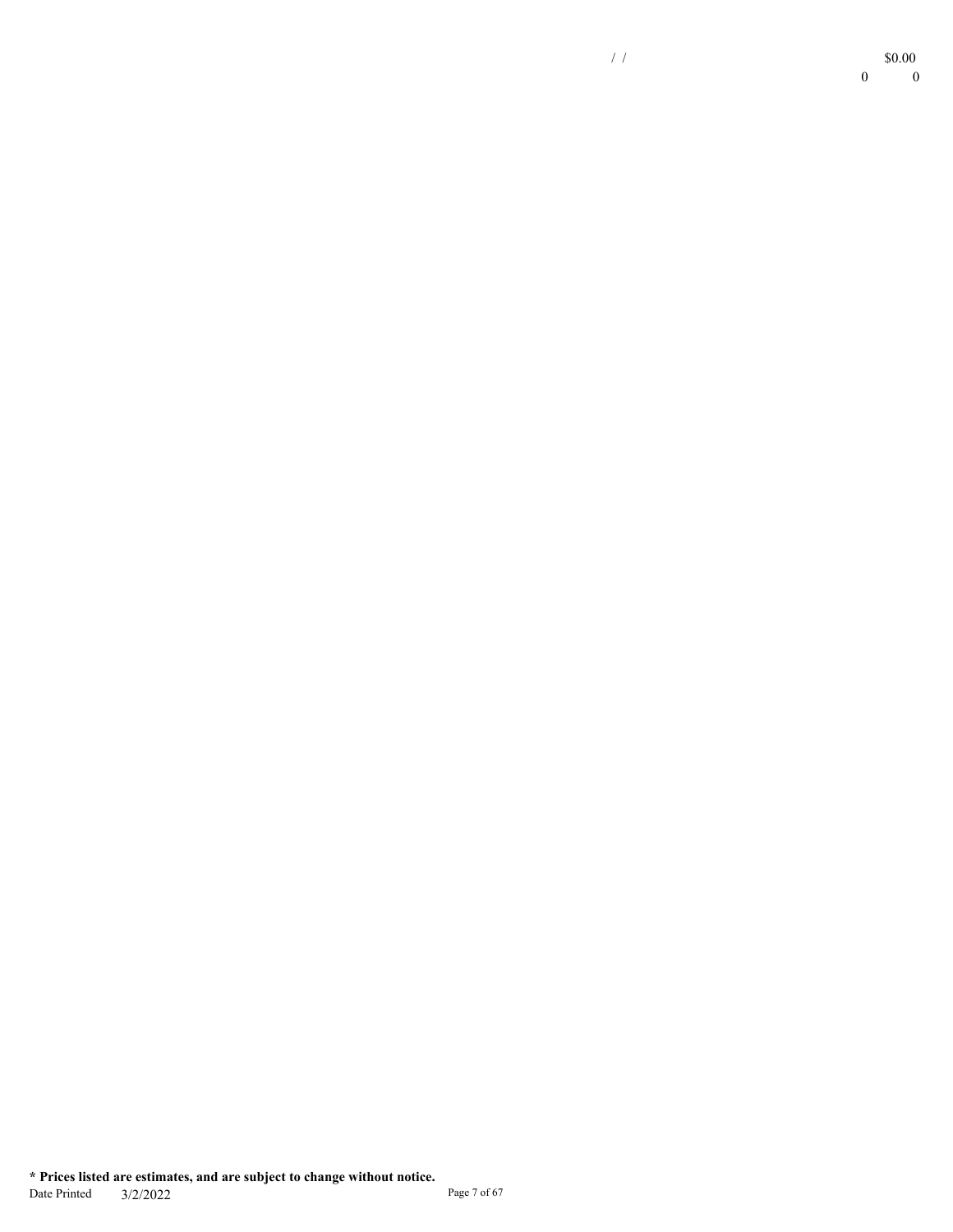| <b>DEPARTMENT</b>  |         | BCIS - BUSINESS COMPUTER & INFO SYSTEMS |                     |                |                 |                          |                   |      |
|--------------------|---------|-----------------------------------------|---------------------|----------------|-----------------|--------------------------|-------------------|------|
| <b>COURSE</b>      | 1110    | INTRO INFORMATION SYSTEMS               |                     | <b>COMMENT</b> | 2022 SPRING     |                          |                   |      |
| <b>SECTION</b>     | 440,441 | <b>INSTRUCTOR</b>                       | ELVIRA MARTIN       |                |                 | <b>Est / Act Erolled</b> | 49/0              |      |
| <b>Description</b> |         |                                         | <b>Cat/ISBN/SKU</b> |                | <b>BD/CP/ED</b> | Req/Rec/Opt              | New               | Used |
|                    |         |                                         |                     |                |                 |                          |                   |      |
|                    |         | CAREY / NEW PERSPECTIVES ON MICROSOFT   | $0-357-02574-1$     |                | PA/20/          | Required                 | \$179.95 \$135.00 |      |
|                    |         | OFFICE 365 & OFFICE 2019 INTRODUCTORY   |                     |                |                 |                          |                   |      |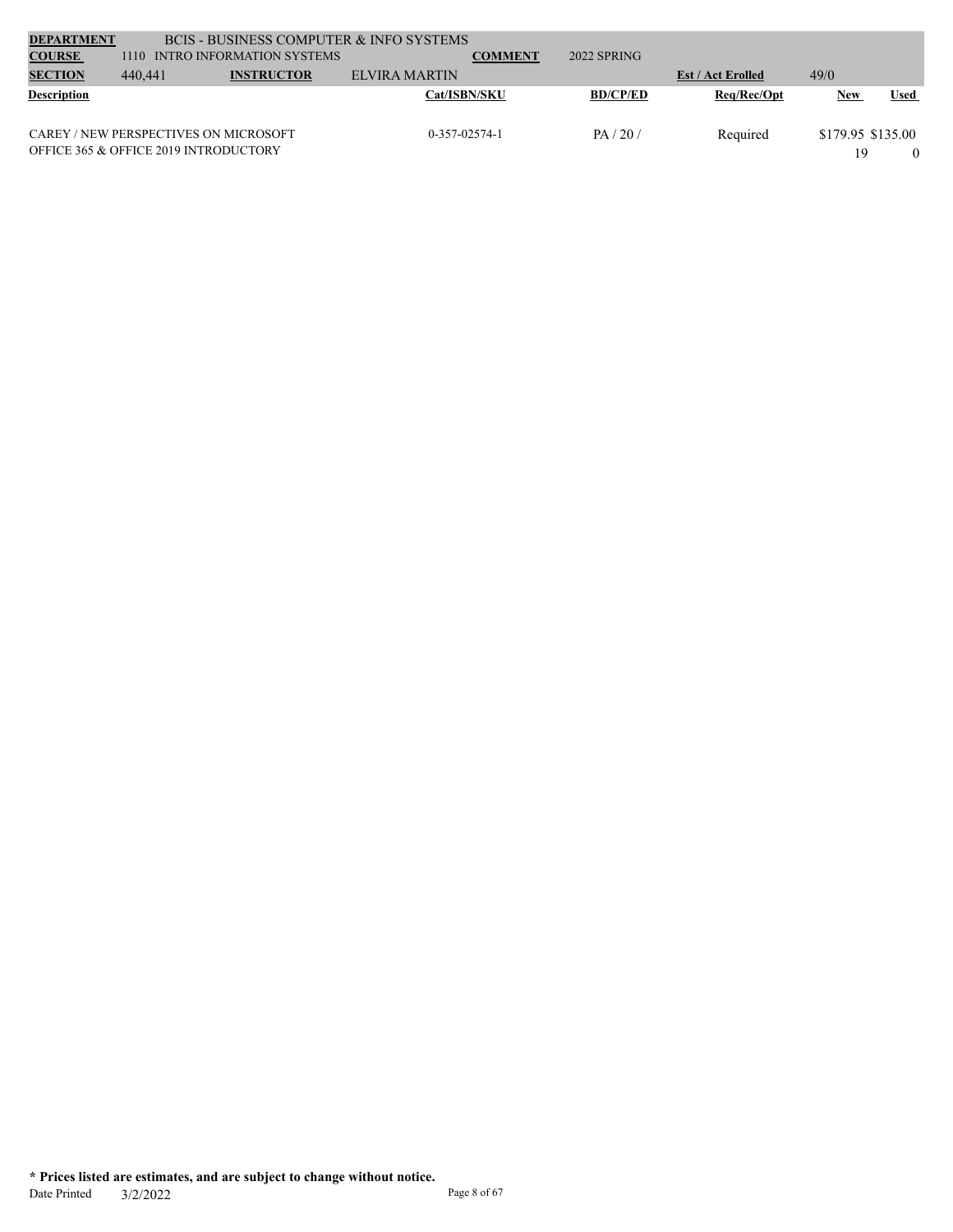| 1110 GENERAL BIOLOGY<br><b>SECTION</b><br>400,401,40<br><b>INSTRUCTOR</b><br><b>CHAD SMITH</b><br><b>Est / Act Erolled</b><br>78/0<br><b>Description</b><br>Cat/ISBN/SKU<br><b>BD/CP/ED</b><br>Req/Rec/Opt<br>Used<br>New<br>SIMON / CAMPBELL ESSENTIAL BIOLOGY (W/OUT<br>0-13-476503-6<br>HB/19/7<br>\$186.65 \$140.00<br>Required<br><b>ACCESS CARD)</b><br>8<br>$\boldsymbol{0}$<br><b>DEPARTMENT</b><br><b>BIOL - BIOLOGY</b><br>1110L GENERAL BIOLOGY LAB<br><b>COURSE</b><br><b>COMMENT</b><br>2022 SPRING<br><b>SECTION</b><br>400,401<br><b>INSTRUCTOR</b><br><b>CHAD SMITH</b><br>48/0<br><b>Est / Act Erolled</b><br><b>COMMENT</b><br>IN PERSON CLASS, INSTRUCTOR WILL PROVIDE REQUIRED COURSE MATERIAL<br><b>Description</b><br>Cat/ISBN/SKU<br><b>BD/CP/ED</b><br>Req/Rec/Opt<br>Used<br>New<br>$/$ /<br>\$0.00<br>$\overline{0}$<br>$\mathbf{0}$<br><b>DEPARTMENT</b><br><b>BIOL - BIOLOGY</b><br><b>COURSE</b><br>1110L GENERAL BIOLOGY LAB<br><b>COMMENT</b><br>2022 SPRING<br><b>SECTION</b><br>440<br><b>CHAD SMITH</b><br>30/0<br><b>INSTRUCTOR</b><br><b>Est / Act Erolled</b><br><b>COMMENT</b><br>ONLINE COURSE<br>Cat/ISBN/SKU<br><b>BD/CP/ED</b><br>Req/Rec/Opt<br>Description<br>New<br>Used<br>MCGRAW HILL / CNCT AC BIO VRTL LABS<br>1-264-20351-9<br>NO/1<br>\$80.00<br>\$0.00<br>Required<br>35<br>$\boldsymbol{0}$<br><b>DEPARTMENT</b><br><b>BIOL - BIOLOGY</b><br>1140 BIOLOGY FOR HEALTH SCIENCES<br><b>COMMENT</b><br>2022 SPRING<br><b>COURSE</b><br><b>SECTION</b><br>72/0<br>400,401,40<br><b>INSTRUCTOR</b><br>DR. ARUNACHALAM MUTHAIYAN<br><b>Est / Act Erolled</b><br><b>BD/CP/ED</b><br>Description<br>Cat/ISBN/SKU<br>Req/Rec/Opt<br><b>Used</b><br>New<br>SIMON / MODIFIED MASTERING BIOLOGY<br>978-0-13-481942-6<br>NO/19/<br>\$119.99<br>\$90.00<br>Required<br><b>W/ETEXT ACCESS CODE</b><br>17<br>$\mathbf{0}$<br><b>BIOL - BIOLOGY</b><br><b>DEPARTMENT</b><br>1140L BIO FOR HEALTH SCIENCES LAB<br><b>COURSE</b><br>2022 SPRING<br><b>COMMENT</b><br><b>SECTION</b><br><b>INSTRUCTOR</b><br><b>Est / Act Erolled</b><br>72/0<br>400,401,40<br>DR. ARUNACHALAM MUTHAIYAN<br><b>Description</b><br>Cat/ISBN/SKU<br><b>BD/CP/ED</b><br>Req/Rec/Opt<br>Used<br>New<br>MCGRAW HILL / CNCT AC BIO VRTL LABS<br>1-264-20351-9<br>NO/1<br>Required<br>\$80.00<br>\$0.00<br>35<br>$\mathbf{0}$<br><b>DEPARTMENT</b><br><b>BIOL - BIOLOGY</b><br>1150 BIODIVERSITY<br><b>COMMENT</b><br>2022 SPRING<br><b>COURSE</b><br>24/0<br><b>SECTION</b><br>400<br><b>INSTRUCTOR</b><br><b>CHAD SMITH</b><br><b>Est / Act Erolled</b><br><b>Description</b><br>Cat/ISBN/SKU<br><b>BD/CP/ED</b><br>Req/Rec/Opt<br>New<br>Used<br><b>GASTON / BIODIVERSITY: AN INTRODUCTION</b><br>1-4051-1857-1<br>\$75.00<br>PA/04/2<br>Required<br>\$100.00<br>$\overline{0}$<br>$\boldsymbol{0}$<br><b>DEPARTMENT</b><br><b>BIOL - BIOLOGY</b><br>1310 INTRO HUM ANATOMY & PHYSIO I<br>2022 SPRING<br><b>COURSE</b><br><b>COMMENT</b><br>0/0<br><b>SECTION</b><br>401<br><b>INSTRUCTOR</b><br><b>SKYLER STEVENS</b><br><b>Est / Act Erolled</b><br><b>COMMENT</b><br>INSTRUCTOR WILL PROVIDE FREE TEXTBOOK INFORMATION<br>Cat/ISBN/SKU<br><b>BD/CP/ED</b><br>Req/Rec/Opt<br>Description<br>New<br>Used<br>/<br>\$0.00<br>$\theta$<br>$\theta$<br><b>DEPARTMENT</b><br><b>BIOL - BIOLOGY</b><br>1310 INTRO HUM ANATOMY & PHYSIO I<br>2022 SPRING<br><b>COURSE</b><br><b>COMMENT</b><br><b>SECTION</b><br>440<br><b>INSTRUCTOR</b><br><b>Est / Act Erolled</b><br>24/0<br>DR. JORDAN BALABAN<br><b>COMMENT</b><br>NO REQUIRED TEXTBOOK REQUEST RECEIVED<br><b>Description</b><br>Req/Rec/Opt<br>Cat/ISBN/SKU<br><b>BD/CP/ED</b><br>Used<br>New | <b>DEPARTMENT</b><br><b>COURSE</b> | <b>BIOL - BIOLOGY</b> |  |                | 2022 SPRING |  |  |
|-------------------------------------------------------------------------------------------------------------------------------------------------------------------------------------------------------------------------------------------------------------------------------------------------------------------------------------------------------------------------------------------------------------------------------------------------------------------------------------------------------------------------------------------------------------------------------------------------------------------------------------------------------------------------------------------------------------------------------------------------------------------------------------------------------------------------------------------------------------------------------------------------------------------------------------------------------------------------------------------------------------------------------------------------------------------------------------------------------------------------------------------------------------------------------------------------------------------------------------------------------------------------------------------------------------------------------------------------------------------------------------------------------------------------------------------------------------------------------------------------------------------------------------------------------------------------------------------------------------------------------------------------------------------------------------------------------------------------------------------------------------------------------------------------------------------------------------------------------------------------------------------------------------------------------------------------------------------------------------------------------------------------------------------------------------------------------------------------------------------------------------------------------------------------------------------------------------------------------------------------------------------------------------------------------------------------------------------------------------------------------------------------------------------------------------------------------------------------------------------------------------------------------------------------------------------------------------------------------------------------------------------------------------------------------------------------------------------------------------------------------------------------------------------------------------------------------------------------------------------------------------------------------------------------------------------------------------------------------------------------------------------------------------------------------------------------------------------------------------------------------------------------------------------------------------------------------------------------------------------------------------------------------------------------------------------------------------------------------------------------------------------------------------------------------------------------------------------------------------------------------------------------------------------------------------------------------------------------------------------------------------------------------------|------------------------------------|-----------------------|--|----------------|-------------|--|--|
|                                                                                                                                                                                                                                                                                                                                                                                                                                                                                                                                                                                                                                                                                                                                                                                                                                                                                                                                                                                                                                                                                                                                                                                                                                                                                                                                                                                                                                                                                                                                                                                                                                                                                                                                                                                                                                                                                                                                                                                                                                                                                                                                                                                                                                                                                                                                                                                                                                                                                                                                                                                                                                                                                                                                                                                                                                                                                                                                                                                                                                                                                                                                                                                                                                                                                                                                                                                                                                                                                                                                                                                                                                                             |                                    |                       |  | <b>COMMENT</b> |             |  |  |
|                                                                                                                                                                                                                                                                                                                                                                                                                                                                                                                                                                                                                                                                                                                                                                                                                                                                                                                                                                                                                                                                                                                                                                                                                                                                                                                                                                                                                                                                                                                                                                                                                                                                                                                                                                                                                                                                                                                                                                                                                                                                                                                                                                                                                                                                                                                                                                                                                                                                                                                                                                                                                                                                                                                                                                                                                                                                                                                                                                                                                                                                                                                                                                                                                                                                                                                                                                                                                                                                                                                                                                                                                                                             |                                    |                       |  |                |             |  |  |
|                                                                                                                                                                                                                                                                                                                                                                                                                                                                                                                                                                                                                                                                                                                                                                                                                                                                                                                                                                                                                                                                                                                                                                                                                                                                                                                                                                                                                                                                                                                                                                                                                                                                                                                                                                                                                                                                                                                                                                                                                                                                                                                                                                                                                                                                                                                                                                                                                                                                                                                                                                                                                                                                                                                                                                                                                                                                                                                                                                                                                                                                                                                                                                                                                                                                                                                                                                                                                                                                                                                                                                                                                                                             |                                    |                       |  |                |             |  |  |
|                                                                                                                                                                                                                                                                                                                                                                                                                                                                                                                                                                                                                                                                                                                                                                                                                                                                                                                                                                                                                                                                                                                                                                                                                                                                                                                                                                                                                                                                                                                                                                                                                                                                                                                                                                                                                                                                                                                                                                                                                                                                                                                                                                                                                                                                                                                                                                                                                                                                                                                                                                                                                                                                                                                                                                                                                                                                                                                                                                                                                                                                                                                                                                                                                                                                                                                                                                                                                                                                                                                                                                                                                                                             |                                    |                       |  |                |             |  |  |
|                                                                                                                                                                                                                                                                                                                                                                                                                                                                                                                                                                                                                                                                                                                                                                                                                                                                                                                                                                                                                                                                                                                                                                                                                                                                                                                                                                                                                                                                                                                                                                                                                                                                                                                                                                                                                                                                                                                                                                                                                                                                                                                                                                                                                                                                                                                                                                                                                                                                                                                                                                                                                                                                                                                                                                                                                                                                                                                                                                                                                                                                                                                                                                                                                                                                                                                                                                                                                                                                                                                                                                                                                                                             |                                    |                       |  |                |             |  |  |
|                                                                                                                                                                                                                                                                                                                                                                                                                                                                                                                                                                                                                                                                                                                                                                                                                                                                                                                                                                                                                                                                                                                                                                                                                                                                                                                                                                                                                                                                                                                                                                                                                                                                                                                                                                                                                                                                                                                                                                                                                                                                                                                                                                                                                                                                                                                                                                                                                                                                                                                                                                                                                                                                                                                                                                                                                                                                                                                                                                                                                                                                                                                                                                                                                                                                                                                                                                                                                                                                                                                                                                                                                                                             |                                    |                       |  |                |             |  |  |
|                                                                                                                                                                                                                                                                                                                                                                                                                                                                                                                                                                                                                                                                                                                                                                                                                                                                                                                                                                                                                                                                                                                                                                                                                                                                                                                                                                                                                                                                                                                                                                                                                                                                                                                                                                                                                                                                                                                                                                                                                                                                                                                                                                                                                                                                                                                                                                                                                                                                                                                                                                                                                                                                                                                                                                                                                                                                                                                                                                                                                                                                                                                                                                                                                                                                                                                                                                                                                                                                                                                                                                                                                                                             |                                    |                       |  |                |             |  |  |
|                                                                                                                                                                                                                                                                                                                                                                                                                                                                                                                                                                                                                                                                                                                                                                                                                                                                                                                                                                                                                                                                                                                                                                                                                                                                                                                                                                                                                                                                                                                                                                                                                                                                                                                                                                                                                                                                                                                                                                                                                                                                                                                                                                                                                                                                                                                                                                                                                                                                                                                                                                                                                                                                                                                                                                                                                                                                                                                                                                                                                                                                                                                                                                                                                                                                                                                                                                                                                                                                                                                                                                                                                                                             |                                    |                       |  |                |             |  |  |
|                                                                                                                                                                                                                                                                                                                                                                                                                                                                                                                                                                                                                                                                                                                                                                                                                                                                                                                                                                                                                                                                                                                                                                                                                                                                                                                                                                                                                                                                                                                                                                                                                                                                                                                                                                                                                                                                                                                                                                                                                                                                                                                                                                                                                                                                                                                                                                                                                                                                                                                                                                                                                                                                                                                                                                                                                                                                                                                                                                                                                                                                                                                                                                                                                                                                                                                                                                                                                                                                                                                                                                                                                                                             |                                    |                       |  |                |             |  |  |
|                                                                                                                                                                                                                                                                                                                                                                                                                                                                                                                                                                                                                                                                                                                                                                                                                                                                                                                                                                                                                                                                                                                                                                                                                                                                                                                                                                                                                                                                                                                                                                                                                                                                                                                                                                                                                                                                                                                                                                                                                                                                                                                                                                                                                                                                                                                                                                                                                                                                                                                                                                                                                                                                                                                                                                                                                                                                                                                                                                                                                                                                                                                                                                                                                                                                                                                                                                                                                                                                                                                                                                                                                                                             |                                    |                       |  |                |             |  |  |
|                                                                                                                                                                                                                                                                                                                                                                                                                                                                                                                                                                                                                                                                                                                                                                                                                                                                                                                                                                                                                                                                                                                                                                                                                                                                                                                                                                                                                                                                                                                                                                                                                                                                                                                                                                                                                                                                                                                                                                                                                                                                                                                                                                                                                                                                                                                                                                                                                                                                                                                                                                                                                                                                                                                                                                                                                                                                                                                                                                                                                                                                                                                                                                                                                                                                                                                                                                                                                                                                                                                                                                                                                                                             |                                    |                       |  |                |             |  |  |
|                                                                                                                                                                                                                                                                                                                                                                                                                                                                                                                                                                                                                                                                                                                                                                                                                                                                                                                                                                                                                                                                                                                                                                                                                                                                                                                                                                                                                                                                                                                                                                                                                                                                                                                                                                                                                                                                                                                                                                                                                                                                                                                                                                                                                                                                                                                                                                                                                                                                                                                                                                                                                                                                                                                                                                                                                                                                                                                                                                                                                                                                                                                                                                                                                                                                                                                                                                                                                                                                                                                                                                                                                                                             |                                    |                       |  |                |             |  |  |
|                                                                                                                                                                                                                                                                                                                                                                                                                                                                                                                                                                                                                                                                                                                                                                                                                                                                                                                                                                                                                                                                                                                                                                                                                                                                                                                                                                                                                                                                                                                                                                                                                                                                                                                                                                                                                                                                                                                                                                                                                                                                                                                                                                                                                                                                                                                                                                                                                                                                                                                                                                                                                                                                                                                                                                                                                                                                                                                                                                                                                                                                                                                                                                                                                                                                                                                                                                                                                                                                                                                                                                                                                                                             |                                    |                       |  |                |             |  |  |
|                                                                                                                                                                                                                                                                                                                                                                                                                                                                                                                                                                                                                                                                                                                                                                                                                                                                                                                                                                                                                                                                                                                                                                                                                                                                                                                                                                                                                                                                                                                                                                                                                                                                                                                                                                                                                                                                                                                                                                                                                                                                                                                                                                                                                                                                                                                                                                                                                                                                                                                                                                                                                                                                                                                                                                                                                                                                                                                                                                                                                                                                                                                                                                                                                                                                                                                                                                                                                                                                                                                                                                                                                                                             |                                    |                       |  |                |             |  |  |
|                                                                                                                                                                                                                                                                                                                                                                                                                                                                                                                                                                                                                                                                                                                                                                                                                                                                                                                                                                                                                                                                                                                                                                                                                                                                                                                                                                                                                                                                                                                                                                                                                                                                                                                                                                                                                                                                                                                                                                                                                                                                                                                                                                                                                                                                                                                                                                                                                                                                                                                                                                                                                                                                                                                                                                                                                                                                                                                                                                                                                                                                                                                                                                                                                                                                                                                                                                                                                                                                                                                                                                                                                                                             |                                    |                       |  |                |             |  |  |
|                                                                                                                                                                                                                                                                                                                                                                                                                                                                                                                                                                                                                                                                                                                                                                                                                                                                                                                                                                                                                                                                                                                                                                                                                                                                                                                                                                                                                                                                                                                                                                                                                                                                                                                                                                                                                                                                                                                                                                                                                                                                                                                                                                                                                                                                                                                                                                                                                                                                                                                                                                                                                                                                                                                                                                                                                                                                                                                                                                                                                                                                                                                                                                                                                                                                                                                                                                                                                                                                                                                                                                                                                                                             |                                    |                       |  |                |             |  |  |
|                                                                                                                                                                                                                                                                                                                                                                                                                                                                                                                                                                                                                                                                                                                                                                                                                                                                                                                                                                                                                                                                                                                                                                                                                                                                                                                                                                                                                                                                                                                                                                                                                                                                                                                                                                                                                                                                                                                                                                                                                                                                                                                                                                                                                                                                                                                                                                                                                                                                                                                                                                                                                                                                                                                                                                                                                                                                                                                                                                                                                                                                                                                                                                                                                                                                                                                                                                                                                                                                                                                                                                                                                                                             |                                    |                       |  |                |             |  |  |
|                                                                                                                                                                                                                                                                                                                                                                                                                                                                                                                                                                                                                                                                                                                                                                                                                                                                                                                                                                                                                                                                                                                                                                                                                                                                                                                                                                                                                                                                                                                                                                                                                                                                                                                                                                                                                                                                                                                                                                                                                                                                                                                                                                                                                                                                                                                                                                                                                                                                                                                                                                                                                                                                                                                                                                                                                                                                                                                                                                                                                                                                                                                                                                                                                                                                                                                                                                                                                                                                                                                                                                                                                                                             |                                    |                       |  |                |             |  |  |
|                                                                                                                                                                                                                                                                                                                                                                                                                                                                                                                                                                                                                                                                                                                                                                                                                                                                                                                                                                                                                                                                                                                                                                                                                                                                                                                                                                                                                                                                                                                                                                                                                                                                                                                                                                                                                                                                                                                                                                                                                                                                                                                                                                                                                                                                                                                                                                                                                                                                                                                                                                                                                                                                                                                                                                                                                                                                                                                                                                                                                                                                                                                                                                                                                                                                                                                                                                                                                                                                                                                                                                                                                                                             |                                    |                       |  |                |             |  |  |
|                                                                                                                                                                                                                                                                                                                                                                                                                                                                                                                                                                                                                                                                                                                                                                                                                                                                                                                                                                                                                                                                                                                                                                                                                                                                                                                                                                                                                                                                                                                                                                                                                                                                                                                                                                                                                                                                                                                                                                                                                                                                                                                                                                                                                                                                                                                                                                                                                                                                                                                                                                                                                                                                                                                                                                                                                                                                                                                                                                                                                                                                                                                                                                                                                                                                                                                                                                                                                                                                                                                                                                                                                                                             |                                    |                       |  |                |             |  |  |
|                                                                                                                                                                                                                                                                                                                                                                                                                                                                                                                                                                                                                                                                                                                                                                                                                                                                                                                                                                                                                                                                                                                                                                                                                                                                                                                                                                                                                                                                                                                                                                                                                                                                                                                                                                                                                                                                                                                                                                                                                                                                                                                                                                                                                                                                                                                                                                                                                                                                                                                                                                                                                                                                                                                                                                                                                                                                                                                                                                                                                                                                                                                                                                                                                                                                                                                                                                                                                                                                                                                                                                                                                                                             |                                    |                       |  |                |             |  |  |
|                                                                                                                                                                                                                                                                                                                                                                                                                                                                                                                                                                                                                                                                                                                                                                                                                                                                                                                                                                                                                                                                                                                                                                                                                                                                                                                                                                                                                                                                                                                                                                                                                                                                                                                                                                                                                                                                                                                                                                                                                                                                                                                                                                                                                                                                                                                                                                                                                                                                                                                                                                                                                                                                                                                                                                                                                                                                                                                                                                                                                                                                                                                                                                                                                                                                                                                                                                                                                                                                                                                                                                                                                                                             |                                    |                       |  |                |             |  |  |
|                                                                                                                                                                                                                                                                                                                                                                                                                                                                                                                                                                                                                                                                                                                                                                                                                                                                                                                                                                                                                                                                                                                                                                                                                                                                                                                                                                                                                                                                                                                                                                                                                                                                                                                                                                                                                                                                                                                                                                                                                                                                                                                                                                                                                                                                                                                                                                                                                                                                                                                                                                                                                                                                                                                                                                                                                                                                                                                                                                                                                                                                                                                                                                                                                                                                                                                                                                                                                                                                                                                                                                                                                                                             |                                    |                       |  |                |             |  |  |
|                                                                                                                                                                                                                                                                                                                                                                                                                                                                                                                                                                                                                                                                                                                                                                                                                                                                                                                                                                                                                                                                                                                                                                                                                                                                                                                                                                                                                                                                                                                                                                                                                                                                                                                                                                                                                                                                                                                                                                                                                                                                                                                                                                                                                                                                                                                                                                                                                                                                                                                                                                                                                                                                                                                                                                                                                                                                                                                                                                                                                                                                                                                                                                                                                                                                                                                                                                                                                                                                                                                                                                                                                                                             |                                    |                       |  |                |             |  |  |
|                                                                                                                                                                                                                                                                                                                                                                                                                                                                                                                                                                                                                                                                                                                                                                                                                                                                                                                                                                                                                                                                                                                                                                                                                                                                                                                                                                                                                                                                                                                                                                                                                                                                                                                                                                                                                                                                                                                                                                                                                                                                                                                                                                                                                                                                                                                                                                                                                                                                                                                                                                                                                                                                                                                                                                                                                                                                                                                                                                                                                                                                                                                                                                                                                                                                                                                                                                                                                                                                                                                                                                                                                                                             |                                    |                       |  |                |             |  |  |
|                                                                                                                                                                                                                                                                                                                                                                                                                                                                                                                                                                                                                                                                                                                                                                                                                                                                                                                                                                                                                                                                                                                                                                                                                                                                                                                                                                                                                                                                                                                                                                                                                                                                                                                                                                                                                                                                                                                                                                                                                                                                                                                                                                                                                                                                                                                                                                                                                                                                                                                                                                                                                                                                                                                                                                                                                                                                                                                                                                                                                                                                                                                                                                                                                                                                                                                                                                                                                                                                                                                                                                                                                                                             |                                    |                       |  |                |             |  |  |
|                                                                                                                                                                                                                                                                                                                                                                                                                                                                                                                                                                                                                                                                                                                                                                                                                                                                                                                                                                                                                                                                                                                                                                                                                                                                                                                                                                                                                                                                                                                                                                                                                                                                                                                                                                                                                                                                                                                                                                                                                                                                                                                                                                                                                                                                                                                                                                                                                                                                                                                                                                                                                                                                                                                                                                                                                                                                                                                                                                                                                                                                                                                                                                                                                                                                                                                                                                                                                                                                                                                                                                                                                                                             |                                    |                       |  |                |             |  |  |
|                                                                                                                                                                                                                                                                                                                                                                                                                                                                                                                                                                                                                                                                                                                                                                                                                                                                                                                                                                                                                                                                                                                                                                                                                                                                                                                                                                                                                                                                                                                                                                                                                                                                                                                                                                                                                                                                                                                                                                                                                                                                                                                                                                                                                                                                                                                                                                                                                                                                                                                                                                                                                                                                                                                                                                                                                                                                                                                                                                                                                                                                                                                                                                                                                                                                                                                                                                                                                                                                                                                                                                                                                                                             |                                    |                       |  |                |             |  |  |
|                                                                                                                                                                                                                                                                                                                                                                                                                                                                                                                                                                                                                                                                                                                                                                                                                                                                                                                                                                                                                                                                                                                                                                                                                                                                                                                                                                                                                                                                                                                                                                                                                                                                                                                                                                                                                                                                                                                                                                                                                                                                                                                                                                                                                                                                                                                                                                                                                                                                                                                                                                                                                                                                                                                                                                                                                                                                                                                                                                                                                                                                                                                                                                                                                                                                                                                                                                                                                                                                                                                                                                                                                                                             |                                    |                       |  |                |             |  |  |
|                                                                                                                                                                                                                                                                                                                                                                                                                                                                                                                                                                                                                                                                                                                                                                                                                                                                                                                                                                                                                                                                                                                                                                                                                                                                                                                                                                                                                                                                                                                                                                                                                                                                                                                                                                                                                                                                                                                                                                                                                                                                                                                                                                                                                                                                                                                                                                                                                                                                                                                                                                                                                                                                                                                                                                                                                                                                                                                                                                                                                                                                                                                                                                                                                                                                                                                                                                                                                                                                                                                                                                                                                                                             |                                    |                       |  |                |             |  |  |
|                                                                                                                                                                                                                                                                                                                                                                                                                                                                                                                                                                                                                                                                                                                                                                                                                                                                                                                                                                                                                                                                                                                                                                                                                                                                                                                                                                                                                                                                                                                                                                                                                                                                                                                                                                                                                                                                                                                                                                                                                                                                                                                                                                                                                                                                                                                                                                                                                                                                                                                                                                                                                                                                                                                                                                                                                                                                                                                                                                                                                                                                                                                                                                                                                                                                                                                                                                                                                                                                                                                                                                                                                                                             |                                    |                       |  |                |             |  |  |
|                                                                                                                                                                                                                                                                                                                                                                                                                                                                                                                                                                                                                                                                                                                                                                                                                                                                                                                                                                                                                                                                                                                                                                                                                                                                                                                                                                                                                                                                                                                                                                                                                                                                                                                                                                                                                                                                                                                                                                                                                                                                                                                                                                                                                                                                                                                                                                                                                                                                                                                                                                                                                                                                                                                                                                                                                                                                                                                                                                                                                                                                                                                                                                                                                                                                                                                                                                                                                                                                                                                                                                                                                                                             |                                    |                       |  |                |             |  |  |
|                                                                                                                                                                                                                                                                                                                                                                                                                                                                                                                                                                                                                                                                                                                                                                                                                                                                                                                                                                                                                                                                                                                                                                                                                                                                                                                                                                                                                                                                                                                                                                                                                                                                                                                                                                                                                                                                                                                                                                                                                                                                                                                                                                                                                                                                                                                                                                                                                                                                                                                                                                                                                                                                                                                                                                                                                                                                                                                                                                                                                                                                                                                                                                                                                                                                                                                                                                                                                                                                                                                                                                                                                                                             |                                    |                       |  |                |             |  |  |
|                                                                                                                                                                                                                                                                                                                                                                                                                                                                                                                                                                                                                                                                                                                                                                                                                                                                                                                                                                                                                                                                                                                                                                                                                                                                                                                                                                                                                                                                                                                                                                                                                                                                                                                                                                                                                                                                                                                                                                                                                                                                                                                                                                                                                                                                                                                                                                                                                                                                                                                                                                                                                                                                                                                                                                                                                                                                                                                                                                                                                                                                                                                                                                                                                                                                                                                                                                                                                                                                                                                                                                                                                                                             |                                    |                       |  |                |             |  |  |
|                                                                                                                                                                                                                                                                                                                                                                                                                                                                                                                                                                                                                                                                                                                                                                                                                                                                                                                                                                                                                                                                                                                                                                                                                                                                                                                                                                                                                                                                                                                                                                                                                                                                                                                                                                                                                                                                                                                                                                                                                                                                                                                                                                                                                                                                                                                                                                                                                                                                                                                                                                                                                                                                                                                                                                                                                                                                                                                                                                                                                                                                                                                                                                                                                                                                                                                                                                                                                                                                                                                                                                                                                                                             |                                    |                       |  |                |             |  |  |
|                                                                                                                                                                                                                                                                                                                                                                                                                                                                                                                                                                                                                                                                                                                                                                                                                                                                                                                                                                                                                                                                                                                                                                                                                                                                                                                                                                                                                                                                                                                                                                                                                                                                                                                                                                                                                                                                                                                                                                                                                                                                                                                                                                                                                                                                                                                                                                                                                                                                                                                                                                                                                                                                                                                                                                                                                                                                                                                                                                                                                                                                                                                                                                                                                                                                                                                                                                                                                                                                                                                                                                                                                                                             |                                    |                       |  |                |             |  |  |
|                                                                                                                                                                                                                                                                                                                                                                                                                                                                                                                                                                                                                                                                                                                                                                                                                                                                                                                                                                                                                                                                                                                                                                                                                                                                                                                                                                                                                                                                                                                                                                                                                                                                                                                                                                                                                                                                                                                                                                                                                                                                                                                                                                                                                                                                                                                                                                                                                                                                                                                                                                                                                                                                                                                                                                                                                                                                                                                                                                                                                                                                                                                                                                                                                                                                                                                                                                                                                                                                                                                                                                                                                                                             |                                    |                       |  |                |             |  |  |
|                                                                                                                                                                                                                                                                                                                                                                                                                                                                                                                                                                                                                                                                                                                                                                                                                                                                                                                                                                                                                                                                                                                                                                                                                                                                                                                                                                                                                                                                                                                                                                                                                                                                                                                                                                                                                                                                                                                                                                                                                                                                                                                                                                                                                                                                                                                                                                                                                                                                                                                                                                                                                                                                                                                                                                                                                                                                                                                                                                                                                                                                                                                                                                                                                                                                                                                                                                                                                                                                                                                                                                                                                                                             |                                    |                       |  |                |             |  |  |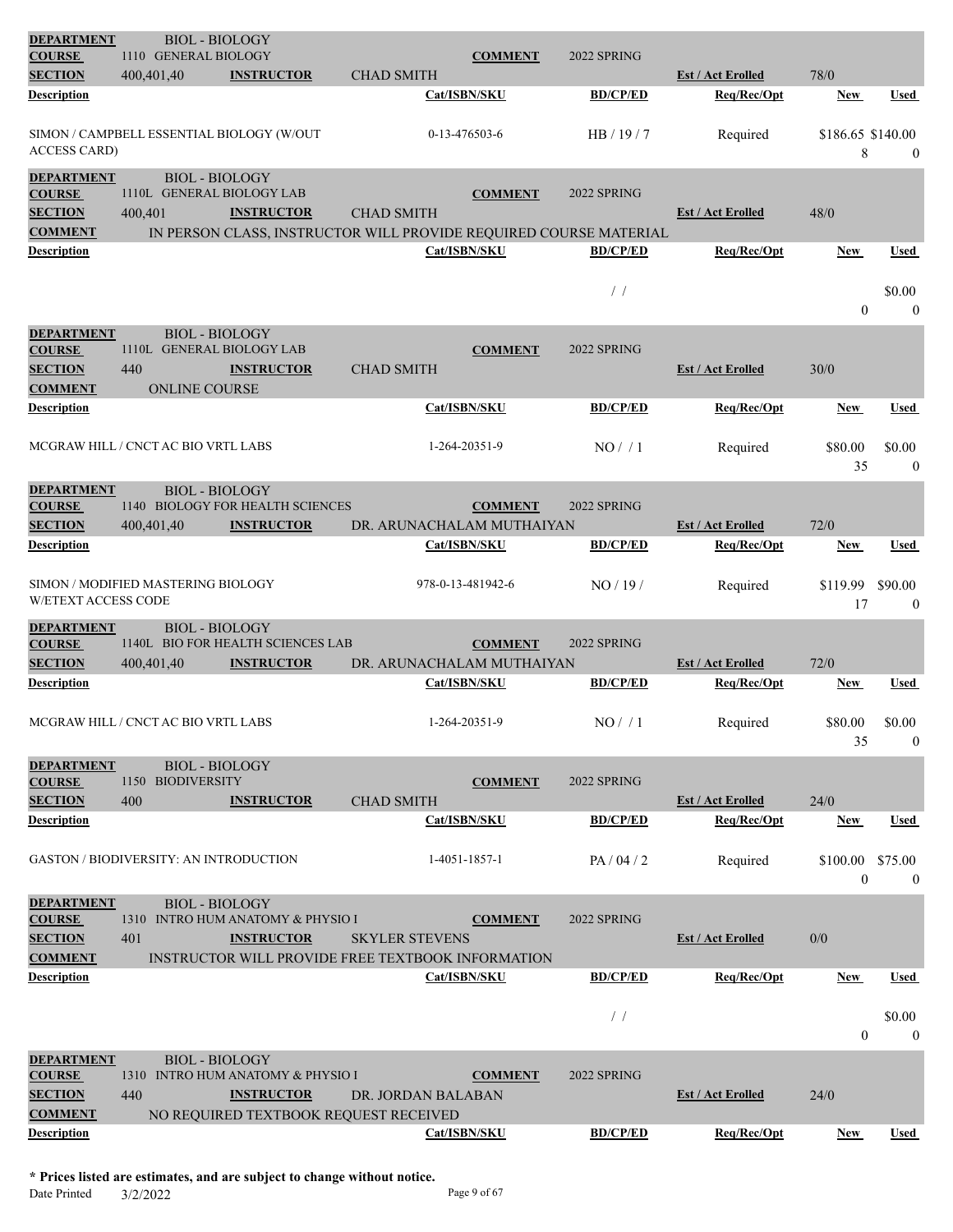| $\mathbf{0}$ | $\boldsymbol{0}$ |
|--------------|------------------|
|              |                  |

| <b>DEPARTMENT</b><br><b>COURSE</b>                                                         |             | <b>BIOL - BIOLOGY</b> | 1310L INTRO HUM ANAT & PHYSIO I LAB                     | <b>COMMENT</b>                                                                                      | 2022 SPRING     |                          |                         |                             |
|--------------------------------------------------------------------------------------------|-------------|-----------------------|---------------------------------------------------------|-----------------------------------------------------------------------------------------------------|-----------------|--------------------------|-------------------------|-----------------------------|
| <b>SECTION</b>                                                                             | 401         |                       | <b>INSTRUCTOR</b>                                       | <b>SKYLER STEVENS</b>                                                                               |                 | <b>Est / Act Erolled</b> | 24/0                    |                             |
| Description                                                                                |             |                       |                                                         | Cat/ISBN/SKU                                                                                        | <b>BD/CP/ED</b> | Req/Rec/Opt              | <b>New</b>              | Used                        |
| AMERMAN / EXPLORING ANATOMY &<br>PHYSIOLOGY IN THE LABORATORY                              |             |                       |                                                         | 1-61731-620-2                                                                                       | PA/17/3         | Required                 | \$113.00<br>16          | \$84.75<br>$\theta$         |
| <b>DEPARTMENT</b><br><b>COURSE</b>                                                         |             | <b>BIOL - BIOLOGY</b> | 1310L INTRO HUM ANAT & PHYSIO I LAB                     | <b>COMMENT</b>                                                                                      | 2022 SPRING     |                          |                         |                             |
| <b>SECTION</b>                                                                             | 440         |                       | <b>INSTRUCTOR</b>                                       | DR. JORDAN BALABAN                                                                                  |                 | <b>Est / Act Erolled</b> | 24/0                    |                             |
| Description                                                                                |             |                       |                                                         | Cat/ISBN/SKU                                                                                        | <b>BD/CP/ED</b> | Req/Rec/Opt              | <u>New</u>              | Used                        |
| AMERMAN / EXPLORING ANATOMY &<br>PHYSIOLOGY IN LAB: CORE CONCEPTS<br>(LOOSE-LEAF)          |             |                       |                                                         | 1-61731-780-2                                                                                       | PA/18/2         | Required                 | \$80.00<br>9            | \$60.00<br>$\mathbf{0}$     |
| <b>DEPARTMENT</b><br><b>COURSE</b><br><b>SECTION</b>                                       | 400         | <b>BIOL - BIOLOGY</b> | 1320 INTRO HUM ANATOMY & PHYSIO II<br><b>INSTRUCTOR</b> | <b>COMMENT</b><br><b>SKYLER STEVENS</b>                                                             | 2022 SPRING     | <b>Est / Act Erolled</b> | 24/0                    |                             |
| Description                                                                                |             |                       |                                                         | Cat/ISBN/SKU                                                                                        | <b>BD/CP/ED</b> | Req/Rec/Opt              | New                     | Used                        |
| AMERMAN / EXPLORING ANATOMY &<br>PHYSIOLOGY IN THE LABORATORY                              |             |                       |                                                         | 1-61731-620-2                                                                                       | PA/17/3         | Required                 | \$113.00<br>16          | \$84.75<br>$\boldsymbol{0}$ |
| <b>DEPARTMENT</b><br><b>COURSE</b><br><b>SECTION</b><br><b>COMMENT</b>                     | 400         | <b>BIOL - BIOLOGY</b> | 2210 HUMAN ANATOMY & PHYSIOLOGY I<br><b>INSTRUCTOR</b>  | <b>COMMENT</b><br><b>SKYLER STEVENS</b><br>INSTRUCTOR WILL PROVIDE FREE ONLINE TEXTBOOK AT OPENSTAX | 2022 SPRING     | <b>Est / Act Erolled</b> | 30/0                    |                             |
| Description                                                                                |             |                       |                                                         | Cat/ISBN/SKU                                                                                        | <b>BD/CP/ED</b> | Req/Rec/Opt              | New                     | Used                        |
|                                                                                            |             |                       |                                                         |                                                                                                     |                 |                          |                         |                             |
|                                                                                            |             |                       |                                                         |                                                                                                     | $\frac{1}{2}$   |                          | $\theta$                | \$0.00<br>$\theta$          |
| <b>DEPARTMENT</b><br><b>COURSE</b>                                                         |             | <b>BIOL - BIOLOGY</b> | 2210L HUMAN ANATOMY & PHYS I LAB                        | <b>COMMENT</b>                                                                                      | 2022 SPRING     |                          |                         |                             |
| <b>SECTION</b>                                                                             | 400         |                       | <b>INSTRUCTOR</b>                                       | <b>SKYLER STEVENS</b>                                                                               |                 | <b>Est / Act Erolled</b> | 30/0                    |                             |
| Description                                                                                |             |                       |                                                         | Cat/ISBN/SKU                                                                                        | <b>BD/CP/ED</b> | Req/Rec/Opt              | <b>New</b>              | Used                        |
| AMERMAN / EXPLORING ANATOMY &<br>PHYSIOLOGY IN THE LABORATORY                              |             |                       |                                                         | 1-61731-620-2                                                                                       | PA/17/3         | Required                 | \$113.00 \$84.75<br>16  | $\overline{0}$              |
| KAPIT / ANATOMY COLORING BOOK                                                              |             |                       |                                                         | 0-321-83201-9                                                                                       | PA/14/4         | Optional                 | \$21.00 \$15.75<br>7    | $\theta$                    |
| <b>DEPARTMENT</b><br><b>COURSE</b><br><b>SECTION</b>                                       | 2225<br>440 | <b>BIOL - BIOLOGY</b> | HUMAN ANATOMY & PHYSIOLOGY II<br><b>INSTRUCTOR</b>      | <b>COMMENT</b><br>DR. JORDAN BALABAN                                                                | 2022 SPRING     | <b>Est / Act Erolled</b> | 24/0                    |                             |
|                                                                                            |             |                       |                                                         | Cat/ISBN/SKU                                                                                        | <b>BD/CP/ED</b> | Req/Rec/Opt              | <b>New</b>              | <b>Used</b>                 |
| Description<br>MARTINI / A/C:MODIFIED MASTERING A&P<br>W/ETEXT VISUAL ANATOMY & PHYSIOLOGY |             |                       |                                                         | 978-0-13-450907-5                                                                                   | NO / 18 / 3     | Required                 | \$153.32 \$115.00<br>18 | $\boldsymbol{0}$            |
| <b>DEPARTMENT</b><br><b>COURSE</b><br><b>SECTION</b>                                       | 440         | <b>BIOL - BIOLOGY</b> | 2225L HUMAN ANATOMY & PHYS II LAB<br><b>INSTRUCTOR</b>  | <b>COMMENT</b><br>DR. JORDAN BALABAN                                                                | 2022 SPRING     | <b>Est / Act Erolled</b> | 24/0                    |                             |
| Description                                                                                |             |                       |                                                         | Cat/ISBN/SKU                                                                                        | <b>BD/CP/ED</b> | Req/Rec/Opt              | <u>New</u>              | Used                        |

Date Printed 3/2/2022 Page 10 of 67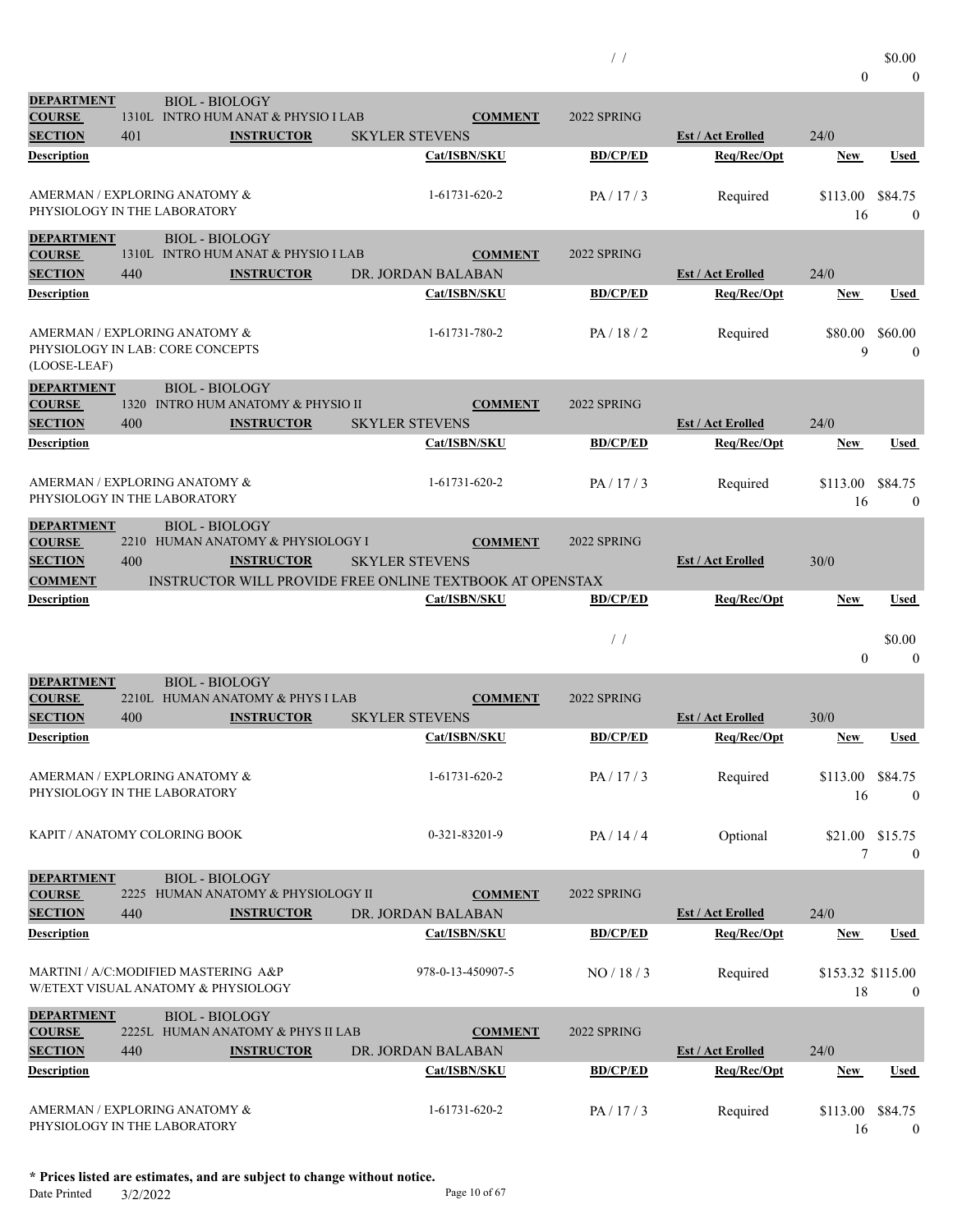| <b>DEPARTMENT</b>  |      | <b>BIOL - BIOLOGY</b>                |                           |                 |                          |            |             |
|--------------------|------|--------------------------------------|---------------------------|-----------------|--------------------------|------------|-------------|
| <b>COURSE</b>      | 2305 | MICROBIOLOGY FOR HEALTH SCI          | <b>COMMENT</b>            | 2022 SPRING     |                          |            |             |
| <b>SECTION</b>     | 400  | <b>INSTRUCTOR</b>                    | DR. ARUNACHALAM MUTHAIYAN |                 | <b>Est / Act Erolled</b> | 24/0       |             |
| <b>Description</b> |      |                                      | <b>Cat/ISBN/SKU</b>       | <b>BD/CP/ED</b> | Req/Rec/Opt              | <b>New</b> | <b>Used</b> |
|                    |      | COWAN / CNCT AC MICBIO: SYS APPROACH | $1-260-45124-0$           | NO/20/6         | Required                 | \$126.67   | \$95.00     |
|                    |      |                                      |                           |                 |                          |            |             |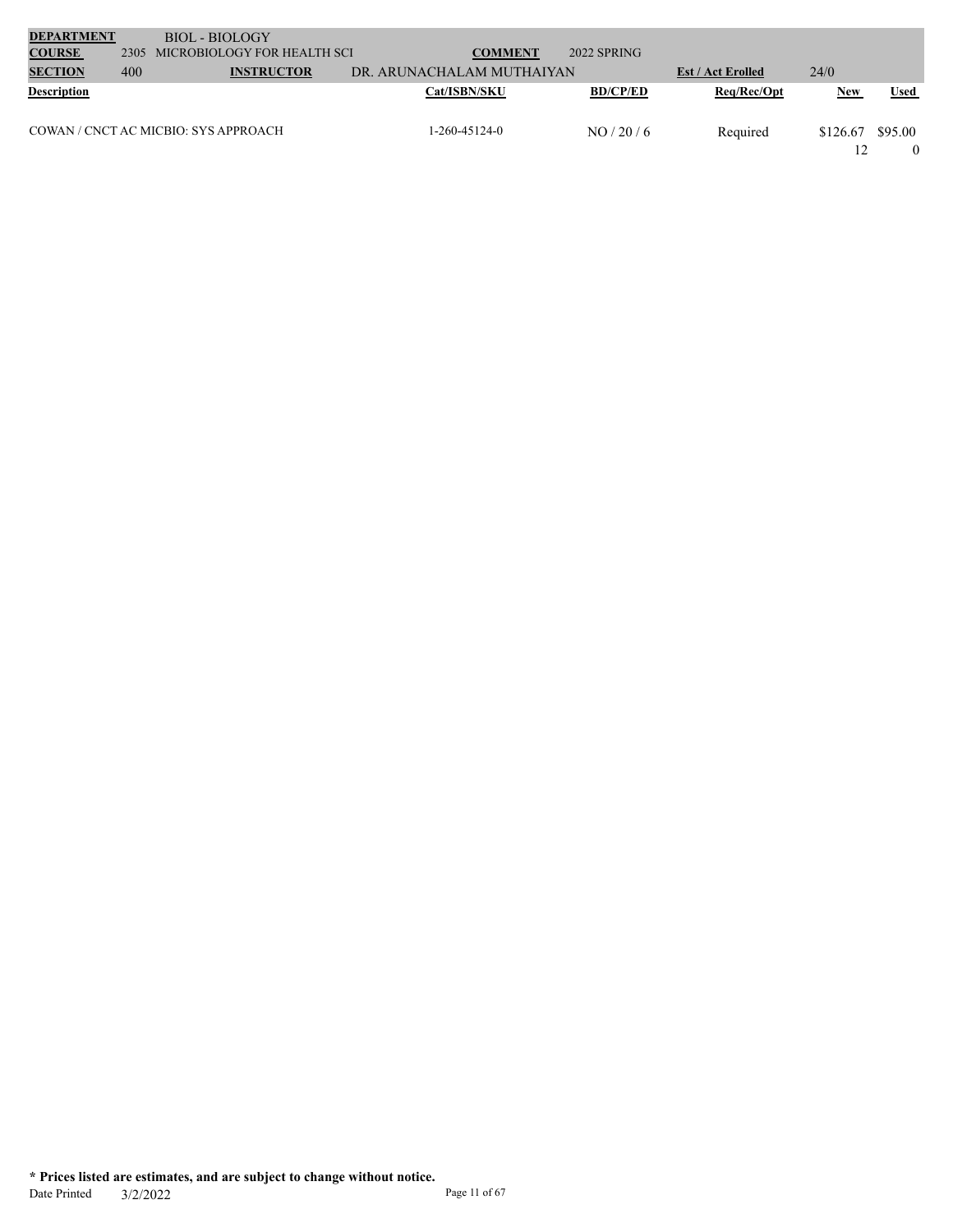| <b>DEPARTMENT</b>  |         | <b>BSTC - BUSINESS TECHNOLOGY</b>          |                     |                     |                 |                          |            |             |
|--------------------|---------|--------------------------------------------|---------------------|---------------------|-----------------|--------------------------|------------|-------------|
| <b>COURSE</b>      | 293     | INTRO TO STRUCTURAL FIREFTING              |                     | <b>COMMENT</b>      | 2022 SPRING     |                          |            |             |
| <b>SECTION</b>     | 470,471 | <b>INSTRUCTOR</b>                          | <b>THOMAS SILVA</b> |                     |                 | <b>Est / Act Erolled</b> | 20/0       |             |
| <b>COMMENT</b>     |         | CCTE NO REQUIRED TEXTBOOK REQUEST RECEIVED |                     |                     |                 |                          |            |             |
| <b>Description</b> |         |                                            |                     | <b>Cat/ISBN/SKU</b> | <b>BD/CP/ED</b> | Req/Rec/Opt              | <b>New</b> | <b>Used</b> |
|                    |         |                                            |                     |                     |                 |                          |            |             |
|                    |         |                                            |                     |                     |                 |                          |            | \$0.00      |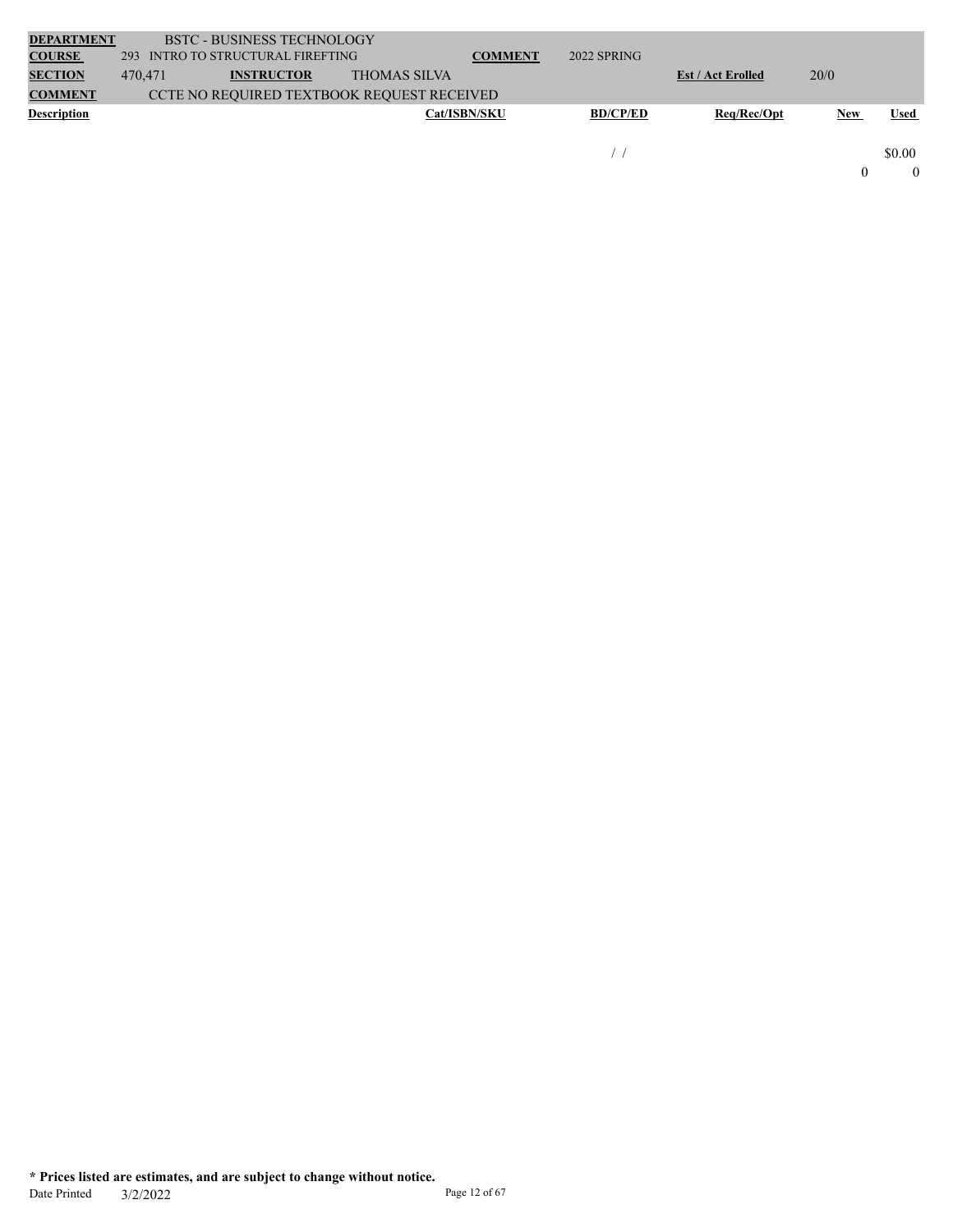| <b>DEPARTMENT</b>  |      | <b>BUSA - BUSINESS ADMINISTRATION</b>  |                     |                |                 |                          |                 |             |
|--------------------|------|----------------------------------------|---------------------|----------------|-----------------|--------------------------|-----------------|-------------|
| <b>COURSE</b>      | 1110 | <b>INTRODUCTION TO BUSINESS</b>        |                     | <b>COMMENT</b> | 2022 SPRING     |                          |                 |             |
| <b>SECTION</b>     | 440  | <b>INSTRUCTOR</b>                      | ELVIRA MARTIN       |                |                 | <b>Est / Act Erolled</b> | 24/0            |             |
| <b>Description</b> |      |                                        | <b>Cat/ISBN/SKU</b> |                | <b>BD/CP/ED</b> | Req/Rec/Opt              | New             | <b>Used</b> |
|                    |      | <b>PRIDE / FOUNDATIONS OF BUSINESS</b> | 1-337-38692-8       |                | PA/19/6         | Required                 | \$109.67<br>- 1 | \$88.00     |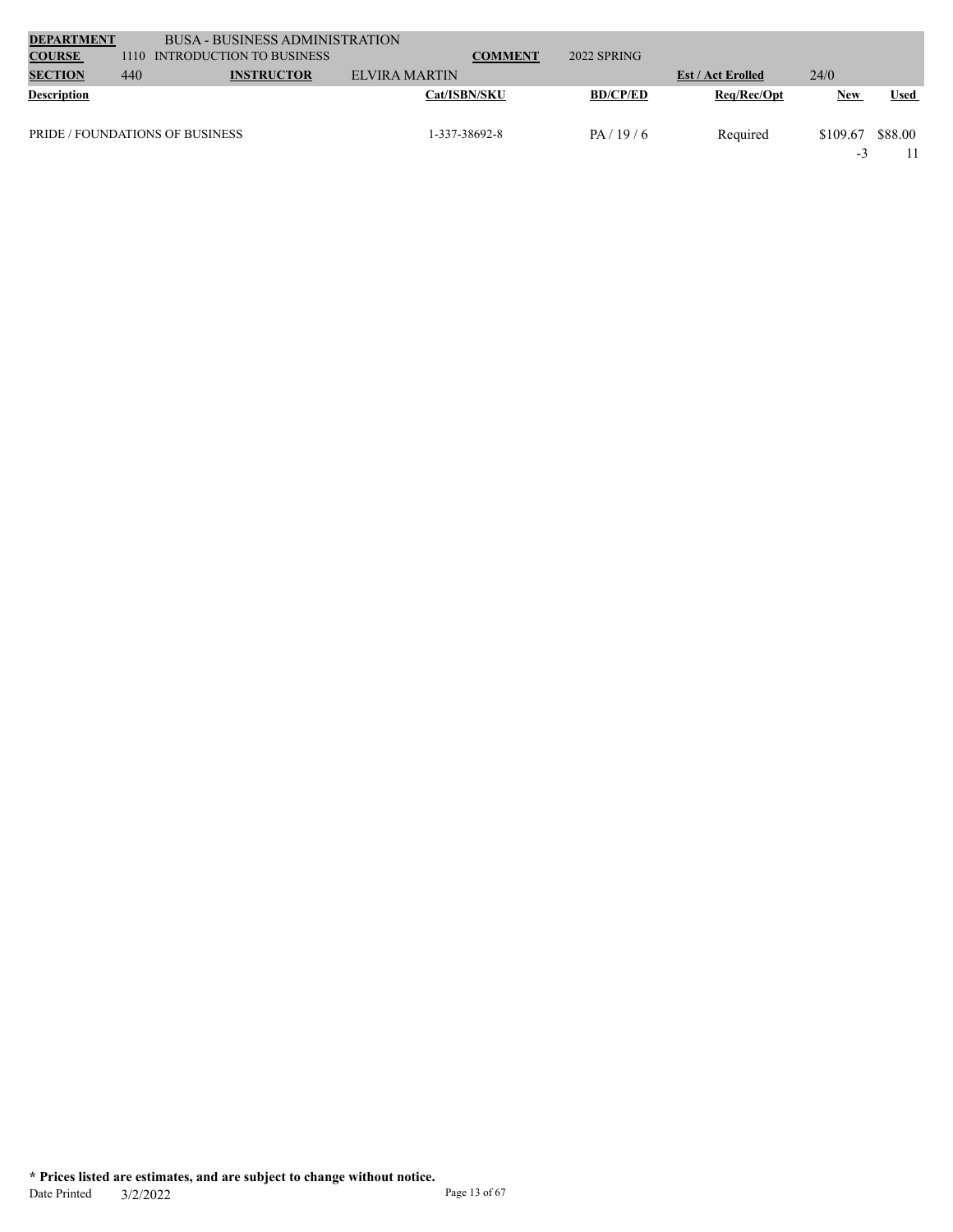| <b>DEPARTMENT</b>  |     | <b>CART - CULINARY ARTS</b>                       |                            |                 |                          |            |             |
|--------------------|-----|---------------------------------------------------|----------------------------|-----------------|--------------------------|------------|-------------|
| <b>COURSE</b>      | 108 | <b>SERVSAFE</b>                                   | <b>COMMENT</b>             | 2022 SPRING     |                          |            |             |
| <b>SECTION</b>     | 470 | <b>INSTRUCTOR</b>                                 | <b>BUFFIE KLUMPENHOWER</b> |                 | <b>Est / Act Erolled</b> | 20/0       |             |
| <b>COMMENT</b>     |     | <b>CCTE NO REQUIRED TEXTBOOK REQUEST RECEIVED</b> |                            |                 |                          |            |             |
| <b>Description</b> |     |                                                   | <b>Cat/ISBN/SKU</b>        | <b>BD/CP/ED</b> | Req/Rec/Opt              | <b>New</b> | <b>Used</b> |
|                    |     |                                                   |                            |                 |                          |            |             |
|                    |     |                                                   |                            |                 |                          |            | \$0.00      |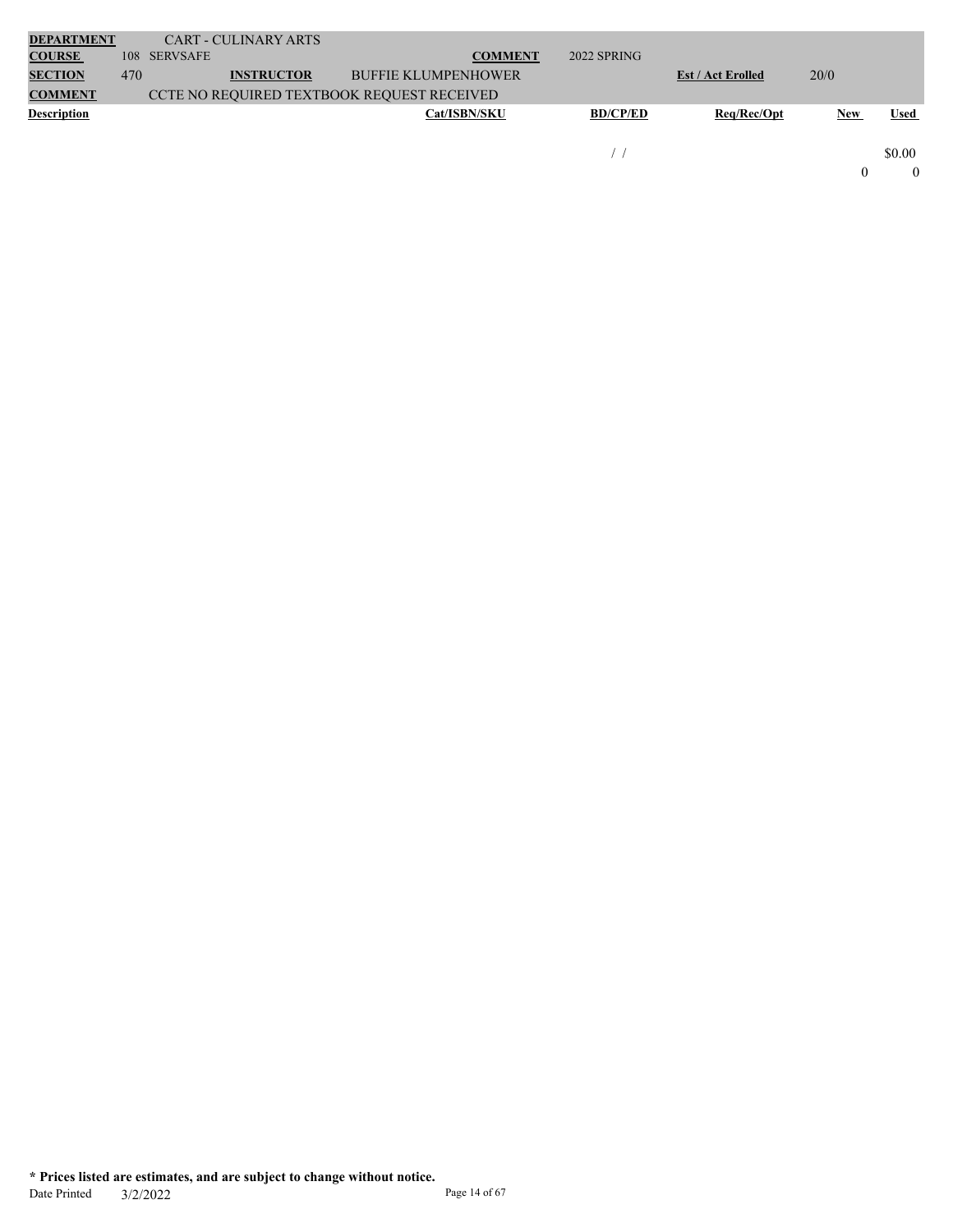| <b>DEPARTMENT</b>   |                                      | <b>CHEM - CHEMISTRY</b>               |                  |                           |                 |                          |                   |                  |
|---------------------|--------------------------------------|---------------------------------------|------------------|---------------------------|-----------------|--------------------------|-------------------|------------------|
| <b>COURSE</b>       |                                      | 1120 C INTRO CHEMISTRY FOR NON-MAJORS |                  | <b>COMMENT</b>            | 2022 SPRING     |                          |                   |                  |
| <b>SECTION</b>      | 400,401                              | <b>INSTRUCTOR</b>                     |                  | DR. HANSANI G. JAYASINGHE |                 | <b>Est / Act Erolled</b> | 48/0              |                  |
| <b>COMMENT</b>      |                                      | NO REQUIRED TEXTBOOK REQUEST RECEIVED |                  |                           |                 |                          |                   |                  |
| <b>Description</b>  |                                      |                                       |                  | Cat/ISBN/SKU              | <b>BD/CP/ED</b> | Req/Rec/Opt              | <b>New</b>        | Used             |
|                     |                                      |                                       |                  |                           |                 |                          |                   |                  |
|                     |                                      |                                       |                  |                           | $\frac{1}{2}$   |                          |                   | \$0.00           |
|                     |                                      |                                       |                  |                           |                 |                          | $\mathbf{0}$      | $\mathbf{0}$     |
| <b>DEPARTMENT</b>   |                                      | <b>CHEM - CHEMISTRY</b>               |                  |                           |                 |                          |                   |                  |
| <b>COURSE</b>       |                                      | 1120 C INTRO CHEMISTRY FOR NON-MAJORS |                  | <b>COMMENT</b>            | 2022 SPRING     |                          |                   |                  |
| <b>SECTION</b>      | 440,441                              | <b>INSTRUCTOR</b>                     | MICHAEL WILLIAMS |                           |                 | <b>Est / Act Erolled</b> | 50/0              |                  |
| Description         |                                      |                                       |                  | Cat/ISBN/SKU              | <b>BD/CP/ED</b> | Req/Rec/Opt              | <b>New</b>        | Used             |
|                     |                                      |                                       |                  |                           |                 |                          |                   |                  |
|                     | CENGAGE / 4 MONTHS CENGAGE UNLIMITED |                                       |                  | 978-0-357-70003-7         | NO/             | Required                 | \$119.99          | \$0.00           |
| <b>ACCESS CARD</b>  |                                      |                                       |                  |                           |                 |                          | 112               | $\mathbf{0}$     |
| <b>DEPARTMENT</b>   |                                      | <b>CHEM - CHEMISTRY</b>               |                  |                           |                 |                          |                   |                  |
| <b>COURSE</b>       | 1225                                 | <b>GENERAL CHEM II STEM MAJORS</b>    |                  | <b>COMMENT</b>            | 2022 SPRING     |                          |                   |                  |
| <b>SECTION</b>      | 400                                  | <b>INSTRUCTOR</b>                     |                  | DR. HANSANI G. JAYASINGHE |                 | <b>Est / Act Erolled</b> | 24/0              |                  |
| Description         |                                      |                                       |                  | Cat/ISBN/SKU              | <b>BD/CP/ED</b> | Req/Rec/Opt              | <b>New</b>        | Used             |
|                     |                                      |                                       |                  |                           |                 |                          |                   |                  |
| ZUMDAHL / CHEMISTRY |                                      |                                       |                  | 1-305-95740-7             | HB / 18 / 10    | Required                 | \$250.00 \$187.50 |                  |
|                     |                                      |                                       |                  |                           |                 |                          | 10                | 6                |
| <b>DEPARTMENT</b>   |                                      | <b>CHEM - CHEMISTRY</b>               |                  |                           |                 |                          |                   |                  |
| <b>COURSE</b>       |                                      | 1225L GEN CHEM II STEM MAJORS LAB     |                  | <b>COMMENT</b>            | 2022 SPRING     |                          |                   |                  |
| <b>SECTION</b>      | 401                                  | <b>INSTRUCTOR</b>                     |                  | DR. HANSANI G. JAYASINGHE |                 | <b>Est / Act Erolled</b> | 24/0              |                  |
| Description         |                                      |                                       |                  | Cat/ISBN/SKU              | <b>BD/CP/ED</b> | Req/Rec/Opt              | <b>New</b>        | Used             |
|                     |                                      |                                       |                  |                           |                 |                          |                   |                  |
|                     | ZUMDAHL / LAB MANUAL FOR ZUMDAHL     |                                       |                  | 1-305-95745-8             | NO / 18 / 10    | Required                 | \$205.35 \$154.25 |                  |
| <b>CHEMISTRY</b>    |                                      |                                       |                  |                           |                 |                          | 13                | $\boldsymbol{0}$ |
| <b>DEPARTMENT</b>   |                                      | <b>CHEM - CHEMISTRY</b>               |                  |                           |                 |                          |                   |                  |
| <b>COURSE</b>       | 2120                                 | INTEG ORGANIC CHEM & BIOCHEM          |                  | <b>COMMENT</b>            | 2022 SPRING     |                          |                   |                  |
| <b>SECTION</b>      | 400                                  | <b>INSTRUCTOR</b>                     | DR. JOHN BURKE   |                           |                 | <b>Est / Act Erolled</b> | 25/0              |                  |
| Description         |                                      |                                       |                  | Cat/ISBN/SKU              | <b>BD/CP/ED</b> | Req/Rec/Opt              | <b>New</b>        | Used             |
|                     |                                      |                                       |                  |                           |                 |                          |                   |                  |
|                     | BETTELHEIM / INTRO TO GEN, ORGANIC & |                                       |                  | 1-285-86975-3             | HB / 16 / 11    | Required                 | \$199.76 \$150.00 |                  |
| <b>BIOCHEM</b>      |                                      |                                       |                  |                           |                 |                          | $\boldsymbol{0}$  | 22               |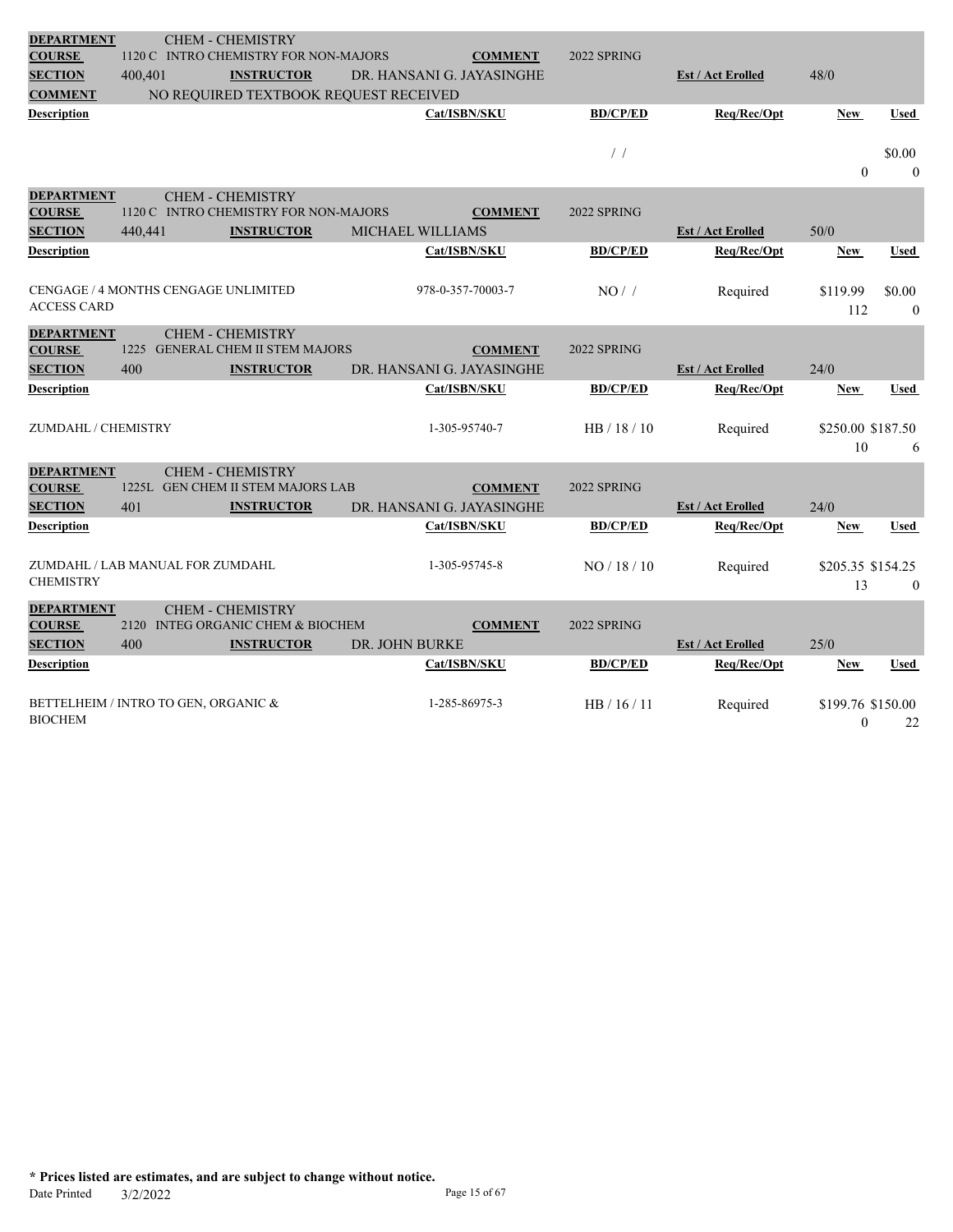| <b>DEPARTMENT</b><br><b>COURSE</b>                                | 1120 | <b>CRIMINAL LAW</b>      | <b>CJUS - CRIMINAL JUSTICE</b>                       |                        | <b>COMMENT</b>    | 2022 SPRING     |                          |                         |                          |
|-------------------------------------------------------------------|------|--------------------------|------------------------------------------------------|------------------------|-------------------|-----------------|--------------------------|-------------------------|--------------------------|
| <b>SECTION</b>                                                    | 400  |                          | <b>INSTRUCTOR</b>                                    | <b>STAFF/CJUS</b>      |                   |                 | <b>Est / Act Erolled</b> | 30/0                    |                          |
| <b>COMMENT</b>                                                    |      |                          | NO REQUIRED TEXTBOOK REQUEST RECEIVED                |                        |                   |                 |                          |                         |                          |
| <b>Description</b>                                                |      |                          |                                                      |                        | Cat/ISBN/SKU      | <b>BD/CP/ED</b> | Req/Rec/Opt              | New                     | Used                     |
|                                                                   |      |                          |                                                      |                        |                   | $\frac{1}{2}$   |                          | $\Omega$                | \$0.00<br>$\mathbf{0}$   |
| <b>DEPARTMENT</b><br><b>COURSE</b>                                | 1170 | <b>INTRO CRIMINOLOGY</b> | <b>CJUS - CRIMINAL JUSTICE</b>                       |                        |                   | 2022 SPRING     |                          |                         |                          |
| <b>SECTION</b>                                                    | 440  |                          | <b>INSTRUCTOR</b>                                    | <b>JOSEPH KOLB</b>     | <b>COMMENT</b>    |                 | <b>Est / Act Erolled</b> | 30/0                    |                          |
| Description                                                       |      |                          |                                                      |                        | Cat/ISBN/SKU      | <b>BD/CP/ED</b> | Req/Rec/Opt              | New                     | <b>Used</b>              |
| KOLB / TEEN VIOLENCE IN AMERICA: HOW DO<br>WE SAVE OUR CHILDREN   |      |                          |                                                      |                        | 1-57826-811-7     | NO/19/          | Required                 | \$25.00<br>$\theta$     | \$18.75<br>$\mathbf{0}$  |
| <b>DEPARTMENT</b>                                                 |      |                          | <b>CJUS - CRIMINAL JUSTICE</b>                       |                        |                   |                 |                          |                         |                          |
| <b>COURSE</b>                                                     |      | 1170 INTRO CRIMINOLOGY   |                                                      |                        | <b>COMMENT</b>    | 2022 SPRING     |                          |                         |                          |
| <b>SECTION</b>                                                    | 470  |                          | <b>INSTRUCTOR</b>                                    | <b>STAFF/CJUS</b>      |                   |                 | <b>Est / Act Erolled</b> | 30/0                    |                          |
| <b>COMMENT</b><br><b>Description</b>                              |      |                          | NO REQUIRED TEXTBOOK REQUEST RECEIVED                |                        | Cat/ISBN/SKU      | <b>BD/CP/ED</b> | Req/Rec/Opt              | New                     | Used                     |
|                                                                   |      |                          |                                                      |                        |                   |                 |                          |                         |                          |
|                                                                   |      |                          |                                                      |                        |                   | $/$ /           |                          | $\overline{0}$          | \$0.00<br>$\overline{0}$ |
| <b>DEPARTMENT</b><br><b>COURSE</b>                                |      | 1410 LAW                 | <b>CJUS - CRIMINAL JUSTICE</b>                       |                        | <b>COMMENT</b>    | 2022 SPRING     |                          |                         |                          |
| <b>SECTION</b>                                                    | 440  |                          | <b>INSTRUCTOR</b>                                    | <b>CHRISTOPHER ELG</b> |                   |                 | <b>Est / Act Erolled</b> | 20/0                    |                          |
| Description                                                       |      |                          |                                                      |                        | Cat/ISBN/SKU      | <b>BD/CP/ED</b> | Req/Rec/Opt              | New                     | <b>Used</b>              |
| SCHMALLEGER / REVEAL FOR CRIMINAL LAW<br><b>TODAY ACCESS CODE</b> |      |                          |                                                      |                        | 978-0-13-597041-6 | NO/22/7         | Required                 | \$93.32<br>5            | \$70.00<br>$\mathbf{0}$  |
| <b>DEPARTMENT</b><br><b>COURSE</b><br><b>SECTION</b>              | 440  | 2130 POLICE & SOCIETY    | <b>CJUS - CRIMINAL JUSTICE</b><br><b>INSTRUCTOR</b>  | <b>CHRISTOPHER ELG</b> | <b>COMMENT</b>    | 2022 SPRING     | <b>Est / Act Erolled</b> | 30/0                    |                          |
| <b>Description</b>                                                |      |                          |                                                      |                        | Cat/ISBN/SKU      | <b>BD/CP/ED</b> | Req/Rec/Opt              | New                     | Used                     |
|                                                                   |      |                          |                                                      |                        |                   |                 |                          |                         |                          |
| DEMPSEY / INTRO TO POLICING                                       |      |                          |                                                      |                        | 1-337-55875-3     | PA/19/9         | Required                 | \$229.95 \$172.50<br>10 | $\mathbf{0}$             |
| <b>DEPARTMENT</b>                                                 |      |                          | <b>CJUS - CRIMINAL JUSTICE</b>                       |                        |                   |                 |                          |                         |                          |
| <b>COURSE</b><br><b>SECTION</b>                                   | 440  | 2160 FIELD EXPERIENCE    | <b>INSTRUCTOR</b>                                    | <b>JOSEPH KOLB</b>     | <b>COMMENT</b>    | 2022 SPRING     | <b>Est / Act Erolled</b> | 10/0                    |                          |
| <b>COMMENT</b>                                                    |      |                          | NO REQUIRED TEXTBOOK REQUEST RECEIVED                |                        |                   |                 |                          |                         |                          |
| <b>Description</b>                                                |      |                          |                                                      |                        | Cat/ISBN/SKU      | <b>BD/CP/ED</b> | Req/Rec/Opt              | New                     | Used                     |
|                                                                   |      |                          |                                                      |                        |                   | $\frac{1}{2}$   |                          | $\overline{0}$          | \$0.00<br>$\overline{0}$ |
| <b>DEPARTMENT</b>                                                 |      |                          | <b>CJUS - CRIMINAL JUSTICE</b>                       |                        |                   |                 |                          |                         |                          |
| <b>COURSE</b><br><b>SECTION</b>                                   | 440  |                          | 2440 POLICE & PATROL PROCEDURES<br><b>INSTRUCTOR</b> | <b>CHRISTOPHER ELG</b> | <b>COMMENT</b>    | 2022 SPRING     | <b>Est / Act Erolled</b> | 15/0                    |                          |
| <b>Description</b>                                                |      |                          |                                                      |                        | Cat/ISBN/SKU      | <b>BD/CP/ED</b> | Req/Rec/Opt              | New                     | Used                     |
| <b>BIRZER / POLICE FIELD OPERATIONS</b>                           |      |                          |                                                      |                        | 0-13-518629-3     | PA/19/3         | Required                 | \$186.65 \$140.00<br>10 | $\mathbf{0}$             |
| <b>DEPARTMENT</b>                                                 |      |                          | <b>CJUS - CRIMINAL JUSTICE</b>                       |                        |                   |                 |                          |                         |                          |
| <b>COURSE</b>                                                     |      | 2460 TRAFFIC             |                                                      |                        | <b>COMMENT</b>    | 2021 SPRING     |                          |                         |                          |
| <b>SECTION</b>                                                    | 400  |                          | <b>INSTRUCTOR</b>                                    | <b>JAMES MALONE</b>    |                   |                 | <b>Est / Act Erolled</b> | 30/0                    |                          |
| <b>COMMENT</b><br><b>Description</b>                              |      |                          | NO REQUIRED TEXTBOOK REQUEST RECEIVED                |                        | Cat/ISBN/SKU      | <b>BD/CP/ED</b> | Req/Rec/Opt              | New                     | Used                     |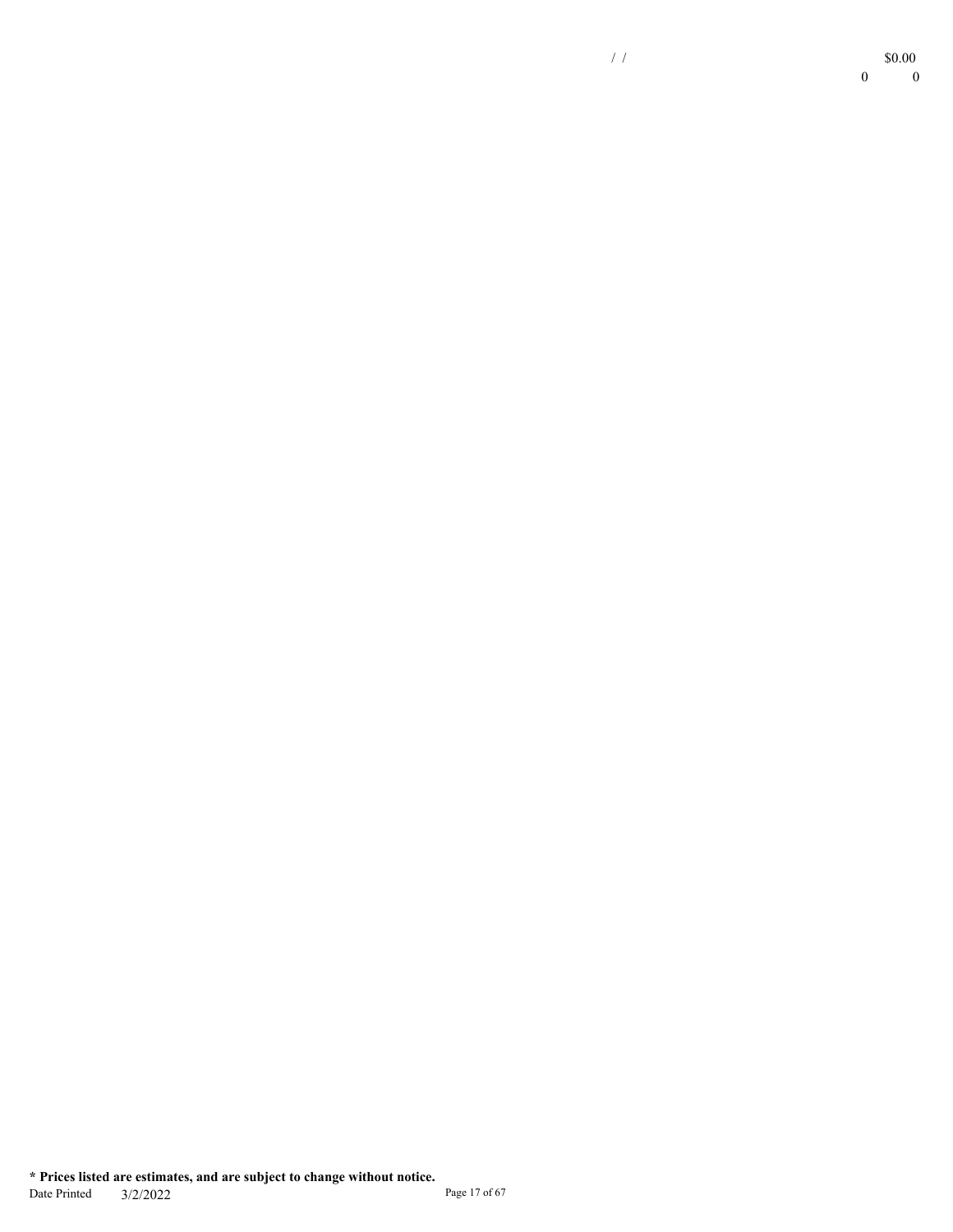| <b>DEPARTMENT</b>      |     | CNA - CERTIFICATE NURSING ASSISTANT        |                   |                |                 |                          |                     |                     |
|------------------------|-----|--------------------------------------------|-------------------|----------------|-----------------|--------------------------|---------------------|---------------------|
| <b>COURSE</b>          | 101 | NURSING ASSISTANT                          |                   | <b>COMMENT</b> | 2022 SPRING     |                          |                     |                     |
| <b>SECTION</b>         | 400 | <b>INSTRUCTOR</b>                          | <b>MARTHA ORR</b> |                |                 | <b>Est / Act Erolled</b> | 12/0                |                     |
| <b>Description</b>     |     |                                            | Cat/ISBN/SKU      |                | <b>BD/CP/ED</b> | Req/Rec/Opt              | <b>New</b>          | Used                |
| CAREGIVING             |     | DUGAN / NURSING ASSISTING: A FOUNDATION IN | 1-60425-121-2     |                | PA/19/5         | Required                 | \$60.00<br>$\Omega$ | \$45.00<br>$\theta$ |
| <b>CAREGIVING WKBK</b> |     | DUGAN / NURSING ASSISTING: A FOUNDATION IN | 1-60425-122-0     |                | PA/20/5         | Required                 | \$18.60<br>$\Omega$ | \$14.00<br>$\theta$ |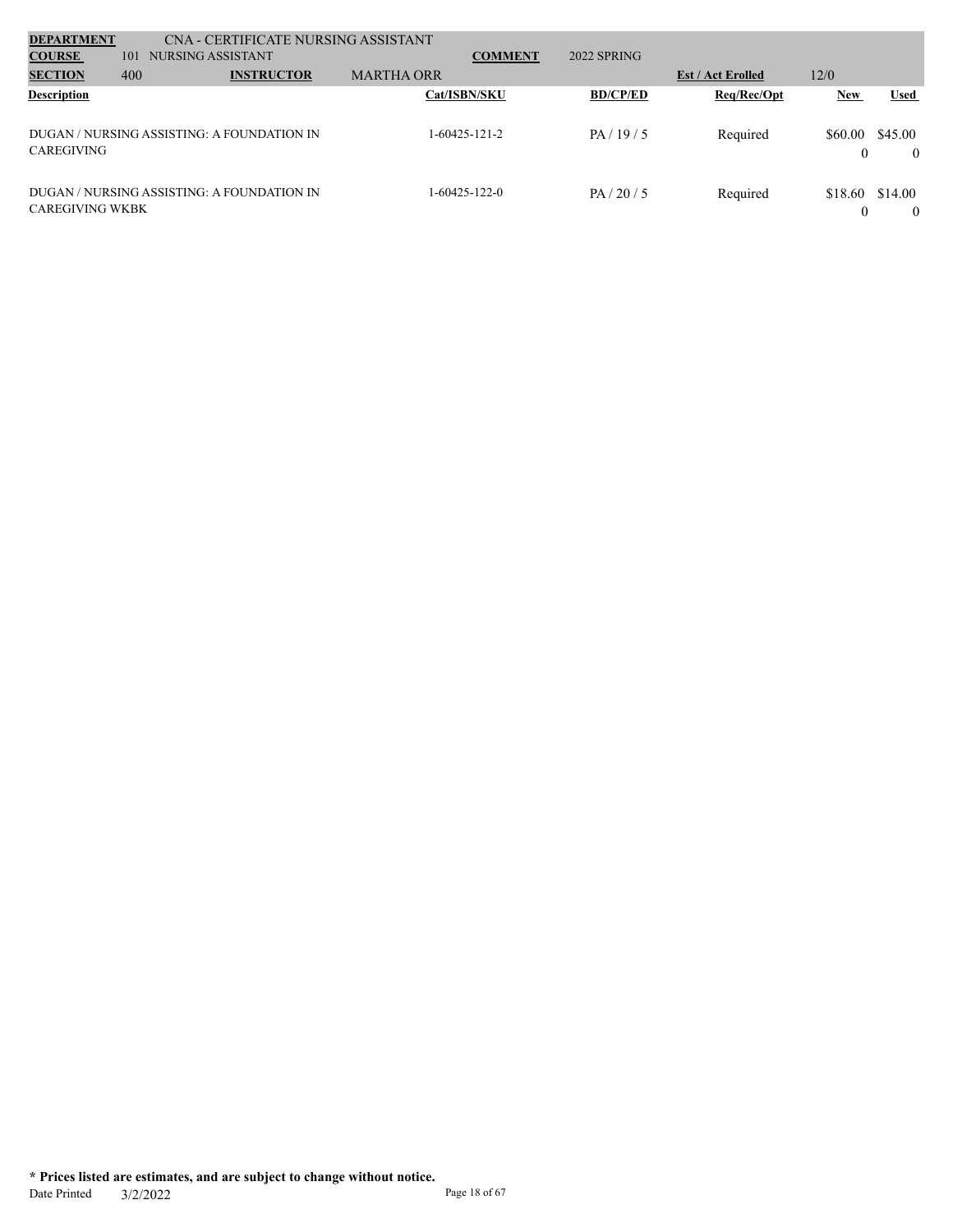| <b>DEPARTMENT</b><br><b>COURSE</b>                                     |         | CNST - CONSTRUCTION TECHNOLOGY<br>105 INTERIOR FINISHING                                                               |                                    | <b>COMMENT</b> | 2022 SPRING                       |                                         |                |                        |
|------------------------------------------------------------------------|---------|------------------------------------------------------------------------------------------------------------------------|------------------------------------|----------------|-----------------------------------|-----------------------------------------|----------------|------------------------|
| <b>SECTION</b>                                                         | 400,470 | <b>INSTRUCTOR</b>                                                                                                      | <b>ROBERT ENCINIO</b>              |                |                                   | <b>Est / Act Erolled</b>                | 0/0            |                        |
| <b>COMMENT</b>                                                         |         | NO REQUIRED TEXTBOOK REQUEST RECEIVED                                                                                  |                                    |                |                                   |                                         |                |                        |
| <b>Description</b>                                                     |         |                                                                                                                        | Cat/ISBN/SKU                       |                | <b>BD/CP/ED</b>                   | Req/Rec/Opt                             | <b>New</b>     | Used                   |
|                                                                        |         |                                                                                                                        |                                    |                | $\left/ \right.$ $\left/ \right.$ |                                         | $\mathbf{0}$   | \$0.00<br>$\mathbf{0}$ |
| <b>DEPARTMENT</b><br><b>COURSE</b>                                     |         | <b>CNST - CONSTRUCTION TECHNOLOGY</b><br>106 CABINET BUILDING                                                          |                                    | <b>COMMENT</b> | 2022 SPRING                       |                                         |                |                        |
| <b>SECTION</b>                                                         | 400     | <b>INSTRUCTOR</b>                                                                                                      | <b>ROBERT ENCINIO</b>              |                |                                   | <b>Est / Act Erolled</b>                | 0/0            |                        |
| <b>Description</b>                                                     |         |                                                                                                                        | Cat/ISBN/SKU                       |                | <b>BD/CP/ED</b>                   | Req/Rec/Opt                             | <b>New</b>     | Used                   |
|                                                                        |         |                                                                                                                        |                                    |                | $/$ /                             |                                         | $\mathbf{0}$   | \$0.00<br>$\mathbf{0}$ |
| <b>DEPARTMENT</b>                                                      |         | CNST - CONSTRUCTION TECHNOLOGY                                                                                         |                                    |                |                                   |                                         |                |                        |
| <b>COURSE</b>                                                          |         | 109 PLUMBING THEORY I                                                                                                  |                                    | <b>COMMENT</b> | 2022 SPRING                       |                                         |                |                        |
| <b>SECTION</b><br><b>COMMENT</b>                                       | 400     | <b>INSTRUCTOR</b><br>NO REQUIRED TEXTBOOK REQUEST RECEIVED                                                             | <b>LOREN LEEKELA</b>               |                |                                   | <b>Est / Act Erolled</b>                | 20/0           |                        |
| <b>Description</b>                                                     |         |                                                                                                                        | Cat/ISBN/SKU                       |                | <b>BD/CP/ED</b>                   | Req/Rec/Opt                             | <b>New</b>     | Used                   |
|                                                                        |         |                                                                                                                        |                                    |                | $/$ /                             |                                         | $\theta$       | \$0.00<br>$\theta$     |
| <b>DEPARTMENT</b>                                                      |         | CNST - CONSTRUCTION TECHNOLOGY                                                                                         |                                    |                |                                   |                                         |                |                        |
| <b>COURSE</b>                                                          |         | 109 PLUMBING THEORY I                                                                                                  |                                    | <b>COMMENT</b> | 2022 SPRING                       |                                         |                |                        |
| <b>SECTION</b><br><b>COMMENT</b>                                       | 470     | <b>INSTRUCTOR</b><br>CCTE NO REQUIRED TEXTBOOK REQUEST RECEIVED                                                        | <b>ROBERT ENCINIO</b>              |                |                                   | <b>Est / Act Erolled</b>                | 20/0           |                        |
| <b>Description</b>                                                     |         |                                                                                                                        | Cat/ISBN/SKU                       |                | <b>BD/CP/ED</b>                   | Req/Rec/Opt                             | <b>New</b>     | <b>Used</b>            |
|                                                                        |         |                                                                                                                        |                                    |                |                                   |                                         |                |                        |
|                                                                        |         |                                                                                                                        |                                    |                |                                   |                                         |                |                        |
|                                                                        |         |                                                                                                                        |                                    |                | $/$ /                             |                                         | $\overline{0}$ | \$0.00<br>$\theta$     |
| <b>DEPARTMENT</b><br><b>COURSE</b>                                     |         | CNST - CONSTRUCTION TECHNOLOGY<br>121 ELECTRICAL WIRING                                                                |                                    | <b>COMMENT</b> | 2022 SPRING                       |                                         |                |                        |
| <b>SECTION</b>                                                         | 400     | <b>INSTRUCTOR</b>                                                                                                      | <b>LOREN LEEKELA</b>               |                |                                   | <b>Est / Act Erolled</b>                | 20/0           |                        |
| <b>COMMENT</b><br>Description                                          |         | NO REQUIRED TEXTBOOK REQUEST RECEIVED                                                                                  | Cat/ISBN/SKU                       |                | <b>BD/CP/ED</b>                   | Req/Rec/Opt                             | <b>New</b>     | Used                   |
|                                                                        |         |                                                                                                                        |                                    |                |                                   |                                         |                |                        |
|                                                                        |         |                                                                                                                        |                                    |                | /                                 |                                         | $\theta$       | \$0.00<br>$\theta$     |
| <b>DEPARTMENT</b><br><b>COURSE</b><br><b>SECTION</b><br><b>COMMENT</b> | 400     | CNST - CONSTRUCTION TECHNOLOGY<br>124 SUSTAINABLE ENERGY<br><b>INSTRUCTOR</b><br>NO REQUIRED TEXTBOOK REQUEST RECEIVED | <b>CHRISTOPHER CHAVEZ</b>          | <b>COMMENT</b> | 2022 SPRING                       | Est / Act Erolled                       | 20/0           |                        |
| <b>Description</b>                                                     |         |                                                                                                                        | Cat/ISBN/SKU                       |                | <b>BD/CP/ED</b>                   | Req/Rec/Opt                             | New            | <b>Used</b>            |
|                                                                        |         |                                                                                                                        |                                    |                | $/$ /                             |                                         | $\overline{0}$ | \$0.00<br>$\theta$     |
| <b>DEPARTMENT</b><br><b>COURSE</b>                                     |         | CNST - CONSTRUCTION TECHNOLOGY<br>174 DESIGN FOR GREEN BUILDING                                                        |                                    | <b>COMMENT</b> | 2022 SPRING                       |                                         |                |                        |
| <b>SECTION</b><br><b>Description</b>                                   | 400     | <b>INSTRUCTOR</b>                                                                                                      | CHRISTOPHER CHAVEZ<br>Cat/ISBN/SKU |                | <b>BD/CP/ED</b>                   | <b>Est / Act Erolled</b><br>Req/Rec/Opt | 0/0<br>New     | Used                   |
|                                                                        |         |                                                                                                                        |                                    |                | /                                 |                                         |                | \$0.00                 |
|                                                                        |         |                                                                                                                        |                                    |                |                                   |                                         | $\theta$       | $\theta$               |
| <b>DEPARTMENT</b><br><b>COURSE</b>                                     |         | CNST - CONSTRUCTION TECHNOLOGY<br>208 FURNITURE CONSTRUCT                                                              |                                    | <b>COMMENT</b> | 2022 SPRING                       |                                         |                |                        |
| <b>SECTION</b>                                                         | 400     | <b>INSTRUCTOR</b>                                                                                                      | <b>CHRISTOPHER CHAVEZ</b>          |                |                                   | <b>Est / Act Erolled</b>                | 0/0            |                        |
| <b>Description</b>                                                     |         |                                                                                                                        | Cat/ISBN/SKU                       |                | <b>BD/CP/ED</b>                   | Req/Rec/Opt                             | <b>New</b>     | Used                   |

**\* Prices listed are estimates, and are subject to change without notice.** Date Printed 3/2/2022 Page 19 of 67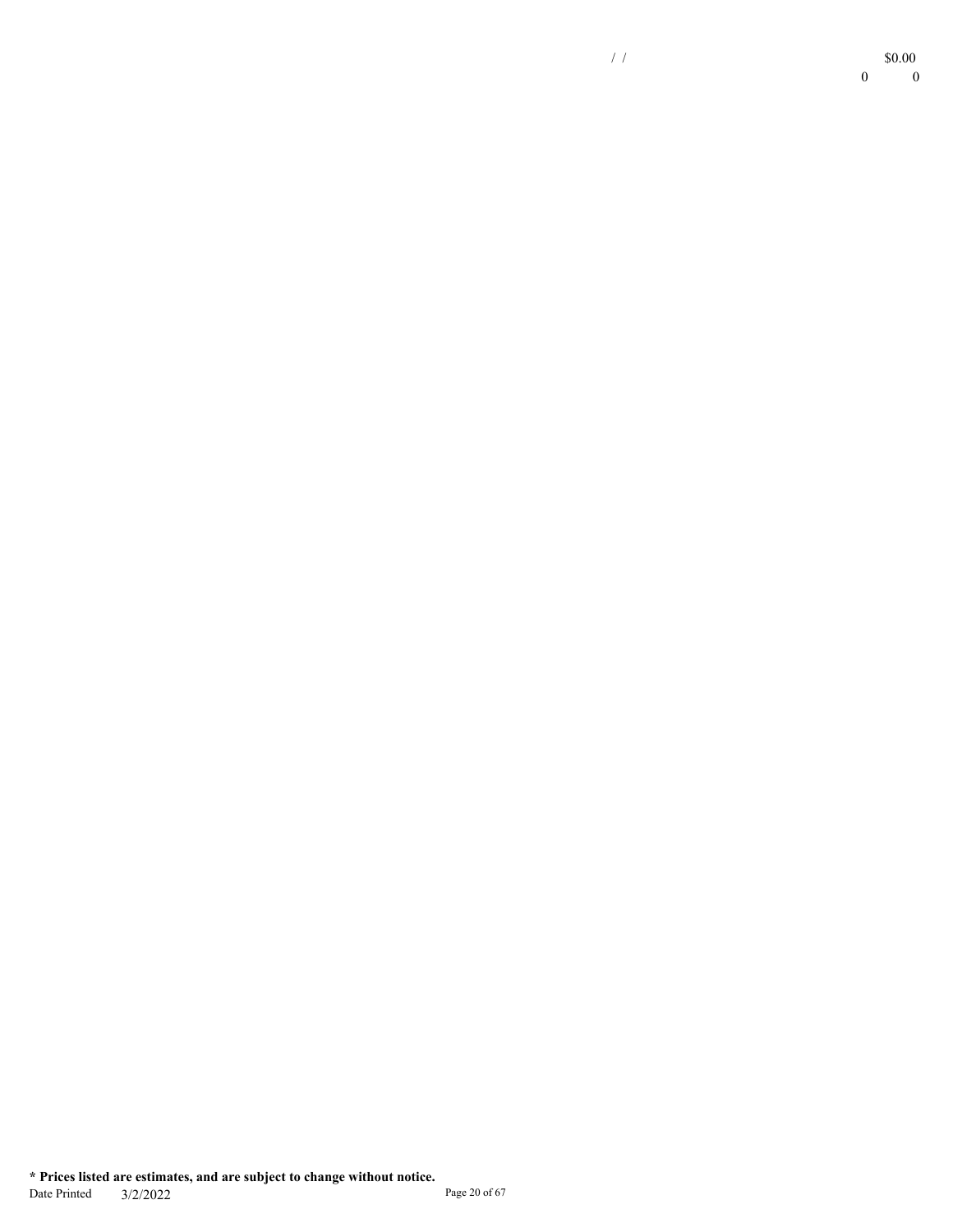| <b>DEPARTMENT</b>                       |            |                      | <b>COMM - COMMUNICATION</b>        |                        |                     |                 |                          |                   |              |
|-----------------------------------------|------------|----------------------|------------------------------------|------------------------|---------------------|-----------------|--------------------------|-------------------|--------------|
| <b>COURSE</b>                           |            | 1130 PUBLIC SPEAKING |                                    |                        | <b>COMMENT</b>      | 2022 SPRING     |                          |                   |              |
| <b>SECTION</b>                          | 400,401,02 |                      | <b>INSTRUCTOR</b>                  |                        | NORHAYATI ADELHARDT |                 | <b>Est / Act Erolled</b> | 75/0              |              |
| <b>COMMENT</b>                          |            |                      | <b>WAITING FOR UPDATE</b>          |                        |                     |                 |                          |                   |              |
| <b>Description</b>                      |            |                      |                                    |                        | Cat/ISBN/SKU        | <b>BD/CP/ED</b> | Req/Rec/Opt              | <b>New</b>        | <b>Used</b>  |
|                                         |            |                      |                                    |                        |                     |                 |                          |                   |              |
|                                         |            |                      |                                    |                        |                     | $\frac{1}{2}$   |                          |                   | \$0.00       |
|                                         |            |                      |                                    |                        |                     |                 |                          | $\theta$          | $\theta$     |
| <b>DEPARTMENT</b>                       |            |                      | <b>COMM - COMMUNICATION</b>        |                        |                     |                 |                          |                   |              |
| <b>COURSE</b>                           |            | 1130 PUBLIC SPEAKING |                                    |                        | <b>COMMENT</b>      | 2022 SPRING     |                          |                   |              |
| <b>SECTION</b>                          | 440        |                      | <b>INSTRUCTOR</b>                  | <b>CHERISE JOHNSON</b> |                     |                 | <b>Est / Act Erolled</b> | 25/0              |              |
| <b>Description</b>                      |            |                      |                                    |                        | Cat/ISBN/SKU        | <b>BD/CP/ED</b> | Req/Rec/Opt              | <b>New</b>        | <b>Used</b>  |
|                                         |            |                      |                                    |                        |                     |                 |                          |                   |              |
| OHAIR / POCKET GUIDE TO PUBLIC SPEAKING |            |                      |                                    |                        | 1-319-10278-6       | SP/19/6         | Required                 | \$58.24           | \$43.75      |
|                                         |            |                      |                                    |                        |                     |                 |                          | 11                | $\mathbf{0}$ |
| <b>DEPARTMENT</b>                       |            |                      | <b>COMM - COMMUNICATION</b>        |                        |                     |                 |                          |                   |              |
| <b>COURSE</b>                           |            |                      | 1155 COMMUNICATION ACROSS CULTURES |                        | <b>COMMENT</b>      | 2022 SPRING     |                          |                   |              |
| <b>SECTION</b>                          | 400        |                      | <b>INSTRUCTOR</b>                  |                        | NORHAYATI ADELHARDT |                 | <b>Est / Act Erolled</b> | 25/0              |              |
| Description                             |            |                      |                                    |                        | Cat/ISBN/SKU        | <b>BD/CP/ED</b> | Req/Rec/Opt              | <b>New</b>        | Used         |
|                                         |            |                      |                                    |                        |                     |                 |                          |                   |              |
| SAMOVAR / COMMUNICATION BETWEEN         |            |                      |                                    |                        | 1-285-44462-0       | PA/17/9         | Required                 | \$140.93 \$112.99 |              |
| <b>CULTURES</b>                         |            |                      |                                    |                        |                     |                 |                          | $\overline{4}$    | 5            |
| <b>DEPARTMENT</b>                       |            |                      | <b>COMM - COMMUNICATION</b>        |                        |                     |                 |                          |                   |              |
| <b>COURSE</b>                           |            |                      | 2120 INTERPERSONAL COMMUNICATION   |                        | <b>COMMENT</b>      | 2022 SPRING     |                          |                   |              |
| <b>SECTION</b>                          | 401        |                      | <b>INSTRUCTOR</b>                  |                        | NORHAYATI ADELHARDT |                 | <b>Est / Act Erolled</b> | 25/0              |              |
| <b>Description</b>                      |            |                      |                                    |                        | Cat/ISBN/SKU        | <b>BD/CP/ED</b> | Req/Rec/Opt              | <b>New</b>        | <b>Used</b>  |
|                                         |            |                      |                                    |                        |                     |                 |                          |                   |              |
| <b>VERDERBER / INTER-ACT</b>            |            |                      |                                    |                        | 0-19-939801-1       | PA/16/14        | Required                 | \$117.95          | \$88.50      |
|                                         |            |                      |                                    |                        |                     |                 |                          | 6                 | $\mathbf{0}$ |
| <b>DEPARTMENT</b>                       |            |                      | <b>COMM - COMMUNICATION</b>        |                        |                     |                 |                          |                   |              |
| <b>COURSE</b>                           |            |                      | 2120 INTERPERSONAL COMMUNICATION   |                        | <b>COMMENT</b>      | 2022 SPRING     |                          |                   |              |
|                                         |            |                      |                                    |                        |                     |                 |                          |                   |              |
| <b>SECTION</b>                          | 440        |                      | <b>INSTRUCTOR</b>                  | <b>TRACY LASSITER</b>  |                     |                 | <b>Est / Act Erolled</b> | 25/0              |              |
| Description                             |            |                      |                                    |                        | Cat/ISBN/SKU        | <b>BD/CP/ED</b> | Req/Rec/Opt              | <b>New</b>        | Used         |
|                                         |            |                      |                                    |                        |                     |                 |                          |                   |              |
| MCCORNACK / INTERPERSONAL               |            |                      |                                    |                        | 1-4576-6253-1       | PA/15/          | Required                 | \$70.20           | \$52.75      |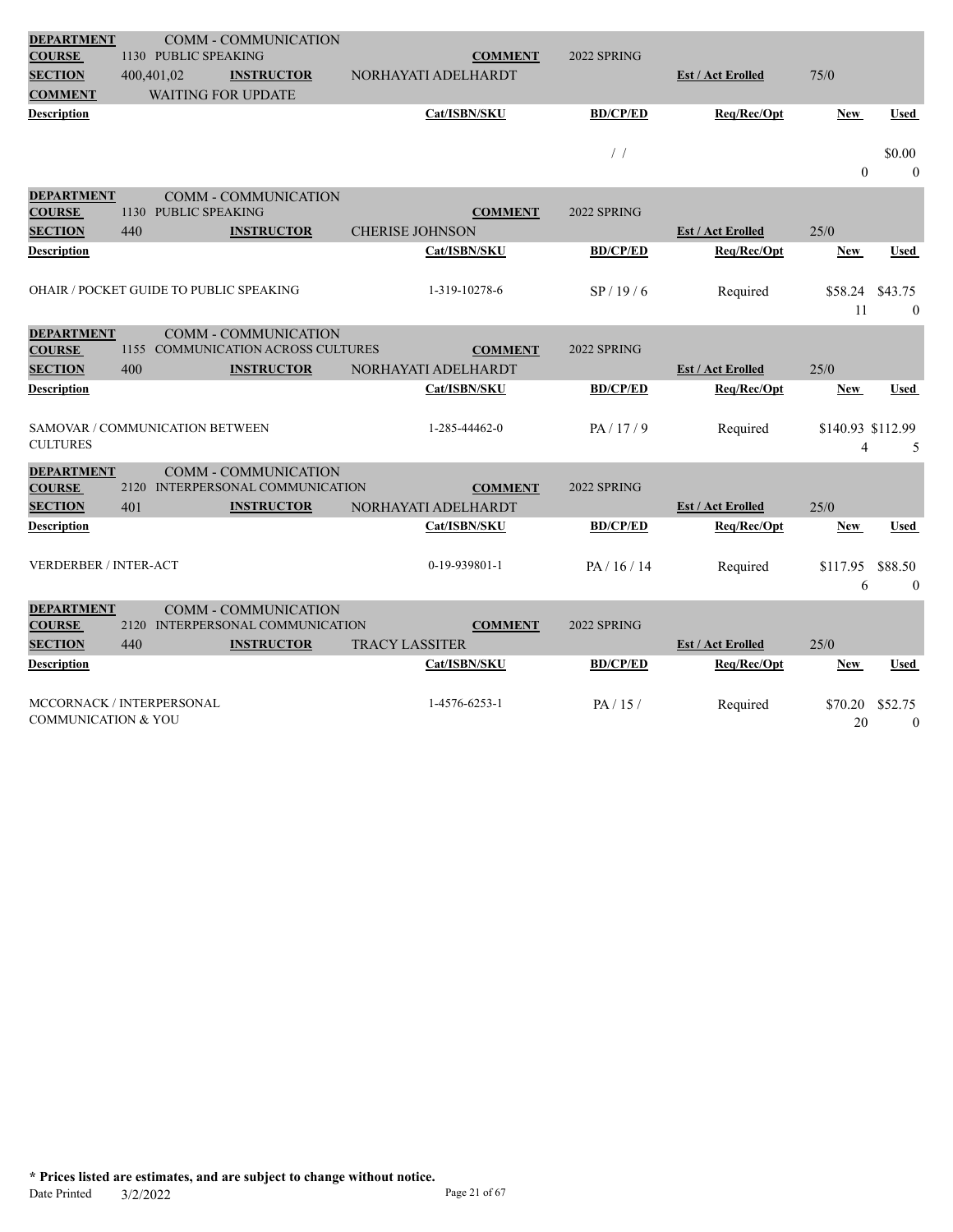| <b>DEPARTMENT</b>               |                                           | COSM - COSMETOLOGY |                                            |                 |                          |                     |                 |
|---------------------------------|-------------------------------------------|--------------------|--------------------------------------------|-----------------|--------------------------|---------------------|-----------------|
| <b>COURSE</b><br><b>SECTION</b> | 110 THEORY COSMT I<br>400                 | <b>INSTRUCTOR</b>  | <b>COMMENT</b><br><b>LORRAINE AGUAYO</b>   | 2022 SPRING     | <b>Est / Act Erolled</b> | 14/0                |                 |
| <b>Description</b>              |                                           |                    | Cat/ISBN/SKU                               | <b>BD/CP/ED</b> | Req/Rec/Opt              | <b>New</b>          | <b>Used</b>     |
|                                 |                                           |                    |                                            |                 |                          |                     |                 |
|                                 | HATTORI HANZO / LEFT:HATTORI HANZO        |                    | 10106945                                   | KT/15/LE        | Required                 | \$300.00            | \$0.00          |
| <b>SHEARS KIT</b>               |                                           |                    |                                            |                 |                          | 4                   | $\overline{0}$  |
|                                 |                                           |                    |                                            |                 |                          |                     |                 |
|                                 | HATTORI HANZO / RIGHT:HATTORI HANZO       |                    | 10103401                                   | KT/15/RI        | Required                 | \$300.00            | \$0.00          |
| <b>SHEARS KIT</b>               |                                           |                    |                                            |                 |                          | 10                  | $\overline{0}$  |
|                                 | MARIANA / MARIANA HEAD MS AMERIKIN #14112 |                    | 10119020                                   |                 |                          |                     |                 |
|                                 |                                           |                    |                                            | NO/             | Required                 | \$78.72 \$59.25     | $\theta$        |
|                                 |                                           |                    |                                            |                 |                          |                     |                 |
|                                 | MARIANNA / MARIANNA HEAD MR MAGNUM        |                    | 10154731                                   | NO/             | Required                 |                     | \$73.33 \$55.00 |
| #14108                          |                                           |                    |                                            |                 |                          | 3                   | $\theta$        |
|                                 |                                           |                    |                                            |                 |                          |                     |                 |
| #23342                          | MARIANNA / UPDATED-COSMO KIT W/O SHEAR    |                    | 10103289                                   | KT / 15 / 2     | Required                 | \$1,303.32 \$977.50 |                 |
|                                 |                                           |                    |                                            |                 |                          | 12                  | $\overline{0}$  |
|                                 | PIVOT POINT-UNM ED C / UNM-G FUND COSM ED |                    | 10151853                                   | KT/20/          | Required                 | \$402.67 \$302.00   |                 |
|                                 | PKG W/TXTBK, STDY GD, EXAM PREP+DIGITAL   |                    |                                            |                 |                          | 9                   | $\theta$        |
|                                 |                                           |                    |                                            |                 |                          |                     |                 |
|                                 | PIVOT POINT-UNM ED CB / UNM-G FUND        |                    | 10151877                                   | KT/20/          | Required                 | \$576.00 \$432.00   |                 |
| PREP, DIGITAL                   | BARB/COSM ED PKG W/TXTBK, STDY GD, EXAM   |                    |                                            |                 |                          | 5                   | $\theta$        |
| <b>DEPARTMENT</b>               |                                           | COSM - COSMETOLOGY |                                            |                 |                          |                     |                 |
| <b>COURSE</b>                   | 110 THEORY COSMT I                        |                    | <b>COMMENT</b>                             | 2022 SPRING     |                          |                     |                 |
| <b>SECTION</b>                  | 470                                       | <b>INSTRUCTOR</b>  | <b>JUVENAL GOMEZ</b>                       |                 | <b>Est / Act Erolled</b> | 20/0                |                 |
| <b>COMMENT</b>                  |                                           |                    | CCTE NO REQUIRED TEXTBOOK REQUEST RECEIVED |                 |                          |                     |                 |
| <b>Description</b>              |                                           |                    | Cat/ISBN/SKU                               | <b>BD/CP/ED</b> | Req/Rec/Opt              | <b>New</b>          | <b>Used</b>     |
|                                 |                                           |                    |                                            |                 |                          |                     |                 |
|                                 |                                           |                    |                                            | $\frac{1}{2}$   |                          |                     | \$0.00          |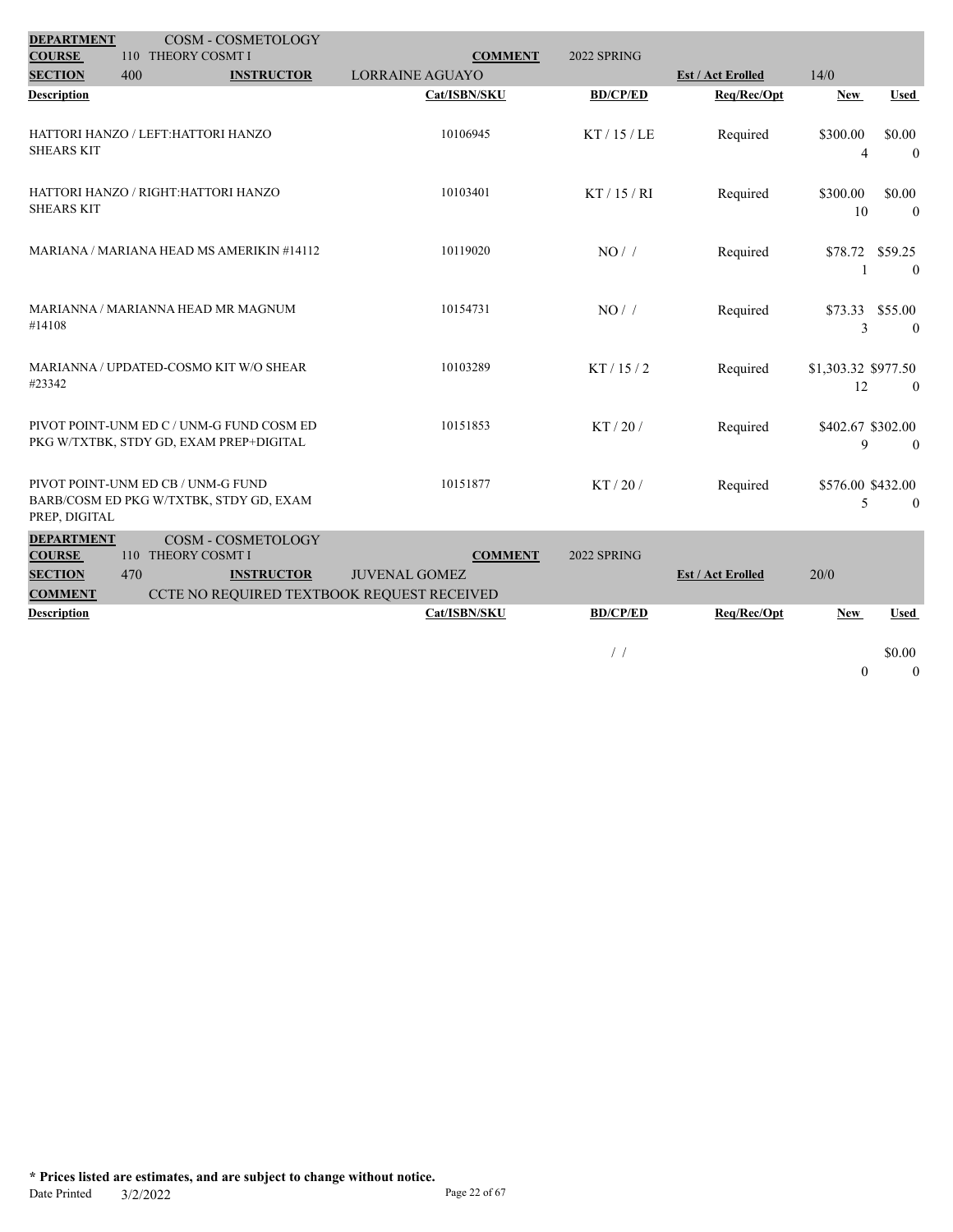| <b>DEPARTMENT</b><br><b>COURSE</b>                                |              | <b>DEVELOPMENT</b> | 165 SOCIAL ISSUES IN URBAN & REGIONAL | CRP - COMMUNITY AND REGIONAL PLANNING | <b>COMMENT</b>          | 2022 SPRING        |                          |                               |                           |
|-------------------------------------------------------------------|--------------|--------------------|---------------------------------------|---------------------------------------|-------------------------|--------------------|--------------------------|-------------------------------|---------------------------|
| <b>SECTION</b>                                                    | 455          |                    | <b>INSTRUCTOR</b>                     |                                       | KEEGAN MACKENZIE CHAVEZ |                    | <b>Est / Act Erolled</b> | 30/0                          |                           |
| <b>COMMENT</b>                                                    |              | 1ST HALF           |                                       |                                       |                         |                    |                          |                               |                           |
| Description                                                       |              |                    |                                       |                                       | Cat/ISBN/SKU            | <b>BD/CP/ED</b>    | Req/Rec/Opt              | <b>New</b>                    | <b>Used</b>               |
| FREDERICK / 101 THINGS I LEARNED IN URBAN<br><b>DESIGN SCHOOL</b> |              |                    |                                       |                                       | 978-0-451-49669-0       | NO/18/             | Required                 | \$18.00<br>10                 | \$13.50<br>$\overline{0}$ |
| <b>MACIONIS / CITIES &amp; URBAN LIFE</b>                         |              |                    |                                       |                                       | 0-13-386980-6           | PA/17/7            | Required                 | \$175.00 \$131.25<br>4        | -11                       |
| <b>DEPARTMENT</b><br><b>COURSE</b>                                | <b>WORLD</b> |                    | 181 ENVIRONMENTAL ISSUES IN CHANGING  | CRP - COMMUNITY AND REGIONAL PLANNING | <b>COMMENT</b>          | <b>2022 SPRING</b> |                          |                               |                           |
| <b>SECTION</b>                                                    | 455          |                    | <b>INSTRUCTOR</b>                     |                                       | KEEGAN MACKENZIE CHAVEZ |                    | <b>Est / Act Erolled</b> | 30/0                          |                           |
| <b>COMMENT</b>                                                    |              | <b>1ST HALF</b>    |                                       |                                       |                         |                    |                          |                               |                           |
| Description                                                       |              |                    |                                       |                                       | Cat/ISBN/SKU            | <b>BD/CP/ED</b>    | Req/Rec/Opt              | <b>New</b>                    | <b>Used</b>               |
| DYER / EVERY DAY IS EARTH DAY                                     |              |                    |                                       |                                       | 978-1-5248-6296-1       | NO/                | Required                 | \$12.99                       | \$9.75<br>$\theta$        |
| MCKINNEY / ENVIRONMENTAL SCIENCE                                  |              |                    |                                       |                                       | 1-284-09170-8           | HB/19/6            | Required                 | \$190.95 \$149.15<br>$\bf{0}$ | $\overline{0}$            |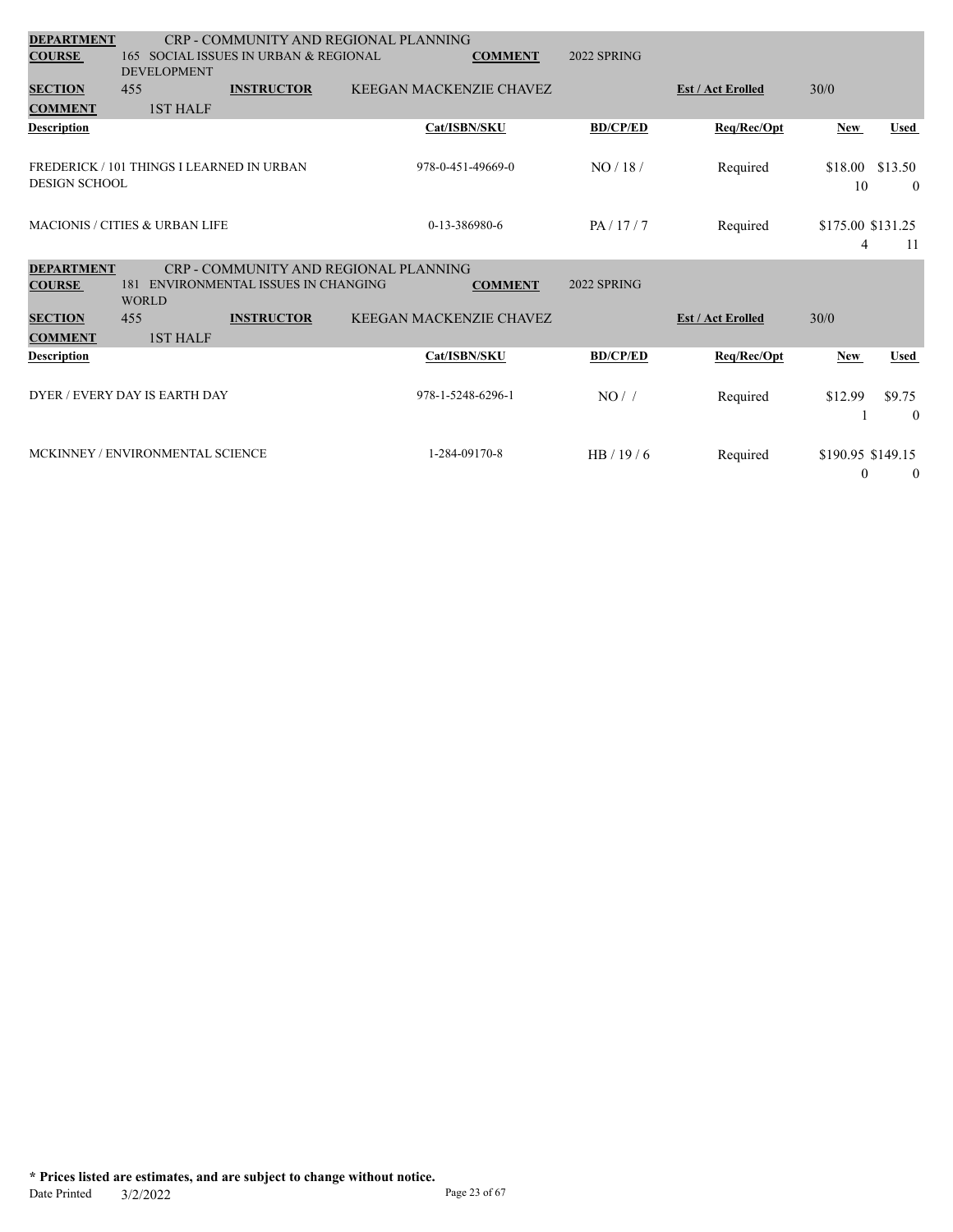| <b>DEPARTMENT</b><br><b>COURSE</b>                   |                                                                       | <b>ECED - EARLY CHILDHOOD EDUCATION</b><br>1115 HEALTH SAFETY & NUTRITION             |                      |                | 2022 SPRING     |                          |                                       |                             |
|------------------------------------------------------|-----------------------------------------------------------------------|---------------------------------------------------------------------------------------|----------------------|----------------|-----------------|--------------------------|---------------------------------------|-----------------------------|
| <b>SECTION</b>                                       | 400,470                                                               | <b>INSTRUCTOR</b>                                                                     | <b>DEBRA CHEE</b>    | <b>COMMENT</b> |                 | <b>Est / Act Erolled</b> | 25/0                                  |                             |
| Description                                          |                                                                       |                                                                                       |                      | Cat/ISBN/SKU   | <b>BD/CP/ED</b> | Req/Rec/Opt              | <b>New</b>                            | Used                        |
|                                                      | SORTE / NUTRITION, HEALTH & SAFETY FOR<br>YOUNG CHILDREN (LOOSE-LEAF) |                                                                                       |                      | 0-13-440326-6  | HB/17/3         | Required                 | \$99.99<br>16                         | \$75.00<br>$\theta$         |
| <b>DEPARTMENT</b><br><b>COURSE</b>                   |                                                                       | ECED - EARLY CHILDHOOD EDUCATION<br>1130 FAMILY COMMUNITY COLLABORATION               |                      | <b>COMMENT</b> | 2022 SPRING     |                          |                                       |                             |
| <b>SECTION</b>                                       | 440                                                                   | <b>INSTRUCTOR</b>                                                                     | <b>ALBERTO MARES</b> |                |                 | <b>Est / Act Erolled</b> | 25/0                                  |                             |
| <b>Description</b>                                   |                                                                       |                                                                                       |                      | Cat/ISBN/SKU   | <b>BD/CP/ED</b> | Req/Rec/Opt              | New                                   | Used                        |
| <b>COLLABORATION</b>                                 | <b>GRANT / HOME, SCHOOL &amp; COMMUNITY</b>                           |                                                                                       |                      | 1-5063-6573-6  | PA/19/4         | Required                 | \$133.33 \$100.00<br>$\boldsymbol{0}$ | $\boldsymbol{0}$            |
| <b>DEPARTMENT</b>                                    |                                                                       | <b>ECED - EARLY CHILDHOOD EDUCATION</b>                                               |                      |                |                 |                          |                                       |                             |
| <b>COURSE</b>                                        |                                                                       | 1130 FAMILY COMMUNITY COLLABORATION                                                   |                      | <b>COMMENT</b> | 2022 SPRING     |                          |                                       |                             |
| <b>SECTION</b><br><b>COMMENT</b>                     | 470<br><b>CCTE</b>                                                    | <b>INSTRUCTOR</b>                                                                     | <b>DEBRA CHEE</b>    |                |                 | <b>Est / Act Erolled</b> | 25/0                                  |                             |
| Description                                          |                                                                       |                                                                                       |                      | Cat/ISBN/SKU   | <b>BD/CP/ED</b> | Req/Rec/Opt              | <b>New</b>                            | Used                        |
| <b>COLLABORATION</b>                                 | <b>GRANT / HOME, SCHOOL &amp; COMMUNITY</b>                           |                                                                                       |                      | 1-5063-6573-6  | PA/19/4         | Required                 | \$133.33 \$100.00<br>$\mathbf{0}$     | $\overline{0}$              |
| <b>DEPARTMENT</b><br><b>COURSE</b><br><b>SECTION</b> | 2110 PROFESSIONALISM<br>462                                           | <b>ECED - EARLY CHILDHOOD EDUCATION</b><br><b>INSTRUCTOR</b>                          |                      | <b>COMMENT</b> | 2022 SPRING     |                          | 25/0                                  |                             |
| <b>COMMENT</b>                                       |                                                                       | NO REQUIRED TEXTBOOK REQUEST RECEIVED                                                 | <b>DEBRA CHEE</b>    |                |                 | <b>Est / Act Erolled</b> |                                       |                             |
|                                                      |                                                                       |                                                                                       |                      |                |                 |                          |                                       |                             |
| <b>Description</b>                                   |                                                                       |                                                                                       |                      | Cat/ISBN/SKU   | <b>BD/CP/ED</b> | Req/Rec/Opt              | <b>New</b>                            | Used                        |
|                                                      |                                                                       |                                                                                       |                      |                | $\frac{1}{2}$   |                          | $\mathbf{0}$                          | \$0.00<br>$\mathbf{0}$      |
| <b>DEPARTMENT</b>                                    |                                                                       | ECED - EARLY CHILDHOOD EDUCATION<br>2115 INTRO LANGUAGE LITERACY READ                 |                      |                |                 |                          |                                       |                             |
| <b>COURSE</b><br><b>SECTION</b>                      | 400, 470                                                              | <b>INSTRUCTOR</b>                                                                     | <b>DEBRA CHEE</b>    | <b>COMMENT</b> | 2022 SPRING     | <b>Est / Act Erolled</b> | 40/0                                  |                             |
| Description                                          |                                                                       |                                                                                       |                      | Cat/ISBN/SKU   | <b>BD/CP/ED</b> | Req/Rec/Opt              | <b>New</b>                            | Used                        |
| <b>BIRTH THROUGH AGE NINE</b>                        | TOWELL / CREATIVE LITERACY IN ACTION:                                 |                                                                                       |                      | 1-285-17127-6  | PA/17/          | Required                 | \$140.00 \$105.00<br>$\overline{2}$   | 1                           |
| <b>DEPARTMENT</b><br><b>COURSE</b>                   |                                                                       | ECED - EARLY CHILDHOOD EDUCATION<br>2130 CURR DEV & IMPLAGE 3-GRADE 3                 |                      | <b>COMMENT</b> | 2022 SPRING     |                          |                                       |                             |
| <b>SECTION</b>                                       | 400                                                                   | <b>INSTRUCTOR</b>                                                                     | DR. LEWIS GAMBILL    |                |                 | <b>Est / Act Erolled</b> | 25/0                                  |                             |
| <b>Description</b>                                   |                                                                       |                                                                                       |                      | Cat/ISBN/SKU   | <b>BD/CP/ED</b> | Req/Rec/Opt              | New                                   | Used                        |
|                                                      | KOSTELNIK / DEVELOPMENTALLY APPR<br>CURRICULUM (W/OUT ACCESS CARD)    |                                                                                       |                      | 0-13-474767-4  | HB / 19 / 7     | Required                 | \$126.65<br>17                        | \$95.00<br>$\boldsymbol{0}$ |
| <b>DEPARTMENT</b><br><b>COURSE</b><br><b>SECTION</b> | 400                                                                   | ECED - EARLY CHILDHOOD EDUCATION<br>2131 PRACTICUM-AGE 3-GRADE 3<br><b>INSTRUCTOR</b> | DR. LEWIS GAMBILL    | <b>COMMENT</b> | 2022 SPRING     | <b>Est / Act Erolled</b> | 25/0                                  |                             |
| <b>COMMENT</b>                                       |                                                                       | NO REQUIRED TEXTBOOK REQUEST RECEIVED                                                 |                      |                |                 |                          |                                       |                             |
| Description                                          |                                                                       |                                                                                       |                      | Cat/ISBN/SKU   | <b>BD/CP/ED</b> | Req/Rec/Opt              | <b>New</b>                            | Used                        |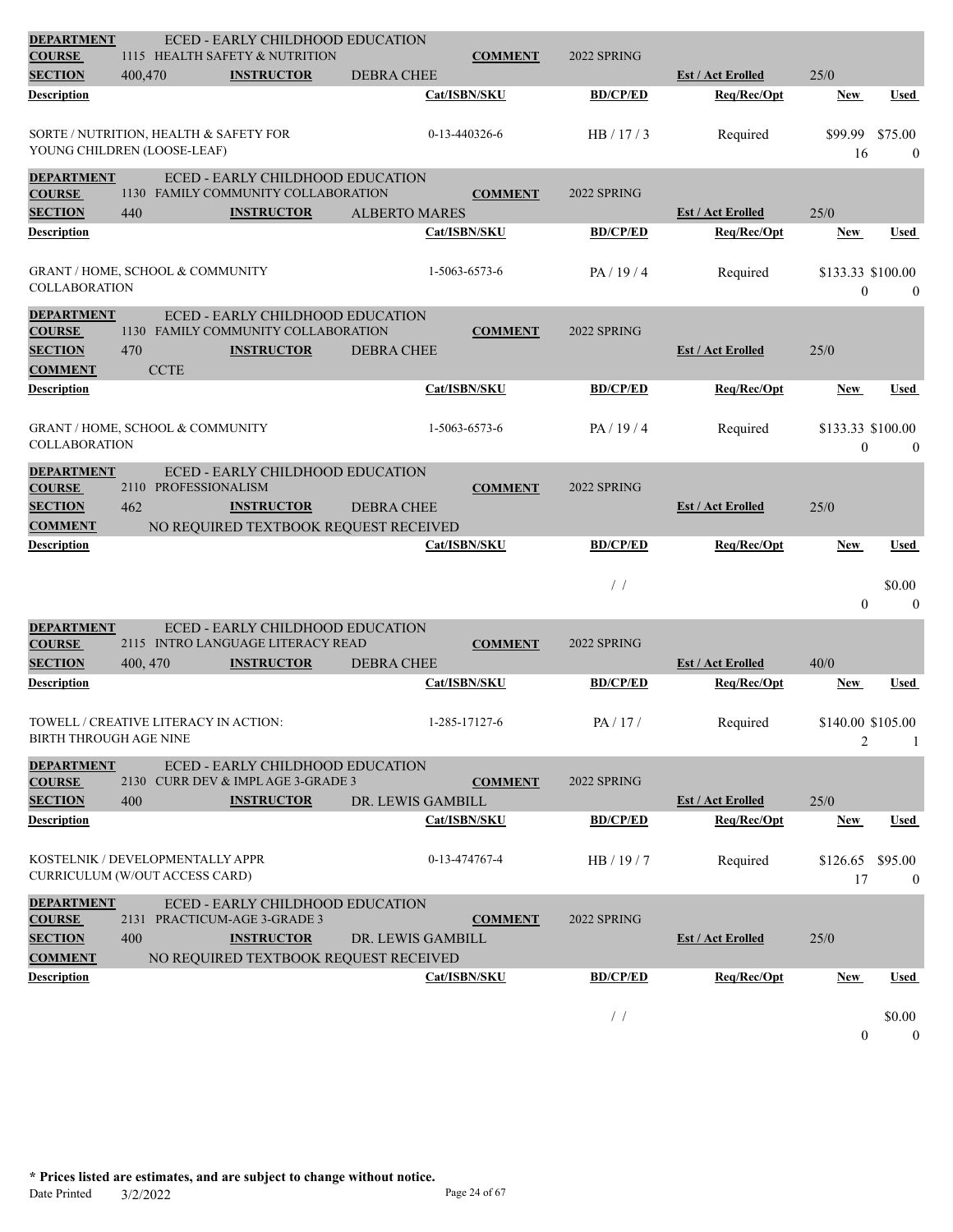| <b>DEPARTMENT</b>                  |      | <b>ECON - ECONOMICS</b>                            |                      |                 |                          |                         |              |
|------------------------------------|------|----------------------------------------------------|----------------------|-----------------|--------------------------|-------------------------|--------------|
| <b>COURSE</b>                      |      | 2110 MACROECONOMIC PRINCIPLES                      | <b>COMMENT</b>       | 2022 SPRING     |                          |                         |              |
| <b>SECTION</b>                     | 400  | <b>INSTRUCTOR</b>                                  | <b>TYRELL HARVEY</b> |                 | <b>Est / Act Erolled</b> | 24/0                    |              |
| Description                        |      |                                                    | Cat/ISBN/SKU         | <b>BD/CP/ED</b> | Req/Rec/Opt              | <b>New</b>              | Used         |
| (W/NEW ACCESS CARD)                |      | SCHILLER / MACRO ECONOMY TODAY (LL)                | 1-264-99590-3        | LL/21/16        | Required                 | \$176.00 \$132.00<br>14 | $\theta$     |
| <b>DEPARTMENT</b>                  |      | <b>ECON - ECONOMICS</b>                            |                      |                 |                          |                         |              |
| <b>COURSE</b>                      |      | 2110 MACROECONOMIC PRINCIPLES                      | <b>COMMENT</b>       | 2022 SPRING     |                          |                         |              |
| <b>SECTION</b>                     | 440  | <b>INSTRUCTOR</b>                                  | NICHOLAS BERGAN      |                 | <b>Est / Act Erolled</b> | 30/0                    |              |
| <b>Description</b>                 |      |                                                    | Cat/ISBN/SKU         | <b>BD/CP/ED</b> | Reg/Rec/Opt              | <b>New</b>              | <b>Used</b>  |
|                                    |      |                                                    |                      |                 |                          |                         |              |
|                                    |      | <b>SCHILLER / MACRO ECONOMY TODAY</b>              | 1-259-29182-0        | PA/16/14        | Required                 | \$185.50                | \$87.75      |
|                                    |      |                                                    |                      |                 |                          | $\theta$                | 12           |
| <b>DEPARTMENT</b>                  |      | <b>ECON - ECONOMICS</b>                            |                      |                 |                          |                         |              |
| <b>COURSE</b>                      |      | 2110 MACROECONOMIC PRINCIPLES                      | <b>COMMENT</b>       | 2022 SPRING     |                          |                         |              |
| <b>SECTION</b>                     | 441  | <b>INSTRUCTOR</b>                                  | <b>EVALENA BOONE</b> |                 | <b>Est / Act Erolled</b> | 30/0                    |              |
| <b>Description</b>                 |      |                                                    | Cat/ISBN/SKU         | <b>BD/CP/ED</b> | Req/Rec/Opt              | <b>New</b>              | Used         |
|                                    |      |                                                    |                      |                 |                          |                         |              |
| (W/NEW ACCESS CARD)                |      | SCHILLER / MACRO ECONOMY TODAY (LL)                | 1-264-99590-3        | LL/21/16        | Required                 | \$176.00 \$132.00       |              |
|                                    |      |                                                    |                      |                 |                          | 14                      | $\mathbf{0}$ |
| <b>DEPARTMENT</b>                  |      | <b>ECON - ECONOMICS</b>                            |                      |                 |                          |                         |              |
| <b>COURSE</b>                      | 2120 | MICROECONOMIC PRINCIPLES                           | <b>COMMENT</b>       | 2020 SPRING     |                          |                         |              |
| <b>SECTION</b>                     | 440  | <b>INSTRUCTOR</b>                                  | NICHOLAS BERGAN      |                 | <b>Est / Act Erolled</b> | 30/0                    |              |
| <b>Description</b>                 |      |                                                    | Cat/ISBN/SKU         | <b>BD/CP/ED</b> | Req/Rec/Opt              | <b>New</b>              | Used         |
|                                    |      | <b>SCHILLER / MICRO ECONOMY TODAY</b>              | 1-259-29181-2        | PA/16/14        |                          | \$174.00                | \$87.75      |
|                                    |      |                                                    |                      |                 | Required                 | $\mathbf{0}$            | 13           |
|                                    |      |                                                    |                      |                 |                          |                         |              |
| <b>DEPARTMENT</b><br><b>COURSE</b> |      | <b>ECON - ECONOMICS</b><br>2130 PERSONAL INVESTING | <b>COMMENT</b>       | 2022 SPRING     |                          |                         |              |
| <b>SECTION</b>                     | 440  | <b>INSTRUCTOR</b>                                  | NICHOLAS BERGAN      |                 | <b>Est / Act Erolled</b> | 30/0                    |              |
| <b>Description</b>                 |      |                                                    | Cat/ISBN/SKU         | <b>BD/CP/ED</b> | Req/Rec/Opt              | New                     | Used         |
|                                    |      |                                                    |                      |                 |                          |                         |              |
| MADURA / PERSONAL FINANCE          |      |                                                    | 0-13-408256-7        | PA/17/6         | Required                 | \$213.32 \$160.00       |              |
|                                    |      |                                                    |                      |                 |                          | $\overline{2}$          | 1            |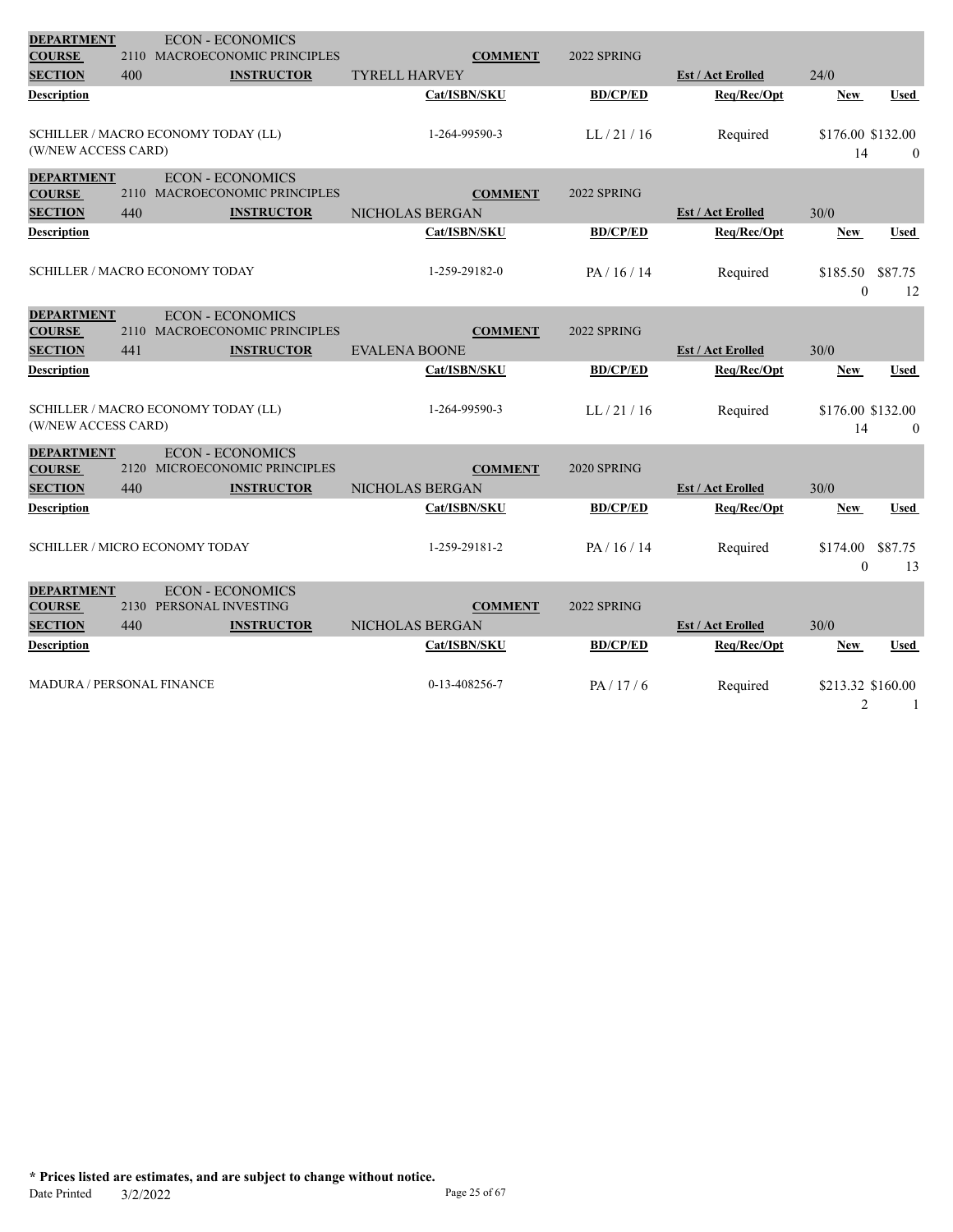| <b>DEPARTMENT</b>  |      | <b>EDUC - EDUCATION</b>                 |                 |                 |                          |            |             |
|--------------------|------|-----------------------------------------|-----------------|-----------------|--------------------------|------------|-------------|
| <b>COURSE</b>      | 1120 | <b>INTRO TO EDUCATION</b>               | <b>COMMENT</b>  | 2022 SPRING     |                          |            |             |
| <b>SECTION</b>     | 440  | <b>INSTRUCTOR</b>                       | ALBERTO MARES   |                 | <b>Est / Act Erolled</b> | 25/0       |             |
| <b>Description</b> |      |                                         | Cat/ISBN/SKU    | <b>BD/CP/ED</b> | Req/Rec/Opt              | <b>New</b> | <b>Used</b> |
|                    |      |                                         |                 |                 |                          |            |             |
|                    |      | POWELL / YOUR INTRODUCTION TO EDUCATION | $0-13-473692-3$ | PA/18/4         | Required                 | \$99.99    | \$75.00     |
|                    |      |                                         |                 |                 |                          |            |             |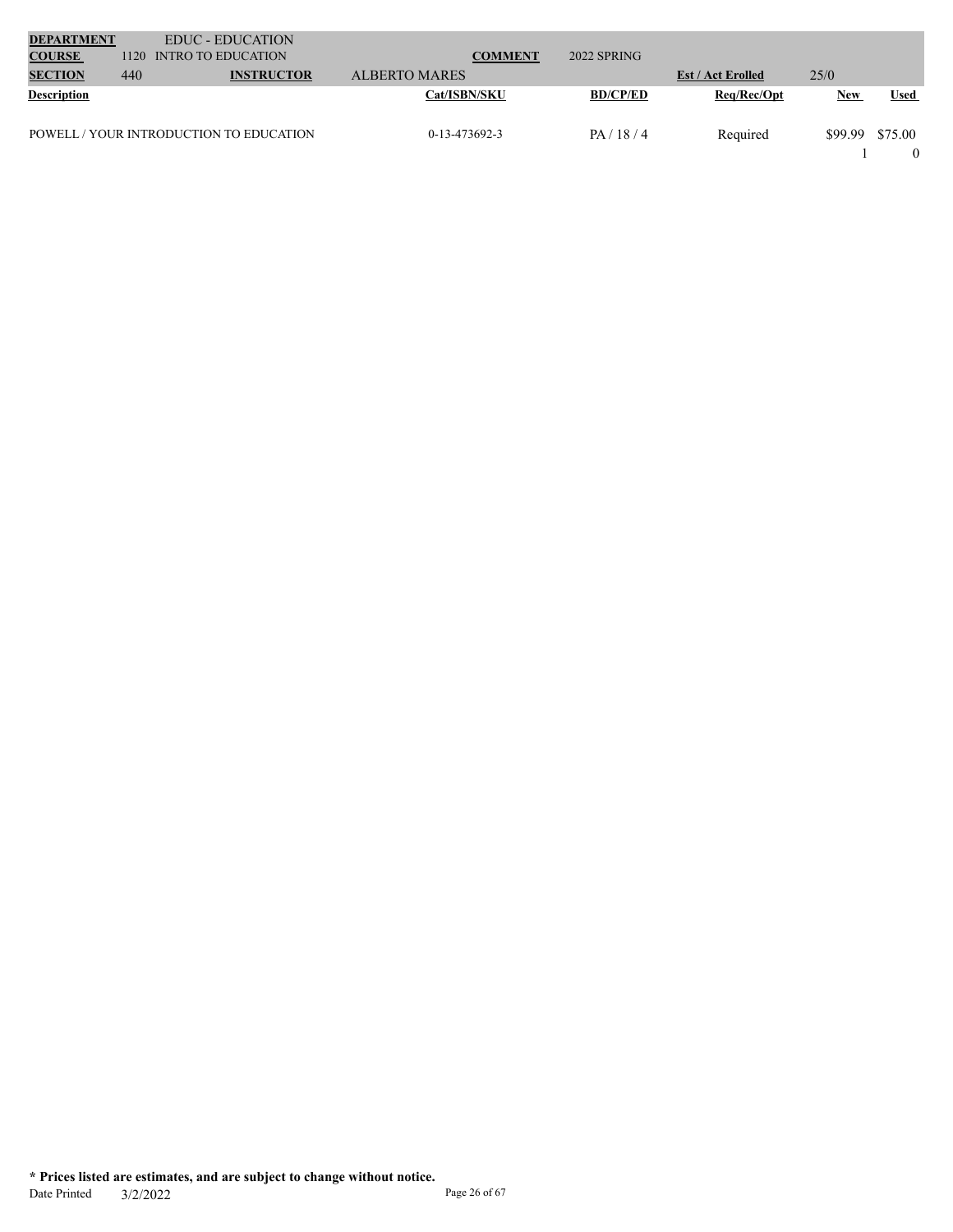| <b>DEPARTMENT</b>                    |     | <b>EMS - EMERGENCY MEDICAL SERVICES</b>                      |                      |                   |                 |                          |                   |                  |
|--------------------------------------|-----|--------------------------------------------------------------|----------------------|-------------------|-----------------|--------------------------|-------------------|------------------|
| <b>COURSE</b><br><b>SECTION</b>      | 400 | 113 EMT-BASIC<br><b>INSTRUCTOR</b>                           | <b>DAVID MARTIN</b>  | <b>COMMENT</b>    | 2022 SPRING     | <b>Est / Act Erolled</b> | 10/0              |                  |
| Description                          |     |                                                              |                      | Cat/ISBN/SKU      | <b>BD/CP/ED</b> | Req/Rec/Opt              | <b>New</b>        | <b>Used</b>      |
|                                      |     |                                                              |                      |                   |                 |                          |                   |                  |
|                                      |     | AAOS / EMER CARE & TRANSPORT OF THE SICK                     |                      | 978-1-284-23664-4 | NO/12           | Required                 | \$475.95 \$357.00 |                  |
| & INJURED W/FISDAP                   |     |                                                              |                      |                   |                 |                          | 3                 | $\mathbf{0}$     |
| <b>DEPARTMENT</b>                    |     | <b>EMS - EMERGENCY MEDICAL SERVICES</b>                      |                      |                   |                 |                          |                   |                  |
| <b>COURSE</b>                        |     | 113 EMT-BASIC                                                |                      | <b>COMMENT</b>    | 2022 SPRING     |                          |                   |                  |
| <b>SECTION</b>                       | 496 | <b>INSTRUCTOR</b>                                            | <b>JACOB LACROIX</b> |                   |                 | <b>Est / Act Erolled</b> | 10/0              |                  |
| Description                          |     |                                                              | Cat/ISBN/SKU         |                   | <b>BD/CP/ED</b> | Req/Rec/Opt              | New               | <b>Used</b>      |
|                                      |     | AAOS / EMER CARE & TRANSPORT OF THE SICK                     |                      | 978-1-284-23664-4 | NO / / 12       | Required                 | \$475.95 \$357.00 |                  |
| & INJURED W/FISDAP                   |     |                                                              |                      |                   |                 |                          | 3                 | $\boldsymbol{0}$ |
| <b>DEPARTMENT</b>                    |     | <b>EMS - EMERGENCY MEDICAL SERVICES</b>                      |                      |                   |                 |                          |                   |                  |
| <b>COURSE</b>                        |     | 120 INTRO TO EMS SYSTEMS                                     |                      | <b>COMMENT</b>    | 2022 SPRING     |                          |                   |                  |
| <b>SECTION</b>                       | 440 | <b>INSTRUCTOR</b>                                            | MECHELLE CODY        |                   |                 | <b>Est / Act Erolled</b> | 12/0              |                  |
| Description                          |     |                                                              |                      | Cat/ISBN/SKU      | <b>BD/CP/ED</b> | Req/Rec/Opt              | <b>New</b>        | <b>Used</b>      |
|                                      |     |                                                              |                      |                   |                 |                          |                   |                  |
|                                      |     | WALZ / FOUNDATIONS OF EMS SYSTEMS                            |                      | 1-284-04178-6     | PA/17/3         | Required                 | \$117.95          | \$88.50          |
|                                      |     |                                                              |                      |                   |                 |                          | 3                 | $\mathbf{0}$     |
| <b>DEPARTMENT</b><br><b>COURSE</b>   |     | <b>EMS - EMERGENCY MEDICAL SERVICES</b><br>142 EMT-BASIC LAB |                      | <b>COMMENT</b>    | 2022 SPRING     |                          |                   |                  |
| <b>SECTION</b>                       | 401 | <b>INSTRUCTOR</b>                                            | <b>DAVE MARTIN</b>   |                   |                 | <b>Est / Act Erolled</b> | 0/0               |                  |
| Description                          |     |                                                              |                      | Cat/ISBN/SKU      | <b>BD/CP/ED</b> | Req/Rec/Opt              | New               | Used             |
|                                      |     |                                                              |                      |                   |                 |                          |                   |                  |
|                                      |     |                                                              |                      |                   | /               |                          |                   | \$0.00           |
|                                      |     |                                                              |                      |                   |                 |                          | $\theta$          | $\mathbf{0}$     |
| <b>DEPARTMENT</b>                    |     | <b>EMS - EMERGENCY MEDICAL SERVICES</b>                      |                      |                   |                 |                          |                   |                  |
| <b>COURSE</b>                        |     | 142 EMT-BASIC LAB                                            |                      | <b>COMMENT</b>    | 2022 SPRING     |                          |                   |                  |
| <b>SECTION</b>                       | 496 | <b>INSTRUCTOR</b>                                            | <b>JACOB LACROIX</b> |                   |                 | <b>Est / Act Erolled</b> | 10/0              |                  |
| <b>COMMENT</b><br><b>Description</b> |     | NO REQUIRED TEXTBOOK REQUEST RECEIVED                        |                      | Cat/ISBN/SKU      | <b>BD/CP/ED</b> | Req/Rec/Opt              | <b>New</b>        | <b>Used</b>      |
|                                      |     |                                                              |                      |                   |                 |                          |                   |                  |
|                                      |     |                                                              |                      |                   | /               |                          |                   | \$0.00           |
|                                      |     |                                                              |                      |                   |                 |                          | $\theta$          | $\mathbf{0}$     |
| <b>DEPARTMENT</b>                    |     | <b>EMS - EMERGENCY MEDICAL SERVICES</b>                      |                      |                   |                 |                          |                   |                  |
| <b>COURSE</b>                        |     | 143 EMT-INTERMEDIATE LAB                                     |                      | <b>COMMENT</b>    | 2022 SPRING     |                          |                   |                  |
| <b>SECTION</b>                       | 496 | <b>INSTRUCTOR</b>                                            | SONYA DAMON          |                   |                 | <b>Est / Act Erolled</b> | 10/0              |                  |
| <b>COMMENT</b>                       |     | NO REQUIRED TEXTBOOK REQUEST RECEIVED                        |                      |                   |                 |                          |                   |                  |
| <b>Description</b>                   |     |                                                              | Cat/ISBN/SKU         |                   | <b>BD/CP/ED</b> | Req/Rec/Opt              | New               | Used             |
|                                      |     |                                                              |                      |                   | $/$ /           |                          |                   | \$0.00           |
|                                      |     |                                                              |                      |                   |                 |                          | $\mathbf{0}$      | $\boldsymbol{0}$ |
| <b>DEPARTMENT</b>                    |     | <b>EMS - EMERGENCY MEDICAL SERVICES</b>                      |                      |                   |                 |                          |                   |                  |
| <b>COURSE</b>                        |     | 180 EMT-INTERMEDIATE                                         |                      | <b>COMMENT</b>    | 2022 SPRING     |                          |                   |                  |
| <b>SECTION</b>                       | 496 | <b>INSTRUCTOR</b>                                            | <b>SONYA DAMON</b>   |                   |                 | <b>Est / Act Erolled</b> | 10/0              |                  |
| Description                          |     |                                                              | Cat/ISBN/SKU         |                   | <b>BD/CP/ED</b> | Req/Rec/Opt              | <b>New</b>        | Used             |
|                                      |     |                                                              |                      |                   |                 |                          |                   |                  |
| INJURED W/PREM ACCESS CODE           |     | AAOS / ADV EMER CARE & TRANS OF THE SICK &                   |                      | 978-1-284-22812-0 | NO/4            | Required                 | \$484.95 \$363.75 |                  |
|                                      |     |                                                              |                      |                   |                 |                          | 5                 | $\overline{0}$   |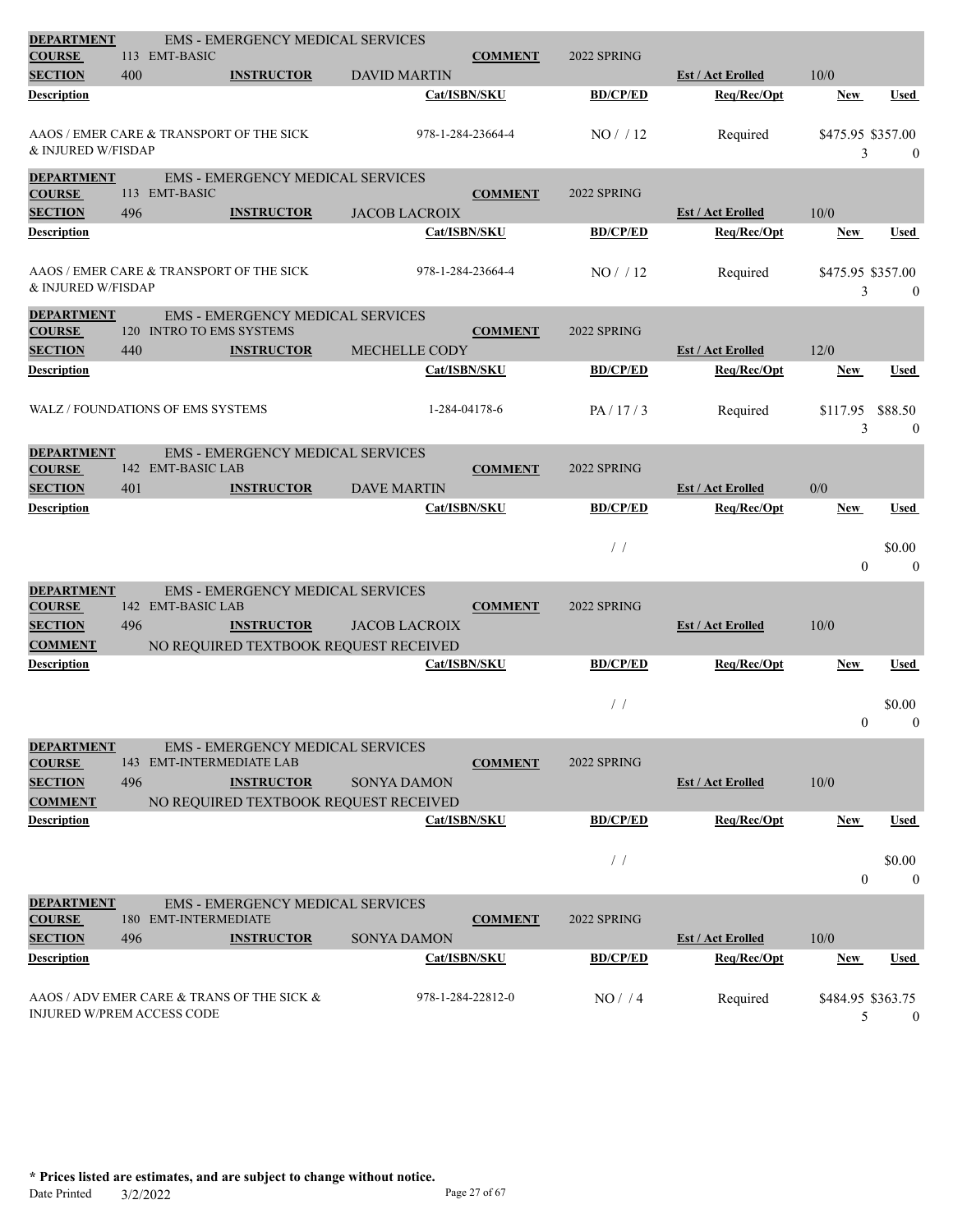| <b>DEPARTMENT</b>                                                      | <b>ENGL - ENGLISH</b>                                  |                                       |                                                                                                   |                 |                          |                         |                         |
|------------------------------------------------------------------------|--------------------------------------------------------|---------------------------------------|---------------------------------------------------------------------------------------------------|-----------------|--------------------------|-------------------------|-------------------------|
| <b>COURSE</b>                                                          |                                                        | 100 COLLEGE READING AND WRITING       | <b>COMMENT</b>                                                                                    | 2022 SPRING     |                          |                         |                         |
| <b>SECTION</b>                                                         | 400                                                    | <b>INSTRUCTOR</b>                     | <b>TRACY LASSITER</b>                                                                             |                 | <b>Est / Act Erolled</b> | 20/0                    |                         |
| Description                                                            |                                                        |                                       | Cat/ISBN/SKU                                                                                      | <b>BD/CP/ED</b> | Req/Rec/Opt              | <b>New</b>              | Used                    |
|                                                                        | GREEN / READ, WRITE, CONNECT                           |                                       | 1-319-03596-5                                                                                     | PA/17/2         | Required                 | \$126.51<br>8           | \$95.00<br>$\mathbf{0}$ |
| <b>DEPARTMENT</b>                                                      | <b>ENGL - ENGLISH</b>                                  |                                       |                                                                                                   |                 |                          |                         |                         |
| <b>COURSE</b>                                                          |                                                        | 100 COLLEGE READING AND WRITING       | <b>COMMENT</b>                                                                                    | 2022 SPRING     |                          |                         |                         |
| <b>SECTION</b>                                                         | 401                                                    | <b>INSTRUCTOR</b>                     | DR. ARETHA MATT                                                                                   |                 | <b>Est / Act Erolled</b> | 20/0                    |                         |
| Description                                                            |                                                        |                                       | Cat/ISBN/SKU                                                                                      | <b>BD/CP/ED</b> | Req/Rec/Opt              | <b>New</b>              | Used                    |
|                                                                        | <b>BIGHORSE / BIGHORSE THE WARRRIOR</b>                |                                       | 0-8165-1444-5                                                                                     | NO/             | Required                 | \$15.95<br>6            | \$12.00<br>$\mathbf{0}$ |
|                                                                        | <b>MCWHORTER / REFLECTIONS</b>                         |                                       | $0-312-48688-X$                                                                                   | PA/13/          | Required                 | \$76.00<br>$\mathbf{0}$ | \$36.00<br>4            |
|                                                                        | QOYAWAYMA / NO TURNING BACK                            |                                       | 0-8263-0439-7                                                                                     | PA/92/          | Required                 | \$26.65<br>-1           | \$20.00<br>8            |
| <b>DEPARTMENT</b>                                                      | <b>ENGL - ENGLISH</b>                                  |                                       |                                                                                                   |                 |                          |                         |                         |
| <b>COURSE</b>                                                          |                                                        | 100 COLLEGE READING AND WRITING       | <b>COMMENT</b>                                                                                    | 2022 SPRING     |                          |                         |                         |
| <b>SECTION</b>                                                         | 440                                                    | <b>INSTRUCTOR</b>                     | DR. KERI STEVENSON                                                                                |                 | <b>Est / Act Erolled</b> | 20/0                    |                         |
| Description                                                            |                                                        |                                       | Cat/ISBN/SKU                                                                                      | <b>BD/CP/ED</b> | Req/Rec/Opt              | <b>New</b>              | Used                    |
|                                                                        | HAWKES / FOUNDATIONS OF ENGLISH                        |                                       | 978-1-941552-59-9                                                                                 | $NO/$ /         | Required                 | \$48.00<br>20           | \$36.00<br>-6           |
| <b>ENGLISH GRAMMER</b>                                                 | HAWKES / WORKBOOK-FOUNDATIONS OF                       |                                       | 978-1-946158-87-1                                                                                 | NO/             | Required                 | \$35.00<br>6            | \$26.25<br>$\mathbf{0}$ |
| <b>DEPARTMENT</b><br><b>COURSE</b><br><b>SECTION</b>                   | <b>ENGL - ENGLISH</b><br>1110 COMPOSITION I            |                                       | <b>COMMENT</b><br>DR. KERI STEVENSON                                                              | 2022 SPRING     |                          | 60/0                    |                         |
| Description                                                            | 400,401,41                                             | <b>INSTRUCTOR</b>                     |                                                                                                   | <b>BD/CP/ED</b> | <b>Est / Act Erolled</b> |                         |                         |
|                                                                        |                                                        |                                       | Cat/ISBN/SKU                                                                                      |                 | Req/Rec/Opt              | <b>New</b>              | Used                    |
|                                                                        | STEVENSON / FEATHER BY FEATHER 2nd Edition             |                                       | 978-1-79243-264-4                                                                                 | NO/20/2         | Required                 | \$100.00<br>15          | \$75.00<br>$\mathbf{0}$ |
| <b>DEPARTMENT</b><br><b>COURSE</b><br><b>SECTION</b><br><b>COMMENT</b> | <b>ENGL - ENGLISH</b><br>1110 COMPOSITION I<br>402     | <b>INSTRUCTOR</b>                     | <b>COMMENT</b><br><b>ANDREW MCFEATERS</b><br>NO COURSE MATERISL REQUIRED PER INSTRUCTOR'S REQUEST | 2022 SPRING     | <b>Est / Act Erolled</b> | 20/0                    |                         |
| Description                                                            |                                                        |                                       | Cat/ISBN/SKU                                                                                      | <b>BD/CP/ED</b> | Req/Rec/Opt              | New                     | Used                    |
|                                                                        |                                                        |                                       |                                                                                                   |                 |                          |                         |                         |
|                                                                        |                                                        |                                       |                                                                                                   | /               |                          | $\overline{0}$          | \$0.00<br>$\mathbf{0}$  |
| <b>DEPARTMENT</b><br><b>COURSE</b><br><b>SECTION</b>                   | <b>ENGL - ENGLISH</b><br>1110 COMPOSITION I<br>403,404 | <b>INSTRUCTOR</b>                     | <b>COMMENT</b><br><b>MARK REMILLARD</b>                                                           | 2022 SPRING     | <b>Est / Act Erolled</b> | 40/0                    |                         |
| <b>COMMENT</b>                                                         |                                                        | NO REQUIRED TEXTBOOK REQUEST RECEIVED |                                                                                                   |                 |                          |                         |                         |
| Description                                                            |                                                        |                                       | Cat/ISBN/SKU                                                                                      | <b>BD/CP/ED</b> | Req/Rec/Opt              | New                     | Used                    |
|                                                                        |                                                        |                                       |                                                                                                   | $\frac{1}{2}$   |                          | $\theta$                | \$0.00<br>$\mathbf{0}$  |
| <b>DEPARTMENT</b><br><b>COURSE</b>                                     | <b>ENGL - ENGLISH</b><br>1110 COMPOSITION I            |                                       | <b>COMMENT</b>                                                                                    | 2022 SPRING     |                          |                         |                         |
| <b>SECTION</b>                                                         | 405,406                                                | <b>INSTRUCTOR</b>                     | DR. ARETHA MATT                                                                                   |                 | <b>Est / Act Erolled</b> | 40/0                    |                         |
| Description                                                            |                                                        |                                       | Cat/ISBN/SKU                                                                                      | <b>BD/CP/ED</b> | Req/Rec/Opt              | New                     | Used                    |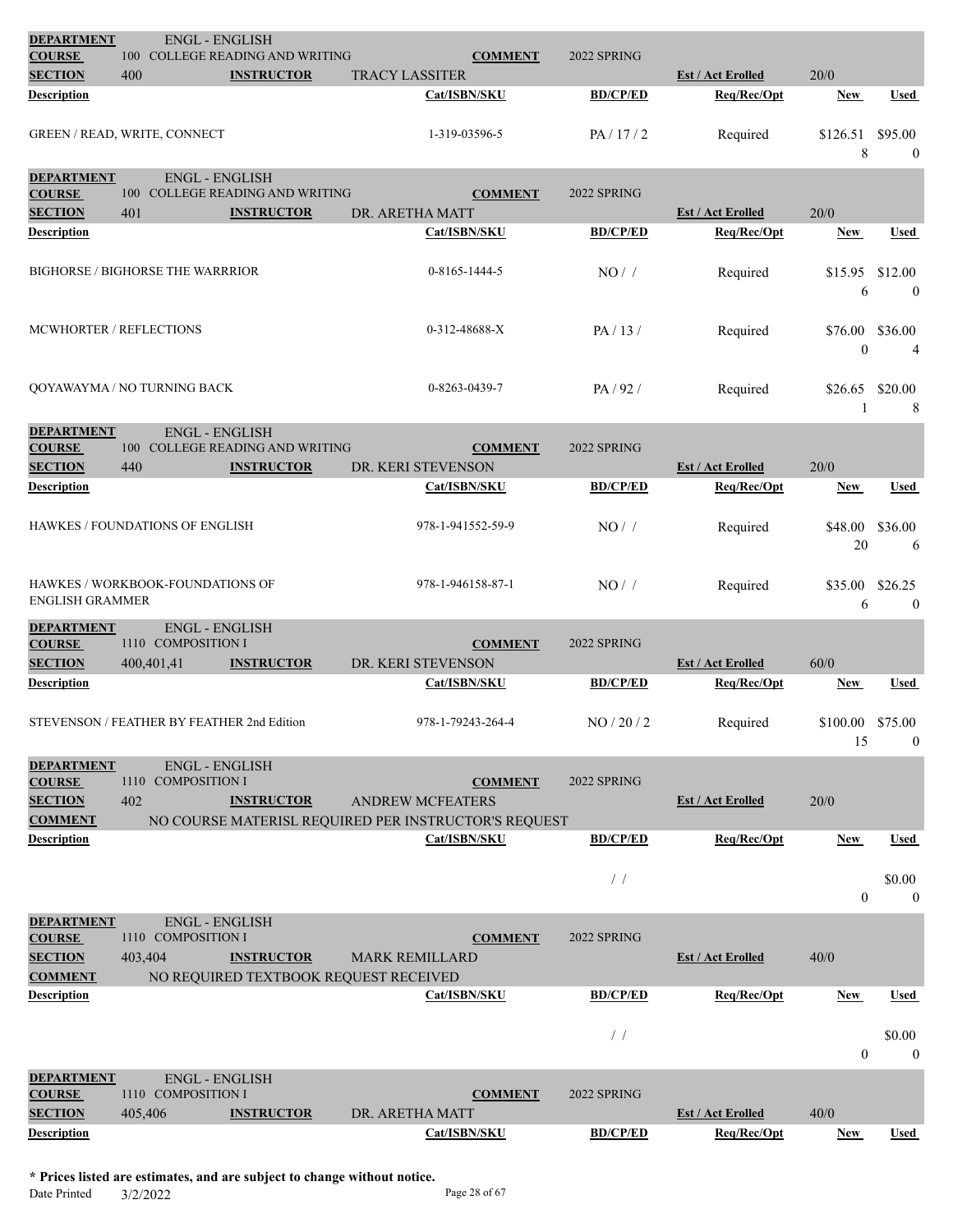| W/2016 MLA EDITION                                   | JOHNSON-SHEEHAN / UPDATED-WRITING TODAY            |                                                   | 0-13-458641-7                                       | NO/16/3         | Required                                | \$106.00 \$79.50<br>$\Omega$    | 34                          |
|------------------------------------------------------|----------------------------------------------------|---------------------------------------------------|-----------------------------------------------------|-----------------|-----------------------------------------|---------------------------------|-----------------------------|
|                                                      | VIZENOR / NATIVE AMERICAN LITERATURE               |                                                   | 0-673-46978-6                                       | PA/95/          | Required                                | \$84.50 \$61.00<br>$\mathbf{0}$ | 19                          |
| <b>DEPARTMENT</b><br><b>COURSE</b><br><b>SECTION</b> | <b>ENGL - ENGLISH</b><br>1110 COMPOSITION I<br>440 |                                                   | <b>COMMENT</b>                                      | 2022 SPRING     | <b>Est / Act Erolled</b>                | 20/0                            |                             |
| <b>Description</b>                                   |                                                    | <b>INSTRUCTOR</b>                                 | DR. CARMELA LANZA<br>Cat/ISBN/SKU                   | <b>BD/CP/ED</b> | Req/Rec/Opt                             | <b>New</b>                      | Used                        |
|                                                      |                                                    |                                                   |                                                     |                 |                                         |                                 |                             |
| ROOT / FOURTH GENRE                                  |                                                    |                                                   | $0 - 205 - 17277 - 6$                               | PA/12/6         | Required                                | \$119.99<br>4                   | \$90.00<br>$\boldsymbol{0}$ |
| <b>DEPARTMENT</b>                                    | <b>ENGL - ENGLISH</b>                              |                                                   |                                                     |                 |                                         |                                 |                             |
| <b>COURSE</b>                                        | 1120 COMPOSITION II                                |                                                   | <b>COMMENT</b>                                      | 2022 SPRING     |                                         |                                 |                             |
| <b>SECTION</b><br><b>COMMENT</b>                     | 004010240                                          | <b>INSTRUCTOR</b><br>SECTIONS: 400, 401, 402, 440 | DR. CAROLYN KUCHERA                                 |                 | <b>Est / Act Erolled</b>                | 80/0                            |                             |
| <b>Description</b>                                   |                                                    |                                                   | Cat/ISBN/SKU                                        | <b>BD/CP/ED</b> | Req/Rec/Opt                             | New                             | <b>Used</b>                 |
|                                                      |                                                    |                                                   |                                                     |                 |                                         |                                 |                             |
| CODE                                                 | COOLEY / NORTON SAMPLER WITH ACCESS                |                                                   | 0-393-53712-9                                       | BU/21/10        | Required                                | \$61.33<br>19                   | \$46.00<br>$\overline{0}$   |
| <b>DEPARTMENT</b>                                    | <b>ENGL - ENGLISH</b>                              |                                                   |                                                     |                 |                                         |                                 |                             |
| <b>COURSE</b><br><b>SECTION</b>                      | 1120 COMPOSITION II<br>403,404,07                  | <b>INSTRUCTOR</b>                                 | <b>COMMENT</b><br><b>ANDREW MCFEATERS</b>           | 2022 SPRING     | <b>Est / Act Erolled</b>                | 60/0                            |                             |
| <b>COMMENT</b>                                       |                                                    |                                                   | NO COURSE MATERIALS NEEDED PER INSTRUCTOR'S REQUEST |                 |                                         |                                 |                             |
| <b>Description</b>                                   |                                                    |                                                   | Cat/ISBN/SKU                                        | <b>BD/CP/ED</b> | Req/Rec/Opt                             | New                             | <b>Used</b>                 |
|                                                      |                                                    |                                                   |                                                     |                 |                                         |                                 |                             |
|                                                      |                                                    |                                                   |                                                     | /               |                                         | $\overline{0}$                  | \$0.00<br>$\theta$          |
| <b>DEPARTMENT</b>                                    | <b>ENGL - ENGLISH</b>                              |                                                   |                                                     |                 |                                         |                                 |                             |
| <b>COURSE</b>                                        | 1120<br><b>COMPOSITION II</b>                      |                                                   | <b>COMMENT</b>                                      | 2022 SPRING     |                                         |                                 |                             |
| <b>SECTION</b>                                       | 405                                                | <b>INSTRUCTOR</b>                                 | <b>MARK REMILLARD</b>                               |                 | <b>Est / Act Erolled</b>                | 20/0                            |                             |
| <b>COMMENT</b><br><b>Description</b>                 |                                                    | NO REQUIRED TEXTBOOK REQUEST RECEIVED             | Cat/ISBN/SKU                                        | <b>BD/CP/ED</b> | Req/Rec/Opt                             | New                             | Used                        |
|                                                      |                                                    |                                                   |                                                     |                 |                                         |                                 |                             |
|                                                      |                                                    |                                                   |                                                     | $\frac{1}{2}$   |                                         |                                 | \$0.00                      |
|                                                      |                                                    |                                                   |                                                     |                 |                                         | $\Omega$                        | $\overline{0}$              |
| <b>DEPARTMENT</b>                                    | <b>ENGL - ENGLISH</b>                              |                                                   |                                                     |                 |                                         |                                 |                             |
| <b>COURSE</b>                                        | 1120 COMPOSITION II                                |                                                   | <b>COMMENT</b>                                      | 2022 SPRING     |                                         |                                 |                             |
| <b>SECTION</b><br><b>Description</b>                 | 406                                                | <b>INSTRUCTOR</b>                                 | <b>TRACY LASSITER</b><br>Cat/ISBN/SKU               | <b>BD/CP/ED</b> | <b>Est / Act Erolled</b><br>Req/Rec/Opt | 20/0<br><b>New</b>              | Used                        |
|                                                      |                                                    |                                                   |                                                     |                 |                                         |                                 |                             |
|                                                      |                                                    |                                                   |                                                     | $\frac{1}{2}$   |                                         |                                 | \$0.00                      |
|                                                      |                                                    |                                                   |                                                     |                 |                                         | $\overline{0}$                  | $\boldsymbol{0}$            |
| <b>DEPARTMENT</b>                                    | <b>ENGL - ENGLISH</b>                              |                                                   |                                                     |                 |                                         |                                 |                             |
| <b>COURSE</b>                                        | 1120 COMPOSITION II                                |                                                   | <b>COMMENT</b>                                      | 2022 SPRING     |                                         |                                 |                             |
| <b>SECTION</b>                                       | 441,442                                            | <b>INSTRUCTOR</b>                                 | DR. CARMELA LANZA                                   |                 | <b>Est / Act Erolled</b>                | 40/0                            |                             |
| <b>Description</b>                                   |                                                    |                                                   | Cat/ISBN/SKU                                        | <b>BD/CP/ED</b> | Req/Rec/Opt                             | <b>New</b>                      | <b>Used</b>                 |
| ROOT / FOURTH GENRE                                  |                                                    |                                                   | 0-205-17277-6                                       | PA/12/6         | Required                                | \$119.99<br>4                   | \$90.00<br>$\mathbf{0}$     |
| <b>DEPARTMENT</b>                                    | <b>ENGL - ENGLISH</b>                              |                                                   |                                                     |                 |                                         |                                 |                             |
| <b>COURSE</b>                                        |                                                    | 2210 PROF & TECH COMMUNICATION                    | <b>COMMENT</b>                                      | 2022 SPRING     |                                         |                                 |                             |
| <b>SECTION</b>                                       | 400,440                                            | <b>INSTRUCTOR</b>                                 | <b>TRACY LASSITER</b>                               |                 | <b>Est / Act Erolled</b>                | 50/0                            |                             |
| <b>Description</b>                                   |                                                    |                                                   | Cat/ISBN/SKU                                        | <b>BD/CP/ED</b> | Req/Rec/Opt                             | New                             | <b>Used</b>                 |
|                                                      |                                                    |                                                   |                                                     |                 |                                         |                                 |                             |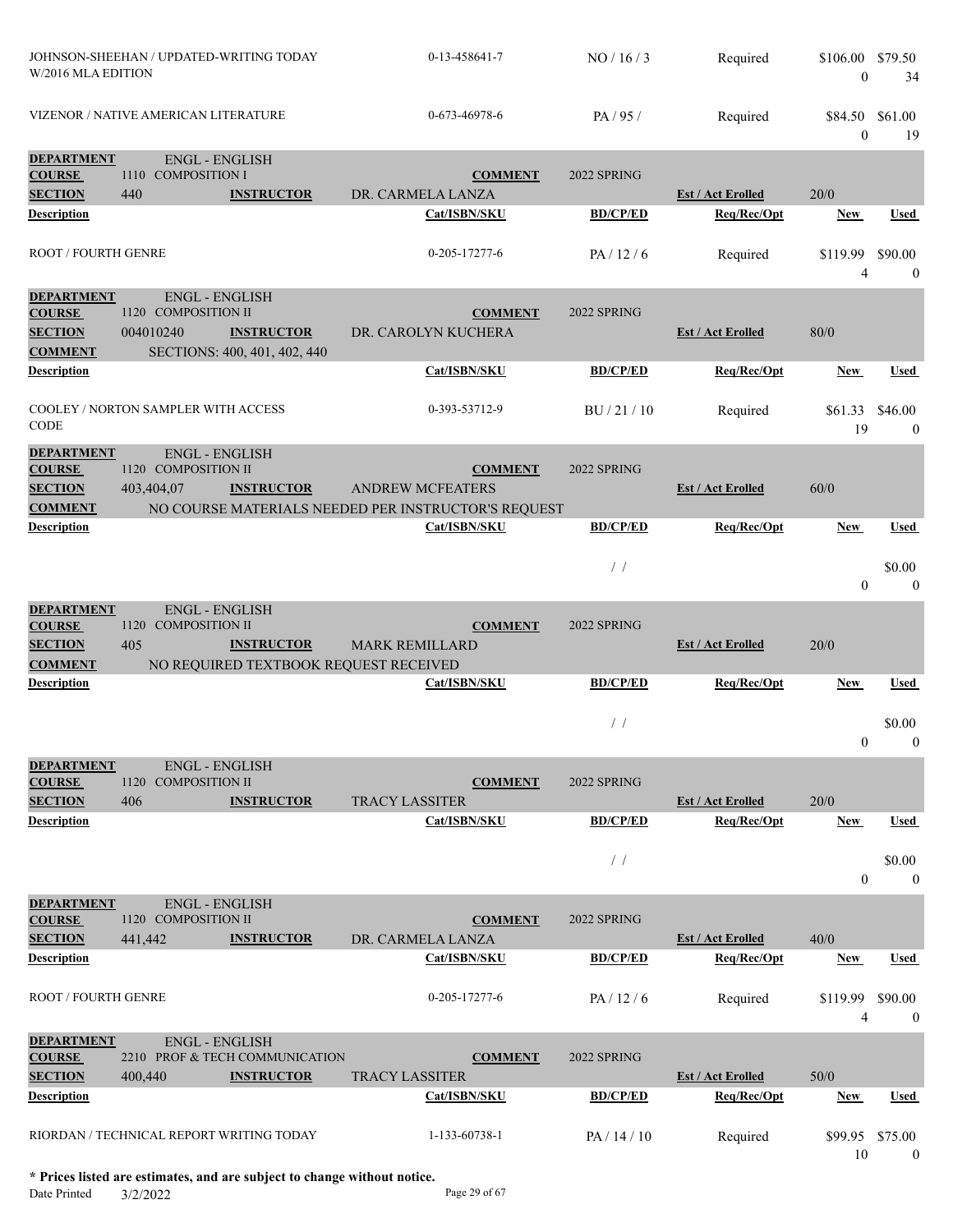| <b>DEPARTMENT</b>    |     | ENGL - ENGLISH                    |                   |                 |                          |            |             |
|----------------------|-----|-----------------------------------|-------------------|-----------------|--------------------------|------------|-------------|
| <b>COURSE</b>        |     | 2210 PROF & TECH COMMUNICATION    | <b>COMMENT</b>    | 2022 SPRING     |                          |            |             |
| <b>SECTION</b>       | 441 | <b>INSTRUCTOR</b>                 | DR. CARMELA LANZA |                 | <b>Est / Act Erolled</b> | 25/0       |             |
| <b>Description</b>   |     |                                   | Cat/ISBN/SKU      | <b>BD/CP/ED</b> | Reg/Rec/Opt              | <b>New</b> | <b>Used</b> |
|                      |     |                                   |                   |                 |                          |            |             |
|                      |     | TEBEAUX / ESSENTIALS OF TECHNICAL | 0-19-085614-9     | PA/17/4         | Required                 | \$70.95    | \$36.55     |
| <b>COMMUNICATION</b> |     |                                   |                   |                 |                          |            |             |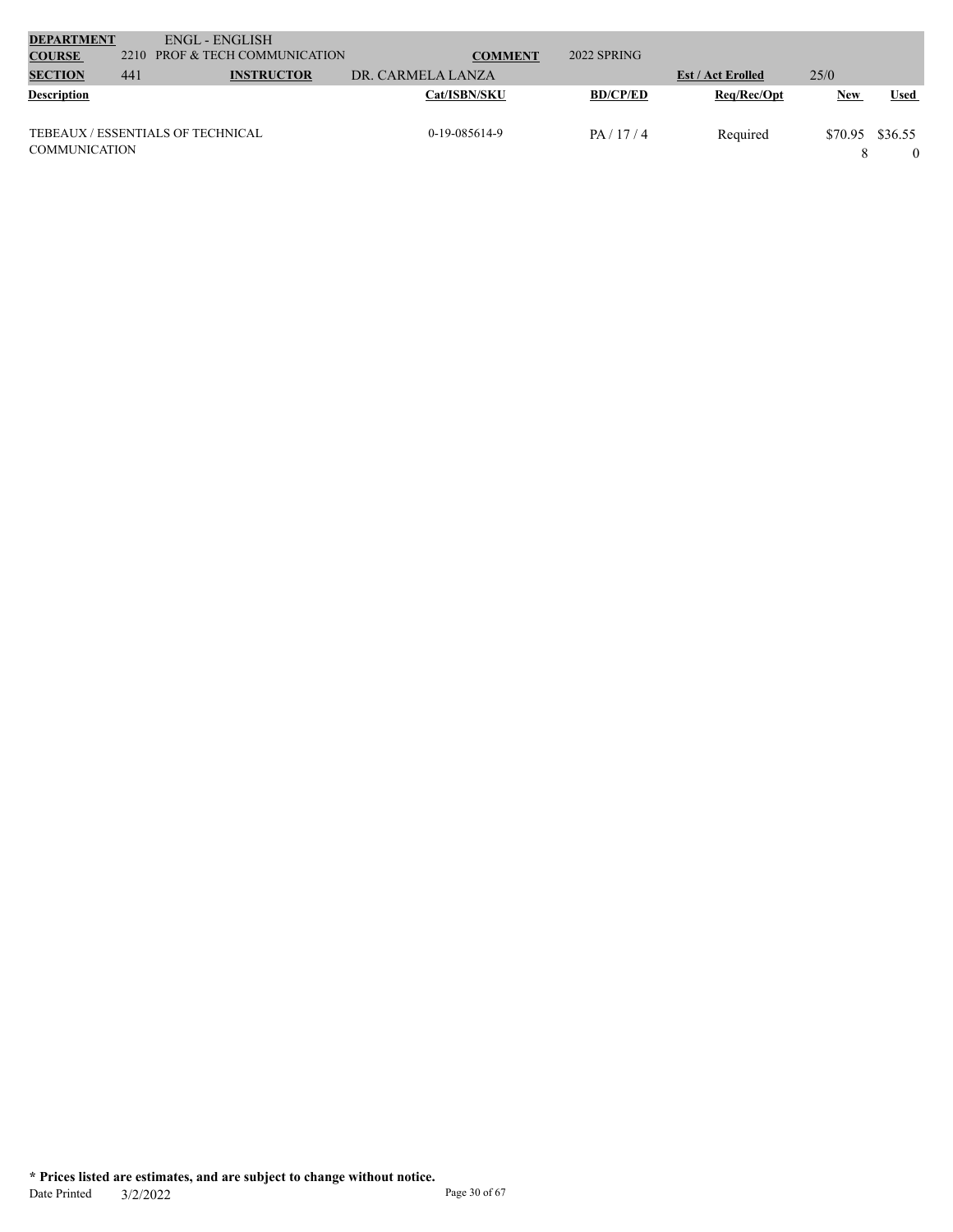| 1130    |                   |                                        | <b>COMMENT</b>                                                             | 2022 SPRING                                                                                                                              |                          |            |             |
|---------|-------------------|----------------------------------------|----------------------------------------------------------------------------|------------------------------------------------------------------------------------------------------------------------------------------|--------------------------|------------|-------------|
| 440,441 | <b>INSTRUCTOR</b> |                                        |                                                                            |                                                                                                                                          | <b>Est / Act Erolled</b> | 0/0        |             |
|         |                   |                                        |                                                                            |                                                                                                                                          |                          |            |             |
|         |                   |                                        | Cat/ISBN/SKU                                                               | <b>BD/CP/ED</b>                                                                                                                          | Req/Rec/Opt              | New        | Used        |
|         |                   |                                        |                                                                            |                                                                                                                                          |                          |            |             |
|         |                   |                                        |                                                                            |                                                                                                                                          |                          |            | \$0.00      |
|         |                   |                                        |                                                                            |                                                                                                                                          |                          | $\theta$   | $\theta$    |
|         |                   |                                        |                                                                            |                                                                                                                                          |                          |            |             |
| 1130L   |                   |                                        | <b>COMMENT</b>                                                             | 2022 SPRING                                                                                                                              |                          |            |             |
| 440,441 | <b>INSTRUCTOR</b> |                                        |                                                                            |                                                                                                                                          | <b>Est / Act Erolled</b> | 0/0        |             |
|         |                   |                                        |                                                                            |                                                                                                                                          |                          |            |             |
|         |                   |                                        | Cat/ISBN/SKU                                                               | <b>BD/CP/ED</b>                                                                                                                          | Req/Rec/Opt              | <b>New</b> | <b>Used</b> |
|         |                   |                                        |                                                                            |                                                                                                                                          |                          |            |             |
|         |                   |                                        |                                                                            | $\prime$ ,                                                                                                                               |                          |            | \$0.00      |
|         |                   |                                        |                                                                            |                                                                                                                                          |                          | $\theta$   | $\theta$    |
|         |                   |                                        |                                                                            |                                                                                                                                          |                          |            |             |
|         |                   | THE BLUE PLANET<br>THE BLUE PLANET LAB | <b>ENVS - ENVIRONMENTAL STUDIES</b><br><b>ENVS - ENVIRONMENTAL STUDIES</b> | DR. MARIE DONAHUE<br>INSTRUCTOR DID NOT SUBMIT A TEXTBOOK ADOPTION<br>DR. MARIE DONAHUE<br>INSTRUCTOR DID NOT SUBMIT A TEXTBOOK ADOPTION |                          |            |             |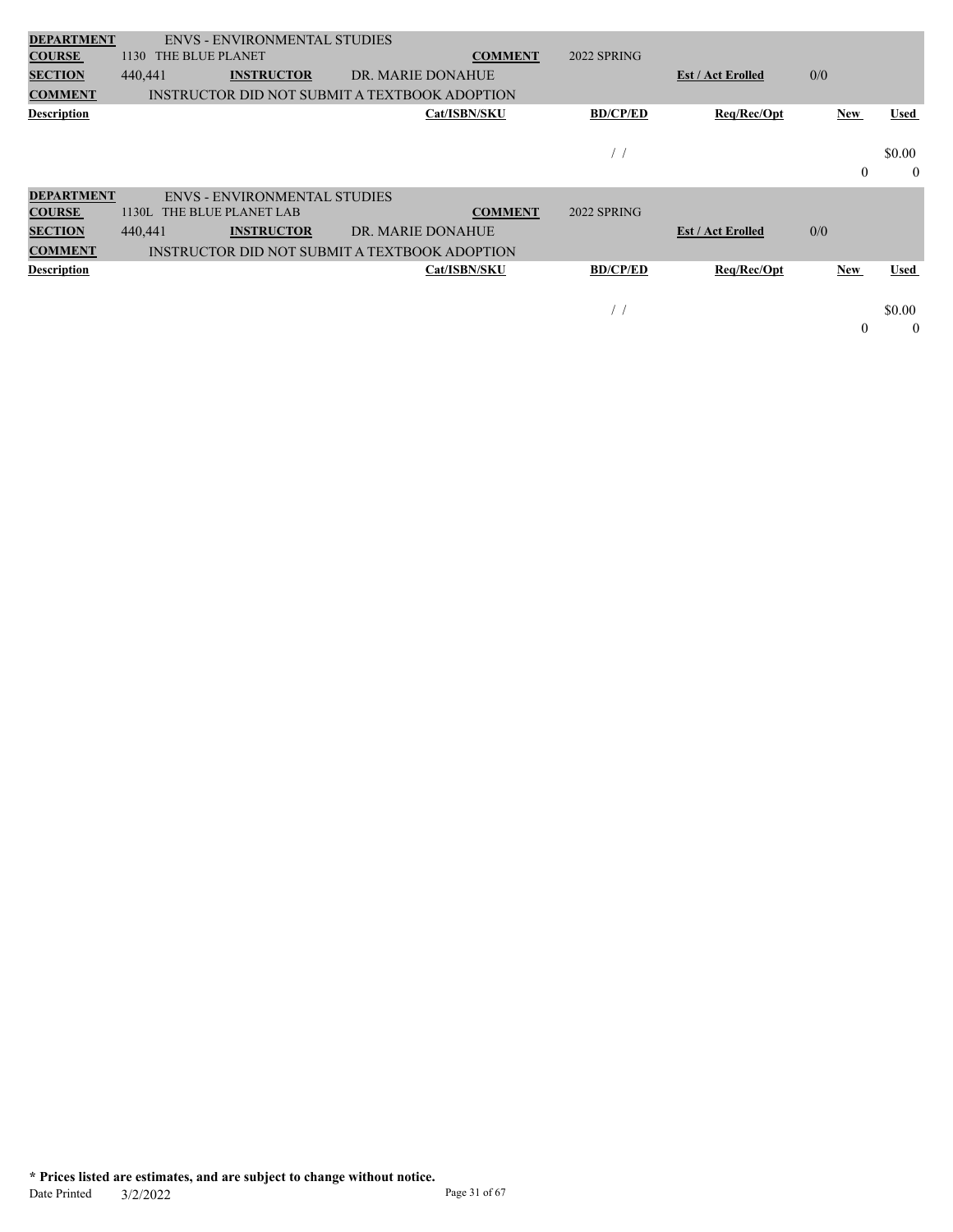| <b>DEPARTMENT</b>  |     | <b>FISC - FIRE SCIENCE TECH</b>       |                     |                     |                 |                          |      |             |
|--------------------|-----|---------------------------------------|---------------------|---------------------|-----------------|--------------------------|------|-------------|
| <b>COURSE</b>      | 105 | FIRE & EMERG SRVS SFTY & SURVI        |                     | <b>COMMENT</b>      | 2022 SPRING     |                          |      |             |
| <b>SECTION</b>     | 470 | <b>INSTRUCTOR</b>                     | <b>THOMAS SILVA</b> |                     |                 | <b>Est / Act Erolled</b> | 30/0 |             |
| <b>COMMENT</b>     |     | NO REQUIRED TEXTBOOK REQUEST RECEIVED |                     |                     |                 |                          |      |             |
| <b>Description</b> |     |                                       |                     | <b>Cat/ISBN/SKU</b> | <b>BD/CP/ED</b> | Reg/Rec/Opt              | New  | <b>Used</b> |
|                    |     |                                       |                     |                     |                 |                          |      |             |
|                    |     |                                       |                     |                     |                 |                          |      | \$0.00      |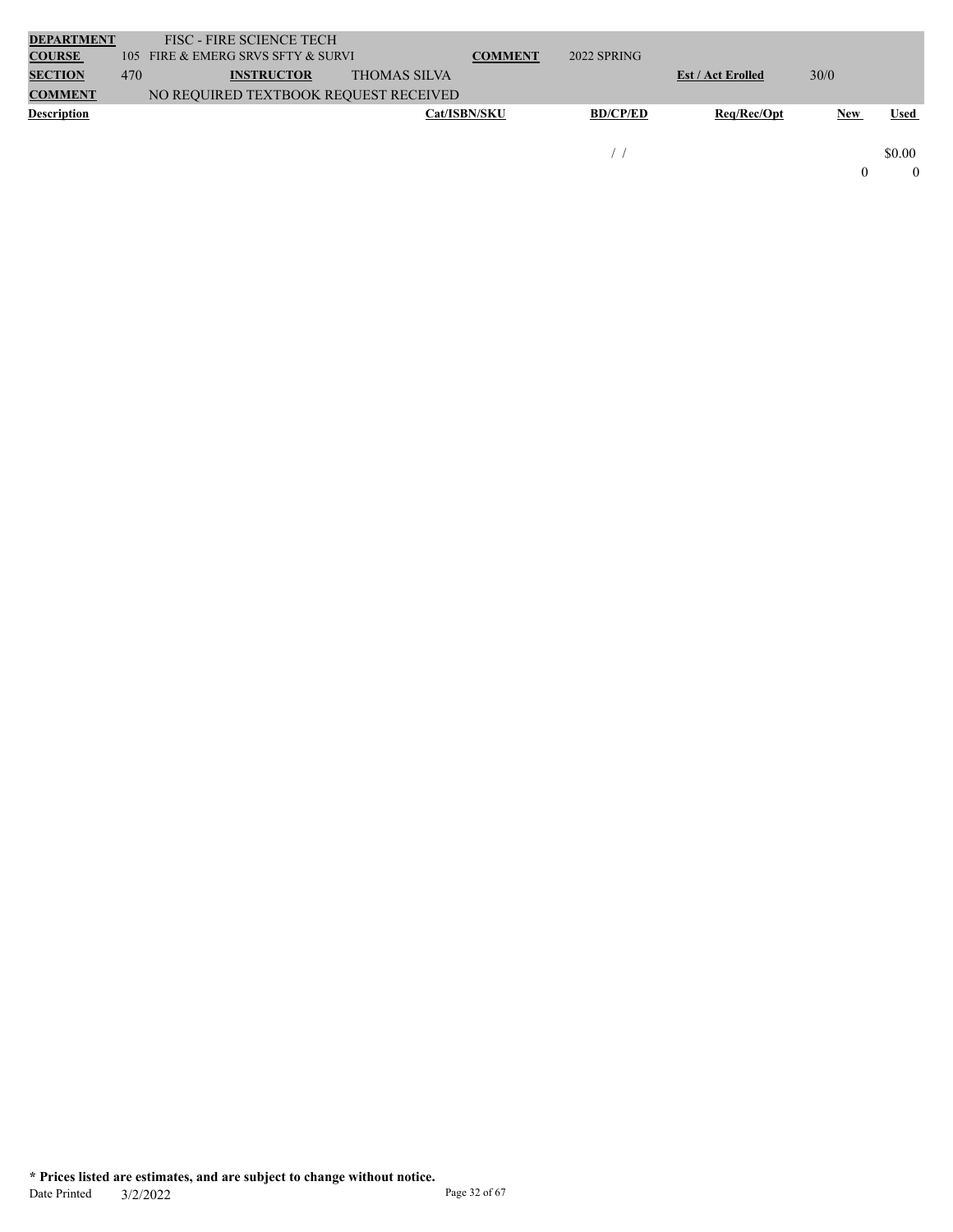| <b>DEPARTMENT</b>  |      | <b>GEOG - GEOGRAPHY</b>              |                      |                 |                          |                          |             |
|--------------------|------|--------------------------------------|----------------------|-----------------|--------------------------|--------------------------|-------------|
| <b>COURSE</b>      | 1165 | PEOPLE AND PLACE                     | <b>COMMENT</b>       | 2022 SPRING     |                          |                          |             |
| <b>SECTION</b>     | 440  | <b>INSTRUCTOR</b>                    | DR. Christopher Dyer |                 | <b>Est / Act Erolled</b> | 30/0                     |             |
| <b>Description</b> |      |                                      | <b>Cat/ISBN/SKU</b>  | <b>BD/CP/ED</b> | Req/Rec/Opt              | <b>New</b>               | <b>Used</b> |
|                    |      | PULSIPHER / WORLD REGIONAL GEOGRAPHY | 1-319-04804-8        | PA/18/7         | Required                 | \$189.84 \$100.96        |             |
|                    |      |                                      |                      |                 |                          | $\overline{\phantom{0}}$ |             |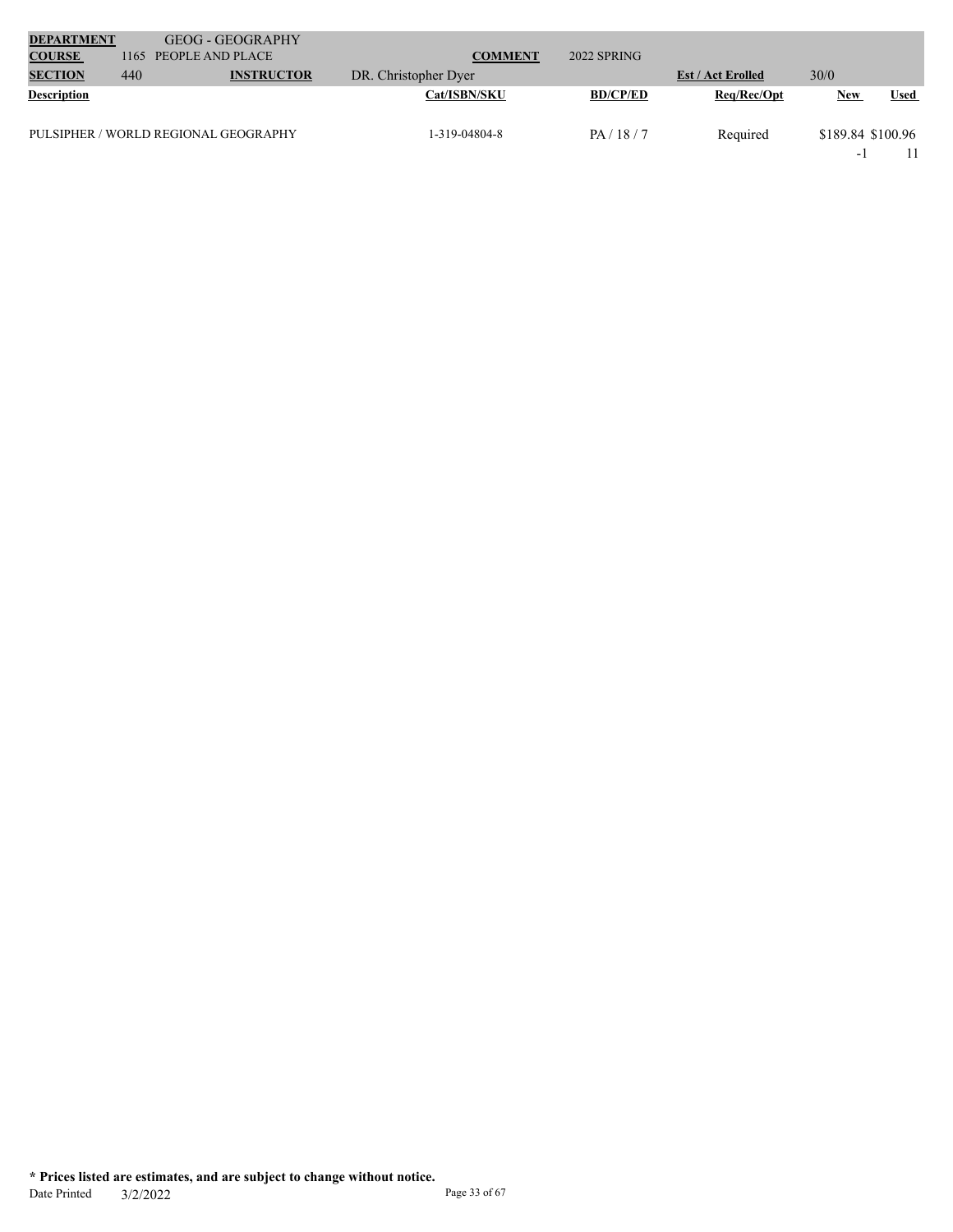| <b>DEPARTMENT</b>  |       | <b>GEOL - PHYSICAL GEOLOGY</b> |                   |                 |                          |              |                |
|--------------------|-------|--------------------------------|-------------------|-----------------|--------------------------|--------------|----------------|
| <b>COURSE</b>      | 1110  | PHYSICAL GEOLOGY               | <b>COMMENT</b>    | 2022 SPRING     |                          |              |                |
| <b>SECTION</b>     | 440   | <b>INSTRUCTOR</b>              | DR. MARIE DONAHUE |                 | <b>Est / Act Erolled</b> | 0/0          |                |
| <b>Description</b> |       |                                | Cat/ISBN/SKU      | <b>BD/CP/ED</b> | Req/Rec/Opt              | New          | <b>Used</b>    |
|                    |       |                                |                   |                 |                          |              |                |
|                    |       |                                |                   |                 |                          |              | \$0.00         |
|                    |       |                                |                   |                 |                          | $\mathbf{0}$ | $\overline{0}$ |
| <b>DEPARTMENT</b>  |       | <b>GEOL - PHYSICAL GEOLOGY</b> |                   |                 |                          |              |                |
| <b>COURSE</b>      | 1110L | PHYSICAL GEOLOGY LAB           | <b>COMMENT</b>    | 2022 SPRING     |                          |              |                |
| <b>SECTION</b>     | 440   | <b>INSTRUCTOR</b>              | DR. MARIE DONAHUE |                 | <b>Est / Act Erolled</b> | 0/0          |                |
| <b>Description</b> |       |                                | Cat/ISBN/SKU      | <b>BD/CP/ED</b> | Req/Rec/Opt              | New          | <b>Used</b>    |
|                    |       |                                |                   |                 |                          |              |                |
|                    |       |                                |                   | $\prime$ 1      |                          |              | \$0.00         |
|                    |       |                                |                   |                 |                          | $\mathbf{0}$ | $\theta$       |
|                    |       |                                |                   |                 |                          |              |                |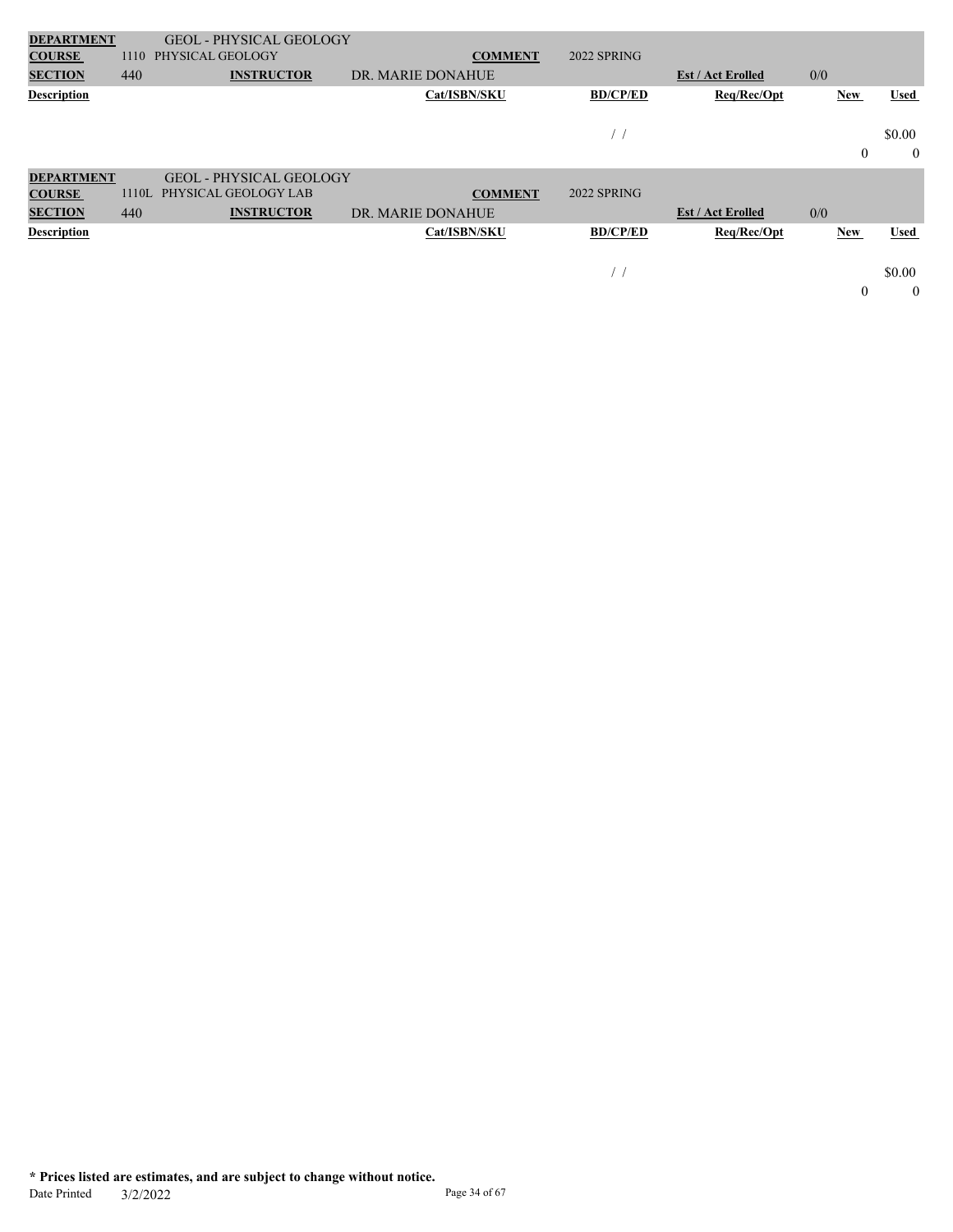| <b>DEPARTMENT</b>  |      | <b>GRMN - GERMAN</b> |                   |                                       |                |                 |                          |                  |             |
|--------------------|------|----------------------|-------------------|---------------------------------------|----------------|-----------------|--------------------------|------------------|-------------|
| <b>COURSE</b>      | 1110 | <b>GERMANI</b>       |                   |                                       | <b>COMMENT</b> | 2022 SPRING     |                          |                  |             |
| <b>SECTION</b>     | 400  |                      | <b>INSTRUCTOR</b> | PETER HANDELAND                       |                |                 | <b>Est / Act Erolled</b> | 0/0              |             |
| <b>Description</b> |      |                      |                   |                                       | Cat/ISBN/SKU   | <b>BD/CP/ED</b> | Req/Rec/Opt              | New              | <b>Used</b> |
|                    |      |                      |                   |                                       |                |                 |                          |                  |             |
|                    |      |                      |                   |                                       |                |                 |                          |                  | \$0.00      |
|                    |      |                      |                   |                                       |                |                 |                          | $\boldsymbol{0}$ | $\theta$    |
| <b>DEPARTMENT</b>  |      | <b>GRMN - GERMAN</b> |                   |                                       |                |                 |                          |                  |             |
| <b>COURSE</b>      | 1110 | <b>GERMANI</b>       |                   |                                       | <b>COMMENT</b> | 2022 SPRING     |                          |                  |             |
| <b>SECTION</b>     | 440  |                      | <b>INSTRUCTOR</b> | <b>ANNA ADAMS</b>                     |                |                 | <b>Est / Act Erolled</b> | 25/0             |             |
| <b>COMMENT</b>     |      |                      |                   | NO REQUIRED TEXTBOOK REQUEST RECEIVED |                |                 |                          |                  |             |
| <b>Description</b> |      |                      |                   |                                       | Cat/ISBN/SKU   | <b>BD/CP/ED</b> | Req/Rec/Opt              | New              | <b>Used</b> |
|                    |      |                      |                   |                                       |                |                 |                          |                  |             |
|                    |      |                      |                   |                                       |                |                 |                          |                  | \$0.00      |
|                    |      |                      |                   |                                       |                |                 |                          | $\theta$         | $\theta$    |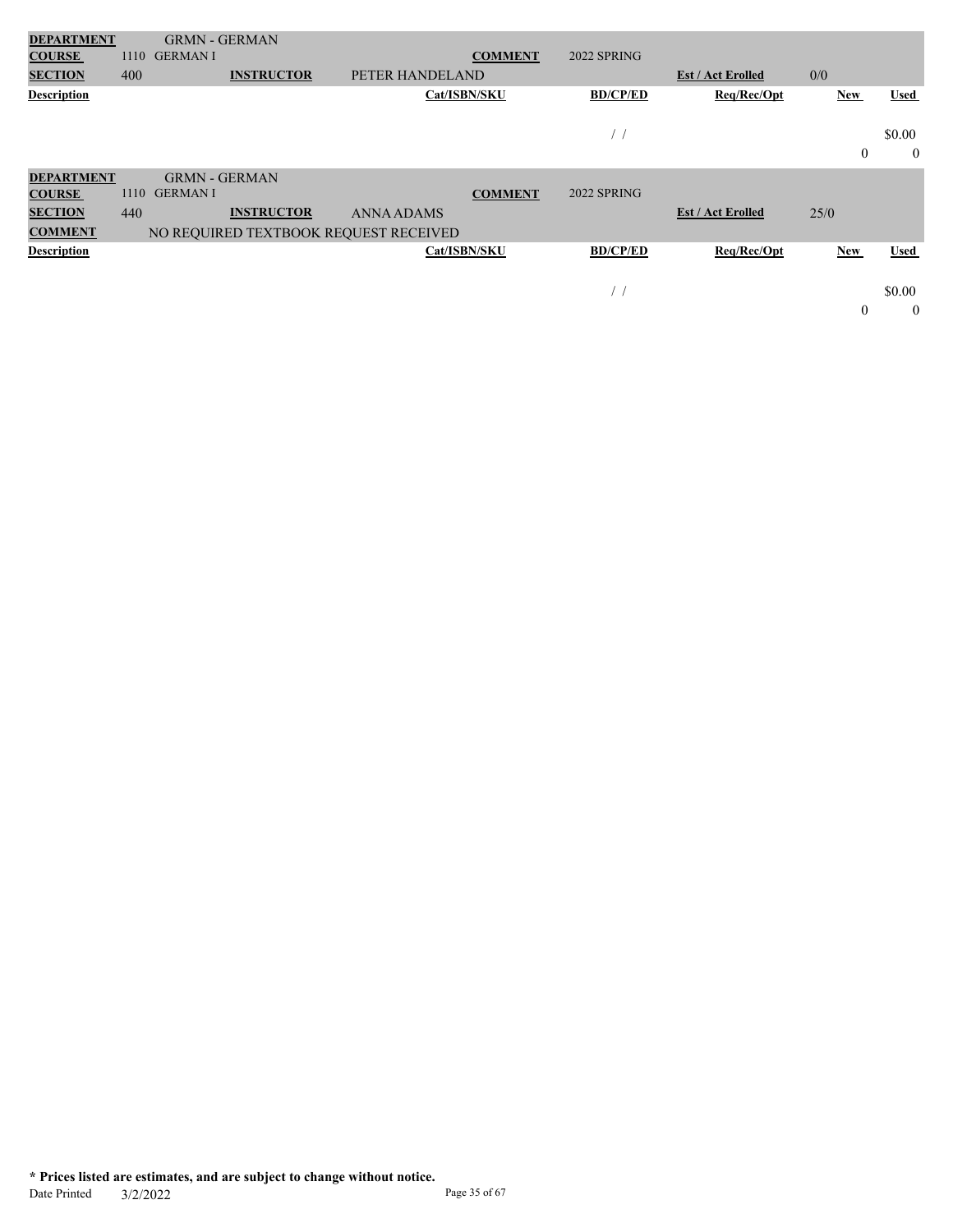| <b>DEPARTMENT</b>  |     |                        | HCDA - HEALTH CAREERS DENTAL ASSISTANT                             |                       |              |                |                 |                          |            |              |
|--------------------|-----|------------------------|--------------------------------------------------------------------|-----------------------|--------------|----------------|-----------------|--------------------------|------------|--------------|
| <b>COURSE</b>      | 125 | DA PRE-CLINICAL II     |                                                                    |                       |              | <b>COMMENT</b> | 2022 SPRING     |                          |            |              |
| <b>SECTION</b>     |     | 400,401                | <b>INSTRUCTOR</b>                                                  | <b>NEYSA COX</b>      |              |                |                 | <b>Est / Act Erolled</b> | 12/0       |              |
| <b>COMMENT</b>     |     |                        | NO REQUIRED TEXTBOOK REQUEST RECEIVED                              |                       |              |                |                 |                          |            |              |
| <b>Description</b> |     |                        |                                                                    |                       | Cat/ISBN/SKU |                | <b>BD/CP/ED</b> | Req/Rec/Opt              | <b>New</b> | <b>Used</b>  |
|                    |     |                        |                                                                    |                       |              |                |                 |                          |            |              |
|                    |     |                        |                                                                    |                       |              |                | $\frac{1}{2}$   |                          |            | \$0.00       |
|                    |     |                        |                                                                    |                       |              |                |                 |                          | $\theta$   | $\theta$     |
| <b>DEPARTMENT</b>  |     |                        | HCDA - HEALTH CAREERS DENTAL ASSISTANT                             |                       |              |                |                 |                          |            |              |
| <b>COURSE</b>      |     | 130 DENTAL RADIOGRAPHY |                                                                    |                       |              | <b>COMMENT</b> | 2022 SPRING     |                          |            |              |
| <b>SECTION</b>     |     | 400,401                | <b>INSTRUCTOR</b>                                                  | <b>GAYLE WOODCOCK</b> |              |                |                 | <b>Est / Act Erolled</b> | 12/0       |              |
| <b>COMMENT</b>     |     |                        | NO ADDITIONAL COURSE MATERAILS NEEDED THIS SEMESTER PER INSTRUCTOR |                       |              |                |                 |                          |            |              |
| <b>Description</b> |     |                        |                                                                    |                       | Cat/ISBN/SKU |                | <b>BD/CP/ED</b> | Req/Rec/Opt              | <b>New</b> | <b>Used</b>  |
|                    |     |                        |                                                                    |                       |              |                |                 |                          |            |              |
|                    |     |                        |                                                                    |                       |              |                | $\frac{1}{2}$   |                          |            |              |
|                    |     |                        |                                                                    |                       |              |                |                 |                          |            | \$0.00       |
|                    |     |                        |                                                                    |                       |              |                |                 |                          | $\theta$   | $\theta$     |
| <b>DEPARTMENT</b>  |     |                        | HCDA - HEALTH CAREERS DENTAL ASSISTANT                             |                       |              |                |                 |                          |            |              |
| <b>COURSE</b>      | 135 |                        | UNM CLINICAL DENTAL ASSISTING                                      |                       |              | <b>COMMENT</b> | 2022 SPRING     |                          |            |              |
| <b>SECTION</b>     | 400 |                        | <b>INSTRUCTOR</b>                                                  | <b>NEYSA COX</b>      |              |                |                 | <b>Est / Act Erolled</b> | 0/0        |              |
| <b>Description</b> |     |                        |                                                                    |                       | Cat/ISBN/SKU |                | <b>BD/CP/ED</b> | Req/Rec/Opt              | <b>New</b> | <b>Used</b>  |
|                    |     |                        |                                                                    |                       |              |                |                 |                          |            |              |
|                    |     |                        |                                                                    |                       |              |                | $\frac{1}{2}$   |                          |            | \$0.00       |
|                    |     |                        |                                                                    |                       |              |                |                 |                          | $\theta$   | $\mathbf{0}$ |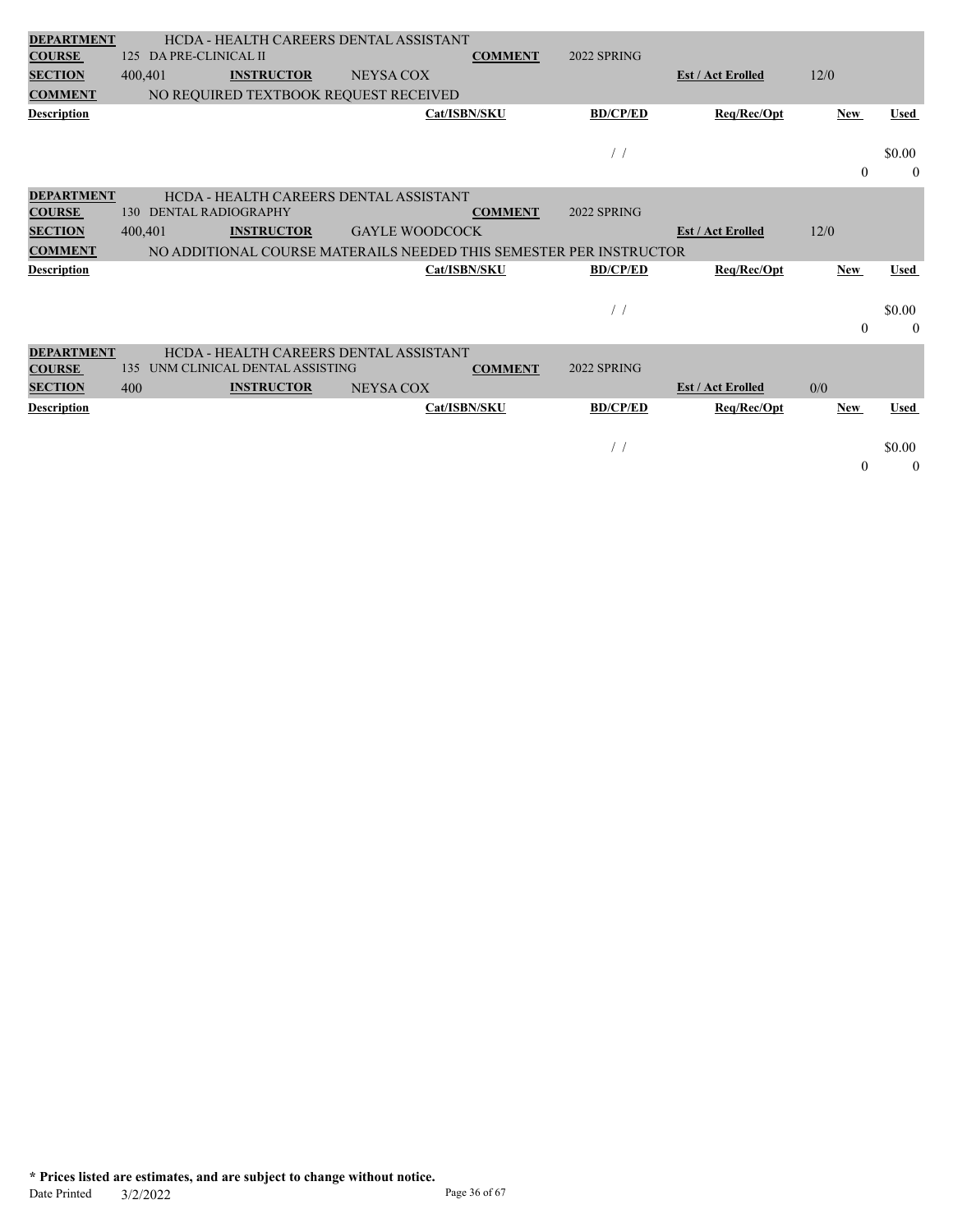| <b>DEPARTMENT</b>                  |     |                                                                    |                   | HCHS - HEALTH CAREERS HEALTH SERVICES |                 |                 |                          |                 |                         |
|------------------------------------|-----|--------------------------------------------------------------------|-------------------|---------------------------------------|-----------------|-----------------|--------------------------|-----------------|-------------------------|
| <b>COURSE</b>                      |     | 101 PHLEBOTOMY                                                     |                   |                                       | <b>COMMENT</b>  | 2022 SPRING     |                          |                 |                         |
| <b>SECTION</b>                     | 420 |                                                                    | <b>INSTRUCTOR</b> | <b>EDUARDO GONZALES</b>               |                 |                 | <b>Est / Act Erolled</b> | 0/0             |                         |
| <b>COMMENT</b>                     |     | <b>INSTRUCTOR HAS NOT TURNED IN A TEXTBOOK ADOPTION FOR SPRING</b> |                   |                                       |                 |                 |                          |                 |                         |
| <b>Description</b>                 |     |                                                                    |                   |                                       | Cat/ISBN/SKU    | <b>BD/CP/ED</b> | Req/Rec/Opt              | <b>New</b>      | <b>Used</b>             |
|                                    |     |                                                                    |                   |                                       |                 | $/$ /           |                          |                 | \$0.00                  |
|                                    |     |                                                                    |                   |                                       |                 |                 |                          | $\Omega$        | $\theta$                |
|                                    |     |                                                                    |                   |                                       |                 |                 |                          |                 |                         |
| <b>DEPARTMENT</b><br><b>COURSE</b> |     | 111 MEDICAL TERMINOLOGY                                            |                   | HCHS - HEALTH CAREERS HEALTH SERVICES | <b>COMMENT</b>  | 2022 SPRING     |                          |                 |                         |
| <b>SECTION</b>                     | 440 |                                                                    | <b>INSTRUCTOR</b> | <b>NATALIE LOVATO</b>                 |                 |                 | <b>Est / Act Erolled</b> | 35/0            |                         |
| <b>Description</b>                 |     |                                                                    |                   |                                       | Cat/ISBN/SKU    | <b>BD/CP/ED</b> | Req/Rec/Opt              | <b>New</b>      | <b>Used</b>             |
|                                    |     |                                                                    |                   |                                       |                 |                 |                          |                 |                         |
|                                    |     | FINNEGAN / MEDICAL TERMINOLOGY IN A                                |                   |                                       | 0-8036-8953-5   | PA/20/4         | Required                 | \$94.95         | \$71.25                 |
| FLASH!                             |     |                                                                    |                   |                                       |                 |                 |                          | 38              | $\mathbf{0}$            |
| <b>DEPARTMENT</b>                  |     |                                                                    |                   | HCHS - HEALTH CAREERS HEALTH SERVICES |                 |                 |                          |                 |                         |
| <b>COURSE</b>                      |     | 111 MEDICAL TERMINOLOGY                                            |                   |                                       | <b>COMMENT</b>  | 2022 SPRING     |                          |                 |                         |
| <b>SECTION</b>                     | 441 |                                                                    | <b>INSTRUCTOR</b> | <b>GAYLE WOODCOCK</b>                 |                 |                 | <b>Est / Act Erolled</b> | 30/0            |                         |
| Description                        |     |                                                                    |                   |                                       | Cat/ISBN/SKU    | <b>BD/CP/ED</b> | Req/Rec/Opt              | New             | Used                    |
|                                    |     |                                                                    |                   |                                       |                 |                 |                          |                 |                         |
|                                    |     | EHRLICH / MINDTAP MEDICAL TERMINOLOGY                              |                   |                                       | 1-305-63444-6   | NO/16/8         | Required                 | \$112.50        | \$84.50                 |
|                                    |     |                                                                    |                   |                                       |                 |                 |                          | 18              | $\mathbf{0}$            |
| <b>DEPARTMENT</b>                  |     |                                                                    |                   | HCHS - HEALTH CAREERS HEALTH SERVICES |                 |                 |                          |                 |                         |
| <b>COURSE</b>                      |     | 111 MEDICAL TERMINOLOGY                                            |                   |                                       | <b>COMMENT</b>  | 2022 SPRING     |                          |                 |                         |
| <b>SECTION</b>                     | 470 |                                                                    | <b>INSTRUCTOR</b> | <b>LARRY CONYERS</b>                  |                 |                 | <b>Est / Act Erolled</b> | 21/0            |                         |
| Description                        |     |                                                                    |                   |                                       | Cat/ISBN/SKU    | <b>BD/CP/ED</b> | Req/Rec/Opt              | New             | Used                    |
|                                    |     |                                                                    |                   |                                       |                 |                 |                          |                 |                         |
|                                    |     | EHRLICH / MINDTAP MEDICAL TERMINOLOGY                              |                   |                                       | 1-305-63444-6   | NO/16/8         | Required                 | \$112.50        | \$84.50                 |
|                                    |     |                                                                    |                   |                                       |                 |                 |                          | 18              | $\mathbf{0}$            |
| <b>DEPARTMENT</b>                  |     |                                                                    |                   | HCHS - HEALTH CAREERS HEALTH SERVICES |                 |                 |                          |                 |                         |
| <b>COURSE</b>                      |     | 113 BASIC BODY STRUCTURE & FUNCTION                                |                   |                                       | <b>COMMENT</b>  | 2022 SPRING     |                          |                 |                         |
| <b>SECTION</b>                     | 440 |                                                                    | <b>INSTRUCTOR</b> | <b>GAYLE WOODCOCK</b>                 |                 |                 | <b>Est / Act Erolled</b> | 30/0            |                         |
| Description                        |     |                                                                    |                   |                                       | Cat/ISBN/SKU    | <b>BD/CP/ED</b> | Req/Rec/Opt              | <b>New</b>      | Used                    |
|                                    |     | <b>SCOTT / MT BASIC HEALTH SCIENCE BODY</b>                        |                   |                                       | $0-357-02236-X$ | NO / 18 / 13    |                          |                 |                         |
| <b>STRUC &amp; FUNCT 2 TERMS</b>   |     |                                                                    |                   |                                       |                 |                 | Required                 | \$75.00<br>5    | \$56.25<br>$\mathbf{0}$ |
|                                    |     |                                                                    |                   |                                       |                 |                 |                          |                 |                         |
| <b>DEPARTMENT</b><br><b>COURSE</b> |     | 123 HUMAN GROWTH AND DEVELOPMENT                                   |                   | HCHS - HEALTH CAREERS HEALTH SERVICES | <b>COMMENT</b>  | 2022 SPRING     |                          |                 |                         |
| <b>SECTION</b>                     | 440 |                                                                    | <b>INSTRUCTOR</b> | <b>SHAWNADINE BECENTI</b>             |                 |                 | <b>Est / Act Erolled</b> | 30/0            |                         |
| <b>Description</b>                 |     |                                                                    |                   |                                       | Cat/ISBN/SKU    | <b>BD/CP/ED</b> | Req/Rec/Opt              | <b>New</b>      | <b>Used</b>             |
|                                    |     |                                                                    |                   |                                       |                 |                 |                          |                 |                         |
|                                    |     | POLAN / JOURNEY ACROSS THE LIFE SPAN                               |                   |                                       | 0-8036-7487-2   | PA/19/6         | Required                 | \$49.95 \$37.50 |                         |
|                                    |     |                                                                    |                   |                                       |                 |                 |                          | 4               | $\bf{0}$                |
| <b>DEPARTMENT</b>                  |     |                                                                    |                   | HCHS - HEALTH CAREERS HEALTH SERVICES |                 |                 |                          |                 |                         |
| <b>COURSE</b>                      |     | 123 HUMAN GROWTH AND DEVELOPMENT                                   |                   |                                       | <b>COMMENT</b>  | 2022 SPRING     |                          |                 |                         |
| <b>SECTION</b>                     | 470 |                                                                    | <b>INSTRUCTOR</b> | <b>JONATHAN LUMIBAO</b>               |                 |                 | <b>Est / Act Erolled</b> | 20/0            |                         |
| <b>COMMENT</b>                     |     | <b>CCTE</b>                                                        |                   |                                       |                 |                 |                          |                 |                         |
| Description                        |     |                                                                    |                   |                                       | Cat/ISBN/SKU    | <b>BD/CP/ED</b> | Req/Rec/Opt              | <b>New</b>      | <u>Used</u>             |
|                                    |     |                                                                    |                   |                                       |                 |                 |                          |                 |                         |
|                                    |     | POLAN / JOURNEY ACROSS THE LIFE SPAN                               |                   |                                       | 0-8036-7487-2   | PA/19/6         | Required                 | \$49.95 \$37.50 |                         |
|                                    |     |                                                                    |                   |                                       |                 |                 |                          | 4               | $\mathbf{0}$            |

**\* Prices listed are estimates, and are subject to change without notice.** 3/2/2022 Page 37 of 67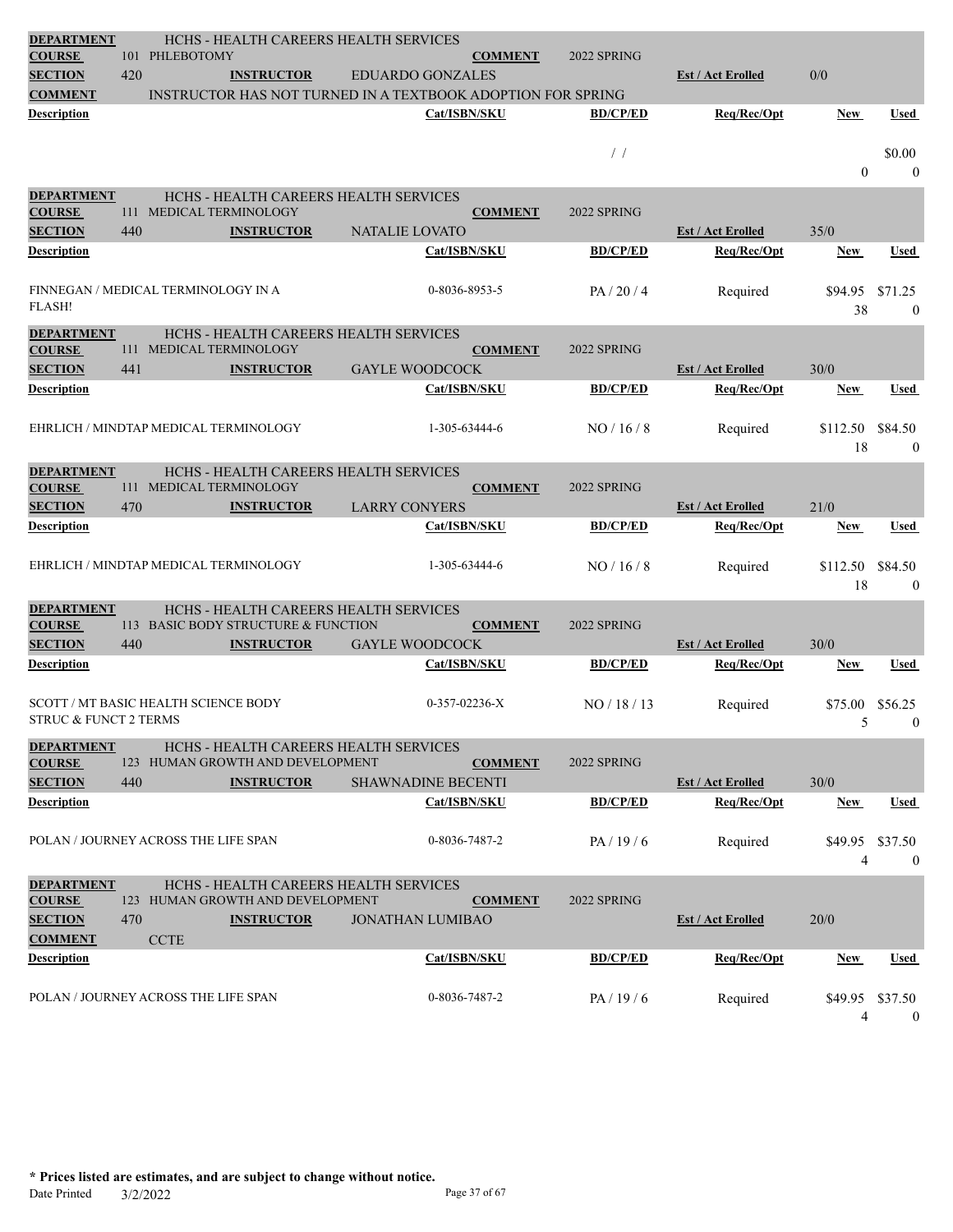| <b>DEPARTMENT</b><br><b>COURSE</b>   |     | HCHT - HEALTH CAREERS HEALTH TECHNOLOGY<br>121 HEALTH INFO TECH I                       | <b>COMMENT</b>                                                                   | 2022 SPRING     |                          |                                   |                        |
|--------------------------------------|-----|-----------------------------------------------------------------------------------------|----------------------------------------------------------------------------------|-----------------|--------------------------|-----------------------------------|------------------------|
| <b>SECTION</b>                       | 455 | <b>INSTRUCTOR</b>                                                                       | ROSEANNA MCGINN                                                                  |                 | <b>Est / Act Erolled</b> | 30/0                              |                        |
| <b>COMMENT</b>                       |     | NO REQUIRED COURSE MATERIAL RECEIVED                                                    |                                                                                  |                 |                          |                                   |                        |
| <b>Description</b>                   |     |                                                                                         | Cat/ISBN/SKU                                                                     | <b>BD/CP/ED</b> | Req/Rec/Opt              | <b>New</b>                        | <b>Used</b>            |
|                                      |     |                                                                                         |                                                                                  |                 |                          |                                   |                        |
|                                      |     |                                                                                         |                                                                                  | $\frac{1}{2}$   |                          |                                   | \$0.00                 |
|                                      |     |                                                                                         |                                                                                  |                 |                          | $\Omega$                          | $\mathbf{0}$           |
| <b>DEPARTMENT</b><br><b>COURSE</b>   |     | HCHT - HEALTH CAREERS HEALTH TECHNOLOGY<br>211 ICD-CPT CODING                           | <b>COMMENT</b>                                                                   | 2022 SPRING     |                          |                                   |                        |
| <b>SECTION</b>                       | 440 | <b>INSTRUCTOR</b>                                                                       | ROSEANNA MCGINN                                                                  |                 | <b>Est / Act Erolled</b> | 25/0                              |                        |
| <b>COMMENT</b>                       |     | NO REQUIRED COURSE MATERIAL RECEIVED                                                    |                                                                                  |                 |                          |                                   |                        |
| <b>Description</b>                   |     |                                                                                         | Cat/ISBN/SKU                                                                     | <b>BD/CP/ED</b> | Req/Rec/Opt              | <b>New</b>                        | Used                   |
|                                      |     |                                                                                         |                                                                                  |                 |                          |                                   |                        |
|                                      |     |                                                                                         |                                                                                  | /               |                          | $\theta$                          | \$0.00<br>$\mathbf{0}$ |
|                                      |     |                                                                                         |                                                                                  |                 |                          |                                   |                        |
| <b>DEPARTMENT</b><br><b>COURSE</b>   |     | HCHT - HEALTH CAREERS HEALTH TECHNOLOGY<br>215 ADVANCED OP CODING                       | <b>COMMENT</b>                                                                   | 2022 SPRING     |                          |                                   |                        |
| <b>SECTION</b>                       | 440 | <b>INSTRUCTOR</b>                                                                       | ROSEANNA MCGINN                                                                  |                 | <b>Est / Act Erolled</b> | 0/0                               |                        |
| <b>Description</b>                   |     |                                                                                         | Cat/ISBN/SKU                                                                     | <b>BD/CP/ED</b> | Req/Rec/Opt              | <b>New</b>                        | Used                   |
|                                      |     |                                                                                         |                                                                                  |                 |                          |                                   |                        |
|                                      |     |                                                                                         |                                                                                  | $\frac{1}{2}$   |                          | $\theta$                          | \$0.00<br>$\theta$     |
|                                      |     |                                                                                         |                                                                                  |                 |                          |                                   |                        |
| <b>DEPARTMENT</b><br><b>COURSE</b>   |     | HCHT - HEALTH CAREERS HEALTH TECHNOLOGY<br>221 MEDICAL LEGAL & QUALITY MGMT             | <b>COMMENT</b>                                                                   | 2022 SPRING     |                          |                                   |                        |
| <b>SECTION</b>                       | 440 | <b>INSTRUCTOR</b>                                                                       | <b>LARRY CONYERS</b>                                                             |                 | <b>Est / Act Erolled</b> | 30/0                              |                        |
| <b>COMMENT</b>                       |     |                                                                                         | INSTRUCTOR WILL PROVIDE INFO TO ORDER BOOKS. BOOKSTORE, ONLY BY REQUEST TO ORDER |                 |                          |                                   |                        |
| <b>Description</b>                   |     |                                                                                         | Cat/ISBN/SKU                                                                     | <b>BD/CP/ED</b> | Req/Rec/Opt              | <b>New</b>                        | Used                   |
|                                      |     | FLIGHT / LAW, LIABILITY & ETHICS FOR                                                    | 1-305-97272-4                                                                    | PA/18/6         |                          | \$200.00 \$150.00                 |                        |
| <b>MEDICAL OFFICE PROF</b>           |     |                                                                                         |                                                                                  |                 | Required                 | $\mathbf{0}$                      | $\theta$               |
|                                      |     |                                                                                         |                                                                                  |                 |                          |                                   |                        |
|                                      |     | MCWAY / LEGAL & ETHICAL ASPECTS OF HEALTH                                               | 0-357-36154-7                                                                    | HB $/ 20 / 5$   | Required                 | \$160.00 \$120.00                 |                        |
| <b>INFORMATION MANAGEMENT</b>        |     |                                                                                         |                                                                                  |                 |                          | $\overline{0}$                    | $\mathbf{0}$           |
| <b>DEPARTMENT</b>                    |     | HCHT - HEALTH CAREERS HEALTH TECHNOLOGY                                                 |                                                                                  |                 |                          |                                   |                        |
| <b>COURSE</b><br><b>SECTION</b>      | 462 | 222 HEALTH INFO TECH II<br><b>INSTRUCTOR</b>                                            | <b>COMMENT</b><br><b>LARRY CONYERS</b>                                           | 2022 SPRING     | <b>Est / Act Erolled</b> | 25/0                              |                        |
| <b>COMMENT</b>                       |     |                                                                                         | INSTRUCTOR WILL PROVIDE INFO TO ORDER BOOKS. BOOKSTORE, ONLY BY REQUEST TO ORDER |                 |                          |                                   |                        |
| <b>Description</b>                   |     |                                                                                         | Cat/ISBN/SKU                                                                     | <b>BD/CP/ED</b> | Req/Rec/Opt              | <b>New</b>                        | Used                   |
|                                      |     |                                                                                         |                                                                                  |                 |                          |                                   |                        |
|                                      |     | <b>GREBNER / MANAGEMENT OF HEALTH</b><br><b>INFORMATION FUNCTIONS &amp; APPLICATION</b> | 1-285-17488-7                                                                    | NO/16/2         | Required                 | \$250.00 \$187.50                 |                        |
|                                      |     |                                                                                         |                                                                                  |                 |                          |                                   | $\theta$               |
|                                      |     |                                                                                         |                                                                                  |                 |                          | $\theta$                          |                        |
|                                      |     |                                                                                         |                                                                                  |                 |                          |                                   |                        |
| <b>HEALTH PROFESSIONAL</b>           |     | <b>OBERG / GRAMMAR &amp; WRITING SKILLS FOR THE</b>                                     | 1-305-94542-5                                                                    | PA/18/3         | Required                 | \$150.00 \$112.50<br>$\mathbf{0}$ | $\overline{0}$         |
| <b>DEPARTMENT</b>                    |     | HCHT - HEALTH CAREERS HEALTH TECHNOLOGY                                                 |                                                                                  |                 |                          |                                   |                        |
| <b>COURSE</b>                        |     | 232 REIMBURSEMENT METHOD                                                                | <b>COMMENT</b>                                                                   | 2020 SPRING     |                          |                                   |                        |
| <b>SECTION</b>                       | 440 | <b>INSTRUCTOR</b>                                                                       | ROSEANNA MCGINN                                                                  |                 | <b>Est / Act Erolled</b> | 30/0                              |                        |
| <b>COMMENT</b>                       |     | NO REQUIRED COURSE MATERIAL RECEIVED                                                    |                                                                                  |                 |                          |                                   |                        |
| <b>Description</b>                   |     |                                                                                         | Cat/ISBN/SKU                                                                     | <b>BD/CP/ED</b> | Req/Rec/Opt              | <b>New</b>                        | Used                   |
|                                      |     |                                                                                         |                                                                                  | /               |                          |                                   | \$0.00                 |
|                                      |     |                                                                                         |                                                                                  |                 |                          | $\overline{0}$                    | $\mathbf{0}$           |
| <b>DEPARTMENT</b>                    |     | HCHT - HEALTH CAREERS HEALTH TECHNOLOGY                                                 |                                                                                  |                 |                          |                                   |                        |
| <b>COURSE</b>                        |     | 233 PROF PRACTICE EXPER                                                                 | <b>COMMENT</b>                                                                   | 2022 SPRING     |                          |                                   |                        |
| <b>SECTION</b>                       | 440 | <b>INSTRUCTOR</b>                                                                       | ROSEANNA MCGINN                                                                  |                 | <b>Est / Act Erolled</b> | 18/0                              |                        |
| <b>COMMENT</b><br><b>Description</b> |     | NO REQUIRED COURSE MATERIAL RECEIVED                                                    | Cat/ISBN/SKU                                                                     | <b>BD/CP/ED</b> | Req/Rec/Opt              | <b>New</b>                        | Used                   |

**\* Prices listed are estimates, and are subject to change without notice.** Date Printed  $3/2/2022$  Page 38 of 67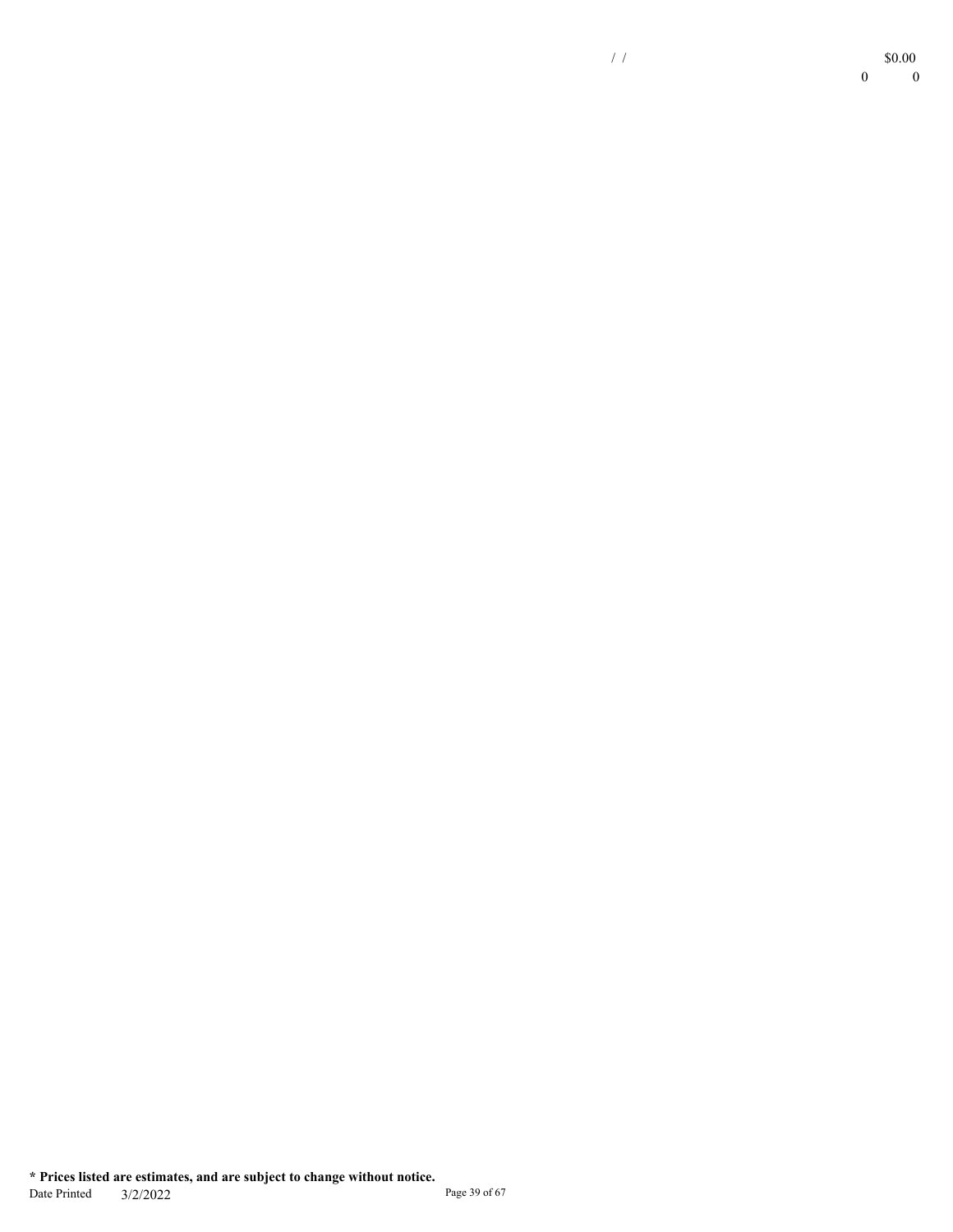| <b>DEPARTMENT</b>                                                      | <b>HIST - HISTORY</b>                                                        |                                              |                                                                                      |                 |                          |                                 |                          |
|------------------------------------------------------------------------|------------------------------------------------------------------------------|----------------------------------------------|--------------------------------------------------------------------------------------|-----------------|--------------------------|---------------------------------|--------------------------|
| <b>COURSE</b>                                                          | 1110 UNITED STATES HISTORY I                                                 |                                              | <b>COMMENT</b>                                                                       | 2022 SPRING     |                          |                                 |                          |
| <b>SECTION</b>                                                         | 400                                                                          | <b>INSTRUCTOR</b>                            | DR. BRUCE GJELTEMA                                                                   |                 | <b>Est / Act Erolled</b> | 30/0                            |                          |
| <b>COMMENT</b>                                                         | <b>Updated 1/18/22</b>                                                       |                                              |                                                                                      |                 |                          |                                 |                          |
| <b>Description</b>                                                     |                                                                              |                                              | Cat/ISBN/SKU                                                                         | <b>BD/CP/ED</b> | Req/Rec/Opt              | New                             | Used                     |
| 1877                                                                   | SCHALLER / AMERICAN HORIZONS VOL I: TO                                       |                                              | 0-19-751891-5                                                                        | PA/20/4         | Required                 | \$69.27<br>7                    | \$52.00<br>$\mathbf{0}$  |
| <b>DEPARTMENT</b><br><b>COURSE</b><br><b>SECTION</b>                   | <b>HIST - HISTORY</b><br>1120 UNITED STATES HISTORY II<br>400                | <b>INSTRUCTOR</b>                            | <b>COMMENT</b><br>DR. BRUCE GJELTEMA                                                 | 2022 SPRING     | <b>Est / Act Erolled</b> | 30/0                            |                          |
| <b>COMMENT</b>                                                         | <b>Updated 1/18/22</b>                                                       |                                              |                                                                                      |                 |                          |                                 |                          |
| <b>Description</b>                                                     |                                                                              |                                              | Cat/ISBN/SKU                                                                         | <b>BD/CP/ED</b> | Req/Rec/Opt              | New                             | Used                     |
| 1865                                                                   | SCHALLER / AMERICAN HORIZONS VOL II: SINCE                                   |                                              | 0-19-751892-3                                                                        | PA/20/4         | Required                 | \$69.27<br>27                   | \$52.00<br>-1            |
| <b>DEPARTMENT</b>                                                      | <b>HIST - HISTORY</b>                                                        |                                              |                                                                                      |                 |                          |                                 |                          |
| <b>COURSE</b>                                                          | 1150 WESTERN CIVILIZATION I                                                  |                                              | <b>COMMENT</b>                                                                       | 2022 SPRING     |                          |                                 |                          |
| <b>SECTION</b><br><b>COMMENT</b>                                       | 400                                                                          | <b>INSTRUCTOR</b>                            | DR. MATTHEW MINGUS<br>BOOKSTORE HAS BUNDLE: COLE & BROPHY ISBN 9780393447590 \$98.67 |                 | <b>Est / Act Erolled</b> | 30/0                            |                          |
| Description                                                            |                                                                              |                                              | Cat/ISBN/SKU                                                                         | <b>BD/CP/ED</b> | Req/Rec/Opt              | New                             | Used                     |
|                                                                        |                                                                              |                                              |                                                                                      |                 |                          |                                 |                          |
|                                                                        | BROPHY / PERSPECTIVES FROM THE PAST VOL 1                                    |                                              | 0-393-41871-5                                                                        | PA/20/7         | Required                 | \$33.33 \$33.12<br>$\mathbf{0}$ | 3                        |
| (W/NEW ACCESS CARD)                                                    | COLE / WESTERN CIVILIZATIONS BRIEF VOL 1                                     |                                              | 0-393-41897-9                                                                        | PA/20/5         | Required                 | \$65.34 \$60.58<br>$\mathbf{0}$ | $\overline{0}$           |
| <b>HISTORY</b>                                                         | RAMPOLLA / POCKET GUIDE TO WRITING IN                                        |                                              | 1-319-11302-8                                                                        | PA/19/9         | Optional                 | \$34.99<br>$\overline{0}$       | \$17.91<br>10            |
| CODE-4MTHS                                                             | TOP HAT / TOP HAT CLASSROOM ACCESS                                           |                                              | 978-0-9866151-0-8                                                                    | NO/             | Required                 | \$36.00<br>41                   | \$0.00<br>$\overline{0}$ |
| <b>DEPARTMENT</b><br><b>COURSE</b><br><b>SECTION</b><br><b>COMMENT</b> | <b>HIST - HISTORY</b><br>1160<br>400                                         | WESTERN CIVILIZATION II<br><b>INSTRUCTOR</b> | <b>COMMENT</b><br>DR. BRUCE GJELTEMA<br>REQUIRED COURSE MATERIAL UPDATED 1/13/2022   | 2022 SPRING     | <b>Est / Act Erolled</b> | 30/0                            |                          |
| <b>Description</b>                                                     |                                                                              |                                              | Cat/ISBN/SKU                                                                         | <b>BD/CP/ED</b> | Req/Rec/Opt              | New                             | Used                     |
|                                                                        | COLE / BUNDLE: V2 WESTERN CIVILIZATION<br><b>W/PERSPETIVES FROM THE PAST</b> |                                              | 978-0-393-44762-0                                                                    | NO/ / 5         | Required                 | \$98.67 \$74.00<br>23           | $\overline{0}$           |
| <b>DEPARTMENT</b>                                                      | <b>HIST - HISTORY</b>                                                        |                                              |                                                                                      |                 |                          |                                 |                          |
| <b>COURSE</b>                                                          |                                                                              | 2256 MODERN EASTERN CIVILIZATIONS            | <b>COMMENT</b>                                                                       | 2022 SPRING     |                          |                                 |                          |
| <b>SECTION</b>                                                         | 400                                                                          | <b>INSTRUCTOR</b>                            | DR. MATTHEW MINGUS                                                                   |                 | <b>Est / Act Erolled</b> | $30/0$                          |                          |
| <b>Description</b>                                                     |                                                                              |                                              | Cat/ISBN/SKU                                                                         | <b>BD/CP/ED</b> | Req/Rec/Opt              | <b>New</b>                      | <b>Used</b>              |
|                                                                        | CARNES / CONFUCIANISM & THE SUCCESSION<br>CRISIS OF THE WANLI EMPEROR        |                                              | 0-393-93727-5                                                                        | PA/05/3         | Required                 | \$36.05<br>$\boldsymbol{0}$     | \$27.25<br>5             |
| CONFUCIUS / ANALECTS                                                   |                                                                              |                                              | 0-14-044348-7                                                                        | $PA/$ /         | Required                 | \$12.00<br>$\mathbf{0}$         | \$6.00<br>3              |
| <b>CIVILIZATION</b>                                                    | DUNCAN / KOREA AT CROSSROADS OF                                              |                                              | 10155936                                                                             | NO/21/          | Required                 | \$12.35<br>10                   | \$9.50<br>$\bf{0}$       |
|                                                                        | HUANG / 1587: YEAR OF NO SIGNIFICANCE                                        |                                              | 0-300-02884-9                                                                        | PA/81/          | Required                 | \$36.00 \$27.00<br>2            | $\mathbf{0}$             |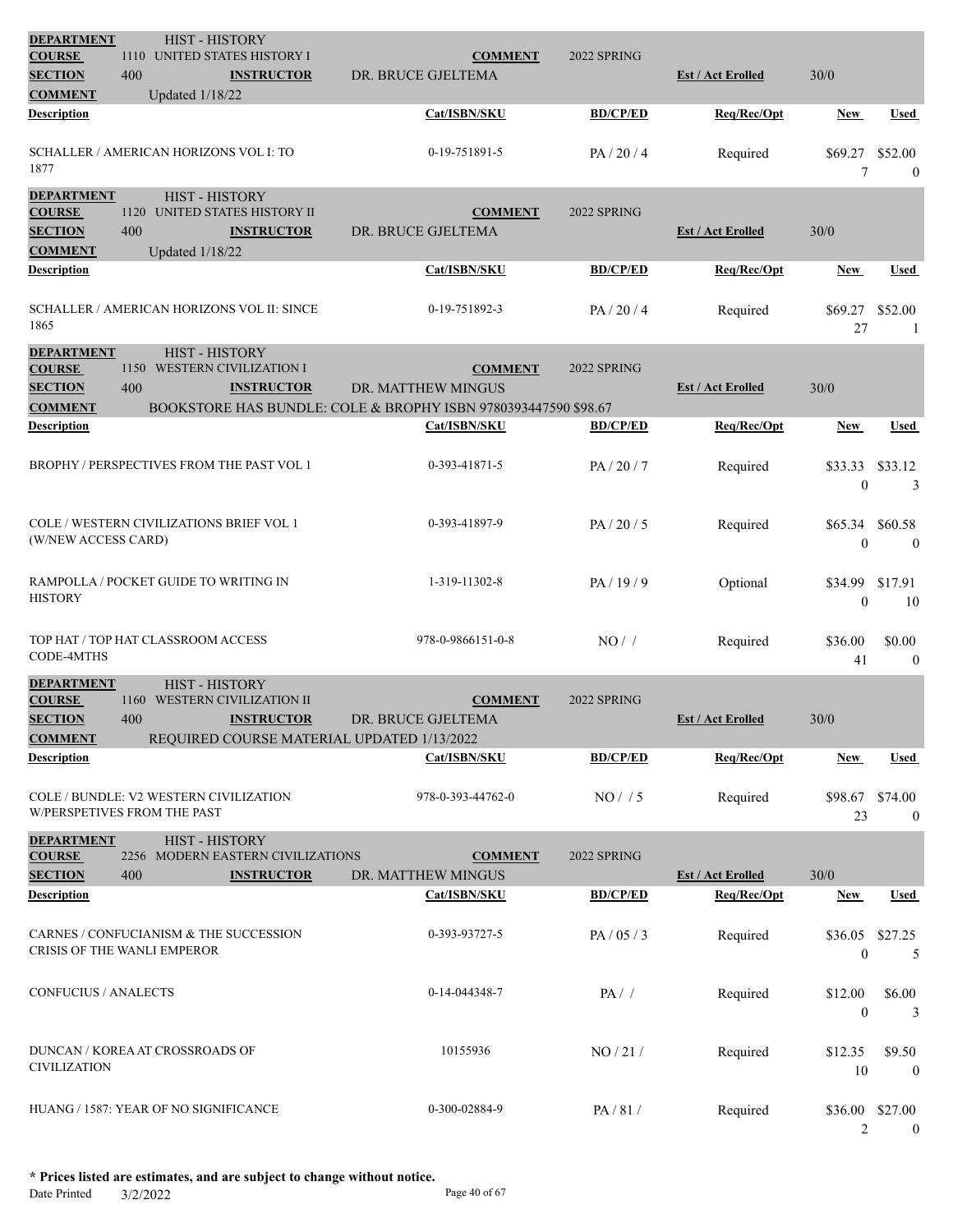MOSER / JAPAN 1941

11 0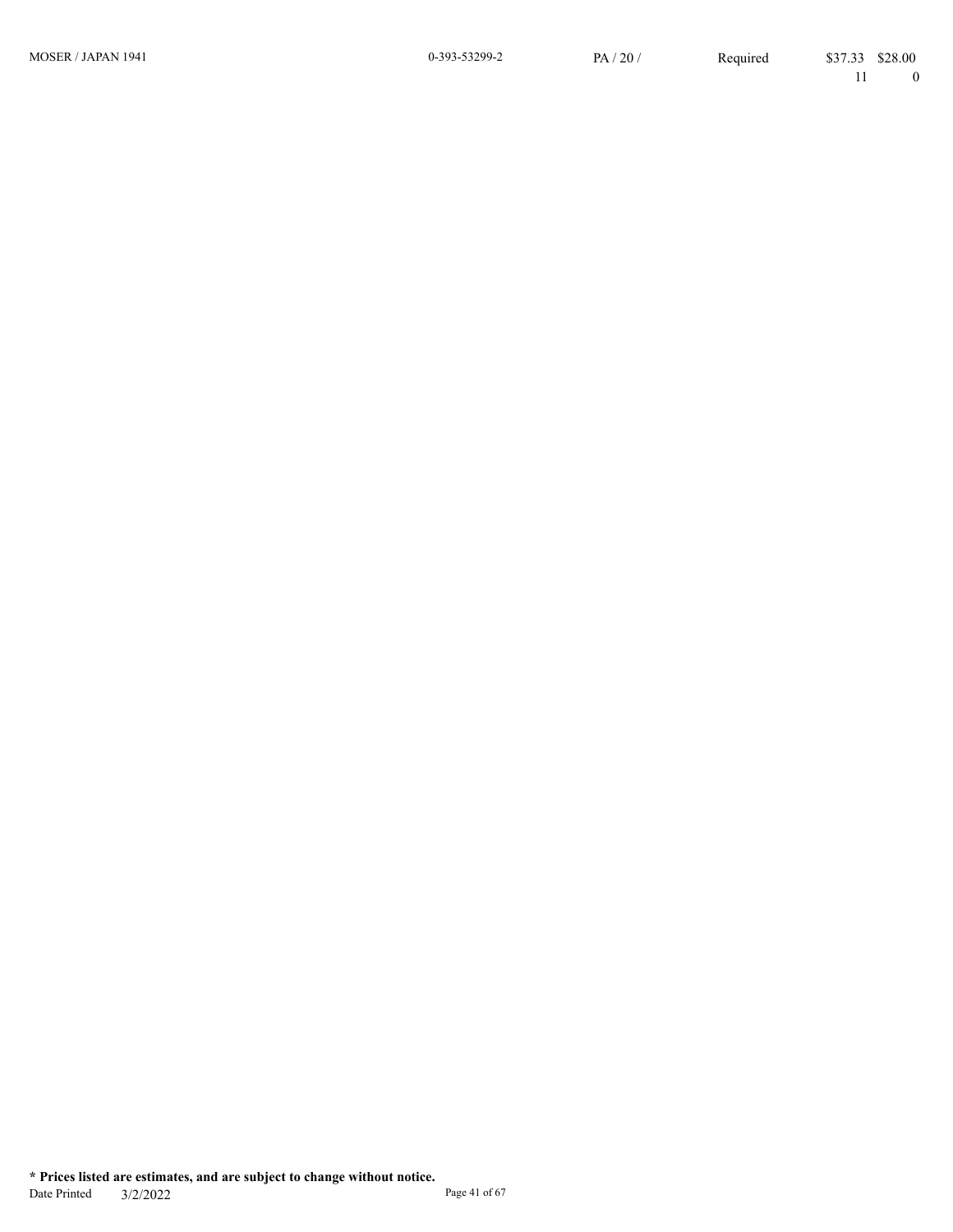| <b>DEPARTMENT</b>                  |                                         | <b>HLED - HEALTH EDUCATION</b><br>PERSONAL HEALTH MANAGEMENT |                      |                   |                 |                          |                   |                  |
|------------------------------------|-----------------------------------------|--------------------------------------------------------------|----------------------|-------------------|-----------------|--------------------------|-------------------|------------------|
| <b>COURSE</b><br><b>SECTION</b>    | 1220<br>440                             | <b>INSTRUCTOR</b>                                            | <b>LARRY CONYERS</b> | <b>COMMENT</b>    | 2022 SPRING     | <b>Est / Act Erolled</b> | 30/0              |                  |
| Description                        |                                         |                                                              |                      | Cat/ISBN/SKU      | <b>BD/CP/ED</b> | Req/Rec/Opt              | <b>New</b>        | <b>Used</b>      |
|                                    |                                         |                                                              |                      |                   |                 |                          |                   |                  |
|                                    | TEAGUE / YOUR HEALTH TODAY (LL)(W/OUT   |                                                              |                      | 1-260-58004-0     | HB/21/8         | Required                 | \$97.33           | \$73.00          |
| <b>ACCESS CARD)</b>                |                                         |                                                              |                      |                   |                 |                          | 5                 | $\mathbf{0}$     |
| <b>DEPARTMENT</b>                  |                                         | <b>HLED - HEALTH EDUCATION</b>                               |                      |                   |                 |                          |                   |                  |
| <b>COURSE</b>                      |                                         | 1220 PERSONAL HEALTH MANAGEMENT                              |                      | <b>COMMENT</b>    | 2022 SPRING     |                          |                   |                  |
| <b>SECTION</b>                     | 470                                     | <b>INSTRUCTOR</b>                                            | <b>NEYSA COX</b>     |                   |                 | <b>Est / Act Erolled</b> | 25/0              |                  |
| <b>COMMENT</b>                     | <b>CCTE</b>                             |                                                              |                      |                   |                 |                          |                   |                  |
| Description                        |                                         |                                                              |                      | Cat/ISBN/SKU      | <b>BD/CP/ED</b> | Req/Rec/Opt              | New               | <b>Used</b>      |
|                                    |                                         |                                                              |                      |                   |                 |                          |                   |                  |
|                                    | HALES / BUNDLE: AN INVITATION TO HEALTH |                                                              |                      | 0-357-52078-5     | NO/2/19         | Required                 | \$142.00 \$106.50 |                  |
| W/MINDTAP                          |                                         |                                                              |                      |                   |                 |                          | 8                 | $\bf{0}$         |
| <b>DEPARTMENT</b>                  |                                         | <b>HLED - HEALTH EDUCATION</b>                               |                      |                   |                 |                          |                   |                  |
| <b>COURSE</b>                      | 2996 T: CPR                             |                                                              |                      | <b>COMMENT</b>    | 2022 SPRING     |                          |                   |                  |
| <b>SECTION</b><br>Description      | 494                                     | <b>INSTRUCTOR</b>                                            | <b>JACOB LACROIX</b> | Cat/ISBN/SKU      | <b>BD/CP/ED</b> | <b>Est / Act Erolled</b> | 10/0              |                  |
|                                    |                                         |                                                              |                      |                   |                 | Req/Rec/Opt              | <b>New</b>        | Used             |
|                                    | AMER HEART ASS / BLS BASIC LIFE SUPPORT |                                                              |                      | 1-61669-768-7     | PA/20/          | Required                 | \$24.93           | \$18.75          |
| PROVIDER MANUAL (4TH)              |                                         |                                                              |                      |                   |                 |                          | 53                | $\mathbf{0}$     |
| <b>DEPARTMENT</b>                  |                                         | HLED - HEALTH EDUCATION                                      |                      |                   |                 |                          |                   |                  |
| <b>COURSE</b>                      | 2996 T: CPR                             |                                                              |                      | <b>COMMENT</b>    | 2022 SPRING     |                          |                   |                  |
| <b>SECTION</b>                     | 495,496                                 | <b>INSTRUCTOR</b>                                            | <b>DAVID MARTIN</b>  |                   |                 | <b>Est / Act Erolled</b> | 20/0              |                  |
| Description                        |                                         |                                                              |                      | Cat/ISBN/SKU      | <b>BD/CP/ED</b> | Req/Rec/Opt              | New               | Used             |
|                                    |                                         |                                                              |                      |                   |                 |                          |                   |                  |
|                                    | AMER HEART ASS / BLS BASIC LIFE SUPPORT |                                                              |                      | 1-61669-768-7     | PA/20/          | Required                 | \$24.93           | \$18.75          |
| PROVIDER MANUAL (4TH)              |                                         |                                                              |                      |                   |                 |                          | 53                | $\mathbf{0}$     |
| <b>DEPARTMENT</b>                  |                                         | HLED - HEALTH EDUCATION                                      |                      |                   |                 |                          |                   |                  |
| <b>COURSE</b>                      | 2996 T: CPR                             |                                                              |                      | <b>COMMENT</b>    | 2022 SPRING     |                          |                   |                  |
| <b>SECTION</b>                     | 497                                     | <b>INSTRUCTOR</b>                                            | <b>SONYA DAMON</b>   |                   |                 | <b>Est / Act Erolled</b> | 10/0              |                  |
| Description                        |                                         |                                                              |                      | Cat/ISBN/SKU      | <b>BD/CP/ED</b> | Req/Rec/Opt              | <b>New</b>        | <b>Used</b>      |
|                                    |                                         |                                                              |                      |                   |                 |                          |                   |                  |
| PROVIDER MANUAL (4TH)              | AMER HEART ASS / BLS BASIC LIFE SUPPORT |                                                              |                      | 1-61669-768-7     | PA/20/          | Required                 | \$24.93           | \$18.75          |
|                                    |                                         |                                                              |                      |                   |                 |                          | 53                | $\mathbf{0}$     |
| <b>DEPARTMENT</b><br><b>COURSE</b> | 2996 T: CPR                             | HLED - HEALTH EDUCATION                                      |                      | <b>COMMENT</b>    | 2022 SPRING     |                          |                   |                  |
| <b>SECTION</b>                     | 498,499                                 | <b>INSTRUCTOR</b>                                            | <b>SONYA DAMON</b>   |                   |                 | <b>Est / Act Erolled</b> | 20/0              |                  |
| <b>Description</b>                 |                                         |                                                              |                      | Cat/ISBN/SKU      | <b>BD/CP/ED</b> | Req/Rec/Opt              | <b>New</b>        | <b>Used</b>      |
|                                    |                                         |                                                              |                      |                   |                 |                          |                   |                  |
|                                    | AHA / HEARTSAVER CPR AED STUDENT        |                                                              |                      | 978-1-61669-830-0 | NO/             | Required                 | \$4.75            | \$3.75           |
| <b>WORKBOOK</b>                    |                                         |                                                              |                      |                   |                 |                          | 15                | $\boldsymbol{0}$ |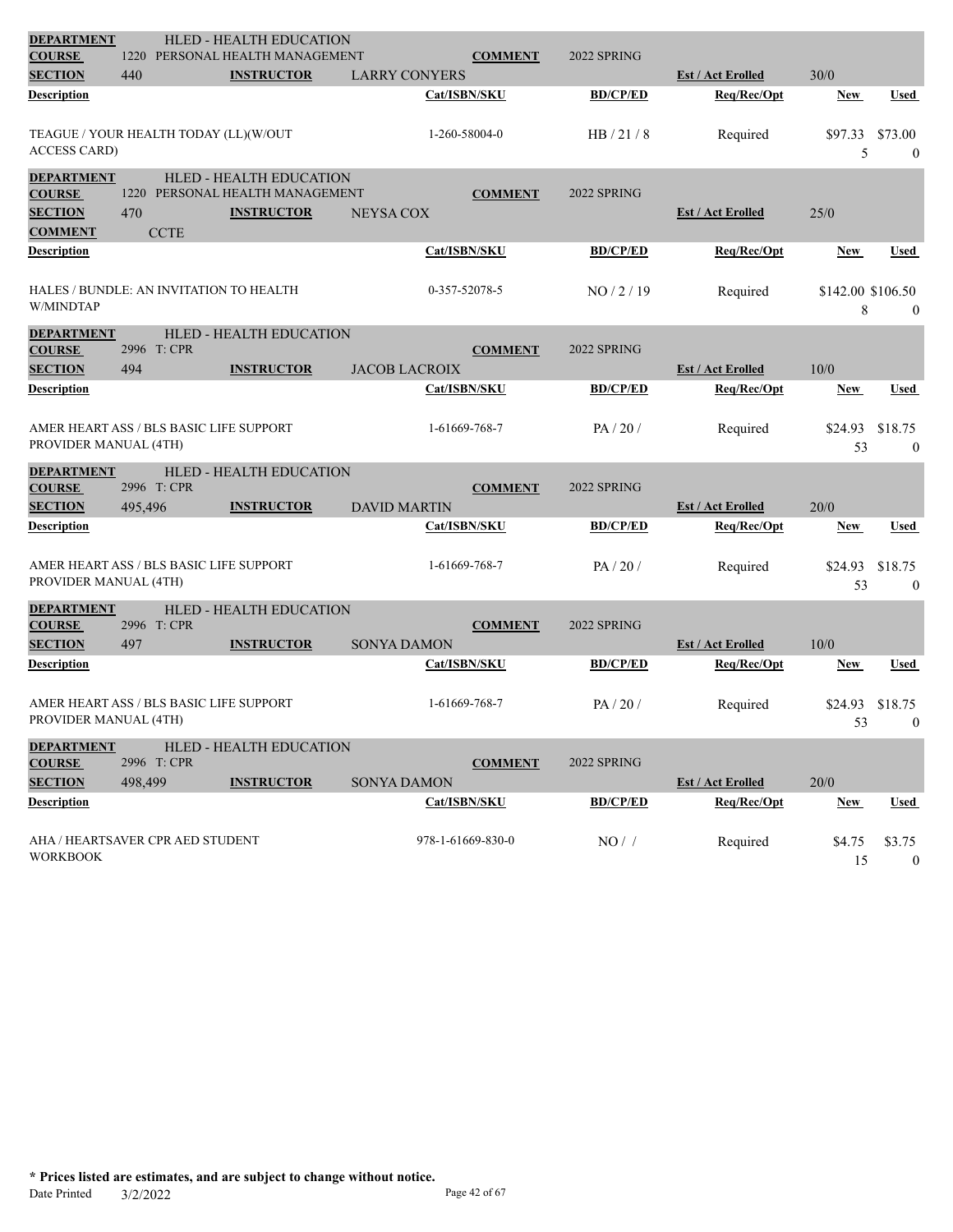| <b>DEPARTMENT</b><br><b>COURSE</b>                                     |                                          | <b>HMSV - HUMAN SERVICES</b><br>1120 INTERVIEWING TECHNIQUES                                       |                     | <b>COMMENT</b>    | 2022 SPRING     |                                         |                                     |                         |
|------------------------------------------------------------------------|------------------------------------------|----------------------------------------------------------------------------------------------------|---------------------|-------------------|-----------------|-----------------------------------------|-------------------------------------|-------------------------|
| <b>SECTION</b>                                                         | 400                                      | <b>INSTRUCTOR</b>                                                                                  | <b>BYRON MOORE</b>  |                   |                 | <b>Est / Act Erolled</b>                | 25/0                                |                         |
| <b>Description</b>                                                     |                                          |                                                                                                    |                     | Cat/ISBN/SKU      | <b>BD/CP/ED</b> | Reg/Rec/Opt                             | <b>New</b>                          | <b>Used</b>             |
| <b>ASSESSMENT</b>                                                      | NEUKRUG / ESSENTIALS OF TESTING &        |                                                                                                    |                     | 1-285-45424-3     | PA/15/3         | Required                                | \$149.95 \$112.50<br>$\overline{2}$ | $\Omega$                |
|                                                                        | <b>REITER / THERAPEUTIC INTERVIEWING</b> |                                                                                                    |                     | $0-205-52951-8$   | PA/08/          | Required                                | \$133.32 \$100.00<br>$\overline{4}$ | $\Omega$                |
| <b>DEPARTMENT</b><br><b>COURSE</b>                                     |                                          | <b>HMSV - HUMAN SERVICES</b><br>2215 ADOLESCENT SUBSTANCE ABUSE                                    |                     | <b>COMMENT</b>    | 2022 SPRING     |                                         |                                     |                         |
| <b>SECTION</b>                                                         | 440                                      | <b>INSTRUCTOR</b>                                                                                  | <b>KAREN BACHER</b> |                   |                 | <b>Est / Act Erolled</b>                | 25/0                                |                         |
| <b>COMMENT</b><br><b>Description</b>                                   |                                          | NO REQUIRED TEXTBOOK REQUEST RECEIVED                                                              |                     | Cat/ISBN/SKU      | <b>BD/CP/ED</b> | Req/Rec/Opt                             | <b>New</b>                          | <b>Used</b>             |
|                                                                        |                                          |                                                                                                    |                     |                   | $\frac{1}{2}$   |                                         | $\theta$                            | \$0.00<br>$\theta$      |
| <b>DEPARTMENT</b><br><b>COURSE</b><br><b>SECTION</b>                   | 440                                      | <b>HMSV - HUMAN SERVICES</b><br>2230 ALCHL DRUG ABUSE COUNS SPC POP<br><b>INSTRUCTOR</b>           | <b>KAREN BACHER</b> | <b>COMMENT</b>    | 2022 SPRING     | <b>Est / Act Erolled</b>                | 25/0                                |                         |
| <b>Description</b>                                                     |                                          |                                                                                                    |                     | Cat/ISBN/SKU      | <b>BD/CP/ED</b> | Req/Rec/Opt                             | <b>New</b>                          | <b>Used</b>             |
| W/E-TEXT                                                               |                                          | FISHER / SUBSTANCE ABUSE: MY LAB COUSELING                                                         |                     | 978-0-13-438745-1 | NO/18/          | Required                                | \$119.99<br>16                      | \$90.00<br>$\mathbf{0}$ |
| <b>DEPARTMENT</b><br><b>COURSE</b>                                     |                                          | <b>HMSV - HUMAN SERVICES</b><br>2320 PROF ISSUES IN HUMAN SERVICES                                 |                     | <b>COMMENT</b>    | 2022 SPRING     |                                         |                                     |                         |
| <b>SECTION</b><br><b>Description</b>                                   | 400                                      | <b>INSTRUCTOR</b>                                                                                  | <b>BYRON MOORE</b>  | Cat/ISBN/SKU      | <b>BD/CP/ED</b> | <b>Est / Act Erolled</b><br>Req/Rec/Opt | 25/0<br><b>New</b>                  | <b>Used</b>             |
| <b>PROFESSIONS</b>                                                     | COREY / ISSUES & ETHICS IN HELPING       |                                                                                                    |                     | 1-337-40629-5     | HB / 19 / 10    | Required                                | \$140.00 \$105.00<br>6              | $\theta$                |
| <b>DEPARTMENT</b><br><b>COURSE</b><br><b>SECTION</b><br><b>COMMENT</b> | 2998 FIELD EXPERIENCE<br>400             | <b>HMSV - HUMAN SERVICES</b><br><b>INSTRUCTOR</b><br>NO TEXTBOOK REQUIRED PER INSTRUCTOR'S REQUEST | <b>BYRON MOORE</b>  | <b>COMMENT</b>    | 2022 SPRING     | <b>Est / Act Erolled</b>                | 15/0                                |                         |
| <b>Description</b>                                                     |                                          |                                                                                                    |                     | Cat/ISBN/SKU      | <b>BD/CP/ED</b> | Req/Rec/Opt                             | <b>New</b>                          | <b>Used</b>             |
|                                                                        |                                          |                                                                                                    |                     |                   | $\frac{1}{2}$   |                                         | $\theta$                            | \$0.00<br>$\theta$      |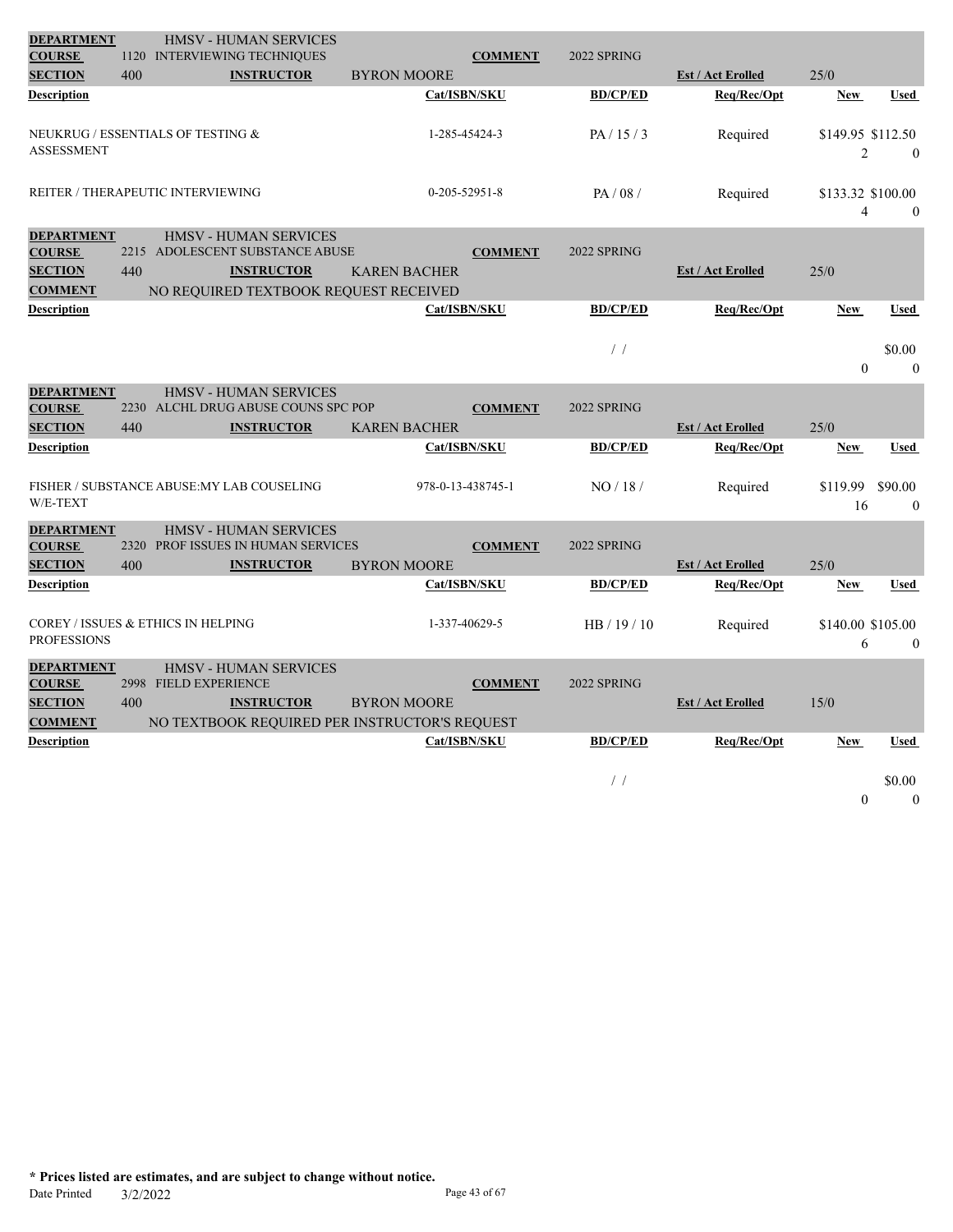| <b>DEPARTMENT</b>               |            | IT - INFORMATION TECHNOLOGY<br><b>COMPUTER FUNDAMENTALS</b> |                                        | <b>2022 SPRING</b> |                          |            |             |
|---------------------------------|------------|-------------------------------------------------------------|----------------------------------------|--------------------|--------------------------|------------|-------------|
| <b>COURSE</b><br><b>SECTION</b> | 101<br>440 | <b>INSTRUCTOR</b>                                           | <b>COMMENT</b><br><b>TYRELL HARVEY</b> |                    | <b>Est / Act Erolled</b> | 24/0       |             |
|                                 |            |                                                             |                                        |                    |                          |            |             |
| <b>Description</b>              |            |                                                             | Cat/ISBN/SKU                           | <b>BD/CP/ED</b>    | Req/Rec/Opt              | New        | <b>Used</b> |
|                                 |            | HOGGATT / CENTURY 21 COMPUTER SKILLS &                      | 1-337-91030-9                          | NO/19/11           | Required                 | \$100.00   | \$75.00     |
| <b>APPLICATION CHAP 1-88</b>    |            |                                                             |                                        |                    |                          | 31         | $\theta$    |
| <b>DEPARTMENT</b>               |            | IT - INFORMATION TECHNOLOGY                                 |                                        |                    |                          |            |             |
| <b>COURSE</b>                   |            | 166 BUS WEB PG DESIGN I                                     | <b>COMMENT</b>                         | 2022 SPRING        |                          |            |             |
| <b>SECTION</b>                  | 440        | <b>INSTRUCTOR</b>                                           | <b>ARTHUR LEDESMA</b>                  |                    | <b>Est / Act Erolled</b> | 20/0       |             |
| <b>COMMENT</b>                  |            | NO REQUIRED TEXTBOOK REQUEST RECEIVED                       |                                        |                    |                          |            |             |
| <b>Description</b>              |            |                                                             | Cat/ISBN/SKU                           | <b>BD/CP/ED</b>    | Req/Rec/Opt              | <b>New</b> | Used        |
|                                 |            |                                                             |                                        |                    |                          |            |             |
|                                 |            |                                                             |                                        | $\left  \right $   |                          |            | \$0.00      |
|                                 |            |                                                             |                                        |                    |                          | $\theta$   | $\theta$    |
| <b>DEPARTMENT</b>               |            | IT - INFORMATION TECHNOLOGY                                 |                                        |                    |                          |            |             |
| <b>COURSE</b>                   | 230        | <b>COMPUTER NETWORKING</b>                                  | <b>COMMENT</b>                         | 2022 SPRING        |                          |            |             |
| <b>SECTION</b>                  | 440        | <b>INSTRUCTOR</b>                                           | <b>ARTHUR LEDESMA</b>                  |                    | <b>Est / Act Erolled</b> | 0/0        |             |
| <b>Description</b>              |            |                                                             | Cat/ISBN/SKU                           | <b>BD/CP/ED</b>    | Req/Rec/Opt              | <b>New</b> | <b>Used</b> |
|                                 |            |                                                             |                                        |                    |                          |            |             |
|                                 |            |                                                             |                                        | $\prime$           |                          |            | \$0.00      |

 $\begin{matrix} 0 \end{matrix} \qquad \qquad 0$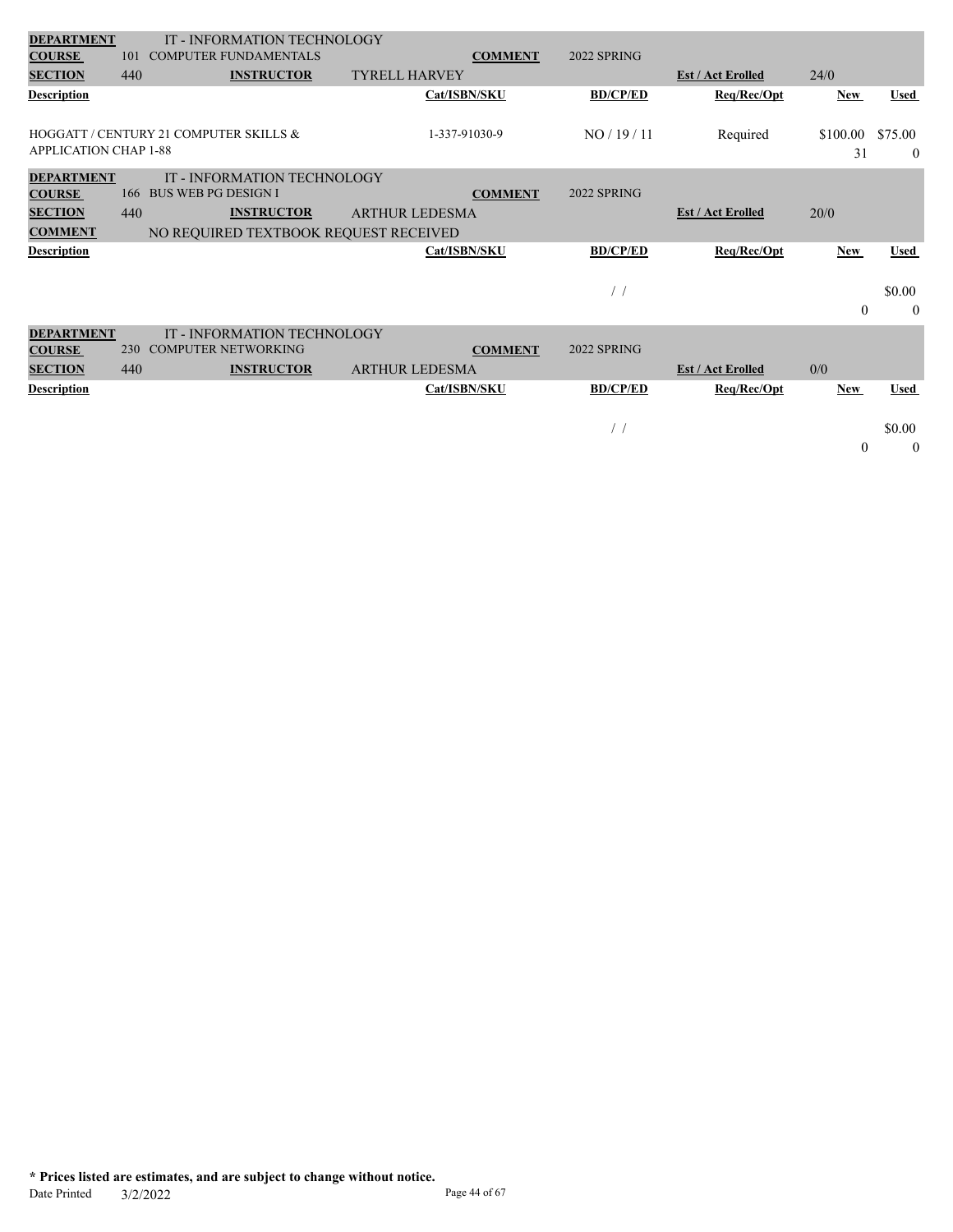| <b>DEPARTMENT</b><br><b>COURSE</b>                   | 099 PRE-ALGEBRA                           | <b>MATH - MATHEMATICS</b>                                |                     | <b>COMMENT</b>    | 2022 SPRING     |                          |                                   |                           |
|------------------------------------------------------|-------------------------------------------|----------------------------------------------------------|---------------------|-------------------|-----------------|--------------------------|-----------------------------------|---------------------------|
| <b>SECTION</b>                                       | 400                                       | <b>INSTRUCTOR</b>                                        | TRIBHUBAN CHOUDHARY |                   |                 | <b>Est / Act Erolled</b> | 25/0                              |                           |
| <b>Description</b>                                   |                                           |                                                          |                     | Cat/ISBN/SKU      | <b>BD/CP/ED</b> | Req/Rec/Opt              | New                               | Used                      |
|                                                      | TOBEY / BASIC COLLEGE MATH                |                                                          |                     | 0-13-417899-8     | PA/17/8         | Required                 | \$147.50 \$110.75<br>$\mathbf{0}$ | -1                        |
| <b>DEPARTMENT</b><br><b>COURSE</b>                   |                                           | <b>MATH - MATHEMATICS</b><br>100 INTRODUCTION TO ALGEBRA |                     | <b>COMMENT</b>    | 2022 SPRING     |                          |                                   |                           |
| <b>SECTION</b>                                       | 400,401                                   | <b>INSTRUCTOR</b>                                        | <b>ALLEN DINO</b>   |                   |                 | <b>Est / Act Erolled</b> | 50/0                              |                           |
| Description                                          |                                           |                                                          |                     | Cat/ISBN/SKU      | <b>BD/CP/ED</b> | Req/Rec/Opt              | <b>New</b>                        | <b>Used</b>               |
| <b>ALONE ACCESS CARD</b>                             | PEARSON EDUCATION / MYMATHLAB STAND       |                                                          |                     | 0-321-19991-X     | NO/74           | Required                 | \$133.32 \$100.00<br>3            | $\mathbf{0}$              |
| <b>DEPARTMENT</b>                                    |                                           | <b>MATH - MATHEMATICS</b>                                |                     |                   |                 |                          |                                   |                           |
| <b>COURSE</b>                                        |                                           | 100 INTRODUCTION TO ALGEBRA                              |                     | <b>COMMENT</b>    | 2022 SPRING     |                          |                                   |                           |
| <b>SECTION</b>                                       | 420                                       | <b>INSTRUCTOR</b>                                        | DR. JOHN BURKE      |                   |                 | <b>Est / Act Erolled</b> | 25/0                              |                           |
| <b>COMMENT</b>                                       | <b>FIRST HALF TERM</b>                    |                                                          |                     |                   |                 |                          |                                   |                           |
| <b>Description</b>                                   |                                           |                                                          |                     | Cat/ISBN/SKU      | <b>BD/CP/ED</b> | Req/Rec/Opt              | New                               | Used                      |
|                                                      | TOBEY / MYMATHLAB INTERMEDIATE ALGEBRA    |                                                          |                     | 978-0-13-590994-2 | NO/17/8         | Required                 | \$93.32<br>35                     | \$70.00<br>$\theta$       |
| <b>DEPARTMENT</b><br><b>COURSE</b>                   | 1215 INTERMEDIATE ALGEBRA                 | <b>MATH - MATHEMATICS</b>                                |                     | <b>COMMENT</b>    | 2022 SPRING     |                          |                                   |                           |
| <b>SECTION</b>                                       | 400,402                                   | <b>INSTRUCTOR</b>                                        | TRIBHUBAN CHOUDHARY |                   |                 | <b>Est / Act Erolled</b> | 25/0                              |                           |
| <b>COMMENT</b>                                       |                                           | <b>CHOOSE EITHER FORMAT</b>                              |                     |                   |                 |                          |                                   |                           |
| Description                                          |                                           |                                                          |                     | Cat/ISBN/SKU      | <b>BD/CP/ED</b> | Req/Rec/Opt              | <b>New</b>                        | <b>Used</b>               |
|                                                      |                                           |                                                          |                     |                   |                 |                          |                                   |                           |
|                                                      | TOBEY / INTERMEDIATE ALGEBRA              |                                                          |                     | 0-13-417896-3     | PA/17/8         | Required                 | \$233.32 \$175.00<br>$\theta$     | -1                        |
| (W/OUT ACCESS CARD)                                  | TOBEY / INTERMEDIATE ALGEBRA (LOOSE-LEAF) |                                                          |                     | 0-13-418848-9     | HB / 17 / 8     | Required                 | \$146.65 \$119.99<br>$\mathbf{0}$ | $\mathbf{0}$              |
| <b>DEPARTMENT</b><br><b>COURSE</b>                   | 1215 INTERMEDIATE ALGEBRA                 | <b>MATH - MATHEMATICS</b>                                |                     | <b>COMMENT</b>    | 2022 SPRING     |                          |                                   |                           |
| <b>SECTION</b>                                       | 401,403                                   | <b>INSTRUCTOR</b>                                        | <b>THOMAS KAUS</b>  |                   |                 | <b>Est / Act Erolled</b> | 50/0                              |                           |
| Description                                          |                                           |                                                          |                     | Cat/ISBN/SKU      | <b>BD/CP/ED</b> | Req/Rec/Opt              | New                               | Used                      |
|                                                      | TOBEY / MYMATHLAB INTERMEDIATE ALGEBRA    |                                                          |                     | 978-0-13-590994-2 | NO/17/8         | Required                 | \$93.32<br>35                     | \$70.00<br>$\overline{0}$ |
| <b>DEPARTMENT</b><br><b>COURSE</b><br><b>SECTION</b> | 1215 INTERMEDIATE ALGEBRA<br>430          | <b>MATH - MATHEMATICS</b><br><b>INSTRUCTOR</b>           | DR. JOHN BURKE      | <b>COMMENT</b>    | 2022 SPRING     | <b>Est / Act Erolled</b> | 25/0                              |                           |
| <b>COMMENT</b><br><b>Description</b>                 | <b>SECOND HALF TERM</b>                   |                                                          |                     | Cat/ISBN/SKU      | <b>BD/CP/ED</b> | Req/Rec/Opt              | <b>New</b>                        | <b>Used</b>               |
|                                                      |                                           |                                                          |                     |                   |                 |                          |                                   |                           |
|                                                      | TOBEY / MYMATHLAB INTERMEDIATE ALGEBRA    |                                                          |                     | 978-0-13-590994-2 | NO/17/8         | Required                 | \$93.32<br>35                     | \$70.00<br>$\mathbf{0}$   |
| <b>DEPARTMENT</b><br><b>COURSE</b>                   | 1215 INTERMEDIATE ALGEBRA                 | <b>MATH - MATHEMATICS</b>                                |                     | <b>COMMENT</b>    | 2022 SPRING     |                          |                                   |                           |
| <b>SECTION</b>                                       | 482,483                                   | <b>INSTRUCTOR</b>                                        | <b>AMIT PANDE</b>   |                   |                 | <b>Est / Act Erolled</b> | 50/0                              |                           |
| <b>COMMENT</b>                                       |                                           | FOR MCKINLEY ACADEMY STUDENTS ONLY                       |                     |                   |                 |                          |                                   |                           |
| Description                                          |                                           |                                                          |                     | Cat/ISBN/SKU      | <b>BD/CP/ED</b> | Req/Rec/Opt              | <b>New</b>                        | Used                      |
|                                                      |                                           |                                                          |                     |                   | $\frac{1}{2}$   |                          |                                   | \$0.00                    |
|                                                      |                                           |                                                          |                     |                   |                 |                          | $\mathbf{0}$                      | $\mathbf{0}$              |

**\* Prices listed are estimates, and are subject to change without notice.** Date Printed 3/2/2022 Page 45 of 67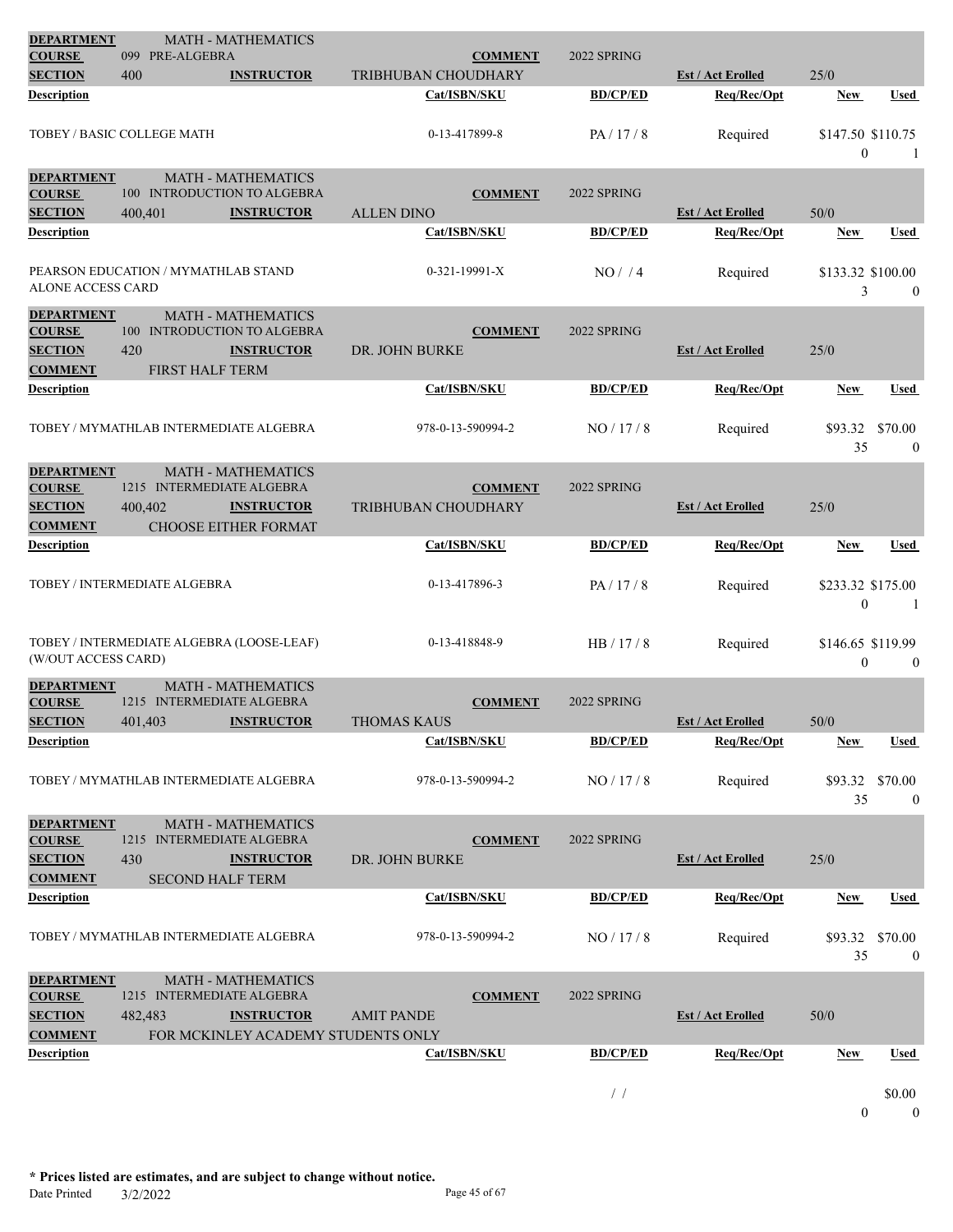| <b>DEPARTMENT</b><br><b>COURSE</b>   | 1220                                                                       | <b>MATH - MATHEMATICS</b><br><b>COLLEGE ALGEBRA</b> |                       | <b>COMMENT</b>    | 2022 SPRING     |                                         |                      |                             |
|--------------------------------------|----------------------------------------------------------------------------|-----------------------------------------------------|-----------------------|-------------------|-----------------|-----------------------------------------|----------------------|-----------------------------|
| <b>SECTION</b>                       | 400                                                                        | <b>INSTRUCTOR</b>                                   | <b>THOMAS KAUS</b>    |                   |                 | <b>Est / Act Erolled</b>                | 25/0                 |                             |
| Description                          |                                                                            |                                                     |                       | Cat/ISBN/SKU      | <b>BD/CP/ED</b> | Req/Rec/Opt                             | New                  | <b>Used</b>                 |
|                                      | <b>HARSHBARGER / MYMATHLAB COLLEGE</b><br>ALGEBRA IN CONTEXT W/APPLICATION |                                                     |                       | 978-0-13-575761-1 | NO/21/6         | Required                                | \$87.50<br>31        | \$65.75<br>$\mathbf{0}$     |
| <b>DEPARTMENT</b><br><b>COURSE</b>   | 1220 COLLEGE ALGEBRA                                                       | <b>MATH - MATHEMATICS</b>                           |                       | <b>COMMENT</b>    | 2022 SPRING     |                                         |                      |                             |
| <b>SECTION</b>                       | 401-404                                                                    | <b>INSTRUCTOR</b>                                   | <b>THOMAS KAUS</b>    |                   |                 | <b>Est / Act Erolled</b>                | 100/0                |                             |
| Description                          |                                                                            |                                                     |                       | Cat/ISBN/SKU      | <b>BD/CP/ED</b> | Req/Rec/Opt                             | New                  | <b>Used</b>                 |
|                                      | HARSHBARGER / MYMATHLAB COLLEGE<br>ALGEBRA IN CONTEXT W/APPLICATION        |                                                     |                       | 978-0-13-575761-1 | NO/21/6         | Required                                | \$87.50<br>31        | \$65.75<br>$\mathbf{0}$     |
| <b>DEPARTMENT</b><br><b>COURSE</b>   | 1220 COLLEGE ALGEBRA                                                       | <b>MATH - MATHEMATICS</b>                           |                       | <b>COMMENT</b>    | 2022 SPRING     |                                         |                      |                             |
| <b>SECTION</b>                       | 440                                                                        | <b>INSTRUCTOR</b>                                   | <b>DAVID HEDDENS</b>  |                   |                 | <b>Est / Act Erolled</b>                | 25/0                 |                             |
| Description                          |                                                                            |                                                     |                       | Cat/ISBN/SKU      | <b>BD/CP/ED</b> | Req/Rec/Opt                             | New                  | Used                        |
|                                      | HARSHBARGER / MYMATHLAB COLLEGE<br>ALGEBRA IN CONTEXT W/APPLICATION        |                                                     |                       | 978-0-13-575761-1 | NO/21/6         | Required                                | \$87.50<br>31        | \$65.75<br>$\mathbf{0}$     |
| <b>DEPARTMENT</b><br><b>COURSE</b>   | 1230<br><b>TRIGONOMETRY</b>                                                | <b>MATH - MATHEMATICS</b>                           |                       | <b>COMMENT</b>    | 2022 SPRING     |                                         |                      |                             |
| <b>SECTION</b>                       | 440                                                                        | <b>INSTRUCTOR</b>                                   | ACHARYA GANGADHAR     |                   | <b>BD/CP/ED</b> | <b>Est / Act Erolled</b>                | 25/0                 |                             |
| Description                          |                                                                            |                                                     |                       | Cat/ISBN/SKU      |                 | Req/Rec/Opt                             | <b>New</b>           | <b>Used</b>                 |
|                                      | LIAL / MYMATHLAB TRIGONOMETRY                                              |                                                     |                       | 0-13-590907-4     | NO / 17 / 11    | Required                                | \$93.32<br>18        | \$70.00<br>$\mathbf{0}$     |
| <b>DEPARTMENT</b><br><b>COURSE</b>   | 1240 PRE-CALCULUS                                                          | <b>MATH - MATHEMATICS</b>                           |                       | <b>COMMENT</b>    | 2022 SPRING     |                                         |                      |                             |
| <b>SECTION</b><br><b>Description</b> | 400                                                                        | <b>INSTRUCTOR</b>                                   | <b>SANGAM PANGENI</b> | Cat/ISBN/SKU      | <b>BD/CP/ED</b> | <b>Est / Act Erolled</b><br>Req/Rec/Opt | 25/0<br><b>New</b>   | Used                        |
|                                      |                                                                            |                                                     |                       |                   |                 |                                         |                      |                             |
| <b>APPROACH</b>                      | HORNSBY / MYMATHLAB A GRAPHICAL                                            |                                                     |                       | 0-13-590254-1     | NO/19/7         | Required                                | \$93.32<br>7         | \$70.00<br>$\boldsymbol{0}$ |
| <b>DEPARTMENT</b><br><b>COURSE</b>   | 1240 PRE-CALCULUS                                                          | <b>MATH - MATHEMATICS</b>                           |                       | <b>COMMENT</b>    | 2022 SPRING     |                                         |                      |                             |
| <b>SECTION</b>                       | 440                                                                        | <b>INSTRUCTOR</b>                                   | ACHARYA GANGADHAR     |                   |                 | <b>Est / Act Erolled</b>                | 25/0                 |                             |
| Description                          |                                                                            |                                                     |                       | Cat/ISBN/SKU      | <b>BD/CP/ED</b> | Req/Rec/Opt                             | <b>New</b>           | <b>Used</b>                 |
| <b>APPROACH</b>                      | HORNSBY / MYMATHLAB A GRAPHICAL                                            |                                                     |                       | 0-13-590254-1     | NO/19/7         | Required                                | \$93.32 \$70.00<br>7 | $\mathbf{0}$                |
| <b>DEPARTMENT</b><br><b>COURSE</b>   | 1350 INTRO STATISTICS                                                      | <b>MATH - MATHEMATICS</b>                           |                       | <b>COMMENT</b>    | 2022 SPRING     |                                         |                      |                             |
| <b>SECTION</b>                       | 400-402                                                                    | <b>INSTRUCTOR</b>                                   | <b>SANGAM PANGENI</b> |                   |                 | <b>Est / Act Erolled</b>                | 75/0                 |                             |
| Description                          |                                                                            |                                                     |                       | Cat/ISBN/SKU      | <b>BD/CP/ED</b> | Req/Rec/Opt                             | <b>New</b>           | Used                        |
| STATISTICS 18 WKS                    |                                                                            | TRIOLA / MYLAB STATISICS FOR ELEMENTARY             |                       | 978-0-13-680310-2 | DC / 22 / 14    | Required                                | \$99.99<br>70        | \$75.00<br>$\mathbf{0}$     |
| <b>DEPARTMENT</b><br><b>COURSE</b>   | 1350 INTRO STATISTICS                                                      | <b>MATH - MATHEMATICS</b>                           |                       | <b>COMMENT</b>    | 2022 SPRING     |                                         |                      |                             |
| <b>SECTION</b>                       | 440                                                                        | <b>INSTRUCTOR</b>                                   | DAVID HEDDENS         |                   |                 | <b>Est / Act Erolled</b>                | 25/0                 |                             |
| Description                          |                                                                            |                                                     |                       | Cat/ISBN/SKU      | <b>BD/CP/ED</b> | Req/Rec/Opt                             | New                  | Used                        |
| STATISTICS 18 WKS                    |                                                                            | TRIOLA / MYLAB STATISICS FOR ELEMENTARY             |                       | 978-0-13-680310-2 | DC / 22 / 14    | Required                                | \$99.99<br>70        | \$75.00<br>$\mathbf{0}$     |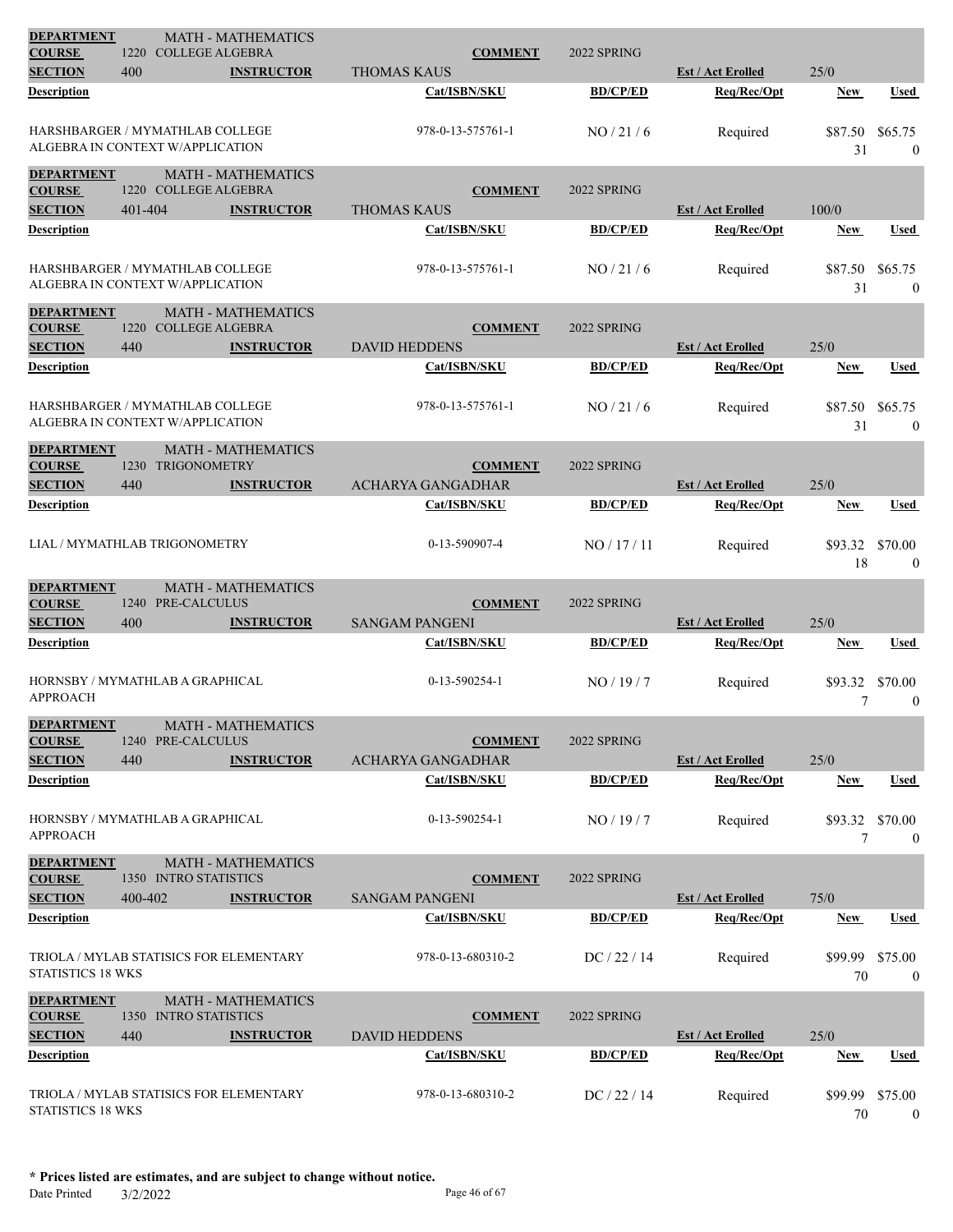| <b>DEPARTMENT</b>                                    |             | <b>MATH - MATHEMATICS</b>                                                       |                                         |                 |                          |                                          |
|------------------------------------------------------|-------------|---------------------------------------------------------------------------------|-----------------------------------------|-----------------|--------------------------|------------------------------------------|
| <b>COURSE</b>                                        | 1430        | <b>APPLICATIONS OF CALCULUS I</b>                                               | <b>COMMENT</b>                          | 2022 SPRING     |                          |                                          |
| <b>SECTION</b>                                       | 440         | <b>INSTRUCTOR</b>                                                               | DR. FLORENTIN SMARANDACHE               |                 | <b>Est / Act Erolled</b> | 25/0                                     |
| Description                                          |             |                                                                                 | Cat/ISBN/SKU                            | <b>BD/CP/ED</b> | Req/Rec/Opt              | <b>Used</b><br><b>New</b>                |
| <b>ALONE ACCESS CARD</b>                             |             | PEARSON EDUCATION / MYMATHLAB STAND                                             | 0-321-19991-X                           | NO/14           | Required                 | \$133.32 \$100.00<br>3<br>$\theta$       |
| <b>DEPARTMENT</b><br><b>COURSE</b><br><b>SECTION</b> | 1430<br>441 | <b>MATH - MATHEMATICS</b><br>APPLICATIONS OF CALCULUS I<br><b>INSTRUCTOR</b>    | <b>COMMENT</b><br><b>ALOK DHITAL</b>    | 2022 SPRING     | <b>Est / Act Erolled</b> | 25/0                                     |
| <b>Description</b>                                   |             |                                                                                 | Cat/ISBN/SKU                            | <b>BD/CP/ED</b> | Req/Rec/Opt              | <b>Used</b><br><b>New</b>                |
| <b>ALONE ACCESS CARD</b>                             |             | PEARSON EDUCATION / MYMATHLAB STAND                                             | $0-321-19991-X$                         | NO/14           | Required                 | \$133.32 \$100.00<br>3<br>$\theta$       |
| <b>DEPARTMENT</b><br><b>COURSE</b><br><b>SECTION</b> | 1522<br>400 | <b>MATH - MATHEMATICS</b><br><b>CALCULUS II</b><br><b>INSTRUCTOR</b>            | <b>COMMENT</b><br><b>SANGAM PANGENI</b> | 2022 SPRING     | <b>Est / Act Erolled</b> | 25/0                                     |
| <b>Description</b>                                   |             |                                                                                 | Cat/ISBN/SKU                            | <b>BD/CP/ED</b> | Req/Rec/Opt              | <b>Used</b><br><b>New</b>                |
| <b>ALONE ACCESS CARD</b>                             |             | PEARSON EDUCATION / MYMATHLAB STAND                                             | $0-321-19991-X$                         | NO/4            | Required                 | \$133.32 \$100.00<br>3<br>$\overline{0}$ |
| <b>DEPARTMENT</b><br><b>COURSE</b>                   | 2118        | <b>MATH - MATHEMATICS</b><br>MATH ELEM-MID SCHOOL TEACHERS III                  | <b>COMMENT</b>                          | 2022 SPRING     |                          |                                          |
| <b>SECTION</b>                                       | 400         | <b>INSTRUCTOR</b>                                                               | <b>THOMAS KAUS</b>                      |                 | <b>Est / Act Erolled</b> | 25/0                                     |
| Description                                          |             |                                                                                 | Cat/ISBN/SKU                            | <b>BD/CP/ED</b> | Req/Rec/Opt              | <b>New</b><br><b>Used</b>                |
| <b>TEACHERS</b>                                      |             | BILLSTEIN / MYMATHLAB A PROBLEM SOLVING<br>APPROACH TO MATHEMATICS FOR ELEM SCH | 978-0-13-590975-1                       | NO/20/13        | Required                 | \$70.00<br>\$93.32<br>22<br>$\theta$     |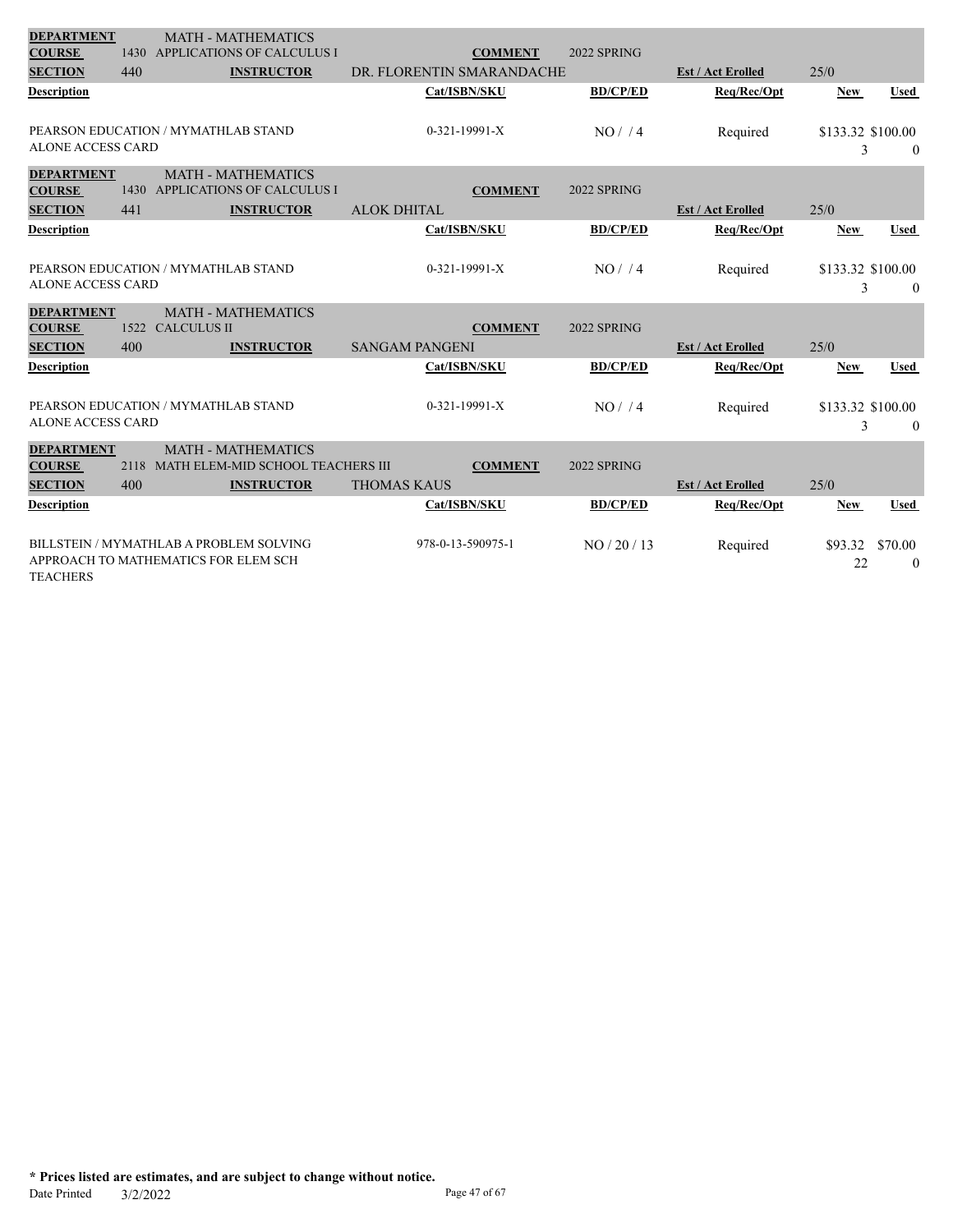| <b>DEPARTMENT</b>  |      | MKTG - MARKETING                 |                 |                 |                          |                   |             |  |
|--------------------|------|----------------------------------|-----------------|-----------------|--------------------------|-------------------|-------------|--|
| <b>COURSE</b>      | 2110 | PRINCIPLES OF MARKETING          | <b>COMMENT</b>  | 2022 SPRING     |                          |                   |             |  |
| <b>SECTION</b>     | 440  | <b>INSTRUCTOR</b>                | ELVIRA MARTIN   |                 | <b>Est / Act Erolled</b> | 24/0              |             |  |
| <b>Description</b> |      |                                  | Cat/ISBN/SKU    | <b>BD/CP/ED</b> | Reg/Rec/Opt              | <b>New</b>        | <b>Used</b> |  |
|                    |      | PRIDE / FOUNDATIONS OF MARKETING | $0-357-12946-6$ | NO/22/9         | Required                 | \$186.95 \$140.25 |             |  |
|                    |      |                                  |                 |                 |                          |                   |             |  |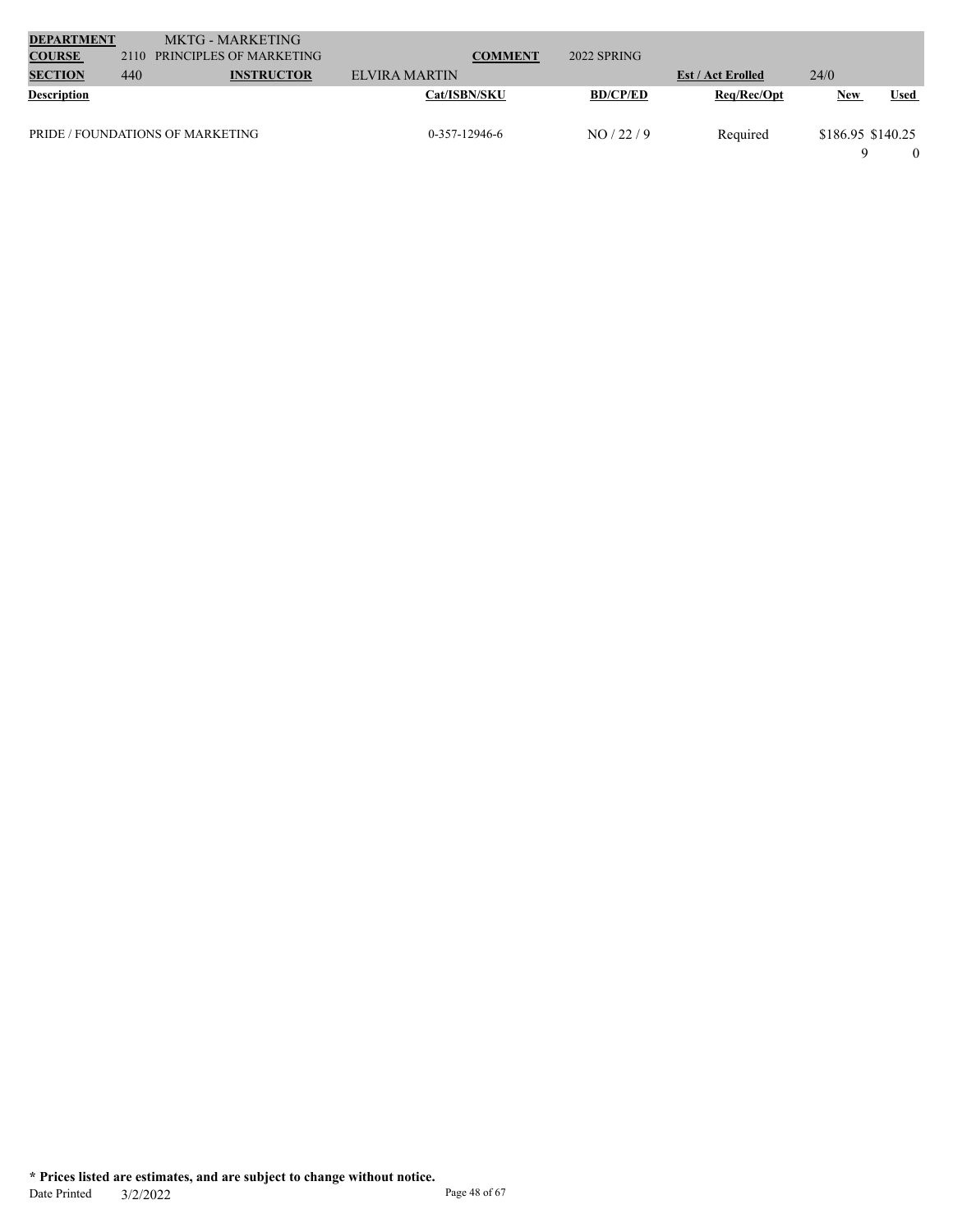| <b>DEPARTMENT</b><br><b>COURSE</b>   |     | MLT - MEDICAL LAB TECHNICIAN<br>111 INTRO TO LAB UA & BODY FLUIDS  |                    | <b>COMMENT</b>                           | 2022 SPRING     |                                         |                                     |                             |
|--------------------------------------|-----|--------------------------------------------------------------------|--------------------|------------------------------------------|-----------------|-----------------------------------------|-------------------------------------|-----------------------------|
| <b>SECTION</b>                       | 400 | <b>INSTRUCTOR</b>                                                  |                    | <b>NANCY INGHAM</b>                      |                 | <b>Est / Act Erolled</b>                | 8/0                                 |                             |
| Description                          |     |                                                                    |                    | Cat/ISBN/SKU                             | <b>BD/CP/ED</b> | Req/Rec/Opt                             | New                                 | Used                        |
|                                      |     |                                                                    |                    |                                          |                 |                                         |                                     |                             |
| <b>TECHNIQUES</b>                    |     | <b>ESTRIDGE / BASIC CLINICAL LABORATORY</b>                        |                    | 1-111-13836-2                            | PA/12/6         | Required                                | \$134.00 \$100.50<br>$\overline{0}$ | $\overline{1}$              |
|                                      |     | STRASINGER / URINALYSIS AND BODY FLUIDS                            |                    | 978-0-8036-7582-7                        | NO/21/7         | Required                                | \$81.00<br>7                        | \$60.75<br>$\overline{0}$   |
| <b>DEPARTMENT</b><br><b>COURSE</b>   |     | MLT - MEDICAL LAB TECHNICIAN<br>112 CLINICAL PRACTICUM PHLEBOTOMY  |                    | <b>COMMENT</b>                           | 2022 SPRING     |                                         |                                     |                             |
| <b>SECTION</b>                       | 400 | <b>INSTRUCTOR</b>                                                  |                    | <b>CORINE GONZALES</b>                   |                 | <b>Est / Act Erolled</b>                | 6/0                                 |                             |
| Description                          |     |                                                                    |                    | Cat/ISBN/SKU                             | <b>BD/CP/ED</b> | Req/Rec/Opt                             | New                                 | Used                        |
|                                      |     | <b>STRASINGER / PHLEBOTOMY NOTES</b>                               |                    | 0-8036-7565-8                            | SP/19/2         | Required                                | \$39.95<br>10                       | \$30.00<br>$\boldsymbol{0}$ |
| <b>DEPARTMENT</b>                    |     | MLT - MEDICAL LAB TECHNICIAN                                       |                    |                                          |                 |                                         |                                     |                             |
| <b>COURSE</b>                        |     | 211 CLIN HEMATOLOGY & COAGULATION                                  |                    | <b>COMMENT</b>                           | 2022 SPRING     |                                         |                                     |                             |
| <b>SECTION</b>                       | 400 | <b>INSTRUCTOR</b>                                                  | <b>JONI GHACHU</b> |                                          |                 | <b>Est / Act Erolled</b>                | 12/0                                |                             |
| <b>Description</b>                   |     |                                                                    |                    | Cat/ISBN/SKU                             | <b>BD/CP/ED</b> | Req/Rec/Opt                             | New                                 | Used                        |
|                                      |     | CIESLA / HEMATOLOGY IN PRACTICE                                    |                    | 0-8036-6824-4                            | HB/19/3         | Required                                | \$116.00<br>3                       | \$87.00<br>$\mathbf{0}$     |
| <b>CELL MORPHOLOGY</b>               |     | HARMENING / HEME NOTES: A POCKET ATLAS OF                          |                    | 0-8036-1902-2                            | SP/14/          | Required                                | \$42.00<br>$\overline{0}$           | \$31.50<br>$\mathbf{0}$     |
| <b>DEPARTMENT</b>                    |     | MLT - MEDICAL LAB TECHNICIAN                                       |                    |                                          |                 |                                         |                                     |                             |
| <b>COURSE</b><br><b>SECTION</b>      | 430 | 219 IMMUNOHEMATOLOGY & SEROLOGY<br><b>INSTRUCTOR</b>               | STAFF/MLT          | <b>COMMENT</b>                           | 2022 SPRING     | <b>Est / Act Erolled</b>                | 12/0                                |                             |
| <b>Description</b>                   |     |                                                                    |                    | Cat/ISBN/SKU                             | <b>BD/CP/ED</b> | Req/Rec/Opt                             | New                                 | Used                        |
|                                      |     |                                                                    |                    |                                          |                 |                                         |                                     |                             |
| <b>TRANSFUSION PRACTICES</b>         |     | HARMENING / MODERN BLOOD BANKING &                                 |                    | 0-8036-6888-0                            | HB / 18 / 7     | Required                                | \$139.95 \$105.00<br>4              | $\boldsymbol{0}$            |
|                                      |     | MILLER / CLINICAL IMMUNOLOGY &<br>SEROLOGY(W/NEW ACCESS CARD)      |                    | 0-8036-9440-7                            | PA/21/5         | Required                                | \$99.95 \$75.00<br>4                | $\mathbf{1}$                |
| <b>DEPARTMENT</b>                    |     | MLT - MEDICAL LAB TECHNICIAN                                       |                    |                                          |                 |                                         |                                     |                             |
| <b>COURSE</b><br><b>SECTION</b>      | 400 | 271 DIRECTED CLINICAL PRACTICUM I<br><b>INSTRUCTOR</b>             |                    | <b>COMMENT</b><br><b>CORINE GONZALES</b> | 2022 SPRING     | <b>Est / Act Erolled</b>                | 6/0                                 |                             |
| <b>Description</b>                   |     |                                                                    |                    | Cat/ISBN/SKU                             | <b>BD/CP/ED</b> | Req/Rec/Opt                             | <b>New</b>                          | Used                        |
|                                      |     |                                                                    |                    |                                          |                 |                                         |                                     |                             |
| <b>CELL MORPHOLOGY</b>               |     | HARMENING / HEME NOTES: A POCKET ATLAS OF                          |                    | 0-8036-1902-2                            | SP/14/          | Required                                | \$42.00<br>$\overline{0}$           | \$31.50<br>$\mathbf{0}$     |
| <b>DEPARTMENT</b>                    |     | MLT - MEDICAL LAB TECHNICIAN                                       |                    |                                          |                 |                                         |                                     |                             |
| <b>COURSE</b><br><b>SECTION</b>      | 400 | 281 DIR CLIN PRACTICUM II<br><b>INSTRUCTOR</b>                     |                    | <b>COMMENT</b><br><b>CORINE GONZALES</b> | 2022 SPRING     | <b>Est / Act Erolled</b>                | 6/0                                 |                             |
| <b>COMMENT</b>                       |     | <b>INSTRUCTOR HAS NOT TURNED IN A TEXTBOOK ADOPTION FOR SPRING</b> |                    |                                          |                 |                                         |                                     |                             |
| Description                          |     |                                                                    |                    | Cat/ISBN/SKU                             | <b>BD/CP/ED</b> | Req/Rec/Opt                             | New                                 | Used                        |
|                                      |     |                                                                    |                    |                                          |                 |                                         |                                     |                             |
|                                      |     |                                                                    |                    |                                          | $\frac{1}{2}$   |                                         | $\overline{0}$                      | \$0.00<br>$\mathbf{0}$      |
| <b>DEPARTMENT</b>                    |     | MLT - MEDICAL LAB TECHNICIAN                                       |                    |                                          |                 |                                         |                                     |                             |
| <b>COURSE</b>                        |     | 291 MLT BOARD EXAM REV                                             |                    | <b>COMMENT</b>                           | 2021 SPRING     |                                         |                                     |                             |
| <b>SECTION</b><br><b>Description</b> | 400 | <b>INSTRUCTOR</b>                                                  |                    | <b>CORINE GONZALES</b><br>Cat/ISBN/SKU   | <b>BD/CP/ED</b> | <b>Est / Act Erolled</b><br>Req/Rec/Opt | 6/0<br><b>New</b>                   | <b>Used</b>                 |
|                                      |     |                                                                    |                    |                                          |                 |                                         |                                     |                             |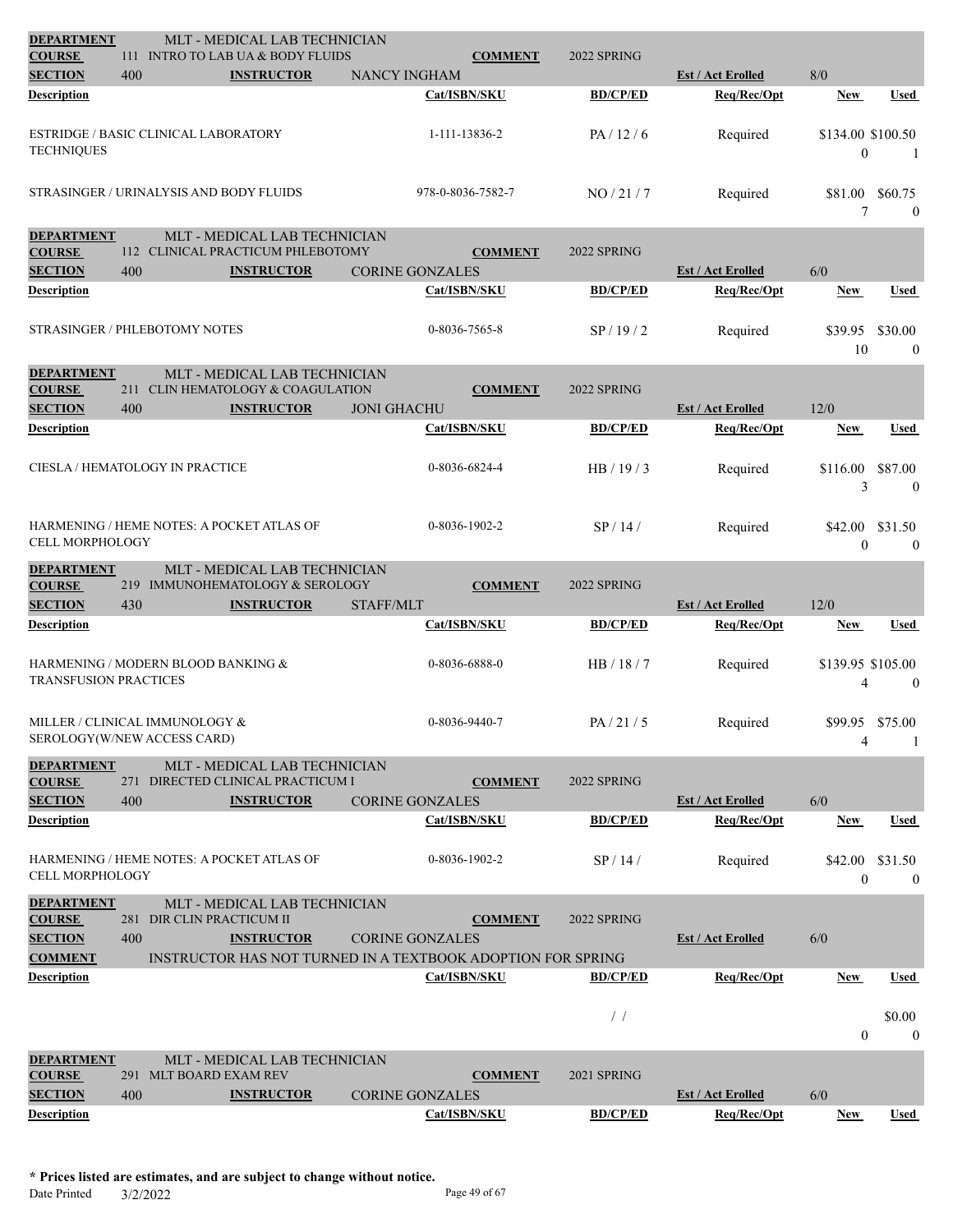| ASCP/BOC STUDY GUIDE CLINICAL LAB<br><b>EXAMINATIONS</b> | 978-0-89189-660-9 | NO/18/6 | Required | \$105.60        | \$79.25 |
|----------------------------------------------------------|-------------------|---------|----------|-----------------|---------|
| JARREAU / CLINICAL LABORATORY SCIENCE<br><b>REVIEW</b>   | 978-0-9670434-4-9 | NO/     | Required | \$68.70 \$51.75 |         |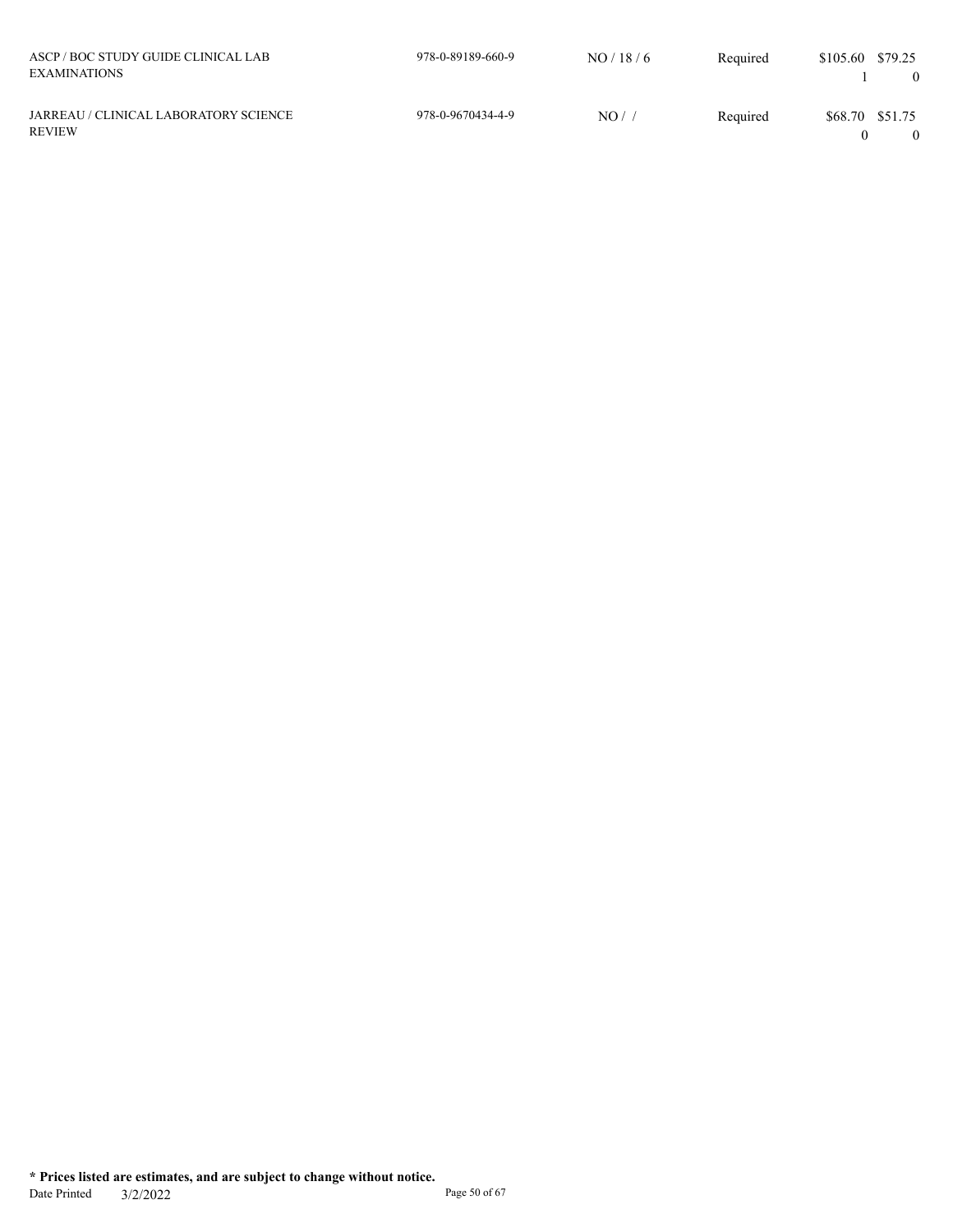| <b>DEPARTMENT</b>  |     | MUSC - MUSIC APPRECIATION           |             |                     |                 |                          |      |             |
|--------------------|-----|-------------------------------------|-------------|---------------------|-----------------|--------------------------|------|-------------|
| <b>COURSE</b>      |     | 1130 MUS APPRECIATION: WESTERN MUS  |             | <b>COMMENT</b>      | 2022 SPRING     |                          |      |             |
| <b>SECTION</b>     | 440 | <b>INSTRUCTOR</b>                   | MAKI KIMURA |                     |                 | <b>Est / Act Erolled</b> | 30/0 |             |
| <b>COMMENT</b>     |     | NO REQUIRED TEXTBOOK PER INSTRUCTOR |             |                     |                 |                          |      |             |
| <b>Description</b> |     |                                     |             | <b>Cat/ISBN/SKU</b> | <b>BD/CP/ED</b> | Reg/Rec/Opt              | New  | <b>Used</b> |
|                    |     |                                     |             |                     |                 |                          |      |             |
|                    |     |                                     |             |                     |                 |                          |      | \$0.00      |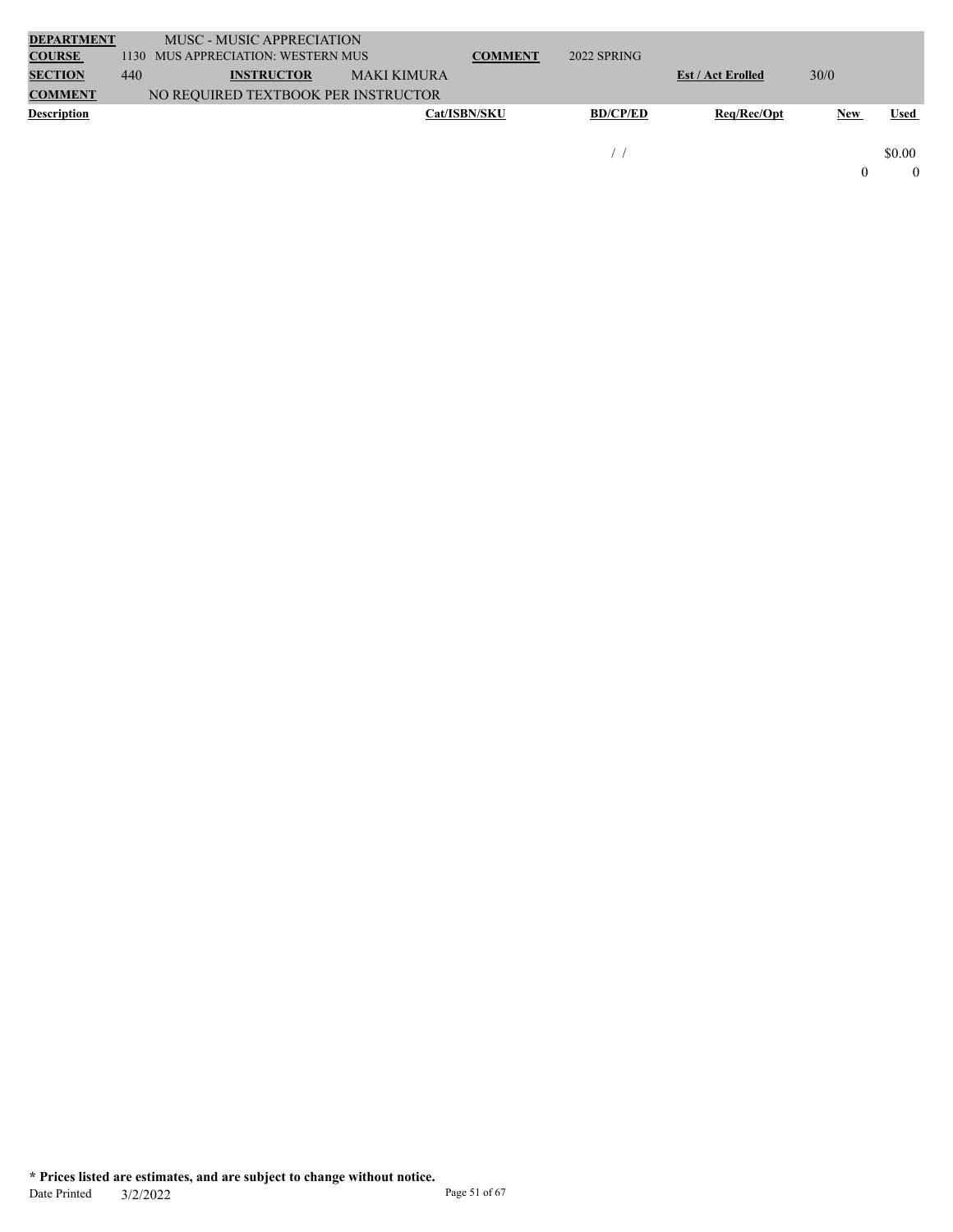| <b>DEPARTMENT</b>  |          | NATV - NATIVE AMERICAN STUDIES         |                      |                     |                 |                          |            |             |
|--------------------|----------|----------------------------------------|----------------------|---------------------|-----------------|--------------------------|------------|-------------|
| <b>COURSE</b>      | 1150     | INTRO NATIVE AMERICAN STUDIES          |                      | <b>COMMENT</b>      | $2022$ SPRING   |                          |            |             |
| <b>SECTION</b>     | 400, 462 | <b>INSTRUCTOR</b>                      | DR. CAROLENE WHITMAN |                     |                 | <b>Est / Act Erolled</b> | 60/0       |             |
| <b>Description</b> |          |                                        |                      | <b>Cat/ISBN/SKU</b> | <b>BD/CP/ED</b> | Req/Rec/Opt              | <b>New</b> | <b>Used</b> |
|                    |          | SUTTON / INTRO TO NATIVE NORTH AMERICA |                      | $0-205-12156-X$     | PA/12/4         | Required                 | \$190.00   | \$72.81     |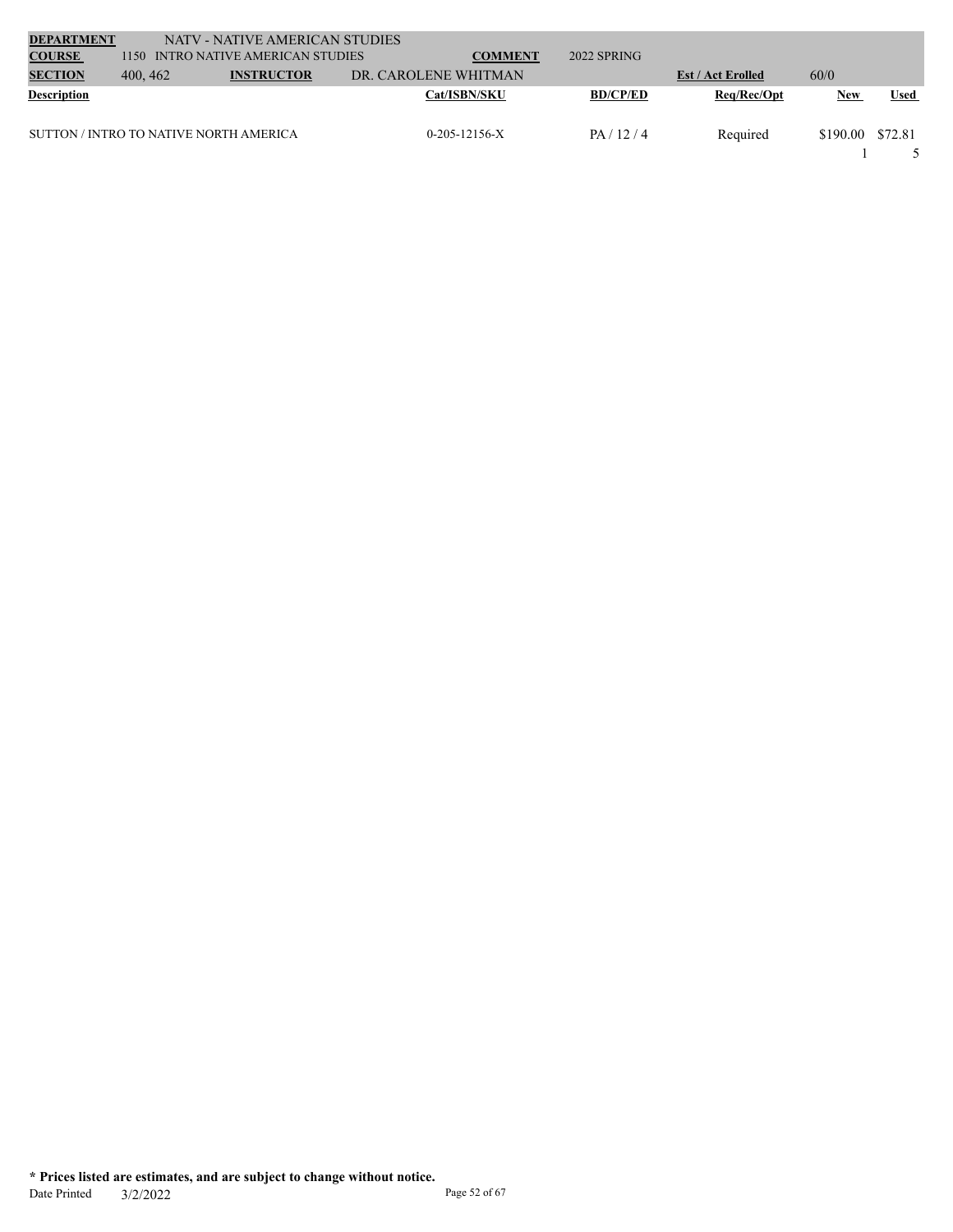| <b>DEPARTMENT</b><br><b>COURSE</b> | NAVA - NAVAJO<br>$1110$ NAVAJO I |                   |                | <b>COMMENT</b> | 2022 SPRING     |                          |               |             |
|------------------------------------|----------------------------------|-------------------|----------------|----------------|-----------------|--------------------------|---------------|-------------|
| <b>SECTION</b>                     | 400-403                          | <b>INSTRUCTOR</b> | <b>JOE KEE</b> |                |                 | <b>Est / Act Erolled</b> | 100/0         |             |
| <b>Description</b>                 |                                  |                   |                | Cat/ISBN/SKU   | <b>BD/CP/ED</b> | Req/Rec/Opt              | <b>New</b>    | <b>Used</b> |
|                                    | YAZZIE / DINE BIZAAD BINAHOOAH   |                   |                | 1-893354-73-3  | HB/07/1         | Required                 | \$89.95<br>33 | \$60.00     |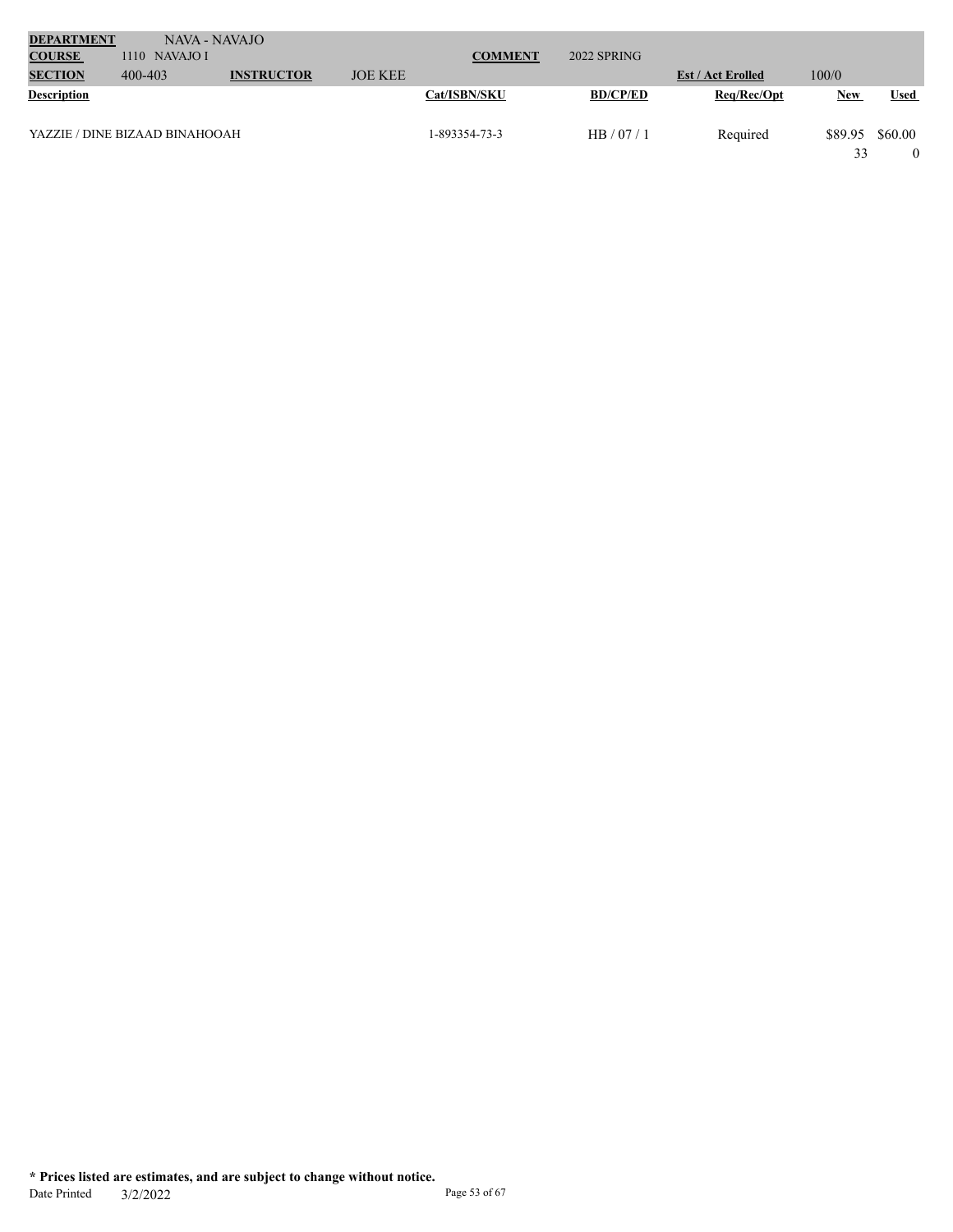| <b>DEPARTMENT</b><br>NMNC - NURSING<br>1110 INTRO NURSING CONCEPTS                                |                                                   | 2022 SPRING     |                          |                                                  |
|---------------------------------------------------------------------------------------------------|---------------------------------------------------|-----------------|--------------------------|--------------------------------------------------|
| <b>COURSE</b><br><b>SECTION</b><br>400<br><b>INSTRUCTOR</b>                                       | <b>COMMENT</b><br><b>KELLEY SCHUKAR</b>           |                 | <b>Est / Act Erolled</b> | 24/0                                             |
| <b>Description</b>                                                                                | Cat/ISBN/SKU                                      | <b>BD/CP/ED</b> | Req/Rec/Opt              | Used<br>New                                      |
| AMER PSYCH ASS / PUBLICATION MANUAL (PA)                                                          | 1-4338-3216-X                                     | PA/19/7         | Required                 | \$35.00<br>\$26.25<br>$\overline{0}$<br>$\theta$ |
| ELSEVIER / 2022 SPRING TERM UNM GALLUP<br><b>BUNDLE</b>                                           | 978-0-323-94154-9                                 | NO / 21 / 22    | Required                 | \$1,447.43 1,085.75<br>9<br>$\overline{0}$       |
| <b>MYERS / RNOTES: NURSE'S CLINICAL POCKET</b><br><b>GUIDE</b>                                    | 0-8036-6908-9                                     | SP/17/5         | Required                 | \$27.00<br>\$35.95<br>$\theta$<br>6              |
| PHELPS / SPARKS & TAYLOR'S NURSING<br>DIAGNOSIS REFERENCE MANUAL                                  | 1-975141-74-1                                     | PA/20/11        | Required                 | \$71.99 \$54.00<br>$\mathbf{0}$<br>4             |
| <b>DEPARTMENT</b><br>NMNC - NURSING                                                               |                                                   |                 |                          |                                                  |
| <b>COURSE</b><br>1135 PRINCIPLESOF NURSING PRACTICE<br><b>SECTION</b><br>400<br><b>INSTRUCTOR</b> | <b>COMMENT</b><br><b>CECILE ANNABELLE PERALES</b> | 2022 SPRING     | <b>Est / Act Erolled</b> | 12/0                                             |
| <b>Description</b>                                                                                | Cat/ISBN/SKU                                      | <b>BD/CP/ED</b> | Req/Rec/Opt              | Used<br>New                                      |
| AMER PSYCH ASS / PUBLICATION MANUAL (PA)                                                          | 1-4338-3216-X                                     | PA/19/7         | Required                 | \$35.00<br>\$26.25<br>$\Omega$<br>$\overline{0}$ |
| ELSEVIER / 2022 SPRING TERM UNM GALLUP<br><b>BUNDLE</b>                                           | 978-0-323-94154-9                                 | NO / 21 / 22    | Required                 | \$1,447.43 1,085.75<br>9<br>$\theta$             |
| MYERS / RNOTES: NURSE'S CLINICAL POCKET<br><b>GUIDE</b>                                           | 0-8036-6908-9                                     | SP/17/5         | Required                 | \$27.00<br>\$35.95<br>$\mathbf{0}$<br>6          |
| PHELPS / SPARKS & TAYLOR'S NURSING<br>DIAGNOSIS REFERENCE MANUAL                                  | 1-975141-74-1                                     | PA/20/11        | Required                 | \$71.99<br>\$54.00<br>$\boldsymbol{0}$<br>4      |
| <b>DEPARTMENT</b><br>NMNC - NURSING<br>1135 PRINCIPLESOF NURSING PRACTICE                         | <b>COMMENT</b>                                    | 2022 SPRING     |                          |                                                  |
| <b>COURSE</b><br><b>INSTRUCTOR</b><br><b>SECTION</b><br>401                                       | SARAH LLANQUE                                     |                 | <b>Est / Act Erolled</b> | 12/0                                             |
| <b>Description</b>                                                                                | Cat/ISBN/SKU                                      | <b>BD/CP/ED</b> | Req/Rec/Opt              | <b>Used</b><br>New                               |
| AMER PSYCH ASS / PUBLICATION MANUAL (PA)                                                          | 1-4338-3216-X                                     | PA/19/7         | Required                 | \$35.00<br>\$26.25<br>$\bf{0}$<br>$\theta$       |
| ELSEVIER / 2022 SPRING TERM UNM GALLUP<br><b>BUNDLE</b>                                           | 978-0-323-94154-9                                 | NO / 21 / 22    | Required                 | \$1,447.43 1,085.75<br>9<br>$\mathbf{0}$         |
| MYERS / RNOTES: NURSE'S CLINICAL POCKET<br><b>GUIDE</b>                                           | 0-8036-6908-9                                     | SP/17/5         | Required                 | \$27.00<br>\$35.95<br>6<br>$\overline{0}$        |
| PHELPS / SPARKS & TAYLOR'S NURSING                                                                | 1-975141-74-1                                     | PA/20/11        | Required                 | \$71.99 \$54.00                                  |

PHELPS / SPARKS & TAYLOR'S NURSING DIAGNOSIS REFERENCE MANUAL

| <b>DEPARTMENT</b><br><b>COURSE</b> | 1210 | NMNC - NURSING<br><b>HEALTH &amp; ILLNESS CONCEPTS I</b> | <b>COMMENT</b>            | 2022 SPRING     |                          |                         |                           |
|------------------------------------|------|----------------------------------------------------------|---------------------------|-----------------|--------------------------|-------------------------|---------------------------|
| <b>SECTION</b>                     | 400  | <b>INSTRUCTOR</b>                                        | <b>SHAWNADINE BECENTI</b> |                 | <b>Est / Act Erolled</b> | 22/0                    |                           |
| <b>Description</b>                 |      |                                                          | Cat/ISBN/SKU              | <b>BD/CP/ED</b> | Req/Rec/Opt              | <b>New</b>              | Used                      |
|                                    |      | AMER PSYCH ASS / PUBLICATION MANUAL (PA)                 | 1-4338-3216-X             | PA/19/7         | Required                 | \$35.00<br>$\mathbf{0}$ | \$26.25<br>$\overline{0}$ |
| <b>BUNDLE</b>                      |      | ELSEVIER / 2021 FALL TERM UNM GALLUP                     | 978-0-323-92058-2         | NO/21/          | Required                 | \$1,437.71<br>4         | \$0.00<br>$\theta$        |

4 0

**\* Prices listed are estimates, and are subject to change without notice.**

Date Printed 3/2/2022 Page 54 of 67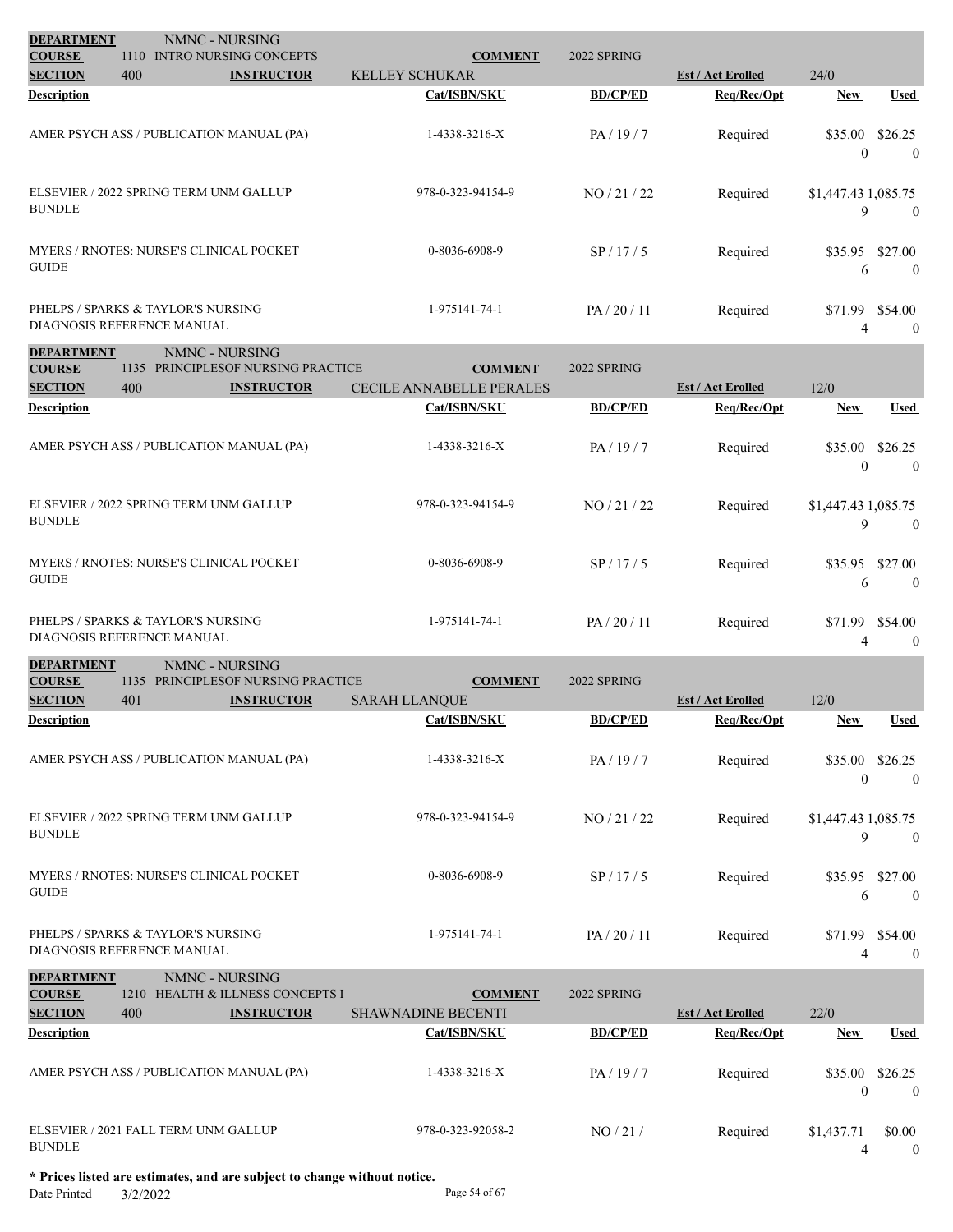| MYERS / RNOTES: NURSE'S CLINICAL POCKET<br><b>GUIDE</b>          | $0-8036-6908-9$ | SP/17/5  | Required | \$35.95 \$27.00    |
|------------------------------------------------------------------|-----------------|----------|----------|--------------------|
| PHELPS / SPARKS & TAYLOR'S NURSING<br>DIAGNOSIS REFERENCE MANUAL | 1-975141-74-1   | PA/20/11 | Required | \$54.00<br>\$71.99 |
| <b>DEPARTMENT</b><br>NMNC - NHRSING                              |                 |          |          |                    |

| DET ANT MET I               |      | <b>INIVITY - INURDINU</b>                |                           |                 |                          |                     |                           |
|-----------------------------|------|------------------------------------------|---------------------------|-----------------|--------------------------|---------------------|---------------------------|
| <b>COURSE</b>               | 1220 | HEALTH CARE PARTICIPANT                  | <b>COMMENT</b>            | 2022 SPRING     |                          |                     |                           |
| <b>SECTION</b>              | 440  | <b>INSTRUCTOR</b>                        | <b>SHAWNADINE BECENTI</b> |                 | <b>Est / Act Erolled</b> | 22/0                |                           |
| <b>Description</b>          |      |                                          | Cat/ISBN/SKU              | <b>BD/CP/ED</b> | Req/Rec/Opt              | <b>New</b>          | <b>Used</b>               |
|                             |      | AMER PSYCH ASS / PUBLICATION MANUAL (PA) | 1-4338-3216-X             | PA/19/7         | Required                 | \$35.00<br>$\theta$ | \$26.25<br>$\overline{0}$ |
| <b>BUNDLE</b>               |      | ELSEVIER / 2021 FALL TERM UNM GALLUP     | 978-0-323-92058-2         | NO/21/          | Required                 | \$1,437.71<br>4     | \$0.00<br>$\theta$        |
| <b>DOWN W/NEW AFTERWORD</b> |      | FADIMAN / SPIRIT CATCHES YOU & YOU FALL  | 0-374-53340-7             | PA/12/          | Required                 | \$12.00<br>6        | \$9.00<br>6               |
| <b>GUIDE</b>                |      | MYERS / RNOTES: NURSE'S CLINICAL POCKET  | 0-8036-6908-9             | SP/17/5         | Required                 | \$35.95<br>6        | \$27.00<br>$\overline{0}$ |
| DIAGNOSIS REFERENCE MANUAL  |      | PHELPS / SPARKS & TAYLOR'S NURSING       | 1-975141-74-1             | PA/20/11        | Required                 | \$71.99             | \$54.00<br>$\mathbf{0}$   |

| <b>DEPARTMENT</b><br><b>COURSE</b><br><b>SECTION</b> | 1230<br>400 | NMNC - NURSING<br>NURSING PHARMACOLOGY<br><b>INSTRUCTOR</b> | <b>COMMENT</b><br><b>CECILE ANNABELLE PERALES</b> | 2022 SPRING     | <b>Est / Act Erolled</b> | 20/0                |                     |
|------------------------------------------------------|-------------|-------------------------------------------------------------|---------------------------------------------------|-----------------|--------------------------|---------------------|---------------------|
| <b>Description</b>                                   |             |                                                             | Cat/ISBN/SKU                                      | <b>BD/CP/ED</b> | Req/Rec/Opt              | <b>New</b>          | Used                |
|                                                      |             | AMER PSYCH ASS / PUBLICATION MANUAL (PA)                    | 1-4338-3216-X                                     | PA/19/7         | Required                 | \$35.00<br>$\theta$ | \$26.25<br>$\theta$ |
| <b>BUNDLE</b>                                        |             | ELSEVIER / 2021 FALL TERM UNM GALLUP                        | 978-0-323-92058-2                                 | NO/21/          | Required                 | \$1,437.71<br>4     | \$0.00<br>$\theta$  |
| <b>GUIDE</b>                                         |             | MYERS / RNOTES: NURSE'S CLINICAL POCKET                     | 0-8036-6908-9                                     | SP/17/5         | Required                 | \$35.95<br>6        | \$27.00<br>$\theta$ |
| DIAGNOSIS REFERENCE MANUAL                           |             | PHELPS / SPARKS & TAYLOR'S NURSING                          | 1-975141-74-1                                     | PA / 20 / 11    | Required                 | \$71.99<br>4        | \$54.00<br>$\theta$ |

| <b>DEPARTMENT</b>          |      | NMNC - NURSING                                 |                           |                 |                          |                     |                           |
|----------------------------|------|------------------------------------------------|---------------------------|-----------------|--------------------------|---------------------|---------------------------|
| <b>COURSE</b>              | 1235 | ASSESSMENT & HEALTH PROMOTION                  | <b>COMMENT</b>            | 2022 SPRING     |                          |                     |                           |
| <b>SECTION</b>             | 400  | <b>INSTRUCTOR</b>                              | <b>SHAWNADINE BECENTI</b> |                 | <b>Est / Act Erolled</b> | 22/0                |                           |
| <b>Description</b>         |      |                                                | Cat/ISBN/SKU              | <b>BD/CP/ED</b> | Req/Rec/Opt              | <b>New</b>          | Used                      |
|                            |      | AMER PSYCH ASS / PUBLICATION MANUAL (PA)       | 1-4338-3216-X             | PA/19/7         | Required                 | \$35.00<br>$\theta$ | \$26.25<br>$\overline{0}$ |
| <b>BUNDLE</b>              |      | ELSEVIER / 2021 FALL TERM UNM GALLUP           | 978-0-323-92058-2         | NO/21/          | Required                 | \$1,437.71<br>4     | \$0.00<br>$\Omega$        |
| <b>GUIDE</b>               |      | <b>MYERS / RNOTES: NURSE'S CLINICAL POCKET</b> | 0-8036-6908-9             | SP/17/5         | Required                 | \$35.95<br>6        | \$27.00<br>$\theta$       |
| DIAGNOSIS REFERENCE MANUAL |      | PHELPS / SPARKS & TAYLOR'S NURSING             | 1-975141-74-1             | PA/20/11        | Required                 | \$71.99             | \$54.00<br>$\mathbf{0}$   |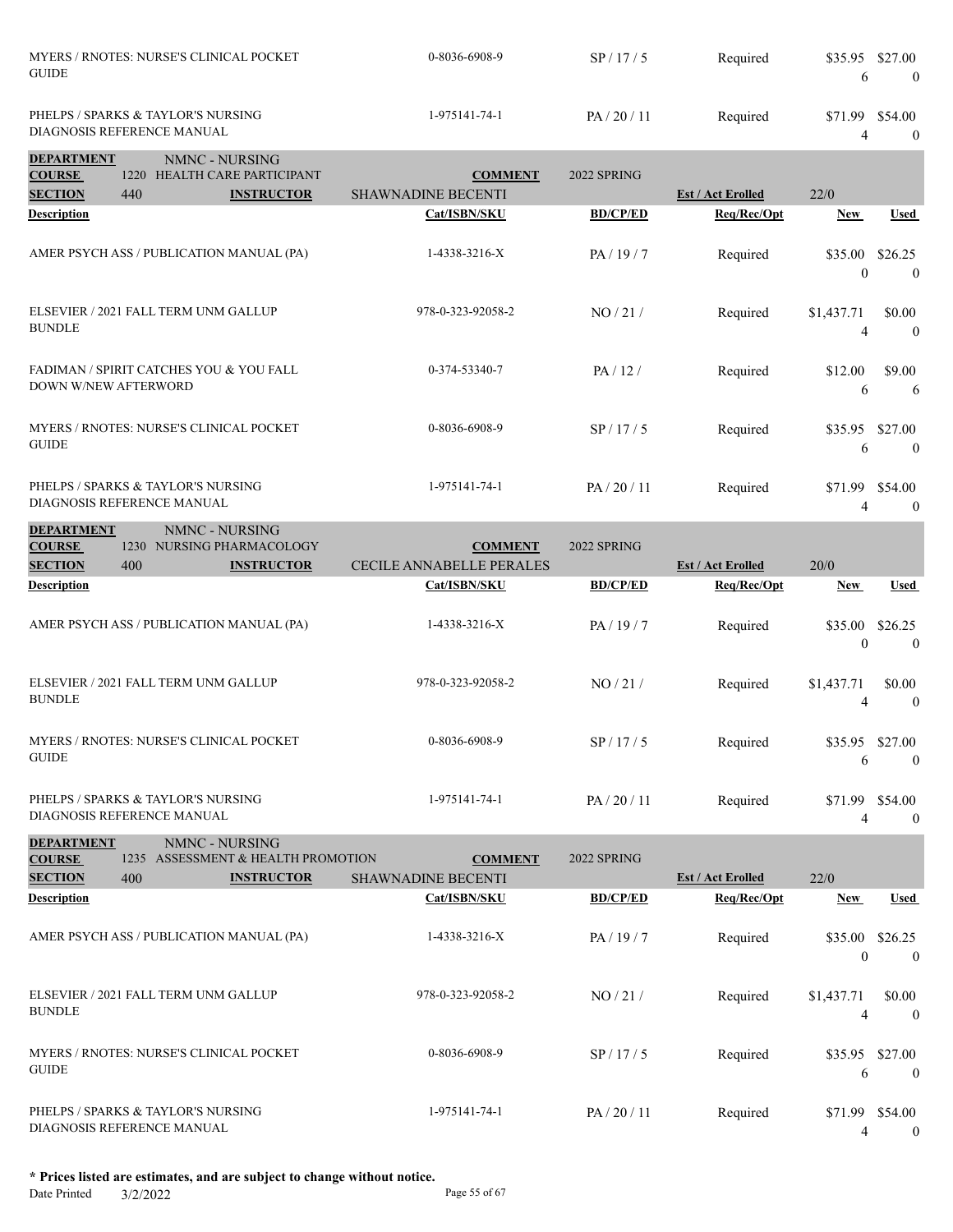| <b>DEPARTMENT</b><br><b>COURSE</b> |      | NMNC - NURSING<br>2310 HEALTH & ILLNESS CONCEPTS II | <b>COMMENT</b>            | 2022 SPRING     |                          |                         |                                   |
|------------------------------------|------|-----------------------------------------------------|---------------------------|-----------------|--------------------------|-------------------------|-----------------------------------|
| <b>SECTION</b>                     | 400  | <b>INSTRUCTOR</b>                                   | <b>KELLEY SCHUKAR</b>     |                 | <b>Est / Act Erolled</b> | 20/0                    |                                   |
| <b>Description</b>                 |      |                                                     | Cat/ISBN/SKU              | <b>BD/CP/ED</b> | Req/Rec/Opt              | <b>New</b>              | <b>Used</b>                       |
|                                    |      | AMER PSYCH ASS / PUBLICATION MANUAL (PA)            | 1-4338-3216-X             | PA/19/7         | Required                 | \$35.00<br>$\mathbf{0}$ | \$26.25<br>$\overline{0}$         |
| <b>BUNDLE</b>                      |      | ELSEVIER / 2021 FALL TERM UNM GALLUP                | 978-0-323-92058-2         | NO/21/          | Required                 | \$1,437.71<br>4         | \$0.00<br>$\theta$                |
| <b>GUIDE</b>                       |      | MYERS / RNOTES: NURSE'S CLINICAL POCKET             | 0-8036-6908-9             | SP/17/5         | Required                 | 6                       | \$35.95 \$27.00<br>$\overline{0}$ |
| DIAGNOSIS REFERENCE MANUAL         |      | PHELPS / SPARKS & TAYLOR'S NURSING                  | 1-975141-74-1             | PA/20/11        | Required                 | \$71.99 \$54.00<br>4    | $\overline{0}$                    |
| <b>DEPARTMENT</b><br><b>COURSE</b> | 2320 | NMNC - NURSING<br>PROF NURSING CONCEPTS I           | <b>COMMENT</b>            | 2022 SPRING     |                          |                         |                                   |
| <b>SECTION</b>                     | 440  | <b>INSTRUCTOR</b>                                   | <b>SHAWNADINE BECENTI</b> |                 | <b>Est / Act Erolled</b> | 20/0                    |                                   |
| <b>Description</b>                 |      |                                                     | Cat/ISBN/SKU              | <b>BD/CP/ED</b> | Req/Rec/Opt              | New                     | Used                              |
|                                    |      | AMER PSYCH ASS / PUBLICATION MANUAL (PA)            | 1-4338-3216-X             | PA/19/7         | Required                 | \$35.00<br>$\theta$     | \$26.25<br>$\theta$               |
| <b>BUNDLE</b>                      |      | ELSEVIER / 2021 FALL TERM UNM GALLUP                | 978-0-323-92058-2         | NO / 21 /       | Required                 | \$1,437.71<br>Δ         | \$0.00<br>$\theta$                |
| <b>GUIDE</b>                       |      | MYERS / RNOTES: NURSE'S CLINICAL POCKET             | 0-8036-6908-9             | SP/17/5         | Required                 | 6                       | \$35.95 \$27.00<br>$\overline{0}$ |
|                                    |      | PHELPS / SPARKS & TAYLOR'S NURSING                  | 1-975141-74-1             | PA / 20 / 11    | Required                 |                         | \$71.99 \$54.00                   |

| PHELPS / SPARKS & TAYLOR'S NURSING<br>DIAGNOSIS REFERENCE MANUAL |                | 1-975141-74-1 | PA / 20 / 11 | Required | \$71.99 \$54.00 |  |
|------------------------------------------------------------------|----------------|---------------|--------------|----------|-----------------|--|
|                                                                  |                |               |              |          |                 |  |
| <b>DEPARTMENT</b>                                                | NMNC - NURSING |               |              |          |                 |  |

| <b>COURSE</b>                                        | 2335        | CARE PATIENT CHRONIC CONDITION                                                  | <b>COMMENT</b>                        | 2022 SPRING     |                          |                     |                             |
|------------------------------------------------------|-------------|---------------------------------------------------------------------------------|---------------------------------------|-----------------|--------------------------|---------------------|-----------------------------|
| <b>SECTION</b>                                       | 400         | <b>INSTRUCTOR</b>                                                               | <b>KELLEY SCHUKAR</b>                 |                 | <b>Est / Act Erolled</b> | 20/0                |                             |
| <b>Description</b>                                   |             |                                                                                 | Cat/ISBN/SKU                          | <b>BD/CP/ED</b> | Req/Rec/Opt              | <b>New</b>          | <b>Used</b>                 |
|                                                      |             | AMER PSYCH ASS / PUBLICATION MANUAL (PA)                                        | 1-4338-3216-X                         | PA/19/7         | Required                 | \$35.00<br>$\theta$ | \$26.25<br>$\theta$         |
|                                                      |             | BAUBY / DIVING BELL & THE BUTTERFLY                                             | $0-375-70121-4$                       | PA/97/          | Required                 | \$10.00<br>$\theta$ | \$7.50<br>9                 |
| <b>BUNDLE</b>                                        |             | ELSEVIER / 2021 FALL TERM UNM GALLUP                                            | 978-0-323-92058-2                     | NO/21/          | Required                 | \$1,437.71<br>4     | \$0.00<br>$\theta$          |
| <b>GUIDE</b>                                         |             | <b>MYERS / RNOTES: NURSE'S CLINICAL POCKET</b>                                  | 0-8036-6908-9                         | SP/17/5         | Required                 | \$35.95<br>6        | \$27.00<br>$\theta$         |
| DIAGNOSIS REFERENCE MANUAL                           |             | PHELPS / SPARKS & TAYLOR'S NURSING                                              | 1-975141-74-1                         | PA/20/11        | Required                 | 4                   | \$71.99 \$54.00<br>$\theta$ |
| <b>DEPARTMENT</b><br><b>COURSE</b><br><b>SECTION</b> | 2410<br>401 | NMNC - NURSING<br><b>HELATH &amp; ILLNESS CONCEPTS III</b><br><b>INSTRUCTOR</b> | <b>COMMENT</b><br><b>SMITA RASHID</b> | 2022 SPRING     | <b>Est / Act Erolled</b> | 20/0                |                             |
| <b>Description</b>                                   |             |                                                                                 | Cat/ISBN/SKU                          | <b>BD/CP/ED</b> | Req/Rec/Opt              | <b>New</b>          | <b>Used</b>                 |

AMER PSYCH ASS / PUBLICATION MANUAL (PA)

 $\begin{matrix} 0 \end{matrix} \qquad \begin{matrix} 0 \end{matrix}$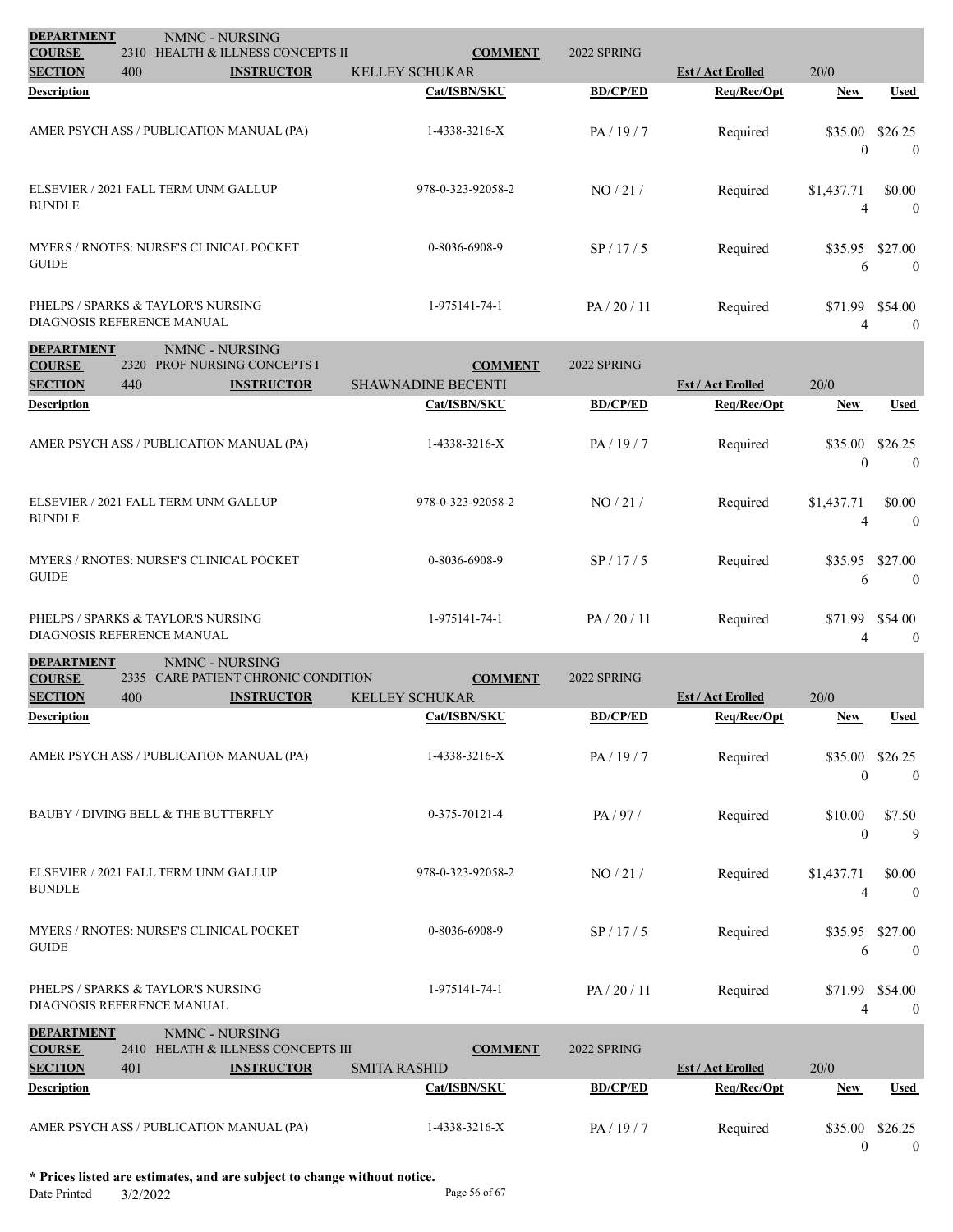| ELSEVIER / 2020 UNM GALLUP ELSEVIER<br><b>BUNDLE</b>             | 978-0-323-70270-6 | KT/20/   | Required | \$1,384.35 1,038.50<br>$\theta$  |
|------------------------------------------------------------------|-------------------|----------|----------|----------------------------------|
| MYERS / RNOTES: NURSE'S CLINICAL POCKET<br><b>GUIDE</b>          | 0-8036-6908-9     | SP/17/5  | Required | \$35.95 \$27.00<br>$\theta$<br>6 |
| PHELPS / SPARKS & TAYLOR'S NURSING<br>DIAGNOSIS REFERENCE MANUAL | 1-975141-74-1     | PA/20/11 | Required | \$54.00<br>\$71.99<br>$\theta$   |
| <b>DEPARTMENT</b><br>NMNC - NURSING                              |                   |          |          |                                  |

| <b>COURSE</b>              | 2435 | <b>CLINICAL INTENSIVE 1</b>                    | <b>COMMENT</b>      | 2022 SPRING     |                          |                          |                     |
|----------------------------|------|------------------------------------------------|---------------------|-----------------|--------------------------|--------------------------|---------------------|
| <b>SECTION</b>             | 401  | <b>INSTRUCTOR</b>                              | <b>SMITA RASHID</b> |                 | <b>Est / Act Erolled</b> | 20/0                     |                     |
| <b>Description</b>         |      |                                                | Cat/ISBN/SKU        | <b>BD/CP/ED</b> | Req/Rec/Opt              | <b>New</b>               | <b>Used</b>         |
|                            |      | AMER PSYCH ASS / PUBLICATION MANUAL (PA)       | 1-4338-3216-X       | PA/19/7         | Required                 | \$35.00<br>$\theta$      | \$26.25<br>$\theta$ |
| <b>BUNDLE</b>              |      | ELSEVIER / 2020 UNM GALLUP ELSEVIER            | 978-0-323-70270-6   | KT/20/          | Required                 | \$1,384.35 1,038.50<br>5 | $\theta$            |
| <b>GUIDE</b>               |      | <b>MYERS / RNOTES: NURSE'S CLINICAL POCKET</b> | 0-8036-6908-9       | SP/17/5         | Required                 | \$35.95<br>6             | \$27.00<br>$\theta$ |
| DIAGNOSIS REFERENCE MANUAL |      | PHELPS / SPARKS & TAYLOR'S NURSING             | 1-975141-74-1       | PA/20/11        | Required                 | \$71.99<br>4             | \$54.00<br>$\theta$ |

| <b>DEPARTMENT</b><br><b>COURSE</b> | 2445 | NMNC - NURSING<br><b>ADN CAPSTONE</b>    |                     | <b>COMMENT</b> | 2022 SPRING     |                          |                     |                     |
|------------------------------------|------|------------------------------------------|---------------------|----------------|-----------------|--------------------------|---------------------|---------------------|
| <b>SECTION</b>                     | 496  | <b>INSTRUCTOR</b>                        | <b>SMITA RASHID</b> |                |                 | <b>Est / Act Erolled</b> | 20/0                |                     |
| <b>Description</b>                 |      |                                          | Cat/ISBN/SKU        |                | <b>BD/CP/ED</b> | Req/Rec/Opt              | New                 | <b>Used</b>         |
|                                    |      | AMER PSYCH ASS / PUBLICATION MANUAL (PA) | 1-4338-3216-X       |                | PA/19/7         | Required                 | \$35.00<br>$\theta$ | \$26.25<br>$\theta$ |
| <b>BUNDLE</b>                      |      | ELSEVIER / 2020 UNM GALLUP ELSEVIER      | 978-0-323-70270-6   |                | KT/20/          | Required                 | \$1,384.35 1,038.50 | $\theta$            |
| <b>GUIDE</b>                       |      | MYERS / RNOTES: NURSE'S CLINICAL POCKET  | 0-8036-6908-9       |                | SP/17/5         | Required                 | \$35.95<br>6        | \$27.00<br>$\theta$ |
| DIAGNOSIS REFERENCE MANUAL         |      | PHELPS / SPARKS & TAYLOR'S NURSING       | 1-975141-74-1       |                | PA/20/11        | Required                 | \$71.99<br>4        | \$54.00<br>$\theta$ |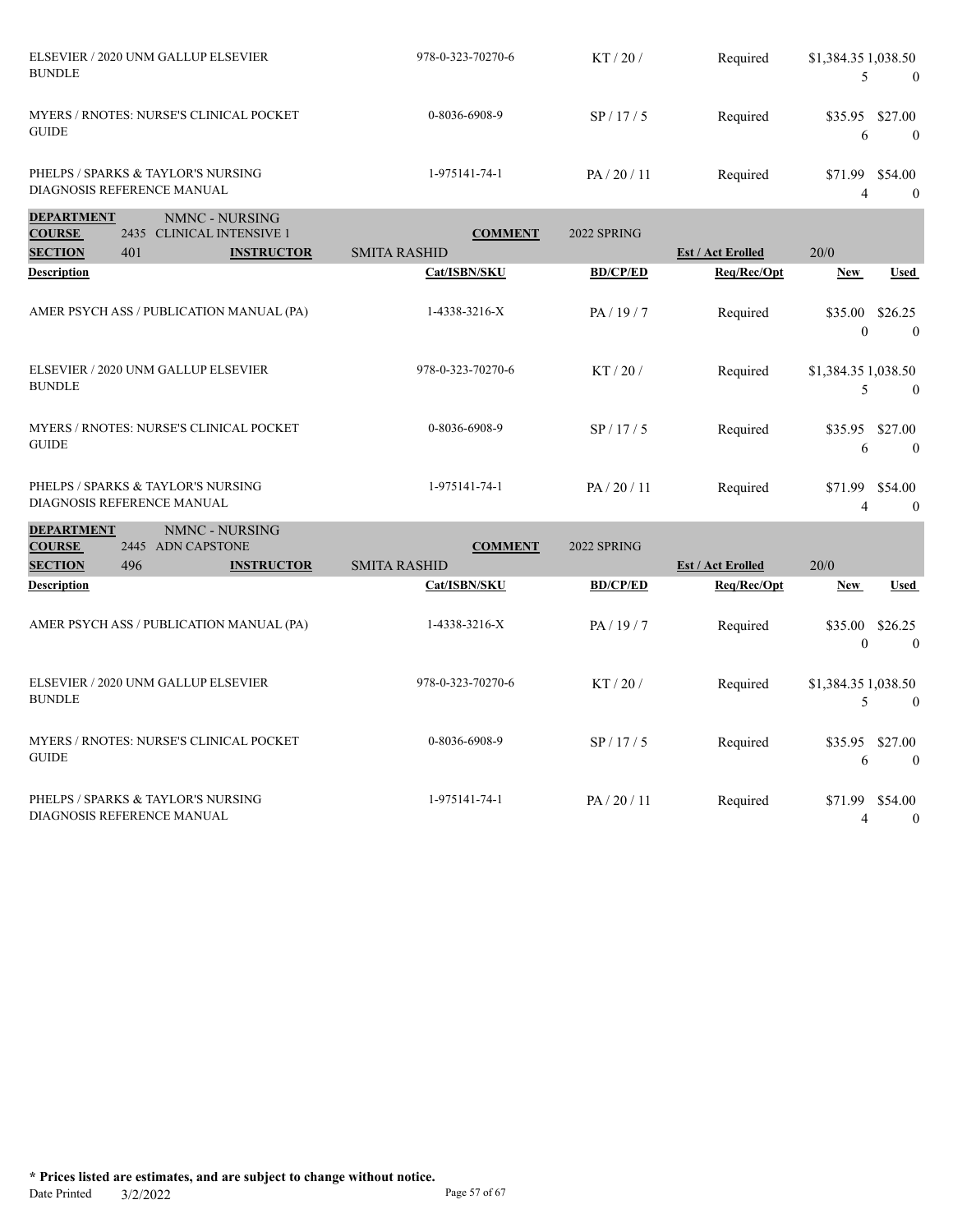| <b>DEPARTMENT</b>                                    |                               | <b>NURS - NURSING</b>                      |                                           |                 |                          |                            |                           |
|------------------------------------------------------|-------------------------------|--------------------------------------------|-------------------------------------------|-----------------|--------------------------|----------------------------|---------------------------|
| <b>COURSE</b>                                        | 239 PATHOPHYSIOLOGY I         |                                            | <b>COMMENT</b>                            | 2022 SPRING     |                          |                            |                           |
| <b>SECTION</b>                                       | 440                           | <b>INSTRUCTOR</b>                          | <b>LORENZO NAVA</b>                       |                 | <b>Est / Act Erolled</b> | 20/0                       |                           |
| Description                                          |                               |                                            | Cat/ISBN/SKU                              | <b>BD/CP/ED</b> | Req/Rec/Opt              | <b>New</b>                 | <b>Used</b>               |
| <b>PATHOPHYSIOLOGY</b>                               | HUETHER / EBOOK-UNDERSTANDING |                                            | 978-0-323-67283-2                         | NO/20/7         | Required                 | \$106.99<br>$\overline{4}$ | \$80.25<br>$\overline{0}$ |
| <b>PATHOPHYSIOLOGY</b>                               |                               | HUETHER / STUDY GUIDE FOR UNDERSTANDING    | $0-323-68170-0$                           | NO/20/7         | Required                 | \$42.99<br>$\overline{4}$  | \$32.25                   |
| <b>DEPARTMENT</b><br><b>COURSE</b><br><b>SECTION</b> | 239 PATHOPHYSIOLOGY I<br>455  | <b>NURS - NURSING</b><br><b>INSTRUCTOR</b> | <b>COMMENT</b><br><b>EDUARDO GONZALES</b> | 2022 SPRING     | <b>Est / Act Erolled</b> | 20/0                       |                           |
| <b>Description</b>                                   |                               |                                            | Cat/ISBN/SKU                              | <b>BD/CP/ED</b> | Req/Rec/Opt              | <b>New</b>                 | <b>Used</b>               |
| <b>PATHOPHYSIOLOGY</b>                               | HUETHER / EBOOK-UNDERSTANDING |                                            | 978-0-323-67283-2                         | NO/20/7         | Required                 | \$106.99<br>4              | \$80.25<br>$\theta$       |
| <b>PATHOPHYSIOLOGY</b>                               |                               | HUETHER / STUDY GUIDE FOR UNDERSTANDING    | 0-323-68170-0                             | NO/20/7         | Required                 | \$42.99<br>$\overline{4}$  | \$32.25<br>1              |
| <b>DEPARTMENT</b><br><b>COURSE</b><br><b>SECTION</b> | 240 PATHOPHYSIOLOGY II<br>462 | <b>NURS - NURSING</b><br><b>INSTRUCTOR</b> | <b>COMMENT</b><br><b>SMITA RASHID</b>     | 2022 SPRING     | <b>Est / Act Erolled</b> | 20/0                       |                           |
|                                                      |                               |                                            |                                           |                 |                          |                            |                           |
| Description                                          |                               |                                            | Cat/ISBN/SKU                              | <b>BD/CP/ED</b> | Req/Rec/Opt              | <b>New</b>                 | <b>Used</b>               |
| <b>PATHOPHYSIOLOGY</b>                               | HUETHER / EBOOK-UNDERSTANDING |                                            | 978-0-323-67283-2                         | NO / 20 / 7     | Required                 | \$106.99<br>4              | \$80.25<br>$\theta$       |
| <b>PATHOPHYSIOLOGY</b>                               |                               | HUETHER / STUDY GUIDE FOR UNDERSTANDING    | $0-323-68170-0$                           | NO/20/7         | Required                 | \$42.99<br>$\overline{4}$  | \$32.25<br>1              |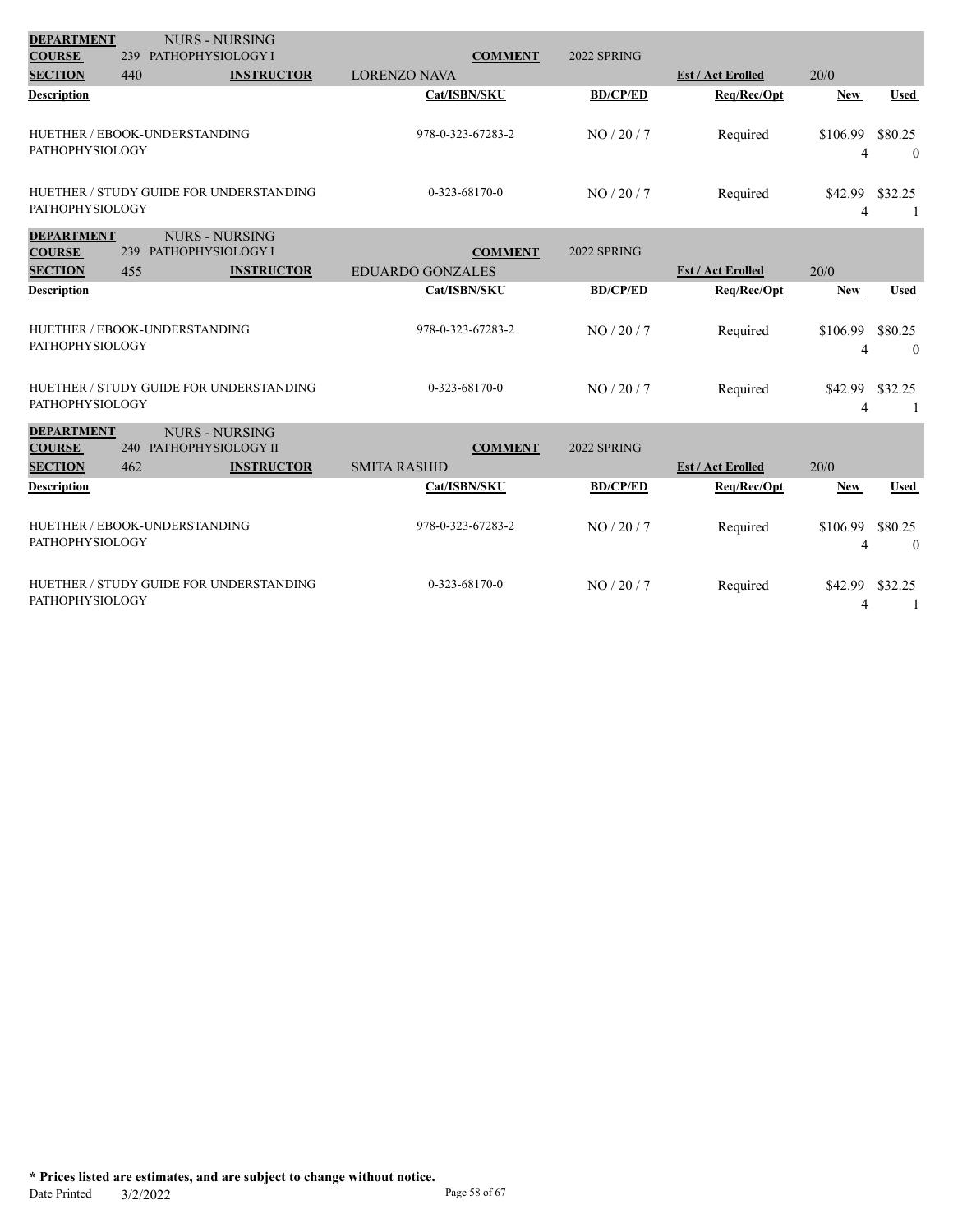| <b>DEPARTMENT</b>      |      | <b>NUTR - NUTRITION</b>                     |                       |                |                  |                          |                  |                |
|------------------------|------|---------------------------------------------|-----------------------|----------------|------------------|--------------------------|------------------|----------------|
| <b>COURSE</b>          | 1110 | NUTRITION FOR HEALTH                        |                       | <b>COMMENT</b> | 2022 SPRING      |                          |                  |                |
| <b>SECTION</b>         | 440  | <b>INSTRUCTOR</b>                           | <b>NATALIE LOVATO</b> |                |                  | <b>Est / Act Erolled</b> | 30/0             |                |
| <b>Description</b>     |      |                                             | Cat/ISBN/SKU          |                | <b>BD/CP/ED</b>  | Req/Rec/Opt              | New              | Used           |
|                        |      |                                             |                       |                |                  |                          |                  |                |
|                        |      | <b>BLAKE / MODIFIED MASTERING NUTRITION</b> | 978-0-13-521769-6     |                | NO / 20 / 5      | Required                 | \$113.32         | \$85.00        |
| W/MYDIETANALYSIS ETEXT |      |                                             |                       |                |                  |                          | 9                | $\overline{0}$ |
| <b>DEPARTMENT</b>      |      | NUTR - NUTRITION                            |                       |                |                  |                          |                  |                |
| <b>COURSE</b>          | 1110 | <b>NUTRITION FOR HEALTH</b>                 |                       | <b>COMMENT</b> | 2022 SPRING      |                          |                  |                |
| <b>SECTION</b>         | 482  | <b>INSTRUCTOR</b>                           | <b>AMIT PANDE</b>     |                |                  | <b>Est / Act Erolled</b> | 20/0             |                |
| <b>COMMENT</b>         |      | FOR MCKINLEY ACADEMY STUDENTS ONLY          |                       |                |                  |                          |                  |                |
| <b>Description</b>     |      |                                             | Cat/ISBN/SKU          |                | <b>BD/CP/ED</b>  | Req/Rec/Opt              | New              | Used           |
|                        |      |                                             |                       |                |                  |                          |                  |                |
|                        |      |                                             |                       |                | $\left  \right $ |                          |                  | \$0.00         |
|                        |      |                                             |                       |                |                  |                          | $\boldsymbol{0}$ | $\mathbf{0}$   |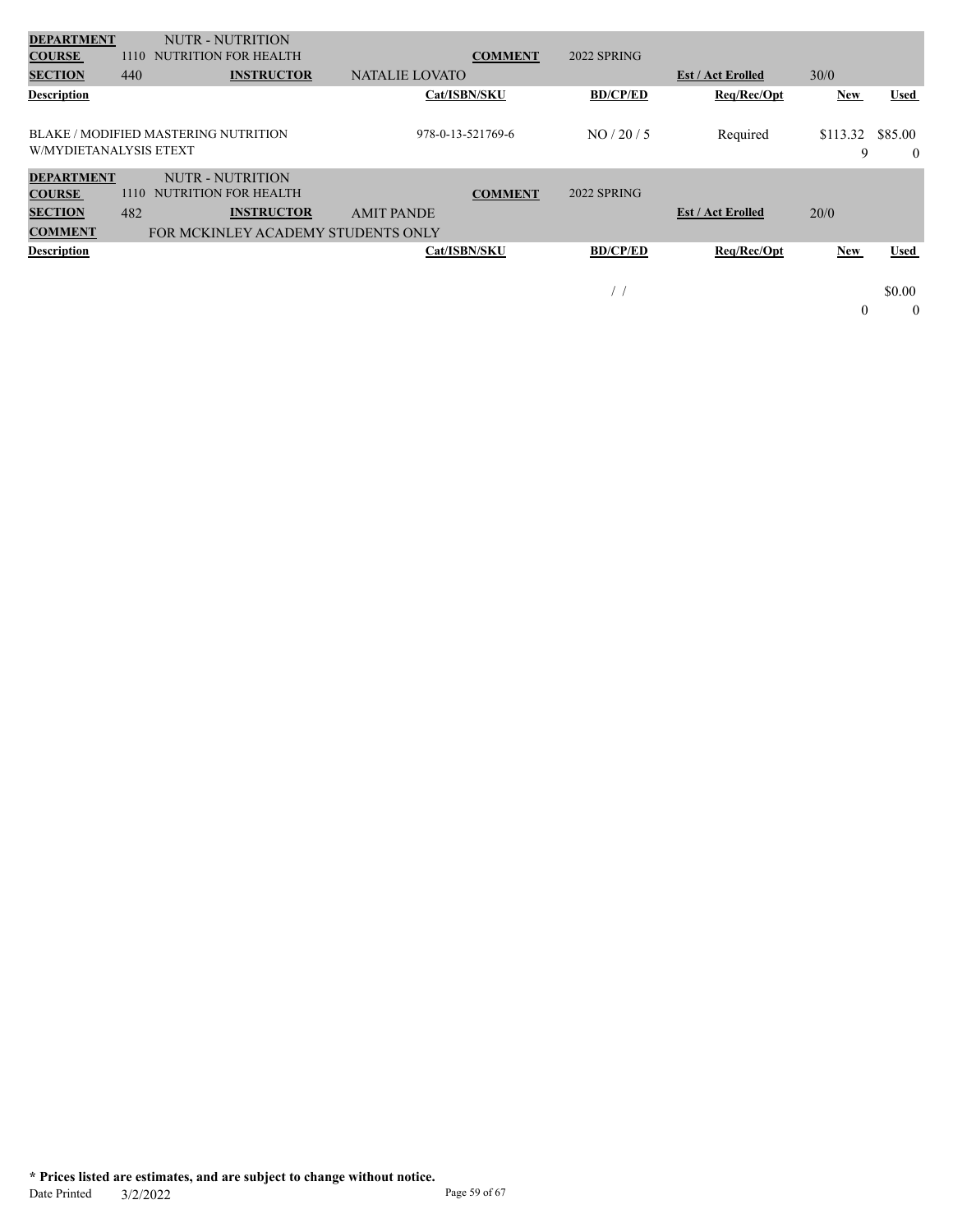| <b>DEPARTMENT</b>          |          | PHIL - PHILOSOPHY                    |                           |                 |                 |                          |                |                     |
|----------------------------|----------|--------------------------------------|---------------------------|-----------------|-----------------|--------------------------|----------------|---------------------|
| <b>COURSE</b>              | 1115     | <b>INTRODUCTION TO PHILOSOPHY</b>    |                           | <b>COMMENT</b>  | 2022 SPRING     |                          |                |                     |
| <b>SECTION</b>             | 400, 440 | <b>INSTRUCTOR</b>                    | <b>KRISTIAN S. SIMCOX</b> |                 |                 | <b>Est / Act Erolled</b> | 60/0           |                     |
| <b>Description</b>         |          |                                      |                           | Cat/ISBN/SKU    | <b>BD/CP/ED</b> | Req/Rec/Opt              | New            | <b>Used</b>         |
|                            |          | POJMAN / PHILOSOPHY: QUEST FOR TRUTH |                           | $0-19-094567-2$ | PA / 20 / 11    | Required                 | \$106.65<br>10 | \$80.00<br>$\theta$ |
| <b>DEPARTMENT</b>          |          | PHIL - PHILOSOPHY                    |                           |                 |                 |                          |                |                     |
| <b>COURSE</b>              | 1120     | LOGIC, REASONING, CRITICAL THINKING  |                           | <b>COMMENT</b>  | 2022 SPRING     |                          |                |                     |
| <b>SECTION</b>             | 400      | <b>INSTRUCTOR</b>                    | <b>KRISTIAN S. SIMCOX</b> |                 |                 | <b>Est / Act Erolled</b> | 30/0           |                     |
| <b>Description</b>         |          |                                      |                           | Cat/ISBN/SKU    | <b>BD/CP/ED</b> | Req/Rec/Opt              | New            | <b>Used</b>         |
| HUGHES / CRITICAL THINKING |          |                                      |                           | 1-55481-197-X   | PA/15/7         | Required                 | \$73.51<br>15  | \$55.25<br>$\theta$ |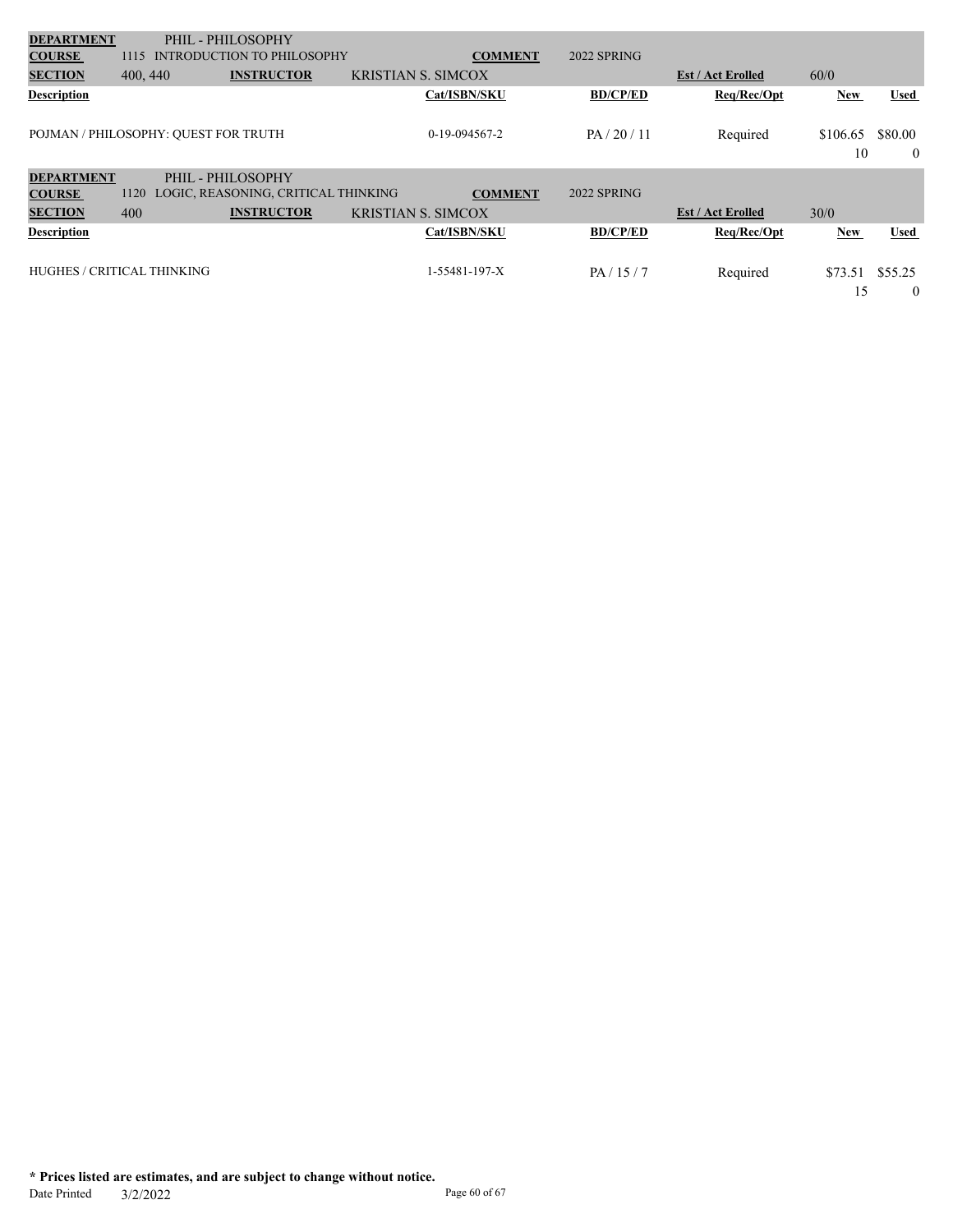| <b>DEPARTMENT</b>       |                                        | POLS - POLITICAL SCIENCE          |                    |                   |                 |                          |          |             |
|-------------------------|----------------------------------------|-----------------------------------|--------------------|-------------------|-----------------|--------------------------|----------|-------------|
| <b>COURSE</b>           |                                        | 1120 AMERICAN NATIONAL GOVERNMENT |                    | <b>COMMENT</b>    | $2022$ SPRING   |                          |          |             |
| <b>SECTION</b>          | 400,402                                | <b>INSTRUCTOR</b>                 | DR. BRUCE GJELTEMA |                   |                 | <b>Est / Act Erolled</b> | 60/0     |             |
| <b>Description</b>      |                                        |                                   |                    | Cat/ISBN/SKU      | <b>BD/CP/ED</b> | Reg/Rec/Opt              | New      | <b>Used</b> |
|                         |                                        |                                   |                    |                   |                 |                          |          |             |
|                         | MCCLAIN / AMERICAN GOVERNMENT IN BLACK |                                   |                    | 978-0-19-753418-2 | NO/21/5         | Required                 | \$106.49 | \$80.00     |
| AND WHITE W/ACCESS CODE |                                        |                                   |                    |                   |                 |                          | 45       |             |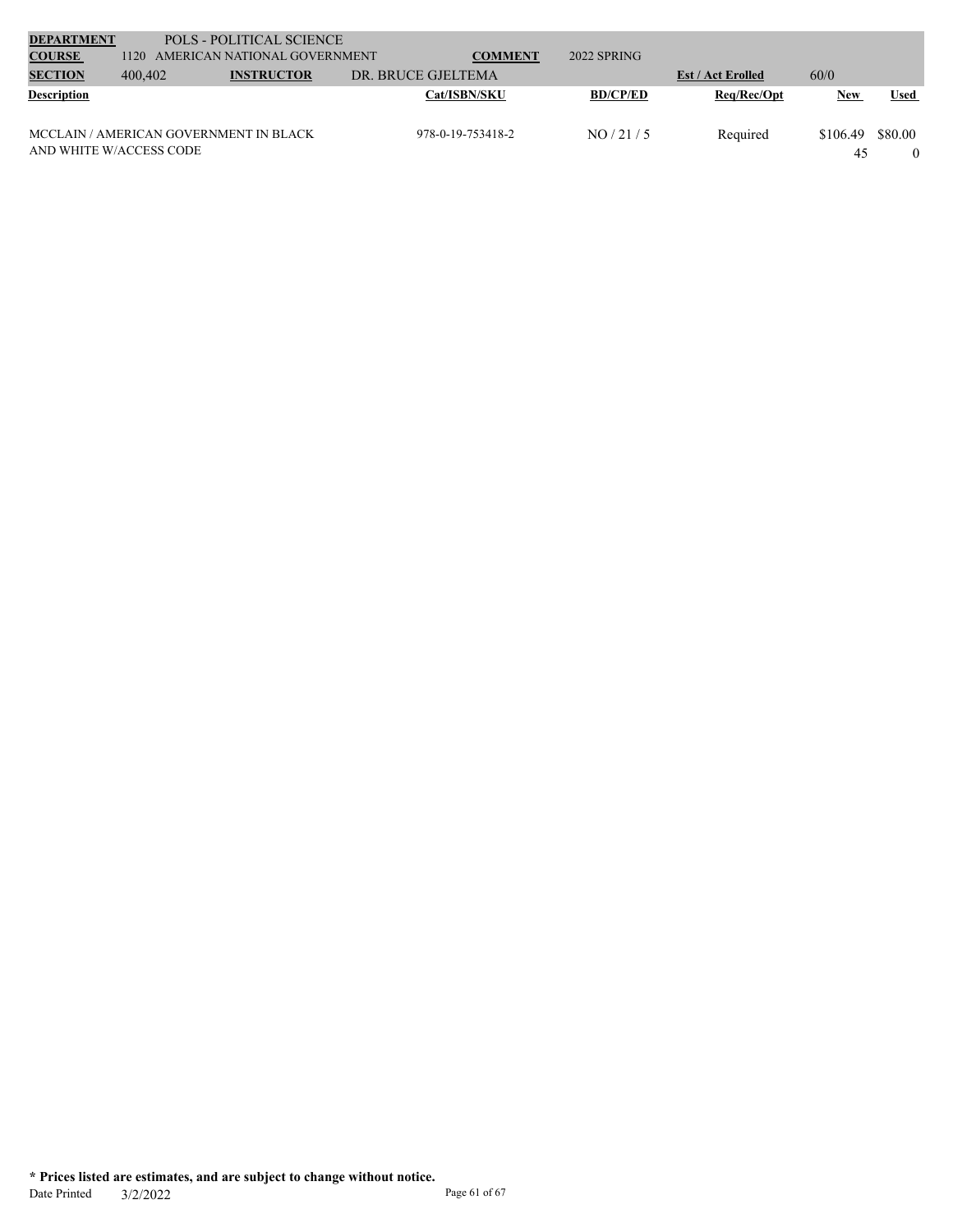| <b>DEPARTMENT</b>  |      | <b>RELG - RELIGION</b>                |                           |                 |                          |            |             |
|--------------------|------|---------------------------------------|---------------------------|-----------------|--------------------------|------------|-------------|
| <b>COURSE</b>      | 1110 | <b>INTRO WORLD RELIGIONS</b>          | <b>COMMENT</b>            | 2022 SPRING     |                          |            |             |
| <b>SECTION</b>     | 400  | <b>INSTRUCTOR</b>                     | <b>KRISTIAN S. SIMCOX</b> |                 | <b>Est / Act Erolled</b> | 30/0       |             |
| <b>Description</b> |      |                                       | <b>Cat/ISBN/SKU</b>       | <b>BD/CP/ED</b> | Req/Rec/Opt              | <b>New</b> | <b>Used</b> |
|                    |      | BRODD / INVITATION TO WORLD RELIGIONS | $0-19-069081-X$           | PA/19/3         | Required                 | \$106.00   | \$79.50     |
|                    |      |                                       |                           |                 |                          | 18         |             |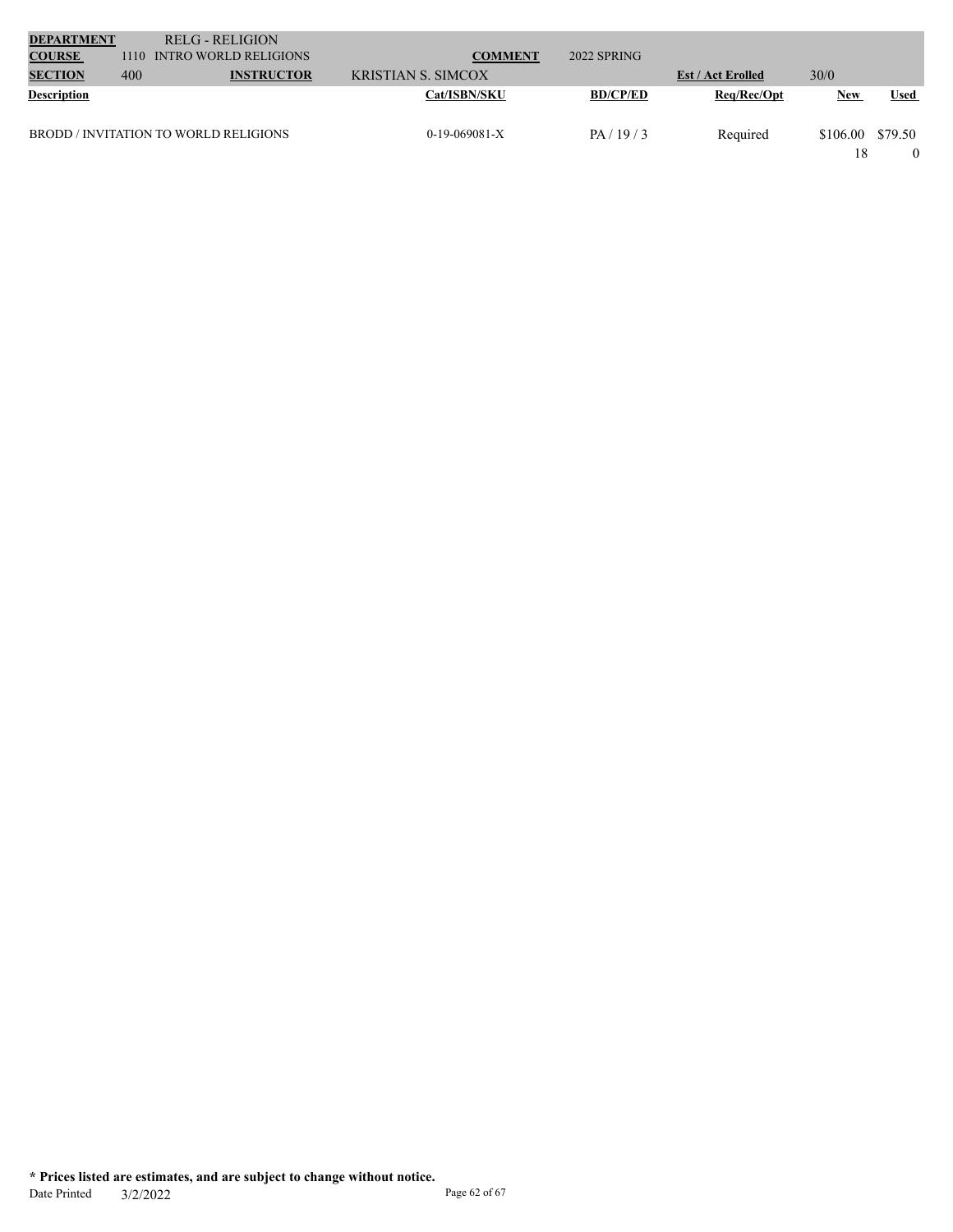| <b>DEPARTMENT</b>  |         | SOCI - SOCIOLOGY                          |                   |                |                 |                          |            |             |
|--------------------|---------|-------------------------------------------|-------------------|----------------|-----------------|--------------------------|------------|-------------|
| <b>COURSE</b>      | 1110    | INTRODUCTION TO SOCIOLOGY                 |                   | <b>COMMENT</b> | 2022 SPRING     |                          |            |             |
| <b>SECTION</b>     | 400-462 | <b>INSTRUCTOR</b>                         | DR. LORA STONE    |                |                 | <b>Est / Act Erolled</b> | 0/0        |             |
| <b>Description</b> |         |                                           | Cat/ISBN/SKU      |                | <b>BD/CP/ED</b> | Req/Rec/Opt              | <b>New</b> | <b>Used</b> |
|                    |         |                                           |                   |                |                 |                          |            |             |
|                    |         | STONE / SOCIOLOGY: A TWENTY-FIRST CENTURY | 978-1-945628-17-7 |                | NO/17/1         | Required                 | \$60.00    | \$45.00     |
| PRIMER (E-BOOK)    |         |                                           |                   |                |                 |                          | 26         |             |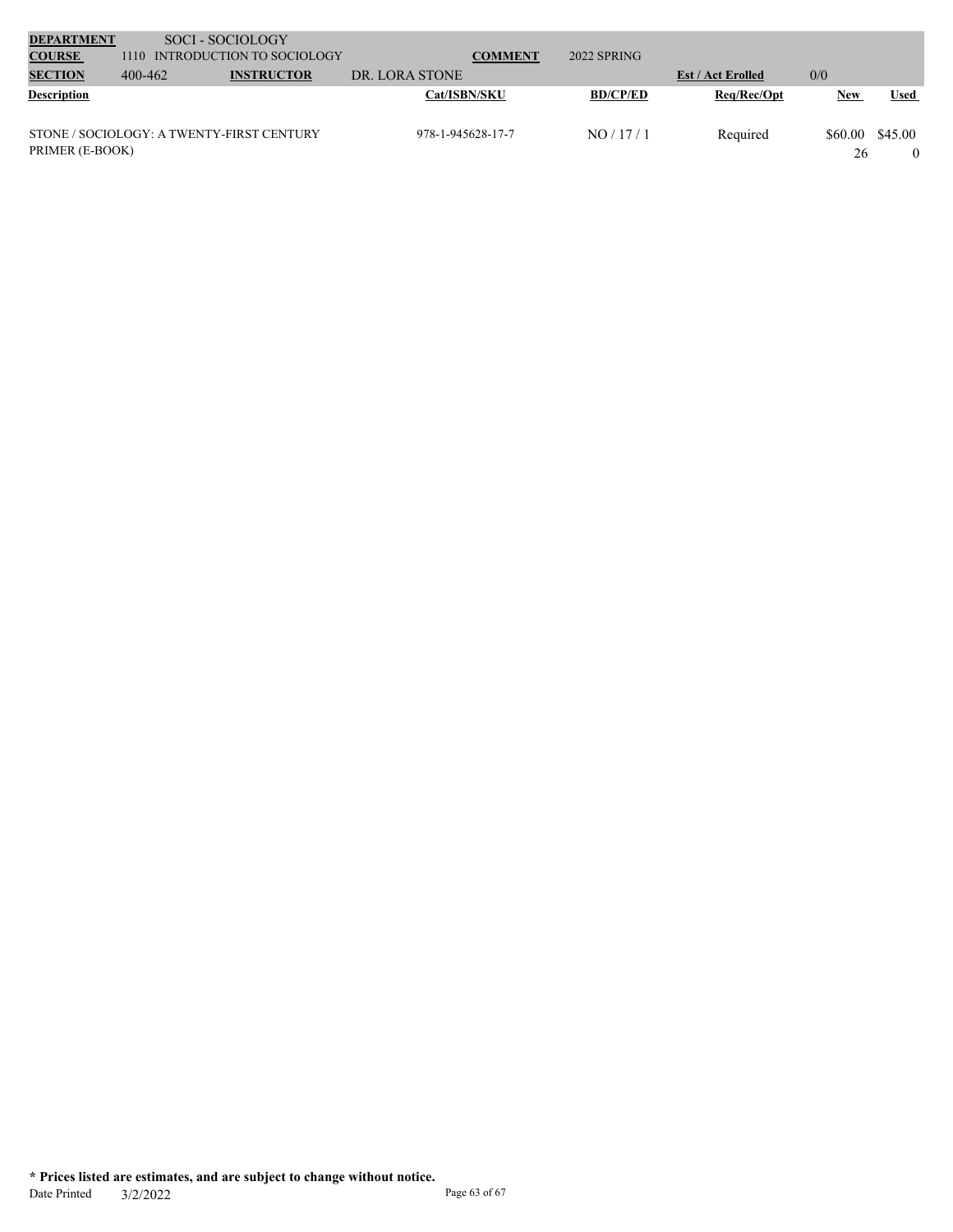| <b>DEPARTMENT</b>         |                                                  | <b>SOWK - SOCIAL WORK</b>   |                    |                |                 |                          |                        |             |          |
|---------------------------|--------------------------------------------------|-----------------------------|--------------------|----------------|-----------------|--------------------------|------------------------|-------------|----------|
| <b>COURSE</b>             | 2110                                             | INTRO HUMAN SERV & SOC WORK |                    | <b>COMMENT</b> | 2022 SPRING     |                          |                        |             |          |
| <b>SECTION</b>            | 400                                              | <b>INSTRUCTOR</b>           | <b>BYRON MOORE</b> |                |                 | <b>Est / Act Erolled</b> | 25/0                   |             |          |
| <b>Description</b>        |                                                  |                             | Cat/ISBN/SKU       |                | <b>BD/CP/ED</b> | Req/Rec/Opt              | <b>New</b>             | <b>Used</b> |          |
| COREY / BECOMING A HELPER |                                                  |                             | $0-357-36627-1$    |                | PA/21/8         | Required                 | \$113.95<br>6          | \$85.50     | $\theta$ |
| <b>WORK</b>               | <b>SEGAL / INTRO TO THE PROFESSION OF SOCIAL</b> |                             | 1-337-56704-3      |                | PA/19/6         | Required                 | \$199.95 \$150.00<br>4 |             | $\left($ |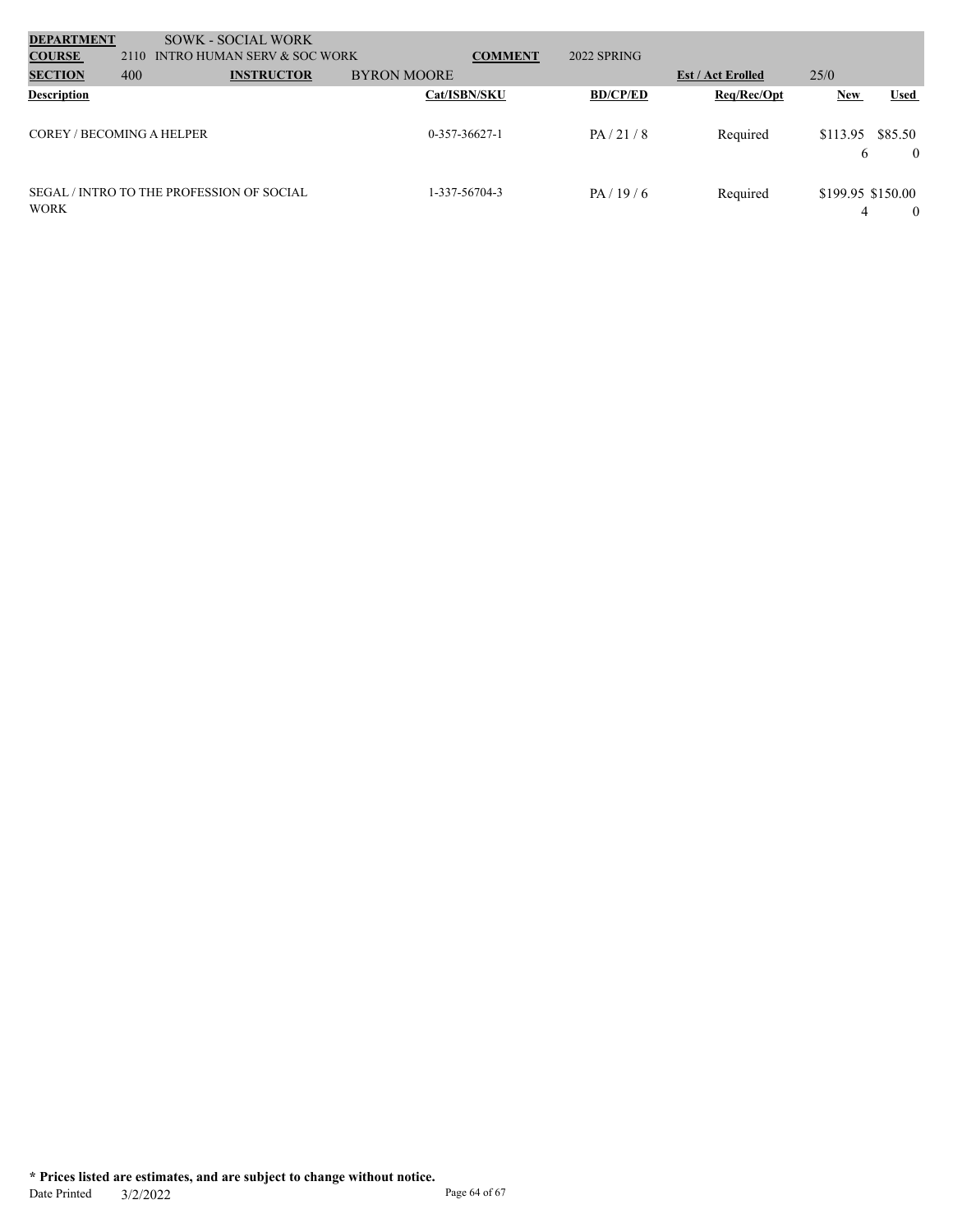| <b>DEPARTMENT</b>  |      | <b>SPAN - SPANISH</b> |                                           |                                                      |                   |                 |                          |                   |             |
|--------------------|------|-----------------------|-------------------------------------------|------------------------------------------------------|-------------------|-----------------|--------------------------|-------------------|-------------|
| <b>COURSE</b>      | 1110 | <b>SPANISH I</b>      |                                           |                                                      | <b>COMMENT</b>    | 2022 SPRING     |                          |                   |             |
| <b>SECTION</b>     | 440  |                       | <b>INSTRUCTOR</b>                         | <b>SOLEDAD GARCIA-KING</b>                           |                   |                 | <b>Est / Act Erolled</b> | 50/0              |             |
| <b>Description</b> |      |                       |                                           |                                                      | Cat/ISBN/SKU      | <b>BD/CP/ED</b> | Req/Rec/Opt              | <b>New</b>        | Used        |
|                    |      |                       |                                           |                                                      |                   |                 |                          |                   |             |
|                    |      |                       | BLONCO / VISTAS LOOSE-LEAF WITH SUPERSITE |                                                      | 978-1-5433-0669-9 | $KT$ / 6        | Required                 | \$226.67 \$170.00 |             |
| <b>PLUS CODE</b>   |      |                       |                                           |                                                      |                   |                 |                          | $\theta$          | $\bf{0}$    |
| <b>DEPARTMENT</b>  |      | <b>SPAN - SPANISH</b> |                                           |                                                      |                   |                 |                          |                   |             |
| <b>COURSE</b>      | 1110 | <b>SPANISH I</b>      |                                           |                                                      | <b>COMMENT</b>    | 2022 SPRING     |                          |                   |             |
| <b>SECTION</b>     | 462  |                       | <b>INSTRUCTOR</b>                         | <b>STEVEN TERBORG</b>                                |                   |                 | <b>Est / Act Erolled</b> | 25/0              |             |
| <b>COMMENT</b>     |      |                       |                                           | NO REQUIRED MATERIAL NEEDED PER INSTRUCTOR'S REQUEST |                   |                 |                          |                   |             |
| <b>Description</b> |      |                       |                                           |                                                      | Cat/ISBN/SKU      | <b>BD/CP/ED</b> | Req/Rec/Opt              | <b>New</b>        | <b>Used</b> |
|                    |      |                       |                                           |                                                      |                   |                 |                          |                   |             |
|                    |      |                       |                                           |                                                      |                   | ,               |                          |                   | \$0.00      |
|                    |      |                       |                                           |                                                      |                   |                 |                          | $\theta$          | $\theta$    |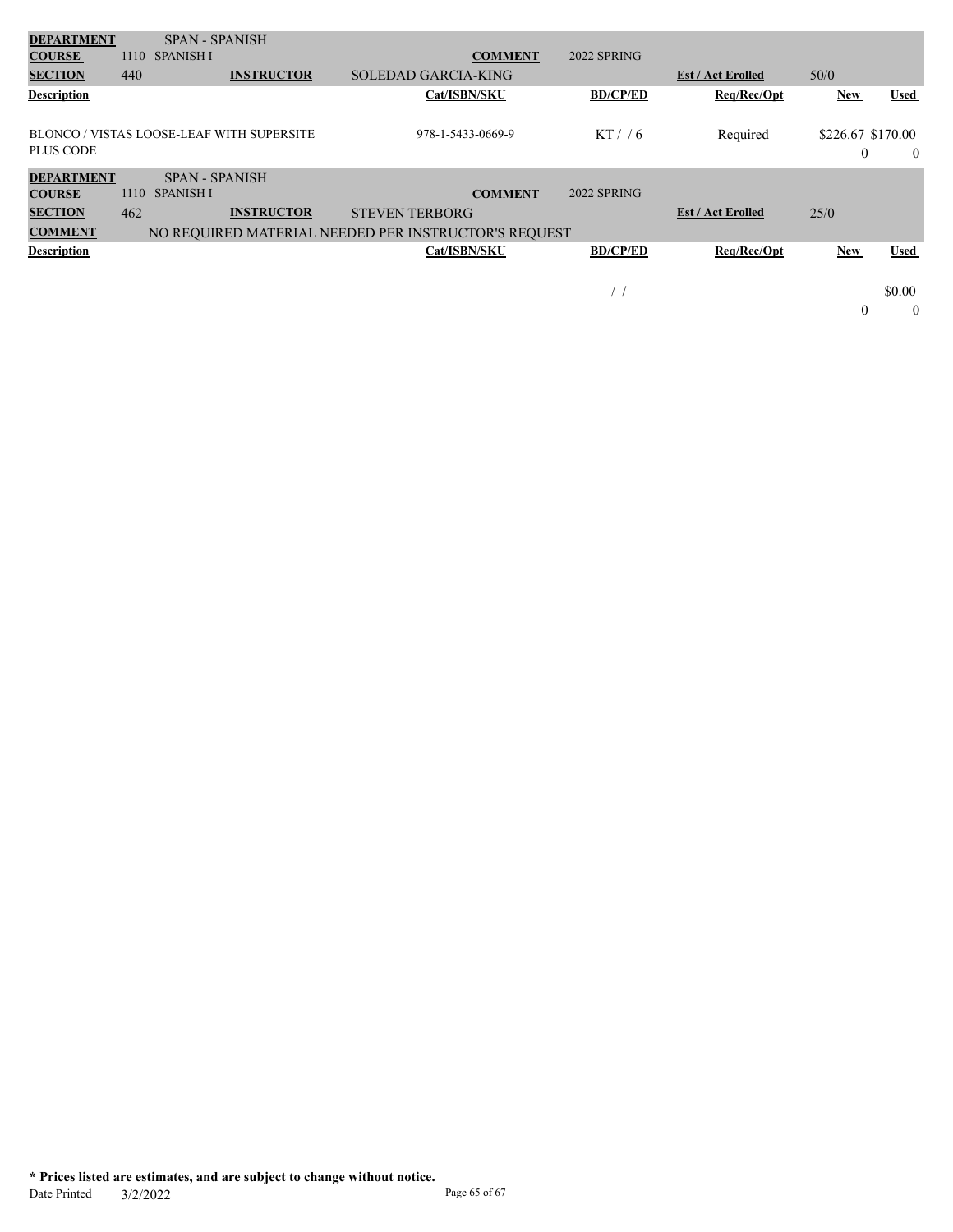| <b>DEPARTMENT</b><br><b>COURSE</b>                                     |     |                     | WLDT - WELDING TECHNOLOGY<br>101 BLUEPRINT READ THEORY SAFETY                                                             |                    |               | <b>COMMENT</b> | 2022 SPRING     |                          |                |                             |
|------------------------------------------------------------------------|-----|---------------------|---------------------------------------------------------------------------------------------------------------------------|--------------------|---------------|----------------|-----------------|--------------------------|----------------|-----------------------------|
| <b>SECTION</b>                                                         | 400 |                     | <b>INSTRUCTOR</b>                                                                                                         | <b>JOE SANCHEZ</b> |               |                |                 | <b>Est / Act Erolled</b> | 20/0           |                             |
| <b>Description</b>                                                     |     |                     |                                                                                                                           |                    | Cat/ISBN/SKU  |                | <b>BD/CP/ED</b> | Req/Rec/Opt              | New            | Used                        |
| ONLY)                                                                  |     |                     | PROCTOR / PRINTREADING FOR WELDERS (W/CD                                                                                  |                    | 0-8269-3071-9 |                | PA/14/5         | Required                 | \$85.00<br>11  | \$63.75<br>$\mathbf{0}$     |
| <b>DEPARTMENT</b><br><b>COURSE</b><br><b>SECTION</b><br><b>COMMENT</b> | 470 | <b>CCTE</b>         | WLDT - WELDING TECHNOLOGY<br>101 BLUEPRINT READ THEORY SAFETY<br><b>INSTRUCTOR</b>                                        | <b>TOM CASEY</b>   |               | <b>COMMENT</b> | 2022 SPRING     | <b>Est / Act Erolled</b> | 20/0           |                             |
| <b>Description</b>                                                     |     |                     |                                                                                                                           |                    | Cat/ISBN/SKU  |                | <b>BD/CP/ED</b> | Req/Rec/Opt              | New            | Used                        |
|                                                                        |     |                     |                                                                                                                           |                    |               |                | /               |                          | $\overline{0}$ | \$0.00<br>$\mathbf{0}$      |
| <b>DEPARTMENT</b><br><b>COURSE</b>                                     |     | 104 NCCER CORE      | WLDT - WELDING TECHNOLOGY                                                                                                 |                    |               | <b>COMMENT</b> | 2022 SPRING     |                          |                |                             |
| <b>SECTION</b>                                                         | 400 |                     | <b>INSTRUCTOR</b>                                                                                                         | <b>JOE SANCHEZ</b> |               |                |                 | <b>Est / Act Erolled</b> | 20/0           |                             |
| Description                                                            |     |                     |                                                                                                                           |                    | Cat/ISBN/SKU  |                | <b>BD/CP/ED</b> | Req/Rec/Opt              | New            | Used                        |
| NATIONAL CENTE / CORE CURRICULUM:<br>TRAINEE GUIDE (W/5 SHEETS)        |     |                     |                                                                                                                           |                    | 0-13-413098-7 |                | PA/15/5         | Required                 | \$77.32<br>8   | \$58.00<br>$\boldsymbol{0}$ |
| <b>DEPARTMENT</b><br><b>COURSE</b><br><b>SECTION</b>                   | 470 |                     | WLDT - WELDING TECHNOLOGY<br>141 GAS TUNGSTEN ARC WELDING I<br><b>INSTRUCTOR</b>                                          | <b>TOM CASEY</b>   |               | <b>COMMENT</b> | 2022 SPRING     | <b>Est / Act Erolled</b> | 0/0            |                             |
| <b>COMMENT</b><br>Description                                          |     | <b>CCTE</b>         |                                                                                                                           |                    | Cat/ISBN/SKU  |                | <b>BD/CP/ED</b> | Req/Rec/Opt              | New            | <b>Used</b>                 |
|                                                                        |     |                     |                                                                                                                           |                    |               |                | /               |                          | $\overline{0}$ | \$0.00<br>$\mathbf{0}$      |
| <b>DEPARTMENT</b><br><b>COURSE</b><br><b>SECTION</b>                   | 400 |                     | WLDT - WELDING TECHNOLOGY<br>201 WELDING METALLURGY MATH & COMM<br><b>INSTRUCTOR</b>                                      | STAFF/WLDT         |               | <b>COMMENT</b> | 2022 SPRING     | <b>Est / Act Erolled</b> | 20/0           |                             |
| Description                                                            |     |                     |                                                                                                                           |                    | Cat/ISBN/SKU  |                | <b>BD/CP/ED</b> | Req/Rec/Opt              | New            | Used                        |
| MONIZ / METALLURGY (W/CD ONLY)                                         |     |                     |                                                                                                                           |                    | 0-8269-3522-2 |                | HB/12/5         | Required                 | \$119.00<br>13 | \$89.25<br>$\mathbf{0}$     |
| <b>DEPARTMENT</b><br><b>COURSE</b><br><b>SECTION</b><br><b>COMMENT</b> | 400 |                     | WLDT - WELDING TECHNOLOGY<br>212 GAS METAL ARC WELDING II<br><b>INSTRUCTOR</b><br><b>UPDATED PER INSTRUCTOR 1/21/2022</b> | <b>TOM CASEY</b>   |               | <b>COMMENT</b> | 2022 SPRING     | <b>Est / Act Erolled</b> | 20/0           |                             |
| <b>Description</b>                                                     |     |                     |                                                                                                                           |                    | Cat/ISBN/SKU  |                | <b>BD/CP/ED</b> | Req/Rec/Opt              | New            | Used                        |
| JEFFUS / WELDING & METAL FABRICATION                                   |     |                     |                                                                                                                           |                    |               | 1-4180-1374-9  | HB/12/          | Required                 | \$120.00<br>14 | \$90.00<br>6                |
| <b>DEPARTMENT</b><br><b>COURSE</b><br><b>SECTION</b>                   | 400 | 230 PIPE WELDING II | WLDT - WELDING TECHNOLOGY<br><b>INSTRUCTOR</b>                                                                            | <b>JOE SANCHEZ</b> |               | <b>COMMENT</b> | 2022 SPRING     | <b>Est / Act Erolled</b> | 20/0           |                             |
| <b>Description</b>                                                     |     |                     |                                                                                                                           |                    | Cat/ISBN/SKU  |                | <b>BD/CP/ED</b> | Req/Rec/Opt              | New            | Used                        |
| JEFFUS / PIPE WELDING                                                  |     |                     |                                                                                                                           |                    | 0-357-67128-7 |                | NO/21/1         | Required                 | \$75.00<br>7   | \$56.25<br>$\boldsymbol{0}$ |
| <b>DEPARTMENT</b><br><b>COURSE</b><br><b>SECTION</b>                   | 400 |                     | WLDT - WELDING TECHNOLOGY<br>241 GAS TUNGSTEN ARC WELDING II<br><b>INSTRUCTOR</b>                                         | <b>TOM CASEY</b>   |               | <b>COMMENT</b> | 2022 SPRING     | <b>Est / Act Erolled</b> | 20/0           |                             |
| <b>Description</b>                                                     |     |                     |                                                                                                                           |                    | Cat/ISBN/SKU  |                | <b>BD/CP/ED</b> | Req/Rec/Opt              | New            | Used                        |